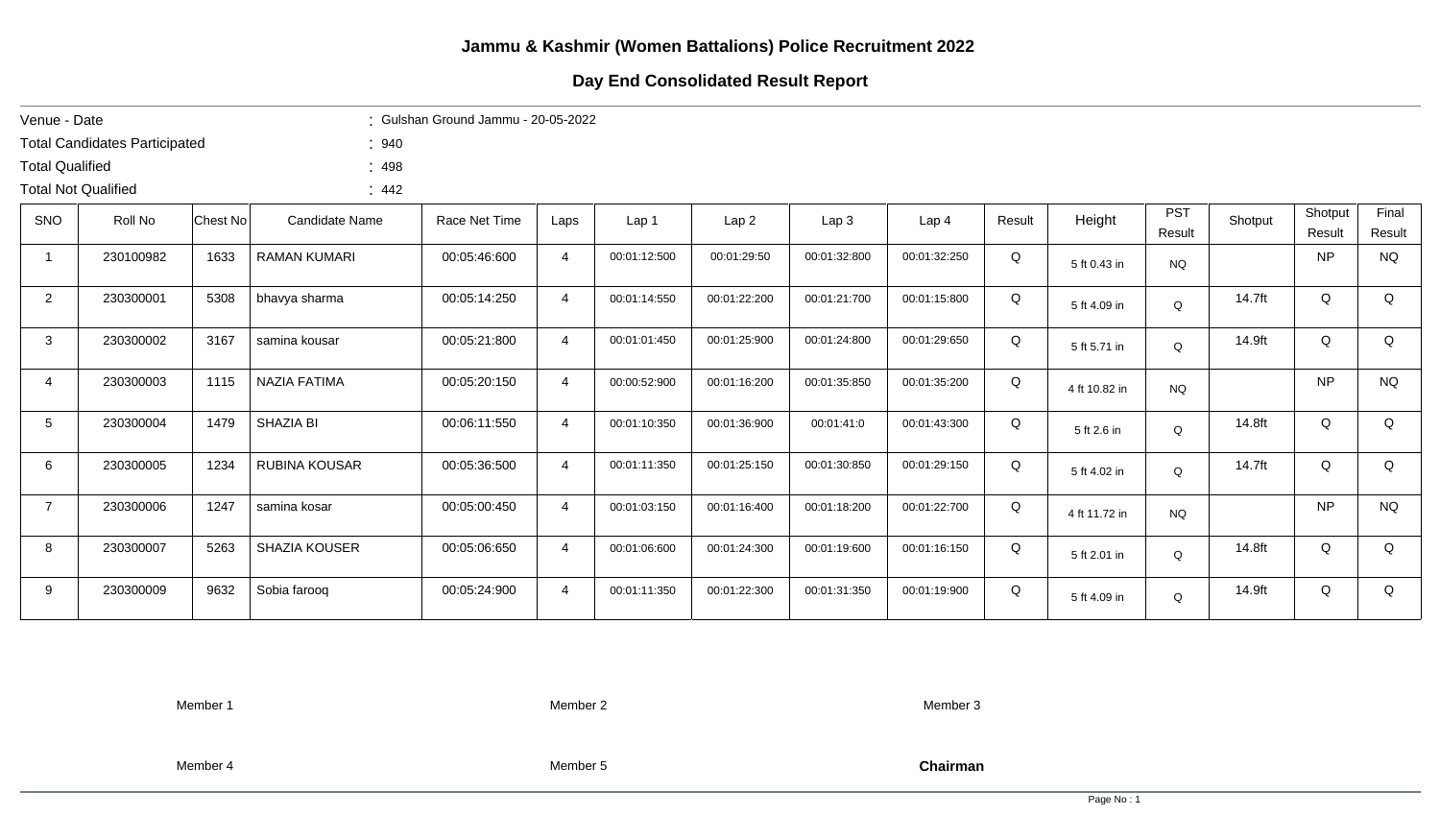| <b>SNO</b> | Roll No   | <b>Chest No</b> | Candidate Name        | Race Net Time | Laps           | Lap 1        | Lap <sub>2</sub> | Lap <sub>3</sub> | Lap <sub>4</sub> | Result    | Height       | <b>PST</b><br>Result | Shotput          | Shotput<br>Result | Final<br>Result |
|------------|-----------|-----------------|-----------------------|---------------|----------------|--------------|------------------|------------------|------------------|-----------|--------------|----------------------|------------------|-------------------|-----------------|
| 10         | 230300012 | 1141            | samina kosser         | 00:05:53:750  | $\overline{4}$ | 00:01:10:250 | 00:01:34:400     | 00:01:37:450     | 00:01:31:650     | Q         | 5 ft 2.83 in | Q                    | 14.1ft           | <b>NQ</b>         | <b>NQ</b>       |
| 11         | 230300014 | 442             | anjum kouser          | 00:05:06:850  | $\overline{4}$ | 00:01:03:800 | 00:01:16:700     | 00:01:23:250     | 00:01:23:100     | Q         | 5 ft 0.55 in | <b>NQ</b>            |                  | <b>NP</b>         | <b>NQ</b>       |
| 12         | 230300016 | 1666            | <b>TAYABA KOSSAR</b>  | 00:05:24:300  | $\overline{4}$ | 00:01:00:650 | 00:01:20:300     | 00:01:28:550     | 00:01:34:800     | Q         | 5 ft 2.91 in | Q                    | 14.8ft           | Q                 | Q               |
| 13         | 230300017 | 269             | ZAHIDA SALEEM         | 00:06:36:350  | $\overline{4}$ | 00:01:17:950 | 00:01:44:550     | 00:01:44:0       | 00:01:49:850     | <b>NQ</b> |              | <b>NP</b>            |                  | <b>NP</b>         | <b>NQ</b>       |
| 14         | 230300018 | 263             | Andleeb Aziz          | 00:05:32:850  | $\overline{4}$ | 00:01:07:900 | 00:01:25:500     | 00:01:30:900     | 00:01:28:550     | Q         | 5 ft 4.37 in | Q                    | 14.2ft           | <b>NQ</b>         | <b>NQ</b>       |
| 15         | 230300019 | 5182            | SHABNAM NAZ           | 00:05:05:0    | $\overline{4}$ | 00:00:59:750 | 00:01:14:250     | 00:01:25:650     | 00:01:25:350     | Q         | 5 ft 5.04 in | Q                    | 14.2ft           | <b>NQ</b>         | <b>NQ</b>       |
| 16         | 230300021 | 961             | <b>NAZ KOUSER</b>     | 00:05:05:400  | $\overline{4}$ | 00:01:03:0   | 00:01:16:550     | 00:01:24:250     | 00:01:21:600     | Q         | 5 ft 4.17 in | Q                    | 14.8ft           | Q                 | Q               |
| 17         | 230300023 | 1356            | <b>SAFEENA AKHTER</b> | 00:04:42:500  | $\overline{4}$ | 00:00:58:300 | 00:01:11:650     | 00:01:16:750     | 00:01:15:800     | Q         | 5 ft 0.79 in | <b>NQ</b>            |                  | <b>NP</b>         | <b>NQ</b>       |
| 18         | 230300024 | 1400            | <b>MANSI BALI</b>     | 00:05:25:400  | $\overline{4}$ | 00:01:16:450 | 00:01:26:500     | 00:01:24:200     | 00:01:18:250     | Q         | 5 ft 4.84 in | $\Omega$             | 15 <sub>ft</sub> | Q                 | Q               |
| 19         | 230300026 | 1236            | Anjum kouser          | 00:07:16:350  | $\overline{4}$ | 00:01:25:550 | 00:01:50:850     | 00:02:00:100     | 00:01:59:850     | <b>NQ</b> |              | <b>NP</b>            |                  | <b>NP</b>         | <b>NQ</b>       |
| 20         | 230300029 | 971             | SHABANA KOSSER        | 00:06:24:550  | $\overline{4}$ | 00:01:19:100 | 00:01:44:550     | 00:01:41:0       | 00:01:39:900     | Q         | 5 ft 2.52 in | Q                    | 15 <sub>ft</sub> | Q                 | Q               |
| 21         | 230300030 | 352             | Sayma koser           | 00:06:07:900  | $\overline{4}$ | 00:01:12:700 | 00:01:32:50      | 00:01:38:450     | 00:01:44:700     | Q         | 5 ft 3.11 in | Q                    | 14.9ft           | Q                 | Q               |
| 22         | 230300032 | 2597            | ROZIA CHOUDHARY       | 00:05:22:850  | $\overline{4}$ | 00:00:50:200 | 00:01:22:650     | 00:01:38:300     | 00:01:31:700     | Q         | 5 ft 8.07 in | Q                    | 14.7ft           | Q                 | Q               |

Member 2

Member 3

Member 4

Member 5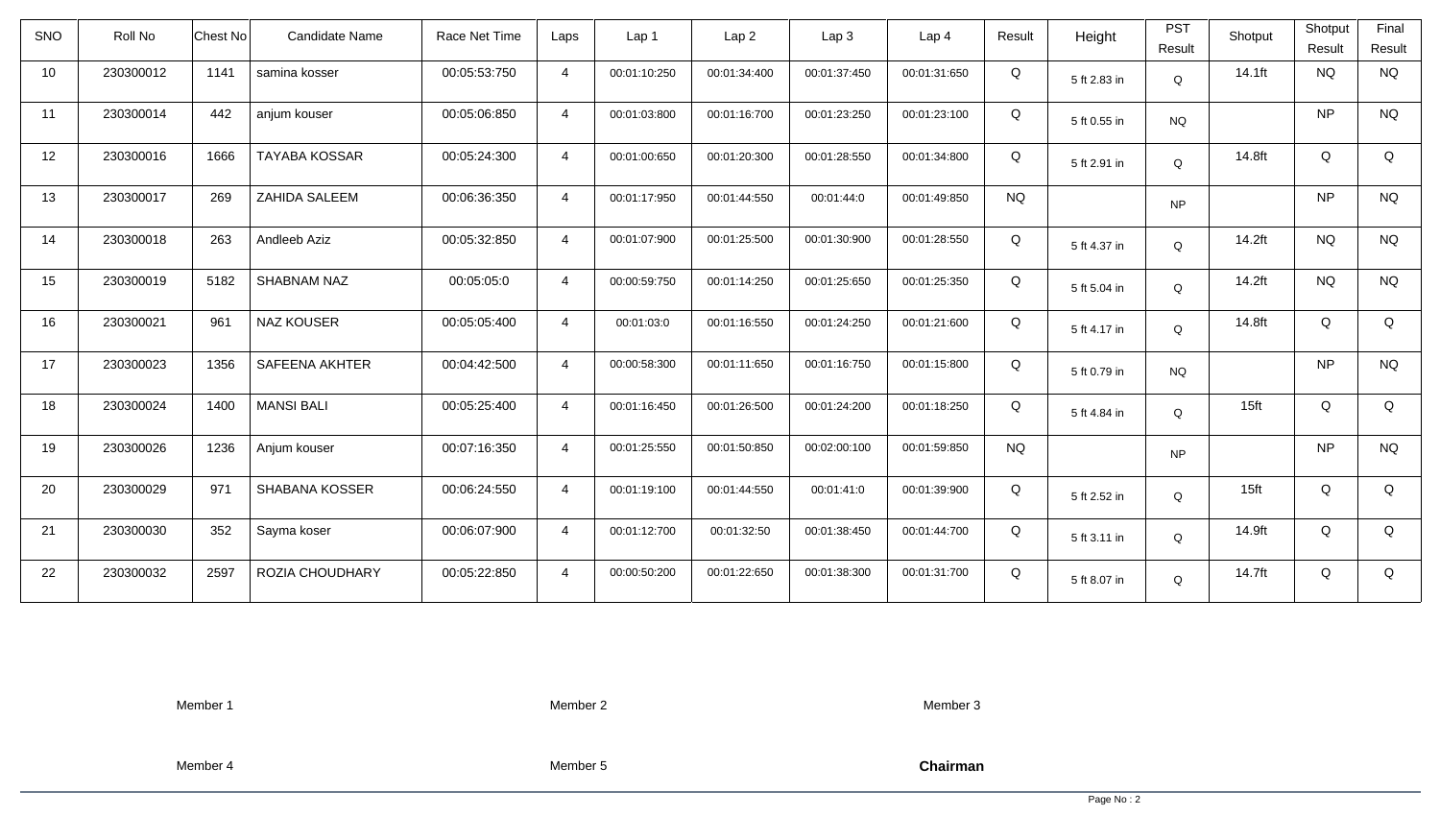| SNO | Roll No   | Chest No | <b>Candidate Name</b>    | Race Net Time | Laps           | Lap <sub>1</sub> | Lap <sub>2</sub> | Lap <sub>3</sub> | Lap <sub>4</sub> | Result | Height       | <b>PST</b><br>Result | Shotput          | Shotput<br>Result | Final<br>Result |
|-----|-----------|----------|--------------------------|---------------|----------------|------------------|------------------|------------------|------------------|--------|--------------|----------------------|------------------|-------------------|-----------------|
| 23  | 230300033 | 1948     | Shasta kouser            | 00:05:23:0    | $\overline{4}$ | 00:01:07:900     | 00:01:25:600     | 00:01:24:450     | 00:01:25:50      | Q      | 5 ft 2.4 in  | Q                    | 15 <sub>ft</sub> | Q                 | Q               |
| 24  | 230300035 | 3249     | RUBINA KOUSER            | 00:04:46:800  | $\overline{4}$ | 00:00:59:850     | 00:01:12:200     | 00:01:19:800     | 00:01:14:950     | Q      | 5 ft 0.94 in | <b>NQ</b>            |                  | <b>NP</b>         | <b>NQ</b>       |
| 25  | 230300036 | 5633     | YASMEEN KOSAR            | 00:05:28:850  | $\overline{4}$ | 00:01:05:950     | 00:01:23:200     | 00:01:31:100     | 00:01:28:600     | Q      | 5 ft 2.2 in  | Q                    | 14.9ft           | Q                 | Q               |
| 26  | 230300037 | 568      | <b>SHABNAM AKHTER</b>    | 00:05:45:400  | $\overline{4}$ | 00:01:04:500     | 00:01:34:0       | 00:01:27:900     | 00:01:39:0       | Q      | 5 ft 4.57 in | Q                    | 15 <sub>ft</sub> | Q                 | Q               |
| 27  | 230300038 | 3976     | RAFIA KOUSAR             | 00:05:33:850  | $\overline{4}$ | 00:01:08:100     | 00:01:28:200     | 00:01:29:950     | 00:01:27:600     | Q      | 5 ft 2.52 in | Q                    | 14.8ft           | Q                 | Q               |
| 28  | 230300039 | 1398     | <b>BENAZIR KHoli</b>     | 00:06:23:250  | $\overline{4}$ | 00:01:08:650     | 00:01:42:650     | 00:01:40:700     | 00:01:51:250     | Q      | 5 ft 2.05 in | Q                    | 14.9ft           | Q                 | Q               |
| 29  | 230300042 | 792      | ZAHIDA KOSAR             | 00:05:48:800  | $\overline{4}$ | 00:01:08:650     | 00:01:34:50      | 00:01:29:550     | 00:01:36:550     | Q      | 5 ft 2.72 in | Q                    | 14.2ft           | <b>NQ</b>         | <b>NQ</b>       |
| 30  | 230300043 | 3222     | SHANAZ KOSER             | 00:05:28:550  | $\overline{4}$ | 00:01:07:950     | 00:01:25:900     | 00:01:27:0       | 00:01:27:700     | Q      | 5 ft 1.34 in | <b>NQ</b>            |                  | <b>NP</b>         | <b>NQ</b>       |
| 31  | 230300044 | 991      | RABIA MAHMOOD            | 00:05:53:450  | $\overline{4}$ | 00:01:02:150     | 00:01:23:100     | 00:01:41:50      | 00:01:47:150     | Q      | 5 ft 2.13 in | Q                    | 14.8ft           | Q                 | Q               |
| 32  | 230300045 | 587      | <b>HESSENA CHOUDHARY</b> | 00:05:33:450  | $\overline{4}$ | 00:01:12:950     | 00:01:27:150     | 00:01:25:100     | 00:01:28:250     | Q      | 5 ft 3.27 in | Q                    | 14.8ft           | Q                 | Q               |
| 33  | 230300047 | 495      | NOSHIA KOUSER            | 00:04:57:900  | $\overline{4}$ | 00:01:05:200     | 00:01:16:450     | 00:01:19:50      | 00:01:17:200     | Q      | 5 ft 1.5 in  | <b>NQ</b>            |                  | <b>NP</b>         | <b>NQ</b>       |
| 34  | 230300048 | 8466     | <b>MALKA KHATOON</b>     | 00:06:10:300  | $\overline{4}$ | 00:01:09:150     | 00:01:27:300     | 00:01:41:900     | 00:01:51:950     | Q      | 5 ft 5.35 in | Q                    | 14.8ft           | Q                 | Q               |
| 35  | 230300049 | 490      | salmana koser            | 00:05:12:900  | $\overline{4}$ | 00:00:57:100     | 00:01:22:650     | 00:01:30:750     | 00:01:22:400     | Q      | 5 ft 2.28 in | Q                    | 14.2ft           | <b>NQ</b>         | <b>NQ</b>       |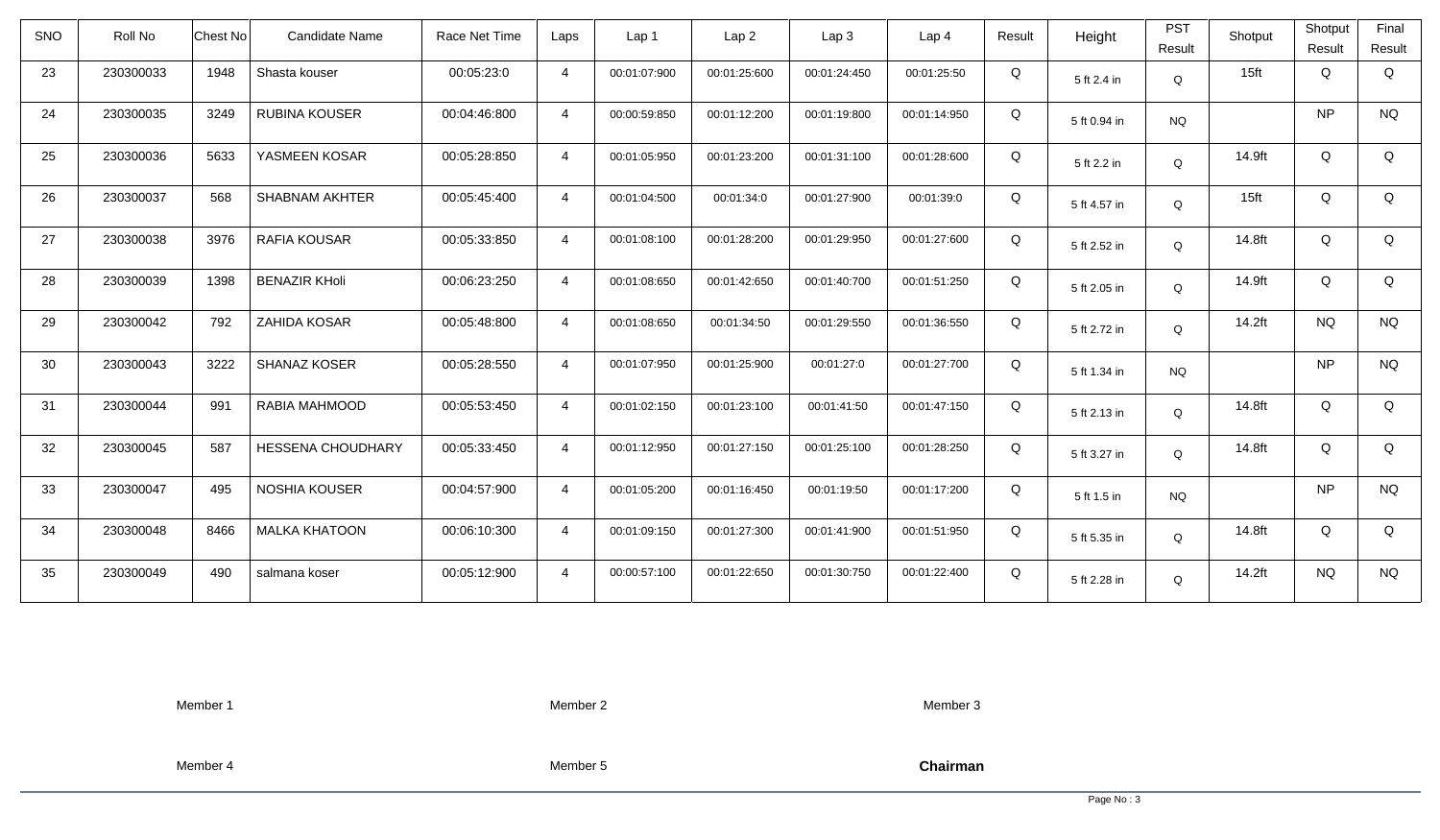| <b>SNO</b> | Roll No   | <b>Chest No</b> | Candidate Name        | Race Net Time | Laps           | Lap <sub>1</sub> | Lap <sub>2</sub> | Lap <sub>3</sub> | Lap <sub>4</sub> | Result | Height        | <b>PST</b><br>Result | Shotput   | Shotput<br>Result | Final<br>Result |
|------------|-----------|-----------------|-----------------------|---------------|----------------|------------------|------------------|------------------|------------------|--------|---------------|----------------------|-----------|-------------------|-----------------|
| 36         | 230300050 | 1025            | <b>ASIA KOUSER</b>    | 00:05:56:650  | $\overline{4}$ | 00:01:08:550     | 00:01:32:50      | 00:01:38:200     | 00:01:37:850     | Q      | 5 ft 1.46 in  | <b>NQ</b>            |           | <b>NP</b>         | <b>NQ</b>       |
| 37         | 230300051 | 1501            | RUKHSANA KOUSER       | 00:05:33:350  | $\overline{4}$ | 00:01:08:750     | 00:01:24:100     | 00:01:29:900     | 00:01:30:600     | Q      | 5 ft 3.82 in  | Q                    | 14.2ft    | <b>NQ</b>         | <b>NQ</b>       |
| 38         | 230300052 | 1366            | <b>NUSRIT SHAHEEN</b> | 00:05:24:200  | $\overline{4}$ | 00:01:04:50      | 00:01:25:400     | 00:01:28:500     | 00:01:26:250     | Q      | 5 ft 6.38 in  | Q                    | $14.1$ ft | <b>NQ</b>         | <b>NQ</b>       |
| 39         | 230300053 | 3126            | Asima mehmood         | 00:05:07:500  | $\overline{4}$ | 00:01:06:50      | 00:01:19:900     | 00:01:18:350     | 00:01:23:200     | Q      | 5 ft 2.76 in  | Q                    | $14$ ft   | <b>NQ</b>         | <b>NQ</b>       |
| 40         | 230300054 | 901             | NAVEED AKHTER         | 00:05:02:300  | $\overline{4}$ | 00:00:59:350     | 00:01:17:950     | 00:01:22:0       | 00:01:23:0       | Q      | 5 ft 3.31 in  | Q                    | 14.9ft    | Q                 | Q               |
| 41         | 230300055 | 1230            | iram sabha            | 00:05:32:750  | $\overline{4}$ | 00:01:05:400     | 00:01:23:850     | 00:01:30:600     | 00:01:32:900     | Q      | 5 ft 4.88 in  | Q                    | 14.3ft    | <b>NQ</b>         | <b>NQ</b>       |
| 42         | 230300056 | 889             | SABIA KOSER           | 00:05:47:750  | $\overline{4}$ | 00:01:12:850     | 00:01:31:900     | 00:01:30:400     | 00:01:32:600     | Q      | 5 ft 5.91 in  | Q                    | 14.9ft    | Q                 | Q               |
| 43         | 230300058 | 3050            | asina maryam          | 00:05:17:100  | $\overline{4}$ | 00:00:58:0       | 00:01:22:800     | 00:01:27:300     | 00:01:29:0       | Q      | 5 ft 2.05 in  | Q                    | 14.9ft    | Q                 | Q               |
| 44         | 230300059 | 1213            | nusrat fatima         | 00:05:27:400  | $\overline{4}$ | 00:00:58:550     | 00:01:25:600     | 00:01:27:600     | 00:01:35:650     | Q      | 5 ft 2.56 in  | Q                    | 14.2ft    | <b>NQ</b>         | <b>NQ</b>       |
| 45         | 230300060 | 878             | <b>ABIDA KOSER</b>    | 00:05:14:450  | $\overline{4}$ | 00:01:09:100     | 00:01:20:750     | 00:01:21:700     | 00:01:22:900     | Q      | 5 ft 4.02 in  | Q                    | 14.2ft    | <b>NQ</b>         | <b>NQ</b>       |
| 46         | 230300061 | 6130            | RUKHSANA KOUSER       | 00:04:44:500  | $\overline{4}$ | 00:01:03:750     | 00:01:11:800     | 00:01:14:750     | 00:01:14:200     | Q      | 4 ft 11.53 in | <b>NQ</b>            |           | <b>NP</b>         | <b>NQ</b>       |
| 47         | 230300063 | 1221            | AFSANA KOSER          | 00:05:37:500  | $\overline{4}$ | 00:01:13:800     | 00:01:27:750     | 00:01:32:100     | 00:01:23:850     | Q      | 5 ft 3.5 in   | Q                    | 14.7ft    | Q                 | Q               |
| 48         | 230300064 | 1163            | sumakashi sharma      | 00:05:07:950  | $\overline{4}$ | 00:01:13:400     | 00:01:19:700     | 00:01:18:500     | 00:01:16:350     | Q      | 5 ft 0.04 in  | <b>NQ</b>            |           | <b>NP</b>         | <b>NQ</b>       |

Member 2

Member 3

Member 4

Member 5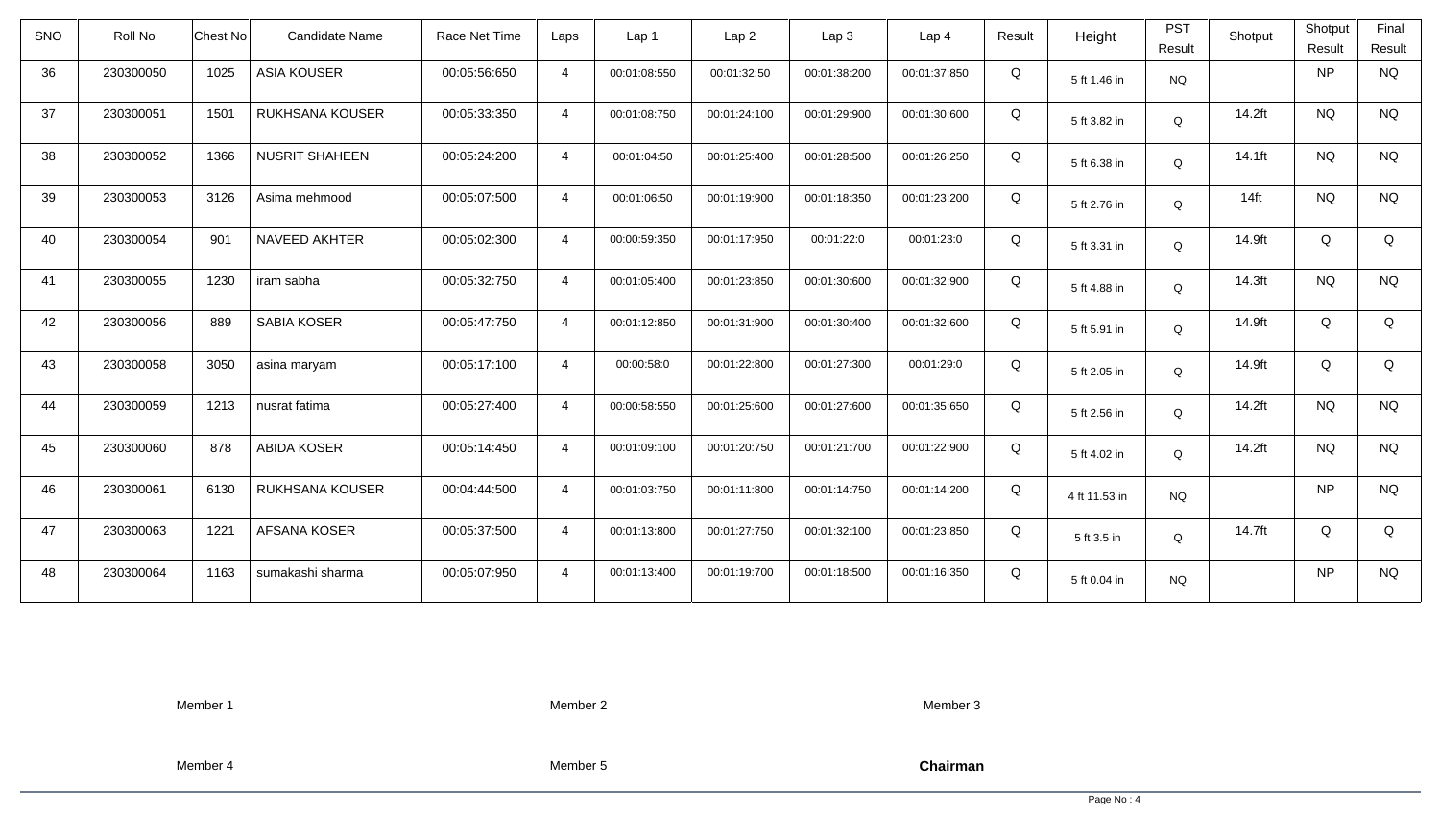| Roll No   |      | Candidate Name        | Race Net Time   | Laps           | Lap 1        | Lap <sub>2</sub> | Lap <sub>3</sub> | Lap <sub>4</sub> | Result | Height       | <b>PST</b><br>Result | Shotput | Shotput<br>Result | Final<br>Result |
|-----------|------|-----------------------|-----------------|----------------|--------------|------------------|------------------|------------------|--------|--------------|----------------------|---------|-------------------|-----------------|
| 230300065 | 1802 | <b>SALIMA KOUSER</b>  | 00:04:47:200    | $\overline{4}$ | 00:01:01:0   | 00:01:13:500     | 00:01:18:150     | 00:01:14:550     | Q      | 5 ft 3.9 in  | Q                    | 14.7ft  | Q                 | Q               |
| 230300067 | 1308 | RABIA REHMAN          | 00:05:23:750    | $\overline{4}$ | 00:01:04:950 | 00:01:18:850     | 00:01:28:350     | 00:01:31:600     | Q      | 5 ft 0.31 in | <b>NQ</b>            |         | <b>NP</b>         | <b>NQ</b>       |
| 230300068 | 1002 | farzana KOUSER        | 00:05:50:650    | $\overline{4}$ | 00:01:17:500 | 00:01:26:300     | 00:01:37:850     | 00:01:29:0       | Q      | 5 ft 3.9 in  | Q                    | 14.9ft  | Q                 | Q               |
| 230300071 | 933  | <b>SHABINA KOUSER</b> | 00:05:11:650    | $\overline{4}$ | 00:01:00:100 | 00:01:21:0       | 00:01:28:750     | 00:01:21:800     | Q      | 5 ft 2.99 in | Q                    | 14.7ft  | Q                 | Q               |
| 230300073 | 432  | sayeeda begum         | 00:04:48:700    | $\overline{4}$ | 00:00:56:350 | 00:01:09:450     | 00:01:14:700     | 00:01:28:200     | Q      | 5 ft 3.23 in | Q                    | 14.7ft  | Q                 | Q               |
| 230300074 | 9043 | <b>RUBINA BI</b>      | 00:04:51:150    | $\overline{4}$ | 00:01:05:400 | 00:01:15:950     | 00:01:16:800     | 00:01:13:0       | Q      | 5 ft 3.46 in | Q                    | 14.9ft  | Q                 | Q               |
| 230300075 | 1250 | <b>MUSARAT KOUSER</b> | 00:05:06:800    | $\overline{4}$ | 00:01:04:350 | 00:01:17:400     | 00:01:22:400     | 00:01:22:650     | Q      | 5 ft 0.59 in | <b>NQ</b>            |         | <b>NP</b>         | <b>NQ</b>       |
| 230300076 | 998  | <b>SAIBA ARIF</b>     | 00:05:10:700    | $\overline{4}$ | 00:01:02:650 | 00:01:19:600     | 00:01:23:250     | 00:01:25:200     | Q      | 5 ft 2.01 in | Q                    | 14.9ft  | Q                 | Q               |
| 230300077 | 300  | <b>DAMINI SHARMA</b>  | 00:05:13:700    | $\overline{4}$ | 00:01:07:300 | 00:01:19:100     | 00:01:22:0       | 00:01:25:300     | Q      | 5 ft 1.97 in | <b>NQ</b>            |         | <b>NP</b>         | <b>NQ</b>       |
| 230300079 | 6167 | Parvana Kosar         | 00:06:04:900    | $\overline{4}$ | 00:01:07:400 | 00:01:29:450     | 00:01:40:400     | 00:01:47:650     | Q      | 5 ft 3.54 in | Q                    | 14.7ft  | Q                 | Q               |
| 230300080 | 2932 | <b>GULNAZ AKHTER</b>  | 00:04:44:400    | $\overline{4}$ | 00:01:01:850 | 00:01:11:900     | 00:01:15:450     | 00:01:15:200     | Q      | 5 ft 4.37 in | Q                    | 14.8ft  | Q                 | Q               |
| 230300081 | 8426 | <b>SHAHEEN AKHTER</b> | 00:05:57:50     | $\overline{4}$ | 00:01:02:800 | 00:01:29:450     | 00:01:43:200     | 00:01:41:600     | Q      | 5 ft 3.54 in | Q                    | 14.8ft  | Q                 | Q               |
| 230300082 | 2127 | YASMEEN AKHTER        | 00:06:21:950    | $\overline{4}$ | 00:01:04:600 | 00:01:34:400     | 00:01:36:900     | 00:02:06:50      | Q      | 5 ft 2.99 in | Q                    | 14.9ft  | Q                 | Q               |
|           |      |                       | <b>Chest No</b> |                |              |                  |                  |                  |        |              |                      |         |                   |                 |

Member 2

Member 3

Member 4

Member 5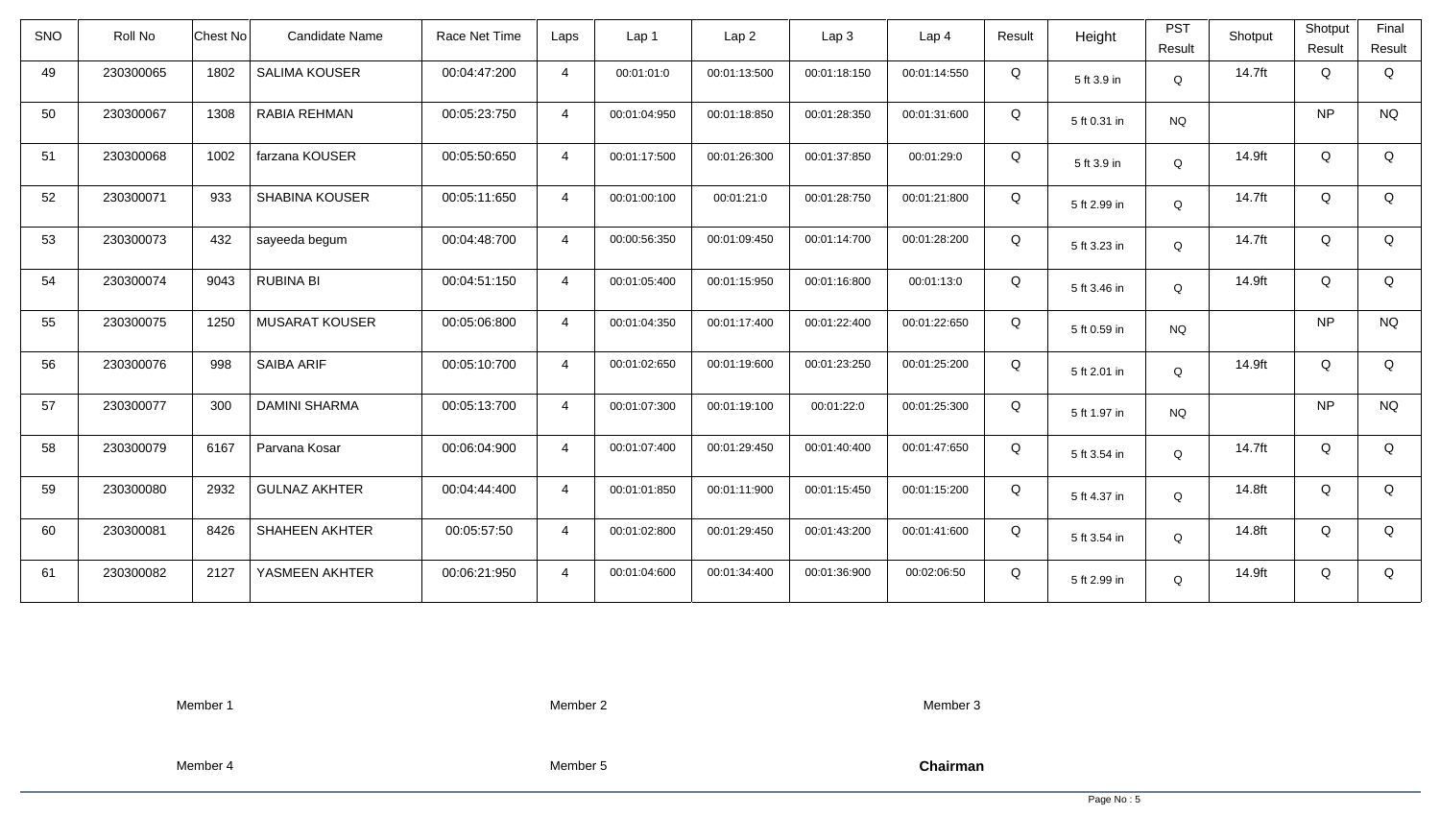| SNO | Roll No   | Chest No | Candidate Name        | Race Net Time | Laps           | Lap 1        | Lap <sub>2</sub> | Lap3         | Lap <sub>4</sub> | Result    | Height       | <b>PST</b><br>Result | Shotput          | Shotput<br>Result | Final<br>Result |
|-----|-----------|----------|-----------------------|---------------|----------------|--------------|------------------|--------------|------------------|-----------|--------------|----------------------|------------------|-------------------|-----------------|
| 62  | 230300085 | 789      | <b>SAMIA KOSER</b>    | 00:05:20:650  | $\overline{4}$ | 00:01:01:850 | 00:01:17:0       | 00:01:29:600 | 00:01:32:200     | Q         | 5 ft 6.85 in | $\mathsf Q$          | 14.8ft           | Q                 | Q               |
| 63  | 230300090 | 4211     | <b>VASHNAVI BALI</b>  | 00:05:13:350  | $\overline{4}$ | 00:01:03:450 | 00:01:23:900     | 00:01:26:500 | 00:01:19:500     | Q         | 4 ft 10.5 in | <b>NQ</b>            |                  | NP                | <b>NQ</b>       |
| 64  | 230300091 | 1446     | <b>SONIA RANI</b>     | 00:04:43:350  | $\overline{4}$ | 00:00:58:350 | 00:01:09:200     | 00:01:13:900 | 00:01:21:900     | Q         | 5 ft 2.72 in | Q                    | 14.8ft           | Q                 | Q               |
| 65  | 230300093 | 1218     | Jaspreet kOur         | 00:04:42:800  | $\overline{4}$ | 00:00:58:450 | 00:01:08:950     | 00:01:17:400 | 00:01:18:0       | Q         | 5 ft 0.83 in | <b>NQ</b>            |                  | <b>NP</b>         | <b>NQ</b>       |
| 66  | 230300094 | 905      | <b>TANZEEM AKHTER</b> | 00:05:37:700  | $\overline{4}$ | 00:01:08:550 | 00:01:25:200     | 00:01:33:0   | 00:01:30:950     | Q         | 5 ft 2.17 in | Q                    | 13 <sub>ft</sub> | <b>NQ</b>         | <b>NQ</b>       |
| 67  | 230300095 | 5552     | Shanaz fatima         | 00:05:49:250  | $\overline{4}$ | 00:01:07:0   | 00:01:24:750     | 00:01:37:450 | 00:01:40:50      | Q         | 5 ft 0.79 in | <b>NQ</b>            |                  | <b>NP</b>         | <b>NQ</b>       |
| 68  | 230300096 | 1061     | <b>MAMTA DEVI</b>     | 00:06:32:50   | $\overline{4}$ | 00:01:13:400 | 00:01:44:400     | 00:01:46:0   | 00:01:48:250     | <b>NQ</b> |              | <b>NP</b>            |                  | <b>NP</b>         | <b>NQ</b>       |
| 69  | 230300098 | 1827     | SHAMSHAD AKHTER       | 00:05:18:300  | $\overline{4}$ | 00:01:12:300 | 00:01:23:950     | 00:01:17:400 | 00:01:24:650     | Q         | 5 ft 2.56 in | Q                    | 14.7ft           | Q                 | Q               |
| 70  | 230300099 | 203      | SOBIA TABASAM         | 00:04:49:250  | $\overline{4}$ | 00:00:59:350 | 00:01:08:200     | 00:01:17:600 | 00:01:24:100     | Q         | 5 ft 3.31 in | Q                    | 14.9ft           | Q                 | Q               |
| 71  | 230300100 | 1122     | <b>MEHNAZ AKHTER</b>  | 00:05:54:750  | $\overline{4}$ | 00:01:10:650 | 00:01:30:950     | 00:01:35:250 | 00:01:37:900     | Q         | 5 ft 0.55 in | <b>NQ</b>            |                  | <b>NP</b>         | <b>NQ</b>       |
| 72  | 230300101 | 1011     | FARZANA KOUSAR        | 00:05:36:650  | $\overline{4}$ | 00:01:11:400 | 00:01:23:750     | 00:01:33:100 | 00:01:28:400     | Q         | 5 ft 2.13 in | Q                    | $14.1$ ft        | <b>NQ</b>         | <b>NQ</b>       |
| 73  | 230300102 | 1186     | poSHIDA JAMSHEED      | 00:06:36:150  | $\overline{4}$ | 00:01:08:950 | 00:01:50:200     | 00:01:45:700 | 00:01:51:300     | <b>NQ</b> |              | <b>NP</b>            |                  | <b>NP</b>         | <b>NQ</b>       |
| 74  | 230300103 | 854      | <b>ISHRAT NAZ</b>     | 00:05:16:700  | $\overline{4}$ | 00:01:04:650 | 00:01:16:850     | 00:01:29:250 | 00:01:25:950     | Q         | 5 ft 3.15 in | Q                    | 14.8ft           | Q                 | Q               |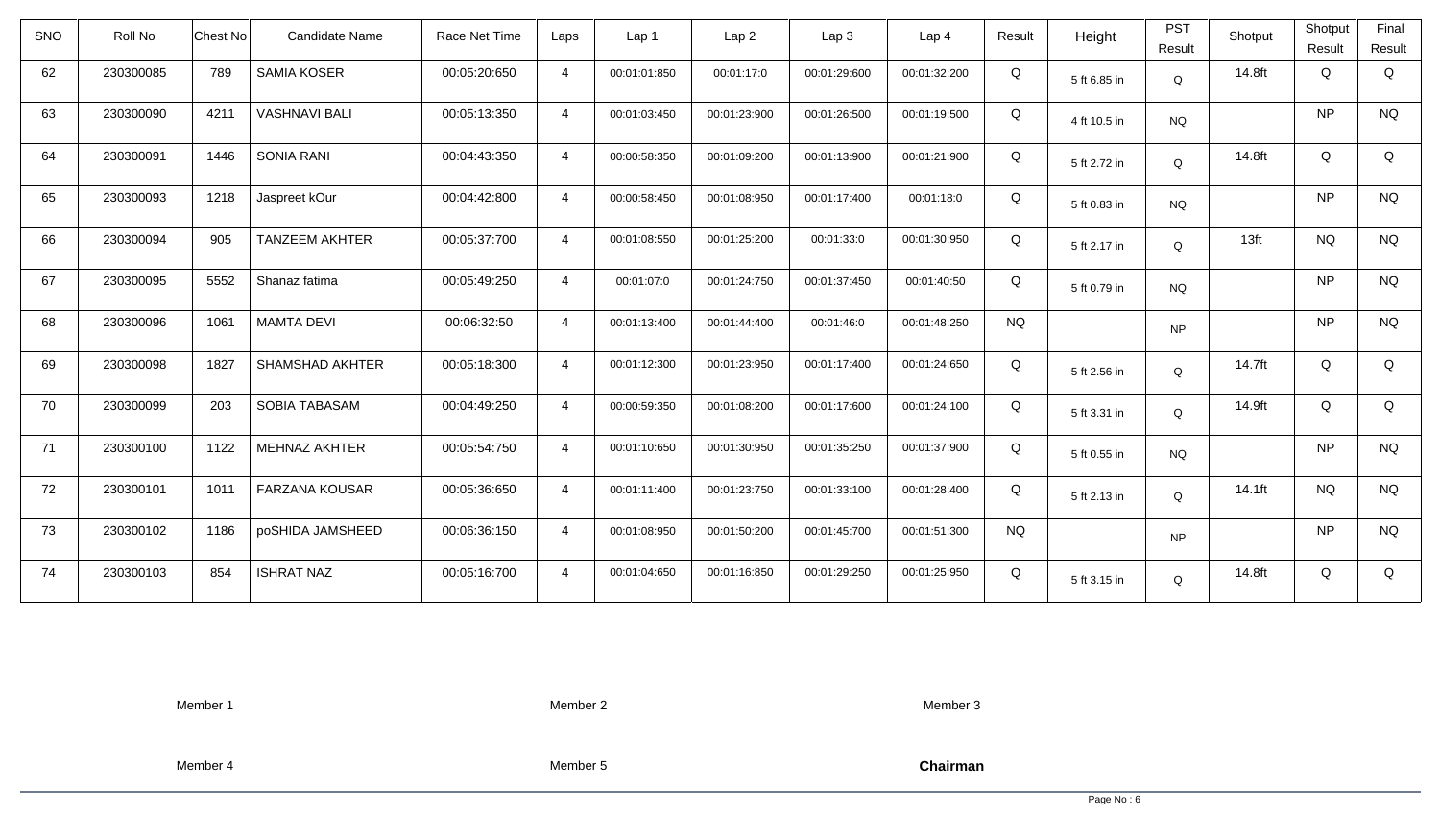| SNO | Roll No   | Chest No | Candidate Name       | Race Net Time | Laps           | Lap 1        | Lap <sub>2</sub> | Lap <sub>3</sub> | Lap <sub>4</sub> | Result    | Height        | <b>PST</b><br>Result | Shotput | Shotput<br>Result | Final<br>Result |
|-----|-----------|----------|----------------------|---------------|----------------|--------------|------------------|------------------|------------------|-----------|---------------|----------------------|---------|-------------------|-----------------|
| 75  | 230300104 | 1172     | shabnam akhter bano  | 00:05:47:100  | $\overline{4}$ | 00:01:05:900 | 00:01:34:0       | 00:01:33:400     | 00:01:33:800     | Q         | 5 ft 3.07 in  | $\mathsf Q$          | 14.9ft  | Q                 | Q               |
| 76  | 230300105 | 8852     | <b>IFTNAZ</b>        | 00:05:13:850  | $\overline{4}$ | 00:00:58:950 | 00:01:16:450     | 00:01:25:600     | 00:01:32:850     | Q         | 5 ft 0.59 in  | <b>NQ</b>            |         | <b>NP</b>         | <b>NQ</b>       |
| 77  | 230300106 | 986      | Sofia kouser         | 00:05:44:300  | $\overline{4}$ | 00:01:19:550 | 00:01:26:200     | 00:01:28:50      | 00:01:30:500     | Q         | 5 ft 1.97 in  | <b>NQ</b>            |         | <b>NP</b>         | <b>NQ</b>       |
| 78  | 230300107 | 1161     | <b>GULNAZ SAGEER</b> | 00:06:04:600  | $\overline{4}$ | 00:00:59:600 | 00:01:39:950     | 00:01:41:550     | 00:01:43:500     | Q         | 5 ft 1.65 in  | <b>NQ</b>            |         | <b>NP</b>         | <b>NQ</b>       |
| 79  | 230300108 | 330      | <b>SOBIA KOUSER</b>  | 00:05:32:800  | $\overline{4}$ | 00:01:03:550 | 00:01:16:950     | 00:01:36:250     | 00:01:36:50      | Q         | 5 ft 2.36 in  | Q                    | 14.7ft  | Q                 | Q               |
| 80  | 230300109 | 835      | Ghousia Tabsum       | 00:04:48:500  | $\overline{4}$ | 00:01:05:550 | 00:01:13:800     | 00:01:12:350     | 00:01:16:800     | Q         | 5 ft 3.46 in  | Q                    | 14.9ft  | Q                 | Q               |
| 81  | 230300111 | 9148     | NAZMA KOUSAR         | 00:05:26:500  | $\overline{4}$ | 00:01:06:0   | 00:01:25:350     | 00:01:23:700     | 00:01:31:450     | Q         | 5 ft 0.75 in  | <b>NQ</b>            |         | <b>NP</b>         | <b>NQ</b>       |
| 82  | 230300112 | 543      | Sonia bi             | 00:04:56:600  | $\overline{4}$ | 00:00:59:350 | 00:01:15:150     | 00:01:20:700     | 00:01:21:400     | Q         | 5 ft 2.83 in  | Q                    | 14.7ft  | Q                 | Q               |
| 83  | 230300113 | 1187     | <b>TANIA SHARMA</b>  | 00:06:36:800  | $\overline{4}$ | 00:01:12:150 | 00:01:41:0       | 00:01:47:350     | 00:01:56:300     | <b>NQ</b> |               | <b>NP</b>            |         | <b>NP</b>         | <b>NQ</b>       |
| 84  | 230300114 | 6207     | <b>FAREEM AKHTER</b> | 00:05:27:950  | $\overline{4}$ | 00:01:06:450 | 00:01:24:50      | 00:01:29:0       | 00:01:28:450     | Q         | 4 ft 11.09 in | <b>NQ</b>            |         | <b>NP</b>         | <b>NQ</b>       |
| 85  | 230300115 | 272      | <b>ASSIA PARVEEN</b> | 00:06:07:150  | $\overline{4}$ | 00:01:11:750 | 00:02:09:850     | 00:01:22:50      | 00:01:23:500     | Q         | 5 ft 3.78 in  | Q                    | 14.9ft  | Q                 | Q               |
| 86  | 230300116 | 1223     | <b>FIRDOSE KOSER</b> | 00:05:45:650  | $\overline{4}$ | 00:01:02:100 | 00:01:31:150     | 00:01:40:0       | 00:01:32:400     | Q         | 5 ft 4.8 in   | Q                    | 14.9ft  | Q                 | Q               |
| 87  | 230300117 | 3341     | <b>IFSA IQBAL</b>    | 00:05:44:750  | $\overline{4}$ | 00:01:17:50  | 00:01:28:950     | 00:01:30:750     | 00:01:28:0       | Q         | 5 ft 3.31 in  | Q                    | 14.9ft  | Q                 | Q               |

Member 2

Member 3

Member 4

Member 5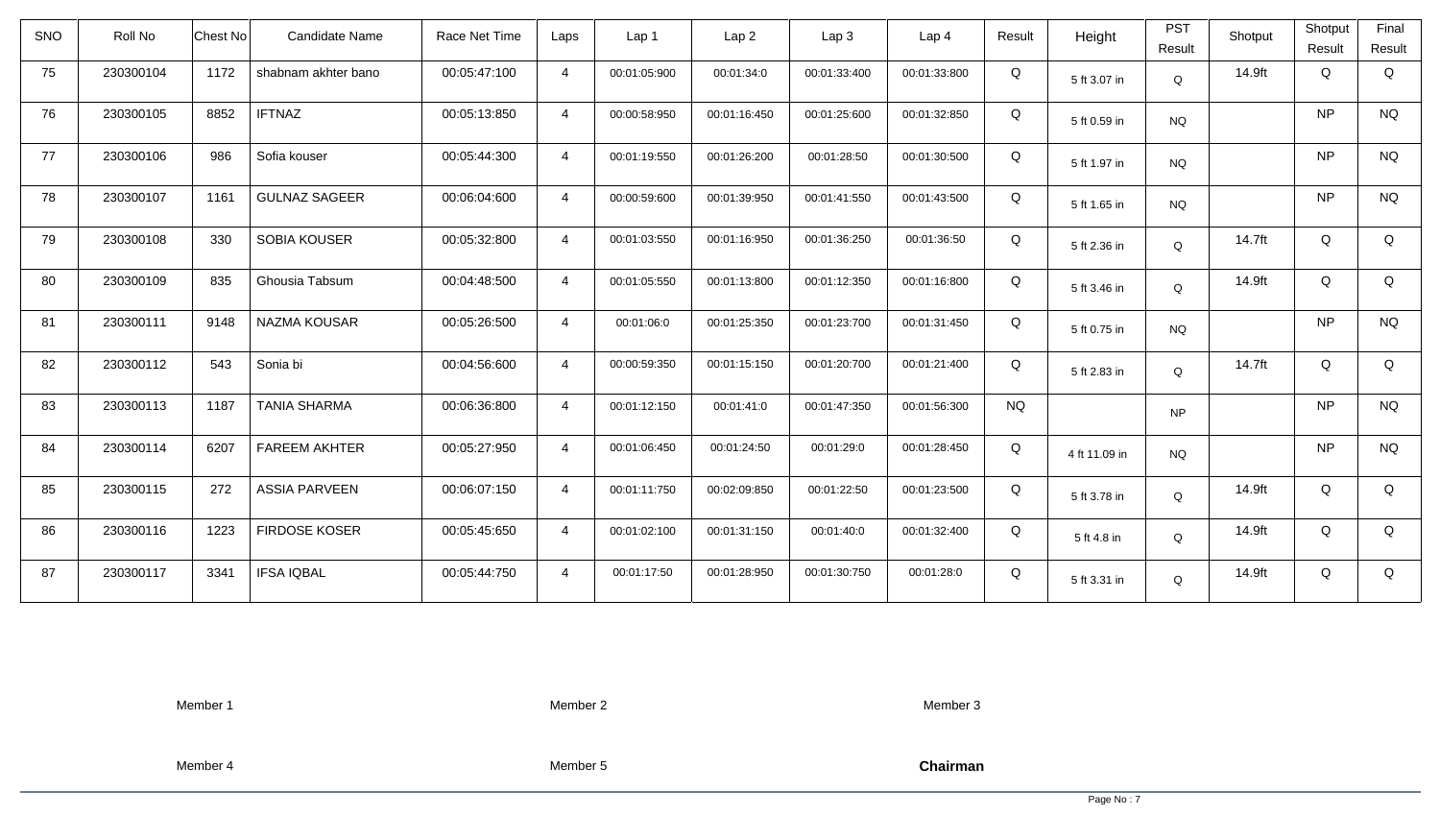| <b>SNO</b> | Roll No   | Candidate Name<br>Chest No   | Race Net Time | Laps           | Lap 1        | Lap2         | Lap 3        | Lap <sub>4</sub> | Result | Height       | <b>PST</b>  | Shotput          | Shotput   | Final     |
|------------|-----------|------------------------------|---------------|----------------|--------------|--------------|--------------|------------------|--------|--------------|-------------|------------------|-----------|-----------|
|            |           |                              |               |                |              |              |              |                  |        |              | Result      |                  | Result    | Result    |
| 88         | 230300118 | 883<br><b>SUGRA KHATOON</b>  | 00:04:52:450  | $\overline{4}$ | 00:00:54:850 | 00:01:15:950 | 00:01:20:800 | 00:01:20:850     | Q      | 5 ft 6.69 in | Q           | 14.8ft           | Q         | Q         |
| 89         | 230300119 | YASMEEN KOUSER<br>3155       | 00:04:47:500  | $\overline{4}$ | 00:00:55:900 | 00:01:12:700 | 00:01:19:350 | 00:01:19:550     | Q      | 5 ft 5.24 in | Q           | 14.9ft           | Q         | Q         |
| 90         | 230300120 | 1245<br>fehmeeda begum       | 00:05:13:700  | $\overline{4}$ | 00:01:01:350 | 00:01:14:900 | 00:01:25:950 | 00:01:31:500     | Q      | 5 ft 3.46 in | $\mathsf Q$ | 14.1ft           | <b>NQ</b> | <b>NQ</b> |
| 91         | 230300121 | 628<br>shamim akhter         | 00:05:34:700  | $\overline{4}$ | 00:01:09:50  | 00:01:25:350 | 00:01:30:750 | 00:01:29:550     | Q      | 5 ft 3.98 in | Q           | 14 <sub>ft</sub> | <b>NQ</b> | <b>NQ</b> |
| 92         | 230300123 | 3208<br><b>TANZEEM KOSER</b> | 00:06:13:150  | $\overline{4}$ | 00:01:14:850 | 00:01:43:950 | 00:01:38:650 | 00:01:35:700     | Q      | 5 ft 0.39 in | <b>NQ</b>   |                  | <b>NP</b> | <b>NQ</b> |
| 93         | 230300125 | 2424<br>SOFIA AZEEM          | 00:05:47:700  | $\overline{4}$ | 00:01:06:50  | 00:01:33:750 | 00:01:38:50  | 00:01:29:850     | Q      | 5 ft 1.26 in | <b>NQ</b>   |                  | <b>NP</b> | <b>NQ</b> |
| 94         | 230300126 | 1153<br>NIGHAT MEHNAZ        | 00:04:47:350  | $\overline{4}$ | 00:01:00:50  | 00:01:12:650 | 00:01:15:950 | 00:01:18:700     | Q      | 5 ft 3.94 in | Q           | 14.7ft           | Q         | Q         |
| 95         | 230300127 | 8450<br>yasmeen akhter       | 00:04:57:600  | $\overline{4}$ | 00:01:04:800 | 00:01:17:100 | 00:01:15:500 | 00:01:20:200     | Q      | 5 ft 2.83 in | Q           | 14.9ft           | Q         | Q         |
| 96         | 230300128 | 900<br>koser bi              | 00:05:28:650  | $\overline{4}$ | 00:01:05:550 | 00:01:24:150 | 00:01:28:100 | 00:01:30:850     | Q      | 5 ft 4.96 in | Q           | 14.7ft           | Q         | Q         |
| 97         | 230300129 | 1358<br><b>SAMINA KOUSER</b> | 00:05:29:650  | $\overline{4}$ | 00:01:04:200 | 00:01:28:500 | 00:01:32:900 | 00:01:24:50      | Q      | 5 ft 4.33 in | Q           | 14.9ft           | Q         | Q         |
| 98         | 230300130 | <b>TAZEEM AKHTER</b><br>1154 | 00:04:54:0    | $\overline{4}$ | 00:00:59:450 | 00:01:19:900 | 00:01:19:250 | 00:01:15:400     | Q      | 5 ft 1.38 in | <b>NQ</b>   |                  | <b>NP</b> | <b>NQ</b> |
| 99         | 230300131 | 584<br><b>SHAMIM AKHTER</b>  | 00:04:48:0    | $\overline{4}$ | 00:00:58:500 | 00:01:16:800 | 00:01:14:950 | 00:01:17:750     | Q      | 5 ft 5.35 in | Q           | 14.8ft           | Q         | Q         |
| 100        | 230300132 | 974<br><b>SHAKILA BI</b>     | 00:04:47:150  | $\overline{4}$ | 00:01:02:550 | 00:01:14:850 | 00:01:16:250 | 00:01:13:500     | Q      | 5 ft 3.54 in | Q           | 14.9ft           | Q         | Q         |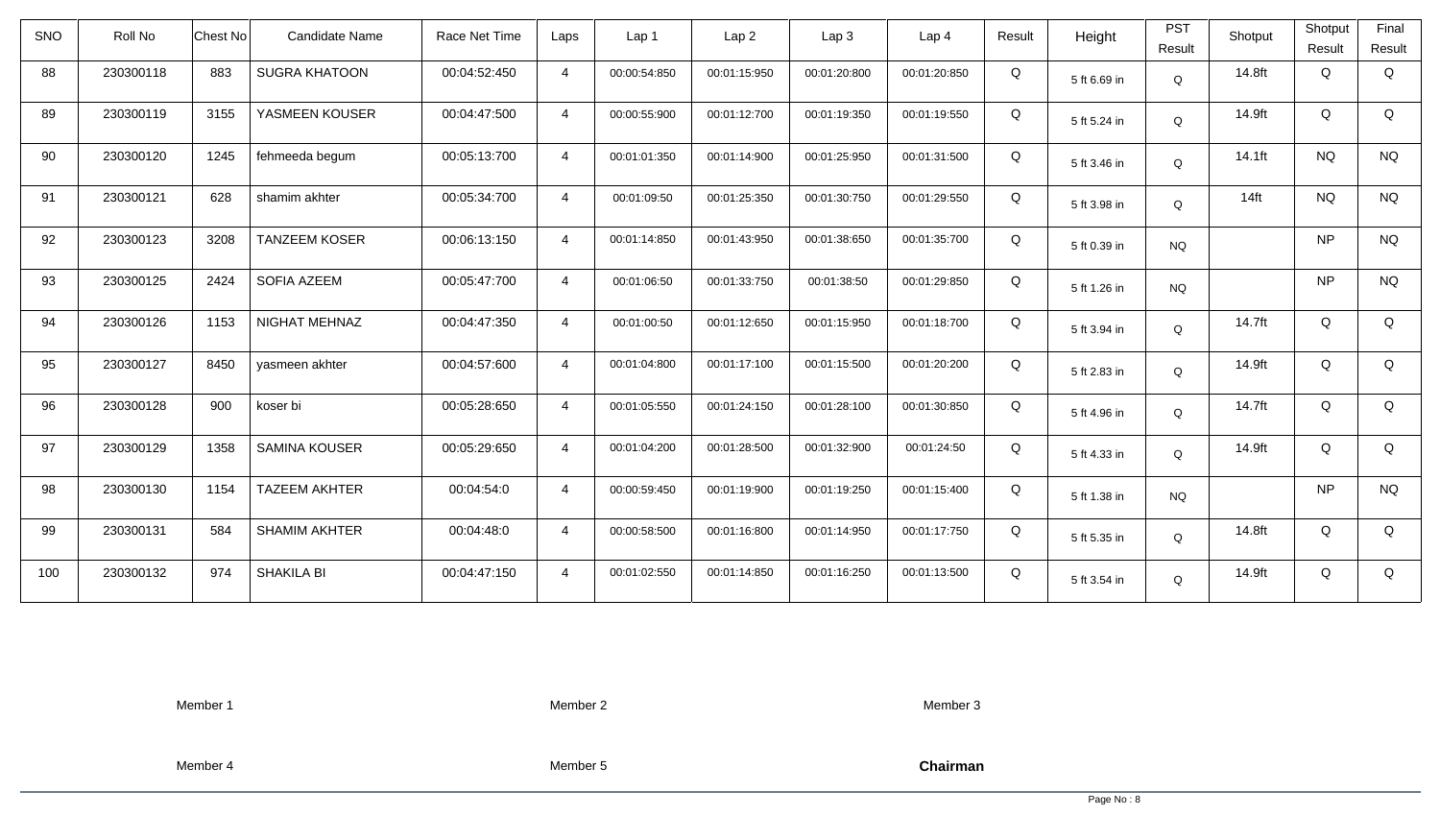| SNO | Roll No   | <b>Chest No</b> | <b>Candidate Name</b>  | Race Net Time | Laps           | Lap <sub>1</sub> | Lap2         | Lap3         | Lap <sub>4</sub> | Result    | Height        | <b>PST</b><br>Result | Shotput    | Shotput<br>Result | Final<br>Result |
|-----|-----------|-----------------|------------------------|---------------|----------------|------------------|--------------|--------------|------------------|-----------|---------------|----------------------|------------|-------------------|-----------------|
| 101 | 230300133 | 5762            | PRIYANKA SHARMA        | 00:05:43:550  | $\overline{4}$ | 00:01:09:400     | 00:01:23:950 | 00:01:32:700 | 00:01:37:500     | Q         | 5 ft 7.76 in  | Q                    | 14.9ft     | Q                 | Q               |
| 102 | 230300135 | 293             | <b>AFSANA KOSER</b>    | 00:05:05:650  | $\overline{4}$ | 00:01:12:0       | 00:01:19:150 | 00:01:21:300 | 00:01:13:200     | Q         | 5 ft 3.54 in  | Q                    | 14ft 6inch | Q                 | Q               |
| 103 | 230300137 | 1227            | adhiti bali            | 00:04:48:950  | $\overline{4}$ | 00:01:04:500     | 00:01:13:150 | 00:01:15:0   | 00:01:16:300     | Q         | 5 ft 3.7 in   | Q                    | 14.2ft     | <b>NQ</b>         | <b>NQ</b>       |
| 104 | 230300138 | 2388            | NAZIMA KOUSAR          | 00:07:29:550  | $\overline{4}$ | 00:01:19:450     | 00:01:59:400 | 00:02:02:0   | 00:02:08:700     | <b>NQ</b> |               | <b>NP</b>            |            | <b>NP</b>         | <b>NQ</b>       |
| 105 | 230300139 | 860             | RUKHSANA KOUSER        | 00:05:26:450  | $\overline{4}$ | 00:01:04:850     | 00:01:26:150 | 00:01:31:100 | 00:01:24:350     | Q         | 4 ft 11.76 in | <b>NQ</b>            |            | <b>NP</b>         | <b>NQ</b>       |
| 106 | 230300141 | 1128            | <b>SULTANA KOSER</b>   | 00:05:12:100  | $\overline{4}$ | 00:01:02:700     | 00:01:20:600 | 00:01:26:150 | 00:01:22:650     | Q         | 5 ft 2.83 in  | Q                    | 14.8ft     | Q                 | Q               |
| 107 | 230300142 | 284             | AFSANA KOSER           | 00:05:30:150  | $\overline{4}$ | 00:01:01:650     | 00:01:20:950 | 00:01:33:100 | 00:01:34:450     | Q         | 5 ft 2.05 in  | Q                    | $14$ ft    | <b>NQ</b>         | <b>NQ</b>       |
| 108 | 230300143 | 1238            | <b>FARZANA KOSER</b>   | 00:05:22:950  | $\overline{4}$ | 00:01:04:800     | 00:01:20:700 | 00:01:30:350 | 00:01:27:100     | Q         | 5 ft 1.06 in  | <b>NQ</b>            |            | <b>NP</b>         | <b>NQ</b>       |
| 109 | 230300144 | 1131            | <b>GAZIA TABUSSAM</b>  | 00:05:13:300  | $\overline{4}$ | 00:01:02:550     | 00:01:19:750 | 00:01:22:550 | 00:01:28:450     | Q         | 5 ft 6.85 in  | Q                    | 14ft 6inch | Q                 | Q               |
| 110 | 230300145 | 1943            | YASMEEN KOSSER         | 00:06:07:200  | $\overline{4}$ | 00:01:13:100     | 00:01:31:250 | 00:01:36:900 | 00:01:45:950     | Q         | 5 ft 5.55 in  | Q                    | 14.7ft     | Q                 | Q               |
| 111 | 230300146 | 3806            | <b>RUKHSANA KOUSER</b> | 00:05:43:450  | 4              | 00:01:13:650     | 00:01:22:950 | 00:01:29:150 | 00:01:37:700     | Q         | 5 ft 2.56 in  | Q                    | $14$ ft    | <b>NQ</b>         | <b>NQ</b>       |
| 112 | 230300147 | 1359            | SHAZIA AKHTER          | 00:04:36:750  | $\overline{4}$ | 00:00:57:150     | 00:01:08:200 | 00:01:14:850 | 00:01:16:550     | Q         | 5 ft 2.6 in   | Q                    | 14.2ft     | <b>NQ</b>         | <b>NQ</b>       |
| 113 | 230300148 | 1726            | AFSANA MURTAZA         | 00:05:22:650  | $\overline{4}$ | 00:01:09:500     | 00:01:23:650 | 00:01:20:750 | 00:01:28:750     | Q         | 5 ft 3.78 in  | Q                    | 14.8ft     | Q                 | Q               |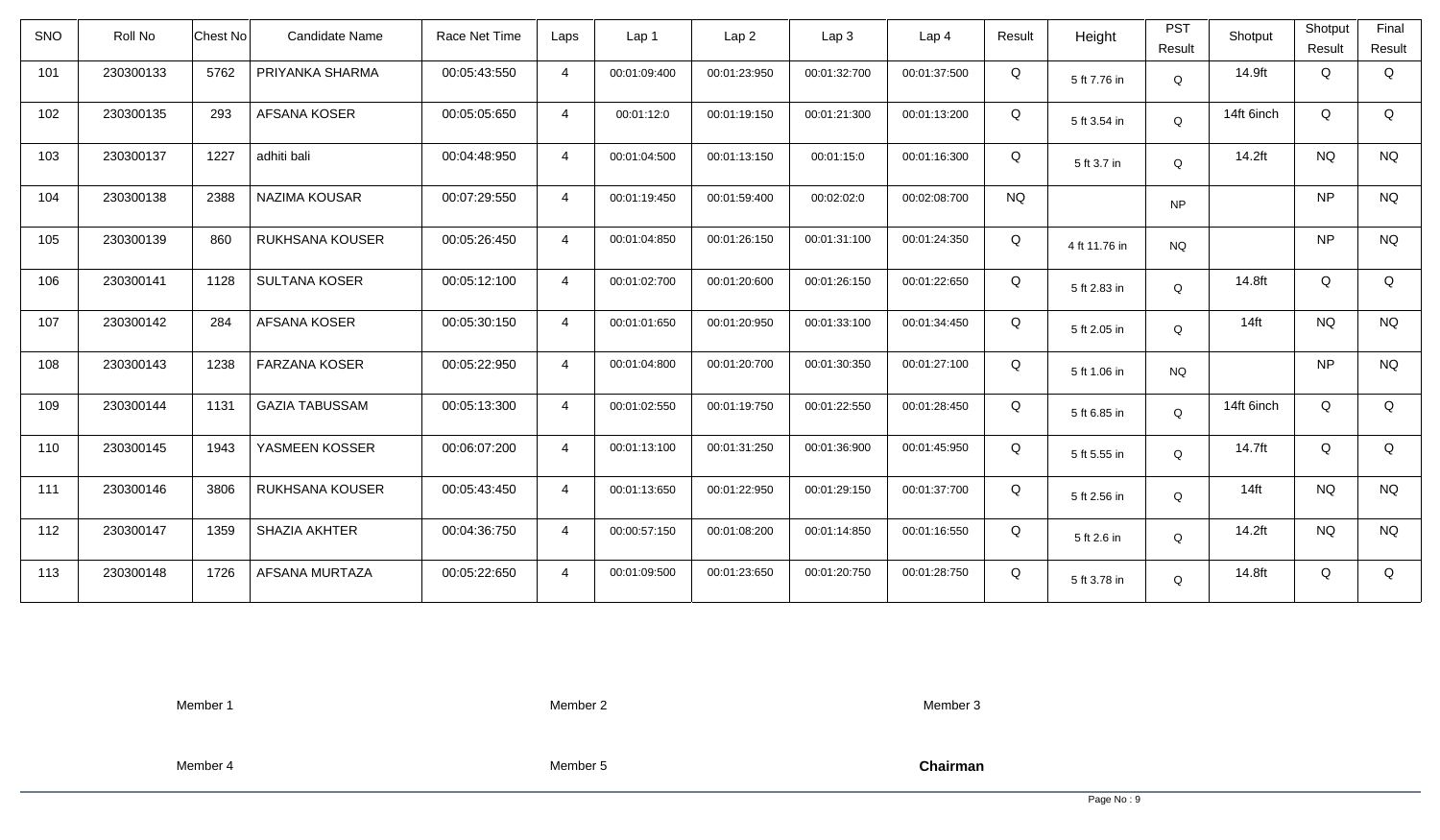| <b>SNO</b> | Roll No   | <b>Chest No</b> | <b>Candidate Name</b>  | Race Net Time | Laps           | Lap 1        | Lap <sub>2</sub> | Lap3         | Lap <sub>4</sub> | Result | Height       | <b>PST</b><br>Result | Shotput    | Shotput<br>Result | Final<br>Result |
|------------|-----------|-----------------|------------------------|---------------|----------------|--------------|------------------|--------------|------------------|--------|--------------|----------------------|------------|-------------------|-----------------|
| 114        | 230300149 | 850             | SINDU DEVI             | 00:04:50:200  | $\overline{4}$ | 00:01:05:500 | 00:01:16:250     | 00:01:18:700 | 00:01:09:750     | Q      | 5 ft 2.01 in | $\mathsf Q$          | 14.9ft     | Q                 | Q               |
| 115        | 230300150 | 2176            | <b>RUKSANA KOUSER</b>  | 00:05:50:700  | $\overline{4}$ | 00:01:10:200 | 00:01:29:200     | 00:01:32:900 | 00:01:38:400     | Q      | 5 ft 6.81 in | Q                    | 14ft 6inch | Q                 | Q               |
| 116        | 230300151 | 948             | Shazia kosser mir      | 00:06:23:100  | $\overline{4}$ | 00:01:10:600 | 00:01:37:350     | 00:01:48:250 | 00:01:46:900     | Q      | 5 ft 2.09 in | Q                    | 14.2ft     | <b>NQ</b>         | <b>NQ</b>       |
| 117        | 230300152 | 9635            | <b>TAHIRA FIRDOUSE</b> | 00:05:22:950  | $\overline{4}$ | 00:01:06:850 | 00:01:22:250     | 00:01:33:250 | 00:01:20:600     | Q      | 5 ft 2.64 in | Q                    | $14$ ft    | <b>NQ</b>         | <b>NQ</b>       |
| 118        | 230300154 | 1150            | <b>TAZEEM AKHTER</b>   | 00:04:38:150  | $\overline{4}$ | 00:00:55:750 | 00:01:10:300     | 00:01:15:700 | 00:01:16:400     | Q      | 5 ft 7.48 in | Q                    | 14.8ft     | Q                 | Q               |
| 119        | 230300155 | 861             | SHAMSHAD JALAL         | 00:05:28:450  | $\overline{4}$ | 00:01:07:800 | 00:01:22:450     | 00:01:31:800 | 00:01:26:400     | Q      | 5 ft 1.73 in | <b>NQ</b>            |            | <b>NP</b>         | <b>NQ</b>       |
| 120        | 230300156 | 1216            | <b>RIFAT CHOWDHARY</b> | 00:06:05:0    | $\overline{4}$ | 00:01:09:100 | 00:01:31:750     | 00:01:39:750 | 00:01:44:400     | Q      | 5 ft 1.69 in | <b>NQ</b>            |            | <b>NP</b>         | <b>NQ</b>       |
| 121        | 230300157 | 1053            | <b>ANJUM SHAHEEN</b>   | 00:06:11:700  | $\overline{4}$ | 00:01:07:100 | 00:01:29:500     | 00:01:43:0   | 00:01:52:100     | Q      | 5 ft 4.09 in | Q                    | 14ft 6inch | Q                 | Q               |
| 122        | 230300158 | 1074            | ROZEEN AKHTER          | 00:05:15:100  | $\overline{4}$ | 00:01:07:700 | 00:01:23:900     | 00:01:21:800 | 00:01:21:700     | Q      | 5 ft 1.1 in  | <b>NQ</b>            |            | <b>NP</b>         | <b>NQ</b>       |
| 123        | 230300159 | 990             | SONIA KOSER            | 00:05:12:950  | $\overline{4}$ | 00:00:57:700 | 00:01:24:250     | 00:01:26:0   | 00:01:25:0       | Q      | 5 ft 2.6 in  | Q                    | 14.7ft     | Q                 | Q               |
| 124        | 230300160 | 4024            | NAHEEM CHOUDHARY       | 00:06:06:850  | $\overline{4}$ | 00:01:22:700 | 00:01:34:300     | 00:01:39:150 | 00:01:30:700     | Q      | 5 ft 2.95 in | Q                    | 14.1ft     | <b>NQ</b>         | <b>NQ</b>       |
| 125        | 230300161 | 771             | <b>SALIMA SADIA</b>    | 00:04:59:150  | $\overline{4}$ | 00:01:00:850 | 00:01:18:700     | 00:01:19:650 | 00:01:19:950     | Q      | 5 ft 0.08 in | <b>NQ</b>            |            | <b>NP</b>         | <b>NQ</b>       |
| 126        | 230300162 | 776             | NAILA JAMEEL           | 00:05:03:950  | $\overline{4}$ | 00:01:04:850 | 00:01:16:500     | 00:01:15:750 | 00:01:26:850     | Q      | 5 ft 3.78 in | Q                    | 14ft 6inch | Q                 | Q               |

Member 2

Member 3

Member 4

Member 5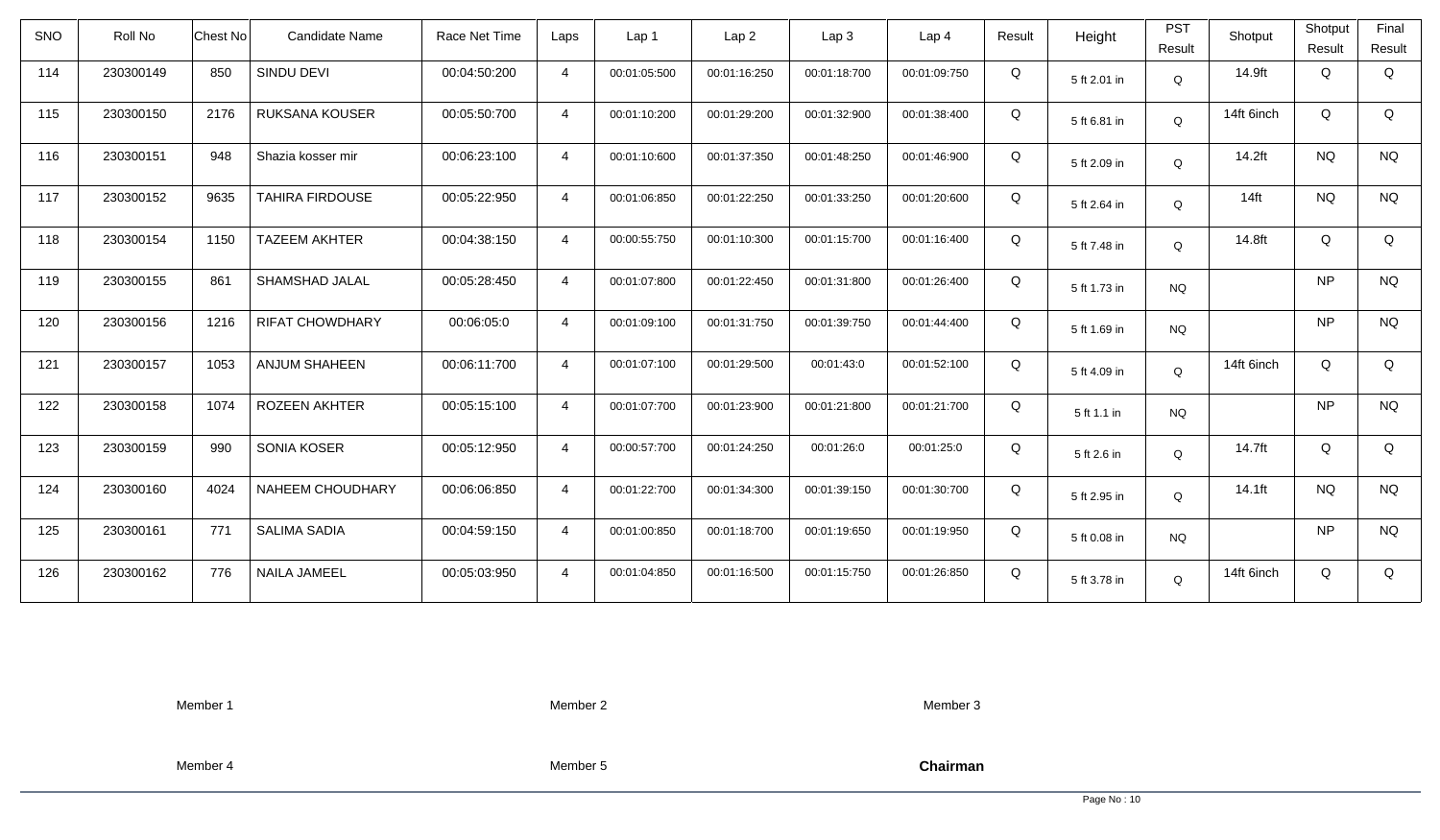| Roll No   |      | Candidate Name        | Race Net Time   | Laps           | Lap 1        | Lap <sub>2</sub> | Lap <sub>3</sub> | Lap <sub>4</sub> | Result    | Height       | <b>PST</b><br>Result | Shotput    | Shotput<br>Result | Final<br>Result |
|-----------|------|-----------------------|-----------------|----------------|--------------|------------------|------------------|------------------|-----------|--------------|----------------------|------------|-------------------|-----------------|
| 230300163 | 1260 | <b>SALMA SHIEN</b>    | 00:06:00:450    | $\overline{4}$ | 00:01:13:900 | 00:01:33:550     | 00:01:38:900     | 00:01:34:100     | Q         | 5 ft 3.39 in | Q                    | 14ft 6inch | Q                 | Q               |
| 230300164 | 997  | RIZWANA BUKHARI       | 00:07:37:200    | $\overline{4}$ | 00:01:06:750 | 00:02:04:700     | 00:02:15:800     | 00:02:09:950     | <b>NQ</b> |              | <b>NP</b>            |            | <b>NP</b>         | <b>NQ</b>       |
| 230300165 | 8499 | <b>ASMA CHOUDHARY</b> | 00:04:56:900    | $\overline{4}$ | 00:01:15:300 | 00:01:13:500     | 00:01:15:200     | 00:01:12:900     | Q         | 5 ft 3.98 in | Q                    | 14.8ft     | Q                 | Q               |
| 230300167 | 3801 | <b>ZARINA BI</b>      | 00:05:14:350    | $\overline{4}$ | 00:01:12:800 | 00:01:23:200     | 00:01:26:350     | 00:01:12:0       | Q         | 5 ft 4.8 in  | Q                    | 14.7ft     | Q                 | Q               |
| 230300169 | 1284 | SAYIRA ANJUM          | 00:06:31:350    | $\overline{4}$ | 00:01:06:200 | 00:01:33:650     | 00:01:52:200     | 00:01:59:300     | <b>NQ</b> |              | <b>NP</b>            |            | <b>NP</b>         | <b>NQ</b>       |
| 230300172 | 421  | <b>RUKHSAR KOUSER</b> | 00:05:45:800    | $\overline{4}$ | 00:01:11:400 | 00:01:24:650     | 00:01:29:50      | 00:01:40:700     | Q         | 5 ft 1.5 in  | <b>NQ</b>            |            | <b>NP</b>         | <b>NQ</b>       |
| 230300173 | 853  | YASMEEN AKHTER        | 00:06:16:350    | $\overline{4}$ | 00:01:08:250 | 00:01:38:900     | 00:01:43:950     | 00:01:45:250     | Q         | 5 ft 3.54 in | Q                    | 14.9ft     | Q                 | Q               |
| 230300174 | 1157 | <b>RUKSANA KOSER</b>  | 00:06:06:50     | $\overline{4}$ | 00:01:14:50  | 00:01:35:900     | 00:01:39:400     | 00:01:36:700     | Q         | 5 ft 3.86 in | Q                    | 14.8ft     | Q                 | Q               |
| 230300176 | 3753 | afsana gulbadan       | 00:05:53:800    | $\overline{4}$ | 00:01:15:400 | 00:01:29:400     | 00:01:30:900     | 00:01:38:100     | Q         | 5 ft 2.13 in | $\Omega$             | 14.1ft     | <b>NQ</b>         | <b>NQ</b>       |
| 230300178 | 1001 | <b>SAYARA KHAN</b>    | 00:05:33:0      | $\overline{4}$ | 00:01:08:50  | 00:01:25:750     | 00:01:29:150     | 00:01:30:50      | Q         | 5 ft 2.83 in | Q                    | 14ft 6inch | Q                 | Q               |
| 230300180 | 590  | SHAJIYA TOBASAM       | 00:05:36:900    | $\overline{4}$ | 00:01:10:850 | 00:01:26:50      | 00:01:34:550     | 00:01:25:450     | Q         | 5 ft 2.48 in | Q                    | 14ft 6inch | Q                 | Q               |
| 230300183 | 9065 | rizwana kouser        | 00:06:08:550    | $\overline{4}$ | 00:01:12:550 | 00:01:36:750     | 00:01:37:850     | 00:01:41:400     | Q         | 5 ft 1.57 in | <b>NQ</b>            |            | <b>NP</b>         | <b>NQ</b>       |
| 230300184 | 958  | Sofia kosser          | 00:04:52:650    | $\overline{4}$ | 00:01:10:750 | 00:01:19:200     | 00:01:15:700     | 00:01:07:0       | Q         | 5 ft 3.43 in | Q                    | 14.9ft     | Q                 | Q               |
|           |      |                       | <b>Chest No</b> |                |              |                  |                  |                  |           |              |                      |            |                   |                 |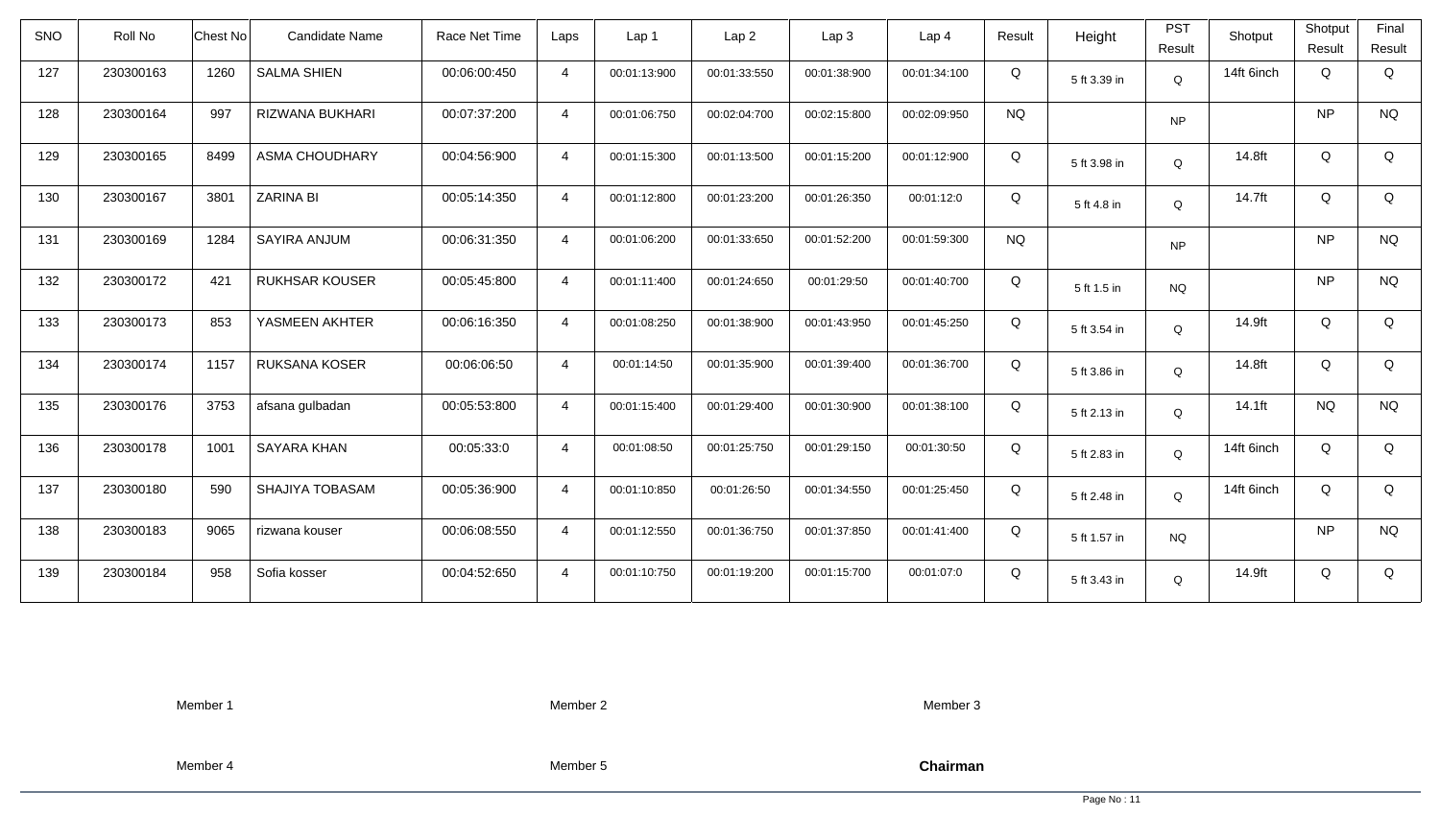| <b>SNO</b> | Roll No   | <b>Chest No</b> | <b>Candidate Name</b> | Race Net Time | Laps           | Lap 1        | Lap2         | Lap3         | Lap 4        | Result | Height       | <b>PST</b><br>Result | Shotput    | Shotput<br>Result | Final<br>Result |
|------------|-----------|-----------------|-----------------------|---------------|----------------|--------------|--------------|--------------|--------------|--------|--------------|----------------------|------------|-------------------|-----------------|
| 140        | 230300185 | 904             | <b>SAIMA AKHTER</b>   | 00:05:13:850  | $\overline{4}$ | 00:01:04:300 | 00:01:16:550 | 00:01:25:650 | 00:01:27:350 | Q      | 5 ft 4.92 in | $\mathsf Q$          | 14.8ft     | Q                 | Q               |
| 141        | 230300188 | 1072            | <b>AISHA FIRDOS</b>   | 00:06:21:50   | $\overline{4}$ | 00:01:09:700 | 00:01:44:200 | 00:01:49:850 | 00:01:37:300 | Q      | 5 ft 2.76 in | Q                    | 15ft 2inch | Q                 | Q               |
| 142        | 230300190 | 5611            | <b>HEENA PARVEEN</b>  | 00:05:35:0    | $\overline{4}$ | 00:01:09:100 | 00:01:32:350 | 00:01:32:500 | 00:01:21:50  | Q      | 5 ft 4.13 in | Q                    | 14.9ft     | Q                 | Q               |
| 143        | 230300191 | 6863            | SONIA ANJUM           | 00:05:58:500  | $\overline{4}$ | 00:01:11:100 | 00:01:31:900 | 00:01:36:0   | 00:01:39:500 | Q      | 5 ft 1.34 in | <b>NQ</b>            |            | <b>NP</b>         | <b>NQ</b>       |
| 144        | 230300193 | 1462            | SHAZEENA KOUSER       | 00:05:41:900  | $\overline{4}$ | 00:01:08:750 | 00:01:33:300 | 00:01:29:850 | 00:01:30:0   | Q      | 5 ft 3.74 in | Q                    | 14.9ft     | Q                 | Q               |
| 145        | 230300195 | 835             | NAZAMA KOSAR          | 00:04:59:950  | $\overline{4}$ | 00:01:10:400 | 00:01:19:600 | 00:01:15:150 | 00:01:14:800 | Q      | 5 ft 3.62 in | Q                    | 14ft 6inch | Q                 | Q               |
| 146        | 230300196 | 1423            | <b>TAIRA KOSSER</b>   | 00:05:21:350  | $\overline{4}$ | 00:00:57:200 | 00:01:15:800 | 00:01:29:400 | 00:01:38:950 | Q      | 5 ft 2.72 in | Q                    | 14ft 6inch | Q                 | Q               |
| 147        | 230300198 | 1147            | SAFEENA KOUSER        | 00:05:22:100  | $\overline{4}$ | 00:01:01:300 | 00:01:23:950 | 00:01:25:400 | 00:01:31:450 | Q      | 4 ft 10.7 in | <b>NQ</b>            |            | <b>NP</b>         | <b>NQ</b>       |
| 148        | 230300199 | 1240            | <b>MAHNAZ AKHTER</b>  | 00:05:11:450  | $\overline{4}$ | 00:01:06:950 | 00:01:14:500 | 00:01:23:400 | 00:01:26:600 | Q      | 5 ft 1.02 in | <b>NQ</b>            |            | <b>NP</b>         | <b>NQ</b>       |
| 149        | 230300200 | 947             | KHALIDA PARVEEN       | 00:05:08:250  | $\overline{4}$ | 00:01:01:150 | 00:01:14:650 | 00:01:28:350 | 00:01:24:100 | Q      | 5 ft 4.41 in | Q                    | 14.8ft     | Q                 | Q               |
| 150        | 230300202 | 696             | <b>SHABNAM BI</b>     | 00:06:04:0    | $\overline{4}$ | 00:01:17:800 | 00:01:33:350 | 00:01:36:500 | 00:01:36:350 | Q      | 5 ft 2.13 in | Q                    | 14ft 6inch | Q                 | Q               |
| 151        | 230300204 | 250             | <b>TAZEEM AKHTER</b>  | 00:05:22:950  | $\overline{4}$ | 00:01:09:650 | 00:01:22:0   | 00:01:24:450 | 00:01:26:850 | Q      | 5 ft 2.76 in | Q                    | 14ft 6inch | Q                 | Q               |
| 152        | 230300207 | 5440            | SHAHIDA KOSER         | 00:05:03:900  | $\overline{4}$ | 00:01:09:200 | 00:01:18:550 | 00:01:18:250 | 00:01:17:900 | Q      | 5 ft 2.05 in | Q                    | 14.8ft     | Q                 | Q               |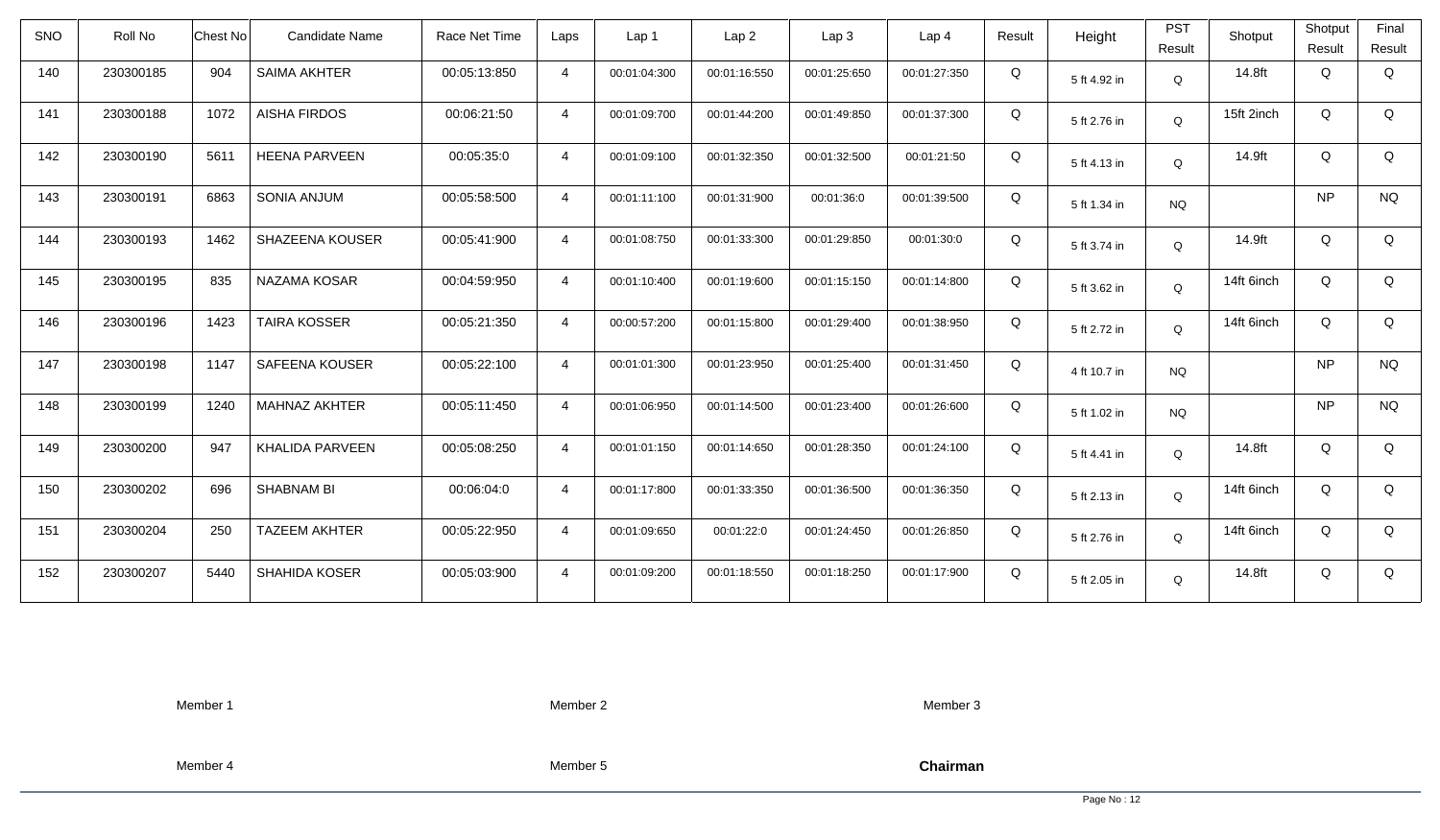| <b>SNO</b> | Roll No   | <b>Chest No</b> | <b>Candidate Name</b>  | Race Net Time | Laps           | Lap <sub>1</sub> | Lap <sub>2</sub> | Lap <sub>3</sub> | Lap <sub>4</sub> | Result | Height       | <b>PST</b><br>Result | Shotput    | Shotput<br>Result | Final<br>Result |
|------------|-----------|-----------------|------------------------|---------------|----------------|------------------|------------------|------------------|------------------|--------|--------------|----------------------|------------|-------------------|-----------------|
| 153        | 230300208 | 1712            | SHAIDA YAQOOB          | 00:05:06:250  | $\overline{4}$ | 00:01:14:600     | 00:01:13:350     | 00:01:19:750     | 00:01:18:550     | Q      | 5 ft 2.05 in | Q                    | 14.7ft     | Q                 | Q               |
| 154        | 230300209 | 472             | rabia kazmi            | 00:05:40:450  | $\overline{4}$ | 00:01:15:150     | 00:01:27:0       | 00:01:29:450     | 00:01:28:850     | Q      | 5 ft 2.36 in | Q                    | 14ft 6inch | Q                 | Q               |
| 155        | 230300210 | 3610            | <b>NAHIM AKHTER</b>    | 00:04:19:350  | $\overline{4}$ | 00:00:57:600     | 00:01:01:750     | 00:01:07:400     | 00:01:12:600     | Q      | 5 ft 3.94 in | Q                    | 14ft 6inch | Q                 | Q               |
| 156        | 230300212 | 3761            | Nusrat bashir          | 00:05:18:900  | $\overline{4}$ | 00:01:11:750     | 00:01:18:750     | 00:01:23:300     | 00:01:25:100     | Q      | 5 ft 4.09 in | Q                    | 14.1ft     | <b>NQ</b>         | <b>NQ</b>       |
| 157        | 230300213 | 9183            | <b>NAHYEEM KOUSER</b>  | 00:06:14:100  | $\overline{4}$ | 00:01:27:200     | 00:01:39:450     | 00:01:36:50      | 00:01:31:400     | Q      | 5 ft 4.65 in | Q                    | 14.7ft     | Q                 | Q               |
| 158        | 230300218 | 1257            | SHAZIA KOSER           | 00:06:00:100  | 4              | 00:01:07:600     | 00:01:32:400     | 00:01:49:100     | 00:01:31:0       | Q      | 5 ft 2.83 in | Q                    | $11$ ft    | <b>NQ</b>         | <b>NQ</b>       |
| 159        | 230300220 | 1368            | <b>MEHBOOBA KOUSER</b> | 00:06:19:100  | $\overline{4}$ | 00:01:16:300     | 00:01:39:600     | 00:01:42:950     | 00:01:40:250     | Q      | 5 ft 4.06 in | Q                    | $11$ ft    | <b>NQ</b>         | <b>NQ</b>       |
| 160        | 230300223 | 126             | <b>SHAHID AKHTER</b>   | 00:05:31:550  | $\overline{4}$ | 00:01:09:500     | 00:01:23:250     | 00:01:28:850     | 00:01:29:950     | Q      | 5 ft 4.17 in | Q                    | 14.9ft     | Q                 | Q               |
| 161        | 230300224 | 803             | nazia kouser           | 00:06:25:900  | $\overline{4}$ | 00:01:20:250     | 00:01:38:400     | 00:01:45:100     | 00:01:42:150     | Q      | 5 ft 6.57 in | $\mathsf Q$          | 14.9ft     | Q                 | Q               |
| 162        | 230300225 | 1028            | <b>SHASDA TABASSUM</b> | 00:04:43:750  | $\overline{4}$ | 00:01:04:100     | 00:01:11:950     | 00:01:12:350     | 00:01:15:350     | Q      | 5 ft 4.17 in | Q                    | 14ft 6inch | Q                 | Q               |
| 163        | 230300227 | 7406            | SAHIMA KOUSAR          | 00:05:57:450  | $\overline{4}$ | 00:01:06:200     | 00:01:27:200     | 00:01:39:850     | 00:01:44:200     | Q      | 5 ft 3.23 in | Q                    | 14.7ft     | Q                 | Q               |
| 164        | 230300229 | 1029            | <b>NAZMEEN AYOUB</b>   | 00:04:51:0    | $\overline{4}$ | 00:01:00:800     | 00:01:16:350     | 00:01:19:700     | 00:01:14:150     | Q      | 5 ft 4.29 in | Q                    | 14.7ft     | Q                 | Q               |
| 165        | 230300230 | 3357            | <b>WAHIDA KOUSER</b>   | 00:06:08:50   | $\overline{4}$ | 00:01:11:350     | 00:01:33:800     | 00:01:40:150     | 00:01:42:750     | Q      | 5 ft 1.18 in | <b>NQ</b>            |            | <b>NP</b>         | <b>NQ</b>       |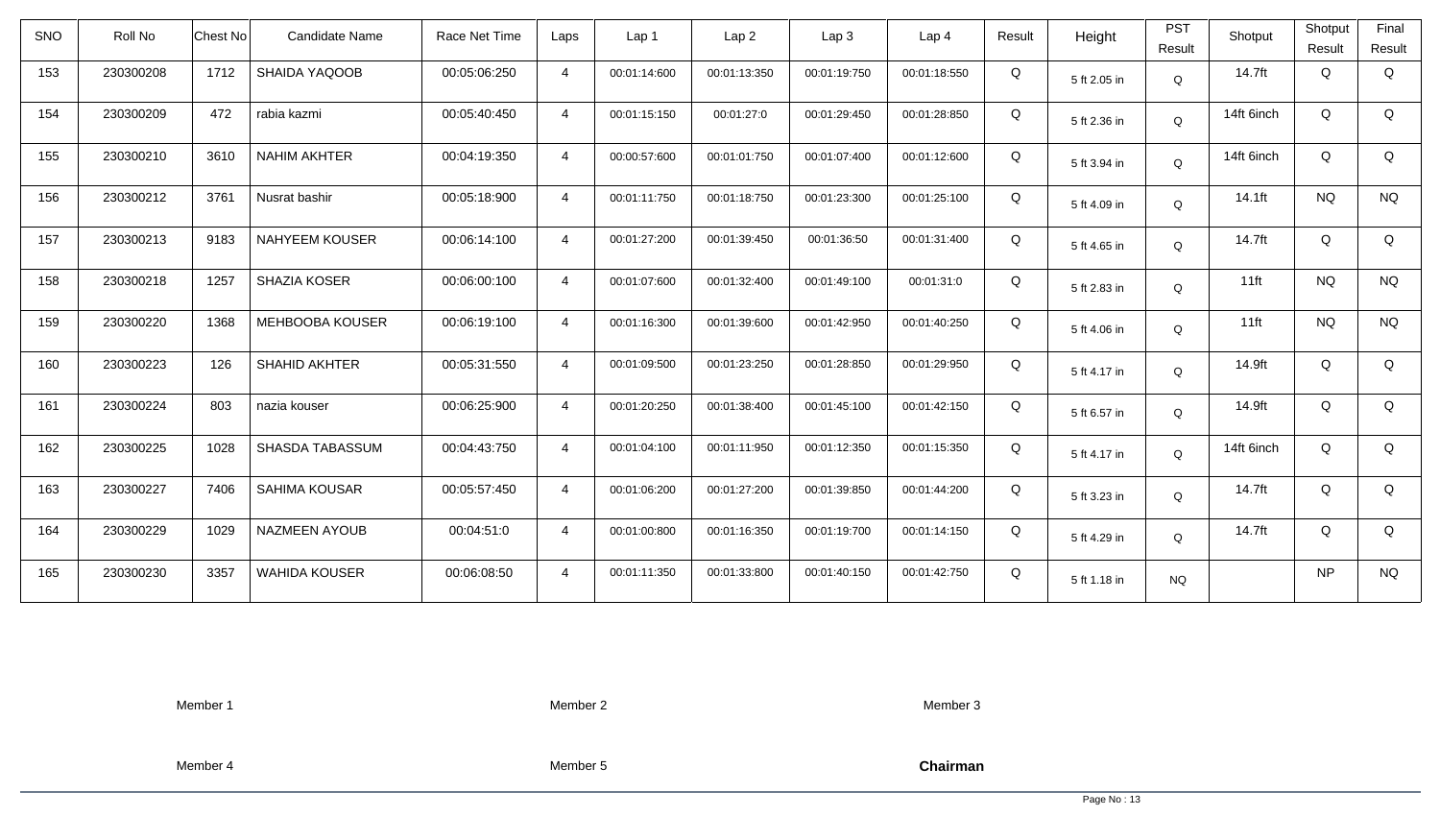| <b>SNO</b> | Roll No   | <b>Chest No</b> | <b>Candidate Name</b> | Race Net Time | Laps           | Lap <sub>1</sub> | Lap <sub>2</sub> | Lap <sub>3</sub> | Lap <sub>4</sub> | Result    | Height       | <b>PST</b><br>Result | Shotput    | Shotput<br>Result | Final<br>Result |
|------------|-----------|-----------------|-----------------------|---------------|----------------|------------------|------------------|------------------|------------------|-----------|--------------|----------------------|------------|-------------------|-----------------|
| 166        | 230300233 | 1724            | <b>ZEENAT FATIMA</b>  | 00:05:47:100  | $\overline{4}$ | 00:01:08:500     | 00:01:32:400     | 00:01:36:800     | 00:01:29:400     | Q         | 5 ft 3.78 in | Q                    | 14ft 6inch | Q                 | Q               |
| 167        | 230300234 | 2242            | <b>TAZEEM AKHTER</b>  | 00:05:29:900  | $\overline{4}$ | 00:00:57:100     | 00:01:19:650     | 00:01:40:600     | 00:01:32:550     | Q         | 5 ft 2.05 in | Q                    | 14.2ft     | <b>NQ</b>         | <b>NQ</b>       |
| 168        | 230300237 | 618             | Shazia Kouser         | 00:05:51:400  | $\overline{4}$ | 00:01:14:600     | 00:01:30:200     | 00:01:32:350     | 00:01:34:250     | Q         | 5 ft 1.34 in | <b>NQ</b>            |            | <b>NP</b>         | <b>NQ</b>       |
| 169        | 230300238 | 1108            | <b>ROBIA KOUSER</b>   | 00:04:52:650  | $\overline{4}$ | 00:00:58:600     | 00:01:15:950     | 00:01:16:950     | 00:01:21:150     | Q         | 5 ft 4.57 in | Q                    | 15ft 8inch | Q                 | Q               |
| 170        | 230300239 | 1175            | <b>NOREEN KOSER</b>   | 00:04:39:950  | $\overline{4}$ | 00:01:00:50      | 00:01:13:600     | 00:01:13:850     | 00:01:12:450     | Q         | 5 ft 3.7 in  | Q                    | 14.9ft     | Q                 | Q               |
| 171        | 230300240 | 1241            | SAIMA KOSSAR          | 00:05:23:700  | $\overline{4}$ | 00:01:08:150     | 00:01:24:300     | 00:01:25:500     | 00:01:25:750     | Q         | 5 ft 2.6 in  | Q                    | 14.9ft     | Q                 | Q               |
| 172        | 230300243 | 8495            | fatima bi             | 00:05:35:250  | $\overline{4}$ | 00:01:03:850     | 00:01:25:800     | 00:01:32:250     | 00:01:33:350     | Q         | 5 ft 2.17 in | Q                    | 14.8ft     | Q                 | Q               |
| 173        | 230300245 | 3406            | <b>NAZMA MUNIR</b>    | 00:06:52:700  | $\overline{4}$ | 00:01:36:800     | 00:01:49:50      | 00:01:48:900     | 00:01:37:950     | <b>NQ</b> |              | <b>NP</b>            |            | <b>NP</b>         | <b>NQ</b>       |
| 174        | 230300248 | 329             | Nazma kouser mir      | 00:06:13:750  | $\overline{4}$ | 00:01:14:450     | 00:01:36:550     | 00:01:42:250     | 00:01:40:500     | Q         | 5 ft 4.09 in | Q                    | $14.1$ ft  | <b>NQ</b>         | <b>NQ</b>       |
| 175        | 230300249 | 1180            | SAFOORA KHATOON       | 00:05:12:500  | $\overline{4}$ | 00:01:02:50      | 00:01:22:400     | 00:01:23:500     | 00:01:24:550     | Q         | 5 ft 4.96 in | Q                    | 14.9ft     | Q                 | Q               |
| 176        | 230300255 | 840             | ASMA GHULAM           | 00:08:07:50   | $\overline{4}$ | 00:01:51:400     | 00:02:03:850     | 00:02:11:600     | 00:02:00:200     | <b>NQ</b> |              | <b>NP</b>            |            | <b>NP</b>         | <b>NQ</b>       |
| 177        | 230300256 | 1344            | <b>ASHA ITHFAQ</b>    | 00:06:27:250  | $\overline{4}$ | 00:01:13:450     | 00:01:37:350     | 00:01:38:850     | 00:01:57:600     | Q         | 5 ft 2.13 in | Q                    | $11$ ft    | <b>NQ</b>         | <b>NQ</b>       |
| 178        | 230300258 | 2565            | SABHIA RUKHSAR        | 00:05:23:750  | $\overline{4}$ | 00:01:01:400     | 00:01:19:250     | 00:01:31:300     | 00:01:31:800     | Q         | 5 ft 3.03 in | Q                    | 14.8ft     | Q                 | Q               |

Member 2

Member 3

Member 4

Member 5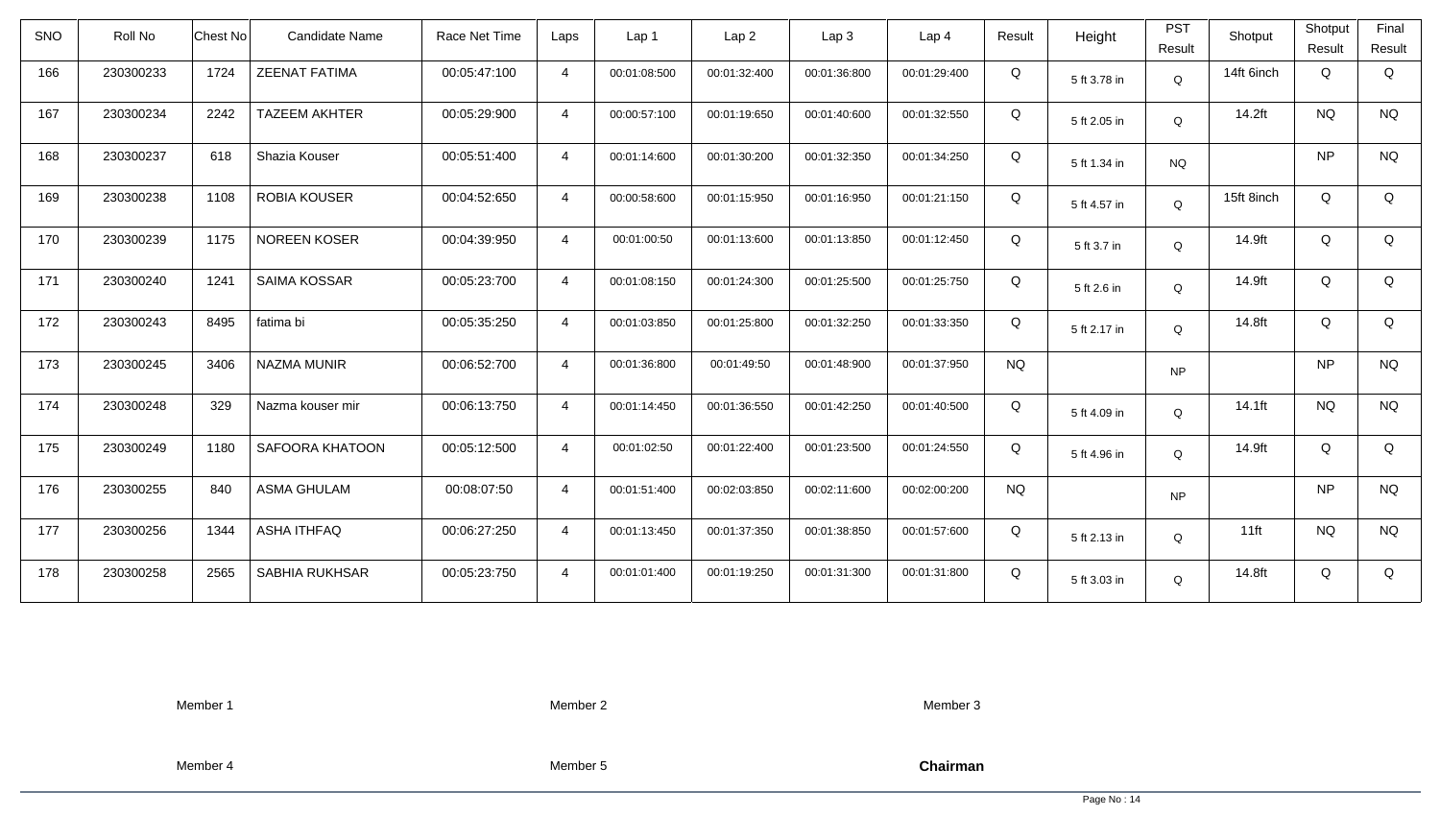| SNO | Roll No   | <b>Chest No</b> | <b>Candidate Name</b>  | Race Net Time | Laps           | Lap <sub>1</sub> | Lap <sub>2</sub> | Lap3         | Lap <sub>4</sub> | Result    | Height        | <b>PST</b><br>Result | Shotput    | Shotput<br>Result | Final<br>Result |
|-----|-----------|-----------------|------------------------|---------------|----------------|------------------|------------------|--------------|------------------|-----------|---------------|----------------------|------------|-------------------|-----------------|
| 179 | 230300260 | 905             | <b>SULTANA KOUSER</b>  | 00:05:02:900  | $\overline{4}$ | 00:01:04:700     | 00:01:20:400     | 00:01:22:350 | 00:01:15:450     | Q         | 5 ft 3.23 in  | Q                    | 14.9ft     | Q                 | Q               |
| 180 | 230300261 | 2221            | RUKHSANA KOSSAR        | 00:05:28:0    | $\overline{4}$ | 00:00:59:750     | 00:01:32:250     | 00:01:23:750 | 00:01:32:250     | Q         | 5 ft 5.75 in  | Q                    | $14$ ft    | <b>NQ</b>         | <b>NQ</b>       |
| 181 | 230300263 | 8448            | kajal mahfooz          | 00:02:39:0    | $\overline{2}$ | 00:00:56:100     | 00:01:42:900     | 00:00:00     | 00:00:00         | <b>NQ</b> |               | <b>NP</b>            |            | <b>NP</b>         | <b>NQ</b>       |
| 182 | 230300264 | 1844            | KOUSER PARVEEN         | 00:05:44:450  | $\overline{4}$ | 00:00:56:600     | 00:01:24:950     | 00:01:39:800 | 00:01:43:100     | Q         | 5 ft 2.01 in  | Q                    | 14ft 6inch | Q                 | Q               |
| 183 | 230300267 | 2840            | <b>ANIDA FATIMA</b>    | 00:04:55:750  | $\overline{4}$ | 00:00:58:550     | 00:01:11:150     | 00:01:22:550 | 00:01:23:500     | Q         | 5 ft 5.67 in  | Q                    | 14.9ft     | Q                 | Q               |
| 184 | 230300268 | 770             | RUKHSANA KOSER         | 00:06:12:300  | $\overline{4}$ | 00:01:15:850     | 00:01:31:700     | 00:01:41:150 | 00:01:43:600     | Q         | 4 ft 11.06 in | <b>NQ</b>            |            | <b>NP</b>         | <b>NQ</b>       |
| 185 | 230300269 | 2113            | Sofia nasib            | 00:04:41:150  | $\overline{4}$ | 00:01:05:900     | 00:01:06:500     | 00:01:14:250 | 00:01:14:500     | Q         | 5 ft 3.27 in  | Q                    | 14.2ft     | <b>NQ</b>         | <b>NQ</b>       |
| 186 | 230300270 | 8274            | NAZMA NAZ              | 00:05:33:200  | $\overline{4}$ | 00:01:06:950     | 00:01:23:250     | 00:01:32:150 | 00:01:30:850     | Q         | 5 ft 0.87 in  | <b>NQ</b>            |            | <b>NP</b>         | <b>NQ</b>       |
| 187 | 230300273 | 9621            | <b>RIMPI DEVI</b>      | 00:05:20:850  | $\overline{4}$ | 00:01:09:600     | 00:01:19:950     | 00:01:24:850 | 00:01:26:450     | Q         | 5 ft 3.7 in   | Q                    | 14.9ft     | Q                 | Q               |
| 188 | 230300274 | 224             | RIFTA NASREEn          | 00:05:28:500  | $\overline{4}$ | 00:01:10:450     | 00:01:25:700     | 00:01:27:0   | 00:01:25:350     | Q         | 5 ft 1.73 in  | <b>NQ</b>            |            | <b>NP</b>         | <b>NQ</b>       |
| 189 | 230300276 | 5390            | asia khatoon           | 00:05:24:700  | $\overline{4}$ | 00:01:07:650     | 00:01:23:200     | 00:01:25:600 | 00:01:28:250     | Q         | 5 ft 2.6 in   | Q                    | 14.7ft     | Q                 | Q               |
| 190 | 230300289 | 900             | <b>SAMINA KOUSER</b>   | 00:05:39:900  | $\overline{4}$ | 00:01:07:600     | 00:01:23:650     | 00:01:31:750 | 00:01:36:900     | Q         | 5 ft 4.33 in  | Q                    | 14.9ft     | Q                 | Q               |
| 191 | 230300290 | 4196            | <b>RUKHSANA KOUSER</b> | 00:05:15:100  | $\overline{4}$ | 00:01:06:650     | 00:01:22:250     | 00:01:22:100 | 00:01:24:100     | Q         | 5 ft 4.06 in  | Q                    | 14ft 6inch | Q                 | Q               |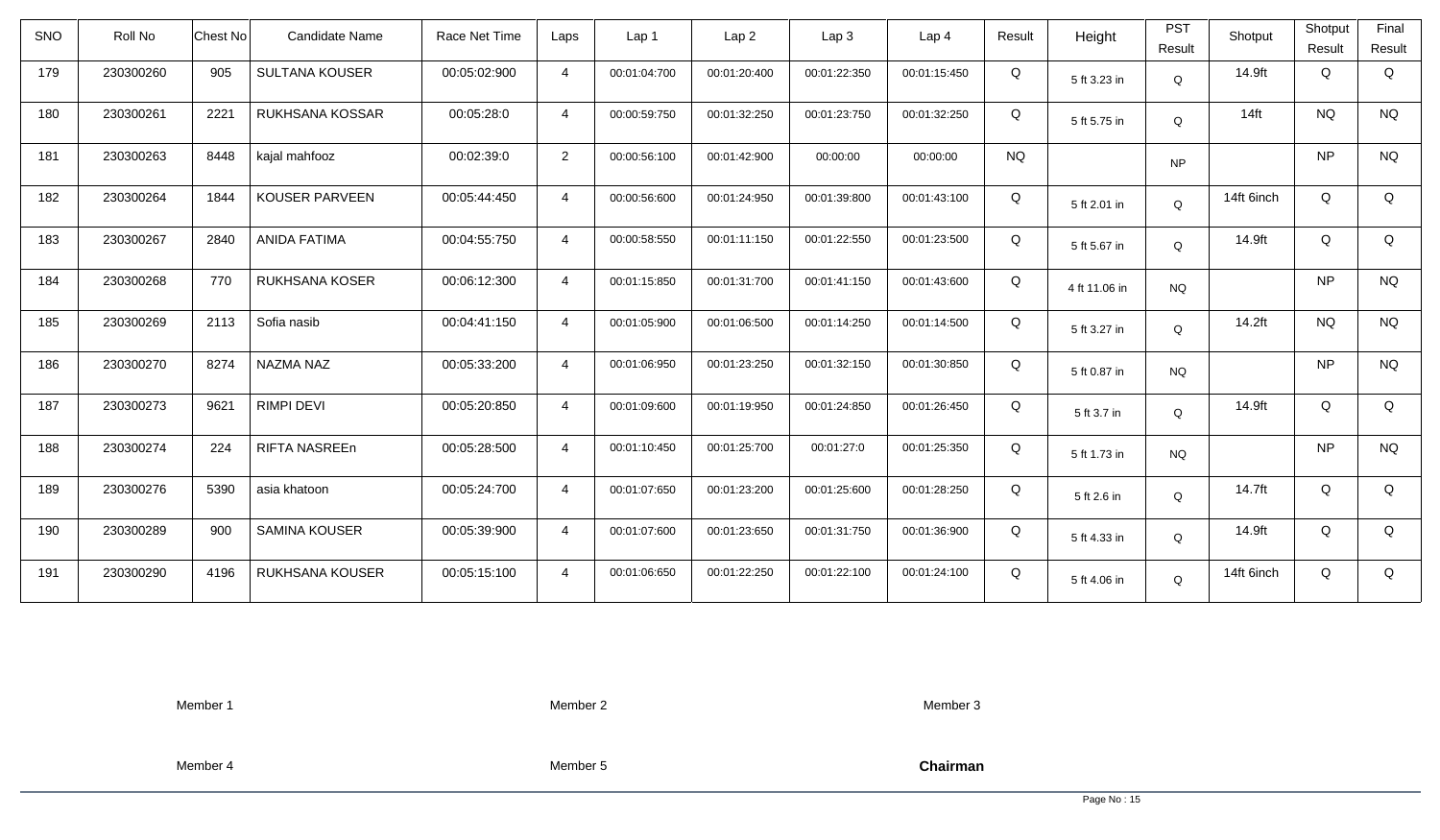| <b>SNO</b> | Roll No   | <b>Chest No</b> | <b>Candidate Name</b>            | Race Net Time | Laps           | Lap <sub>1</sub> | Lap <sub>2</sub> | Lap <sub>3</sub> | Lap <sub>4</sub> | Result    | Height       | <b>PST</b><br>Result | Shotput    | Shotput<br>Result | Final<br>Result |
|------------|-----------|-----------------|----------------------------------|---------------|----------------|------------------|------------------|------------------|------------------|-----------|--------------|----------------------|------------|-------------------|-----------------|
| 192        | 230300292 | 872             | <b>MANAIZ BHATT</b>              | 00:05:08:500  | $\overline{4}$ | 00:01:05:850     | 00:01:16:750     | 00:01:20:750     | 00:01:25:150     | Q         | 5 ft 1.18 in | <b>NQ</b>            |            | <b>NP</b>         | <b>NQ</b>       |
| 193        | 230300293 | 722             | <b>NAILA PARVEEN</b>             | 00:06:02:500  | $\overline{4}$ | 00:01:01:350     | 00:01:32:0       | 00:01:45:50      | 00:01:44:100     | Q         | 5 ft 4.84 in | Q                    | 14.8ft     | Q                 | Q               |
| 194        | 230300294 | 1008            | <b>RIFTA KOUSER</b>              | 00:05:38:850  | $\overline{4}$ | 00:01:09:750     | 00:01:30:400     | 00:01:30:300     | 00:01:28:400     | Q         | 5 ft 4.13 in | Q                    | 14ft 6inch | Q                 | Q               |
| 195        | 230300296 | 961             | <b>MEHRUN NISA</b>               | 00:05:14:600  | $\overline{4}$ | 00:01:09:100     | 00:01:21:0       | 00:01:23:900     | 00:01:20:600     | Q         | 5 ft 3.46 in | Q                    | 14.2ft     | <b>NQ</b>         | <b>NQ</b>       |
| 196        | 230300298 | 5217            | heena manhas                     | 00:07:10:300  | $\overline{4}$ | 00:01:26:600     | 00:01:46:300     | 00:01:53:700     | 00:02:03:700     | <b>NQ</b> |              | <b>NP</b>            |            | <b>NP</b>         | <b>NQ</b>       |
| 197        | 230300300 | 9221            | <b>SALMA KOSAR</b>               | 00:06:15:200  | $\overline{4}$ | 00:01:13:400     | 00:01:37:400     | 00:01:41:850     | 00:01:42:550     | Q         | 5 ft 5.12 in | Q                    | 14.8ft     | Q                 | Q               |
| 198        | 230300301 | 848             | <b>RIFIT NAZAR MANHAS</b>        | 00:06:13:200  | $\overline{4}$ | 00:01:07:500     | 00:01:39:200     | 00:01:44:250     | 00:01:42:250     | Q         | 5 ft 5.63 in | Q                    | 14.3ft     | <b>NQ</b>         | <b>NQ</b>       |
| 199        | 230300304 | 283             | Vindu devi                       | 00:05:26:650  | $\overline{4}$ | 00:00:59:850     | 00:01:23:0       | 00:01:32:900     | 00:01:30:900     | Q         | 5 ft 0.94 in | <b>NQ</b>            |            | <b>NP</b>         | <b>NQ</b>       |
| 200        | 230300305 | 1147            | <b>NADEEM UN NISSA</b><br>KHANUM | 00:05:49:600  | $\overline{4}$ | 00:01:06:300     | 00:01:29:300     | 00:01:34:700     | 00:01:39:300     | Q         | 5 ft 5.31 in | $\mathsf Q$          | 14.8ft     | Q                 | Q               |
| 201        | 230300306 | 6822            | <b>HUMERA SABA</b>               | 00:05:59:300  | $\overline{4}$ | 00:01:10:350     | 00:01:28:900     | 00:01:38:0       | 00:01:42:50      | Q         | 5 ft 2.72 in | Q                    | 14.9ft     | Q                 | Q               |
| 202        | 230300315 | 597             | AFSANA KOUSER                    | 00:06:06:650  | 4              | 00:01:15:500     | 00:01:33:50      | 00:01:39:500     | 00:01:38:600     | Q         | 5 ft 3.82 in | Q                    | 14ft 6inch | Q                 | Q               |
| 203        | 230300316 | 1407            | NAZIA AKHTAR                     | 00:07:19:200  | $\overline{4}$ | 00:01:19:300     | 00:01:59:700     | 00:02:04:850     | 00:01:55:350     | <b>NQ</b> |              | <b>NP</b>            |            | <b>NP</b>         | <b>NQ</b>       |
| 204        | 230300317 | 5020            | Noreen Koser                     | 00:05:30:250  | $\overline{4}$ | 00:01:10:700     | 00:01:23:800     | 00:01:27:900     | 00:01:27:850     | Q         | 5 ft 3.35 in | Q                    | 14.8ft     | Q                 | Q               |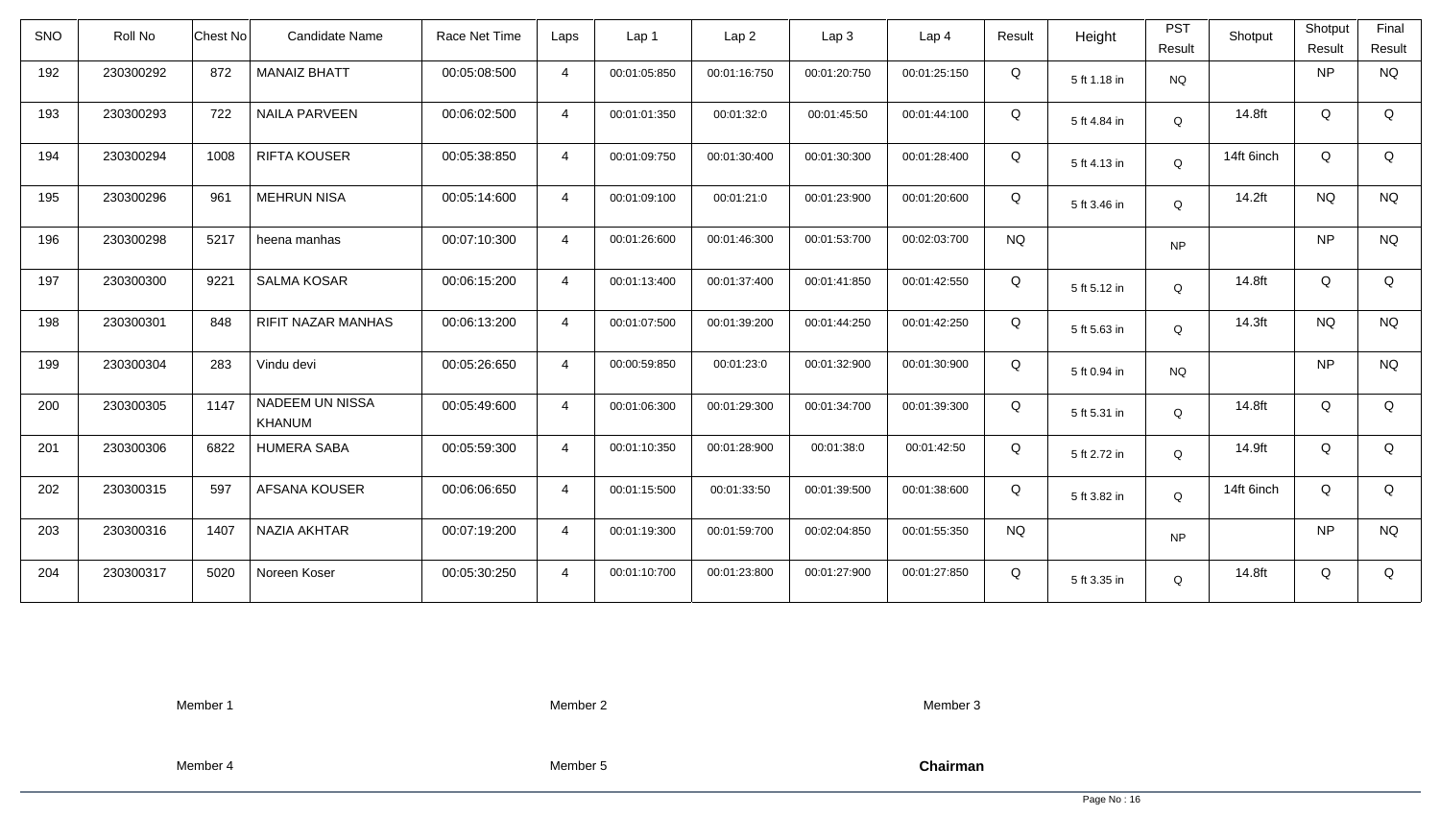| <b>SNO</b> | Roll No   | <b>Chest No</b> | <b>Candidate Name</b> | Race Net Time | Laps           | Lap 1        | Lap <sub>2</sub> | Lap3         | Lap <sub>4</sub> | Result | Height       | <b>PST</b><br>Result | Shotput    | Shotput<br>Result | Final<br>Result |
|------------|-----------|-----------------|-----------------------|---------------|----------------|--------------|------------------|--------------|------------------|--------|--------------|----------------------|------------|-------------------|-----------------|
| 205        | 230300318 | 1127            | <b>KOSER PARVEEN</b>  | 00:04:37:800  | $\overline{4}$ | 00:01:02:250 | 00:01:16:600     | 00:01:07:850 | 00:01:11:100     | Q      | 5 ft 3.19 in | Q                    | $14$ ft    | NQ                | <b>NQ</b>       |
| 206        | 230300321 | 132             | MEENAKSHI MALHOTRA    | 00:05:40:300  | $\overline{4}$ | 00:01:18:50  | 00:01:24:50      | 00:01:25:200 | 00:01:33:0       | Q      | 5 ft 6.46 in | Q                    | 14.9ft     | Q                 | Q               |
| 207        | 230300323 | 1458            | <b>SHIVANI SHARMA</b> | 00:04:53:250  | $\overline{4}$ | 00:01:06:50  | 00:01:16:700     | 00:01:18:200 | 00:01:12:300     | Q      | 5 ft 2.44 in | Q                    | 14.7ft     | Q                 | Q               |
| 208        | 230300329 | 869             | RUKHSANA KOUSER       | 00:04:53:50   | $\overline{4}$ | 00:01:03:0   | 00:01:15:900     | 00:01:17:0   | 00:01:17:150     | Q      | 5 ft 1.26 in | <b>NQ</b>            |            | <b>NP</b>         | <b>NQ</b>       |
| 209        | 230300330 | 1143            | ROZIA KOUSER          | 00:05:31:750  | $\overline{4}$ | 00:01:09:650 | 00:01:25:900     | 00:01:25:250 | 00:01:30:950     | Q      | 5 ft 5.51 in | Q                    | 14.8ft     | Q                 | Q               |
| 210        | 230300331 | 711             | SAYIMA KOUSAR         | 00:05:04:550  | $\overline{4}$ | 00:01:07:900 | 00:01:17:450     | 00:01:19:900 | 00:01:19:300     | Q      | 5 ft 2.13 in | Q                    | 14ft 6inch | Q                 | Q               |
| 211        | 230300333 | 351             | ADEEBA NAZ MIRZA      | 00:06:12:0    | $\overline{4}$ | 00:01:22:850 | 00:01:34:550     | 00:01:38:700 | 00:01:35:900     | Q      | 5 ft 1.1 in  | <b>NQ</b>            |            | <b>NP</b>         | <b>NQ</b>       |
| 212        | 230300336 | 1138            | MUSKAAN MAJID         | 00:05:32:200  | $\overline{4}$ | 00:01:15:550 | 00:01:26:50      | 00:01:28:900 | 00:01:21:700     | Q      | 5 ft 2.32 in | Q                    | 14.8ft     | Q                 | Q               |
| 213        | 230300338 | 1197            | PARVANA KOSER         | 00:05:21:500  | $\overline{4}$ | 00:01:03:700 | 00:01:25:850     | 00:01:25:800 | 00:01:26:150     | Q      | 5 ft 4.72 in | Q                    | 14ft 6inch | Q                 | Q               |
| 214        | 230300339 | 332             | MUSKAN FAZAL          | 00:04:39:0    | $\overline{4}$ | 00:01:02:950 | 00:01:08:800     | 00:01:12:200 | 00:01:15:50      | Q      | 5 ft 2.36 in | Q                    | 14.9ft     | Q                 | Q               |
| 215        | 230300341 | 978             | Taseem akhter         | 00:05:33:450  | $\overline{4}$ | 00:01:07:300 | 00:01:19:250     | 00:01:34:300 | 00:01:32:600     | Q      | 5 ft 5.12 in | Q                    | 14.7ft     | Q                 | Q               |
| 216        | 230300342 | 272             | <b>NAZIA KOSAR</b>    | 00:05:48:950  | $\overline{4}$ | 00:01:13:500 | 00:01:34:500     | 00:01:30:300 | 00:01:30:650     | Q      | 5 ft 1.57 in | <b>NQ</b>            |            | <b>NP</b>         | <b>NQ</b>       |
| 217        | 230300344 | 4311            | <b>NASEEM AKHTER</b>  | 00:05:44:450  | $\overline{4}$ | 00:01:07:750 | 00:01:33:100     | 00:01:31:850 | 00:01:31:750     | Q      | 5 ft 2.2 in  | Q                    | $11$ ft    | <b>NQ</b>         | <b>NQ</b>       |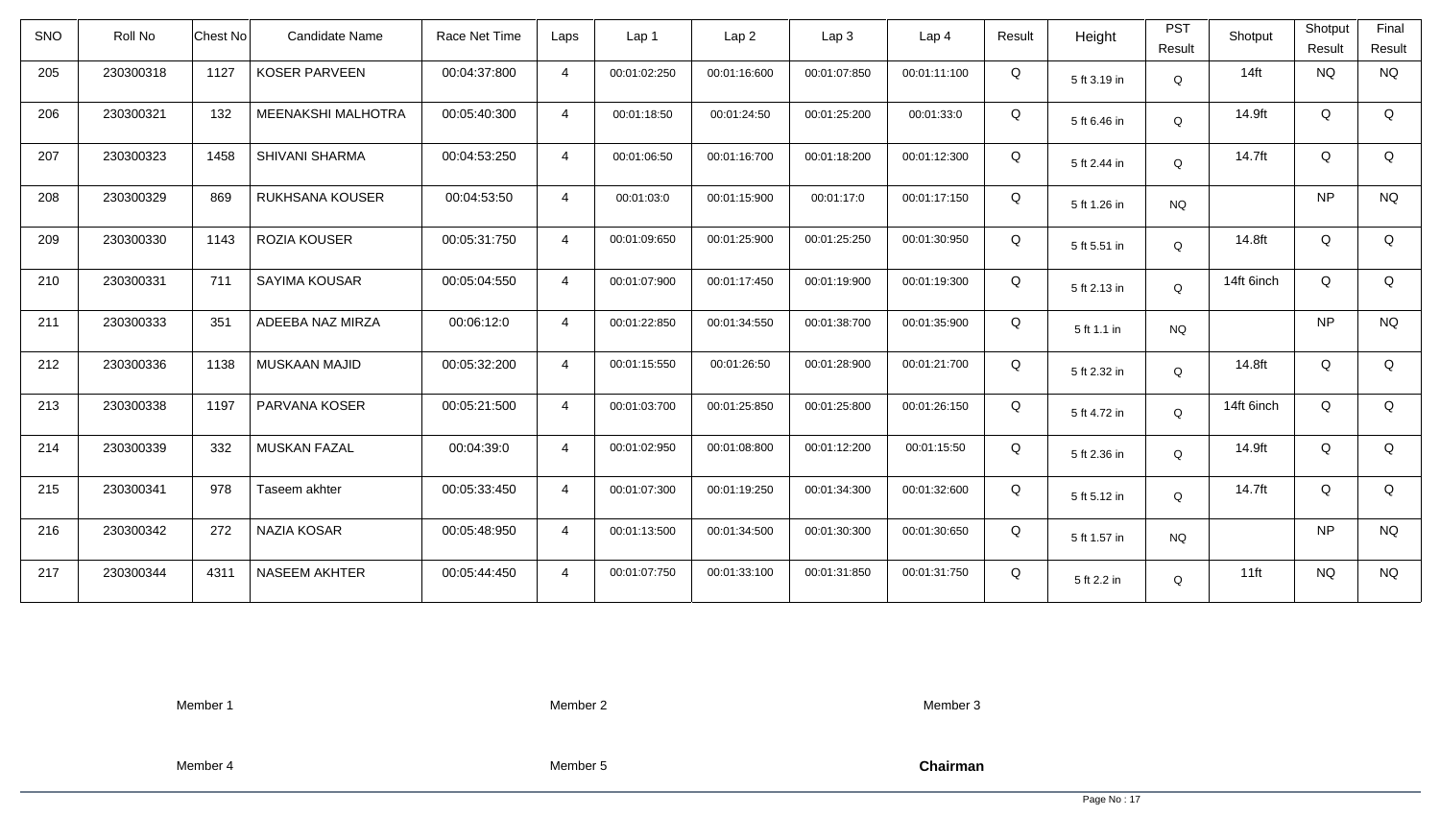| <b>SNO</b> | Roll No   | <b>Chest No</b> | <b>Candidate Name</b> | Race Net Time | Laps           | Lap <sub>1</sub> | Lap <sub>2</sub> | Lap <sub>3</sub> | Lap <sub>4</sub> | Result | Height        | <b>PST</b><br>Result | Shotput    | Shotput<br>Result | Final<br>Result |
|------------|-----------|-----------------|-----------------------|---------------|----------------|------------------|------------------|------------------|------------------|--------|---------------|----------------------|------------|-------------------|-----------------|
| 218        | 230300345 | 9277            | huseena muzaffer      | 00:04:56:600  | $\overline{4}$ | 00:01:00:700     | 00:01:13:450     | 00:01:20:250     | 00:01:22:200     | Q      | 5 ft 4.13 in  | Q                    | 14ft 6inch | Q                 | Q               |
| 219        | 230300346 | 2295            | Rukhsana Kosser       | 00:05:37:150  | $\overline{4}$ | 00:01:11:950     | 00:01:26:200     | 00:01:31:50      | 00:01:27:950     | Q      | 5 ft 2.6 in   | Q                    | 14.8ft     | Q                 | Q               |
| 220        | 230300347 | 1207            | <b>SAIKA FAZAL</b>    | 00:05:12:200  | $\overline{4}$ | 00:01:09:600     | 00:01:19:800     | 00:01:22:250     | 00:01:20:550     | Q      | 5 ft 0.98 in  | <b>NQ</b>            |            | <b>NP</b>         | <b>NQ</b>       |
| 221        | 230300348 | 928             | UZMA AMDAD            | 00:05:19:250  | $\overline{4}$ | 00:01:10:50      | 00:01:19:700     | 00:01:17:100     | 00:01:32:400     | Q      | 5 ft 2.05 in  | Q                    | 14.7ft     | Q                 | Q               |
| 222        | 230300350 | 533             | RIZWANA MUZAFFAR      | 00:04:56:650  | $\overline{4}$ | 00:01:00:200     | 00:01:14:100     | 00:01:19:950     | 00:01:22:400     | Q      | 5 ft 3.23 in  | Q                    | 14.9ft     | Q                 | Q               |
| 223        | 230300353 | 1068            | RUKHSANA KOUSAR       | 00:06:14:200  | $\overline{4}$ | 00:01:16:650     | 00:01:36:550     | 00:01:39:550     | 00:01:41:450     | Q      | 5 ft 3.43 in  | Q                    | 14.9ft     | Q                 | Q               |
| 224        | 230300354 | 249             | <b>SHAZIAKOSSER</b>   | 00:05:42:600  | $\overline{4}$ | 00:01:10:0       | 00:01:25:700     | 00:01:32:750     | 00:01:34:150     | Q      | 5 ft 5.12 in  | Q                    | 14.7ft     | Q                 | Q               |
| 225        | 230300355 | 1204            | <b>MARYAM KOUSER</b>  | 00:06:24:950  | 4              | 00:01:07:800     | 00:01:39:50      | 00:01:48:400     | 00:01:49:700     | Q      | 5 ft 2.13 in  | Q                    | 14.2ft     | <b>NQ</b>         | <b>NQ</b>       |
| 226        | 230300357 | 8419            | <b>SAIRA BANOO</b>    | 00:06:28:400  | $\overline{4}$ | 00:00:59:500     | 00:01:26:700     | 00:02:13:500     | 00:01:48:700     | Q      | 5 ft 2.32 in  | $\mathsf Q$          | 14ft 6inch | Q                 | Q               |
| 227        | 230300358 | 9260            | <b>AFSANA AKHTER</b>  | 00:05:41:150  | $\overline{4}$ | 00:01:08:850     | 00:01:25:900     | 00:01:31:750     | 00:01:34:650     | Q      | 4 ft 10.23 in | <b>NQ</b>            |            | <b>NP</b>         | <b>NQ</b>       |
| 228        | 230300360 | 6295            | <b>MALIK ZAHIDA</b>   | 00:05:59:50   | $\overline{4}$ | 00:01:09:150     | 00:01:31:0       | 00:01:43:500     | 00:01:35:400     | Q      | 5 ft 4.29 in  | Q                    | 14ft 6inch | Q                 | Q               |
| 229        | 230300365 | 4435            | <b>MUSSARIT RAFIQ</b> | 00:05:23:0    | $\overline{4}$ | 00:01:05:200     | 00:01:22:700     | 00:01:25:900     | 00:01:29:200     | Q      | 5 ft 3.23 in  | Q                    | $11$ ft    | <b>NQ</b>         | <b>NQ</b>       |
| 230        | 230300366 | 1276            | PARVANA KOSER         | 00:05:05:100  | $\overline{4}$ | 00:01:01:350     | 00:01:17:600     | 00:01:24:350     | 00:01:21:800     | Q      | 5 ft 5.04 in  | Q                    | 14ft 6inch | Q                 | Q               |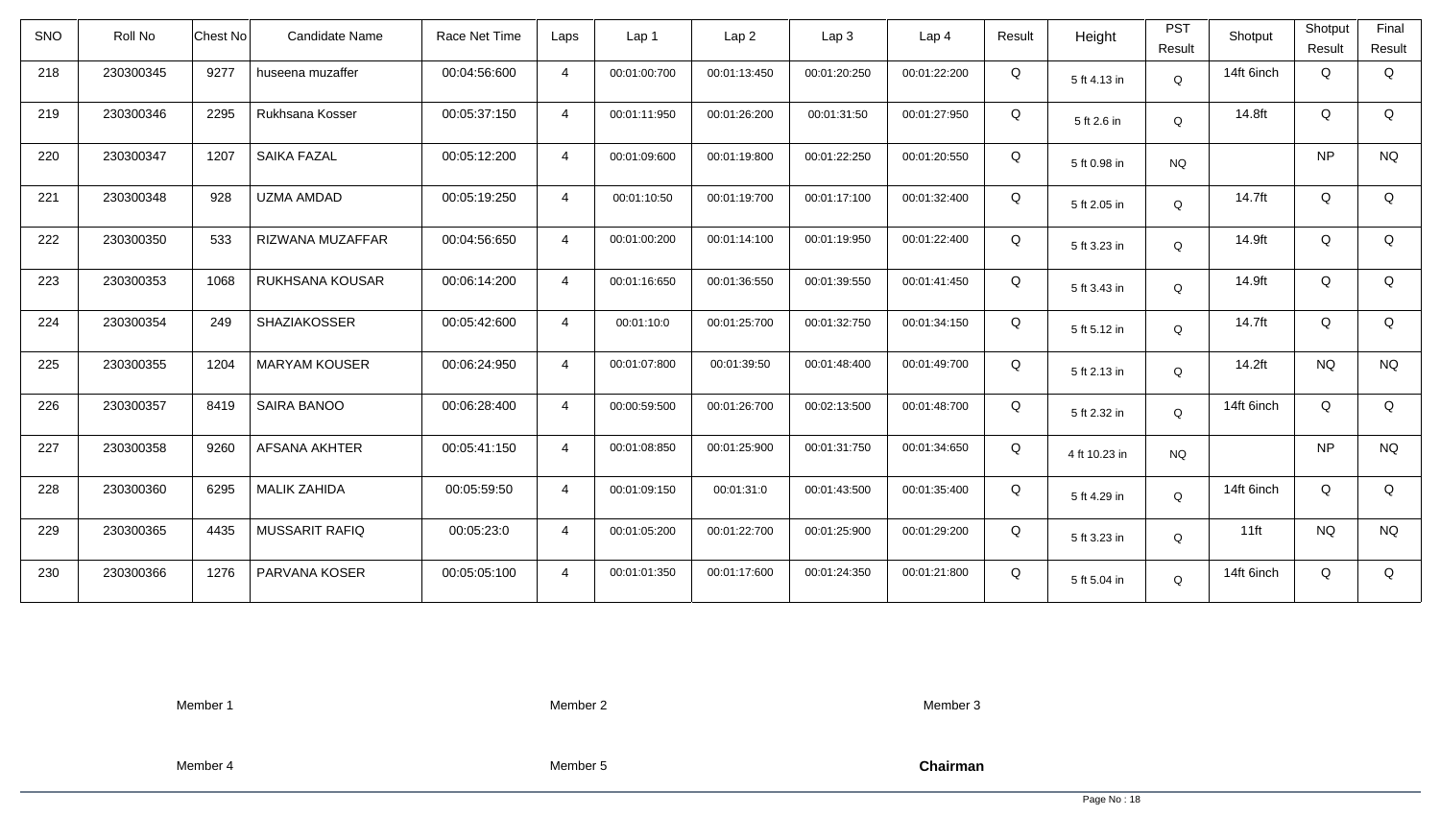| <b>SNO</b> | Roll No   | <b>Chest No</b> | Candidate Name         | Race Net Time | Laps           | Lap 1        | Lap <sub>2</sub> | Lap <sub>3</sub> | Lap <sub>4</sub> | Result    | Height       | <b>PST</b><br>Result | Shotput | Shotput<br>Result | Final<br>Result |
|------------|-----------|-----------------|------------------------|---------------|----------------|--------------|------------------|------------------|------------------|-----------|--------------|----------------------|---------|-------------------|-----------------|
| 231        | 230300367 | 849             | ARFANA KOSER           | 00:05:43:300  | $\overline{4}$ | 00:01:09:450 | 00:01:28:300     | 00:01:31:950     | 00:01:33:600     | Q         | 5 ft 6.26 in | Q                    | 14.9ft  | Q                 | Q               |
| 232        | 230300368 | 826             | nazma kousar           | 00:06:38:500  | $\overline{4}$ | 00:01:16:100 | 00:01:54:400     | 00:01:41:600     | 00:01:46:400     | <b>NQ</b> |              | <b>NP</b>            |         | <b>NP</b>         | <b>NQ</b>       |
| 233        | 230300370 | 141             | <b>SHABANA KOUSER</b>  | 00:06:32:900  | $\overline{4}$ | 00:01:10:200 | 00:01:45:600     | 00:01:48:150     | 00:01:48:950     | <b>NQ</b> |              | <b>NP</b>            |         | <b>NP</b>         | <b>NQ</b>       |
| 234        | 230300371 | 785             | <b>INDU RANI</b>       | 00:05:36:0    | $\overline{4}$ | 00:01:09:650 | 00:01:27:550     | 00:01:32:700     | 00:01:26:100     | Q         | 5 ft 5.28 in | Q                    | 14.8ft  | Q                 | Q               |
| 235        | 230300372 | 682             | RUKSANA SHAIEEN        | 00:06:03:250  | $\overline{4}$ | 00:01:06:750 | 00:01:28:650     | 00:01:48:550     | 00:01:39:300     | Q         | 5 ft 4.57 in | Q                    | 14.9ft  | Q                 | Q               |
| 236        | 230300374 | 1104            | Harpreet kour          | 00:05:43:450  | $\overline{4}$ | 00:01:15:800 | 00:01:26:950     | 00:01:33:50      | 00:01:27:650     | Q         | 5 ft 4.61 in | Q                    | 14.8ft  | Q                 | Q               |
| 237        | 230300375 | 9105            | <b>SANAM SHAHIEN</b>   | 00:06:20:150  | $\overline{4}$ | 00:01:11:200 | 00:01:42:700     | 00:01:46:550     | 00:01:39:700     | Q         | 5 ft 0.47 in | <b>NQ</b>            |         | <b>NP</b>         | <b>NQ</b>       |
| 238        | 230300376 | 902             | <b>KHALIDA PARVEEN</b> | 00:05:59:400  | $\overline{4}$ | 00:01:14:750 | 00:01:31:850     | 00:01:36:200     | 00:01:36:600     | Q         | 5 ft 2.52 in | Q                    | $11$ ft | <b>NQ</b>         | <b>NQ</b>       |
| 239        | 230300377 | 4333            | KHALDA CHOUDHARY       | 00:06:29:900  | $\overline{4}$ | 00:01:24:150 | 00:01:44:500     | 00:01:43:600     | 00:01:37:650     | Q         | 5 ft 1.42 in | <b>NQ</b>            |         | <b>NP</b>         | <b>NQ</b>       |
| 240        | 230300382 | 3737            | <b>ZARINA AKHTER</b>   | 00:05:34:800  | $\overline{4}$ | 00:01:03:100 | 00:01:27:600     | 00:01:31:400     | 00:01:32:700     | Q         | 5 ft 0.94 in | <b>NQ</b>            |         | <b>NP</b>         | <b>NQ</b>       |
| 241        | 230300388 | 1014            | <b>TANIA SAJAD</b>     | 00:07:22:900  | $\overline{4}$ | 00:01:18:700 | 00:01:51:700     | 00:02:08:350     | 00:02:04:150     | <b>NQ</b> |              | <b>NP</b>            |         | <b>NP</b>         | <b>NQ</b>       |
| 242        | 230300389 | 4328            | PRABJOT KOUR           | 00:06:00:200  | $\overline{4}$ | 00:01:13:850 | 00:01:30:900     | 00:01:33:400     | 00:01:42:50      | Q         | 5 ft 4.21 in | Q                    | 14.9ft  | Q                 | Q               |
| 243        | 230300391 | 3361            | PARWAZDA KOSER         | 00:05:45:100  | $\overline{4}$ | 00:01:11:800 | 00:01:28:550     | 00:01:34:800     | 00:01:29:950     | Q         | 5 ft 3.11 in | Q                    | 14.9ft  | Q                 | Q               |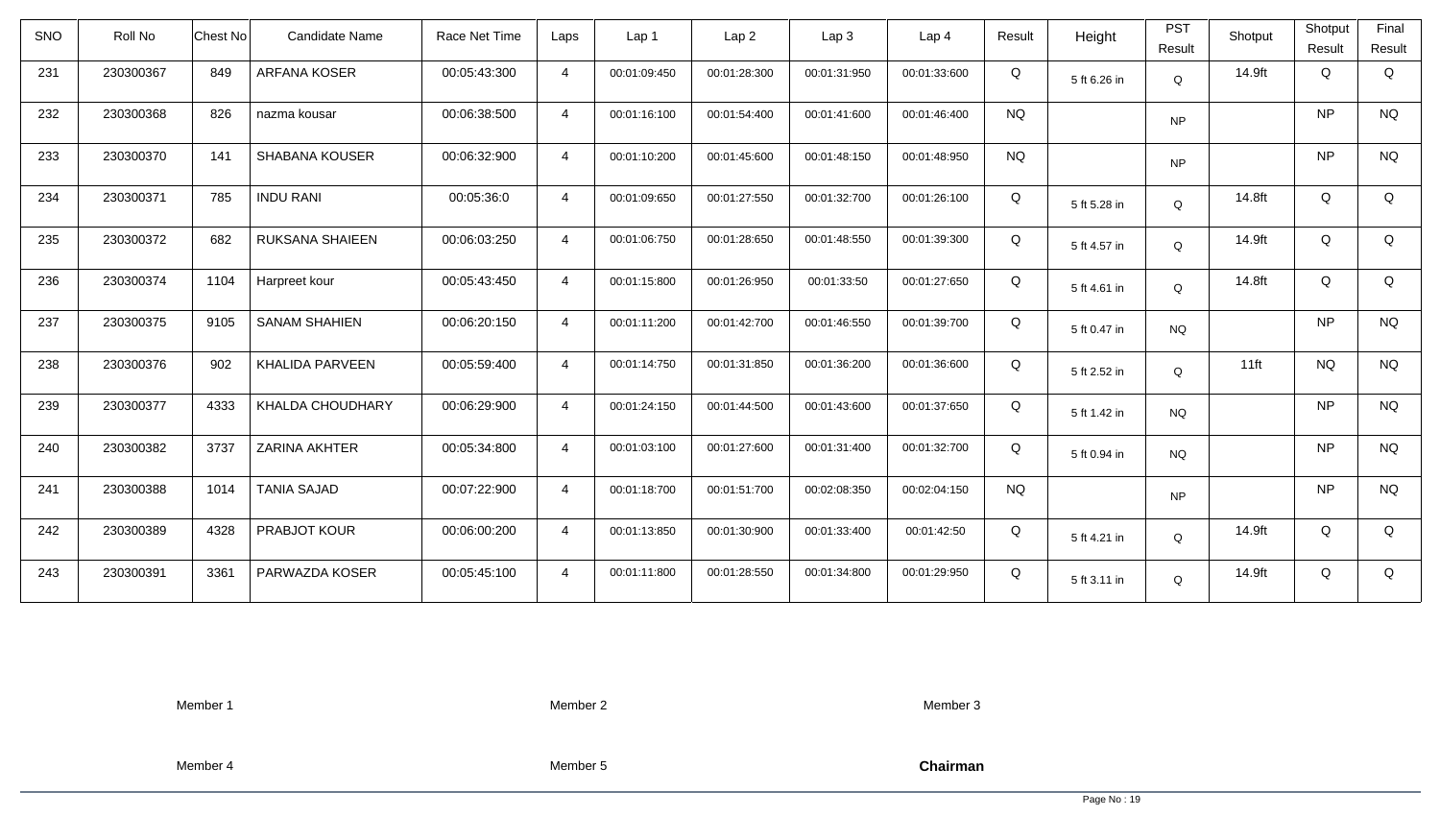| <b>SNO</b> | Roll No   | <b>Chest No</b> | Candidate Name      | Race Net Time | Laps           | Lap 1        | Lap <sub>2</sub> | Lap <sub>3</sub> | Lap <sub>4</sub> | Result | Height       | <b>PST</b><br>Result | Shotput | Shotput<br>Result | Final<br>Result |
|------------|-----------|-----------------|---------------------|---------------|----------------|--------------|------------------|------------------|------------------|--------|--------------|----------------------|---------|-------------------|-----------------|
| 244        | 230300392 | 1257            | rubina kouser       | 00:05:30:850  | $\overline{4}$ | 00:01:04:400 | 00:01:25:550     | 00:01:29:250     | 00:01:31:650     | Q      | 5 ft 6.26 in | Q                    | 14.8ft  | Q                 | Q               |
| 245        | 230300397 | 1202            | musarat noreen      | 00:06:09:750  | $\overline{4}$ | 00:01:14:950 | 00:01:32:400     | 00:01:40:450     | 00:01:41:950     | Q      | 5 ft 7.72 in | Q                    | 14.7ft  | Q                 | Q               |
| 246        | 231100001 |                 | POOJA DEVI          | 00:05:16:100  | $\overline{4}$ | 00:01:06:150 | 00:01:21:800     | 00:01:24:850     | 00:01:23:300     | Q      | 5 ft 2.17 in | Q                    | 14.8ft  | Q                 | Q               |
| 247        | 231100002 | 1255            | <b>SAKSHI DEVI</b>  | 00:06:04:450  | $\overline{4}$ | 00:01:13:950 | 00:01:34:500     | 00:01:38:900     | 00:01:37:100     | Q      | 5 ft 3.58 in | Q                    | 14.1ft  | <b>NQ</b>         | <b>NQ</b>       |
| 248        | 231100003 | 4029            | <b>ARCHANA DEVI</b> | 00:04:56:100  | $\overline{4}$ | 00:01:06:100 | 00:01:17:300     | 00:01:21:550     | 00:01:11:150     | Q      | 5 ft 1.3 in  | <b>NQ</b>            |         | <b>NP</b>         | <b>NQ</b>       |
| 249        | 231100004 | 4222            | Shallu devi         | 00:05:05:0    | $\overline{4}$ | 00:01:10:150 | 00:01:21:350     | 00:01:18:600     | 00:01:14:900     | Q      | 5 ft 5.28 in | Q                    | 14.7ft  | Q                 | Q               |
| 250        | 231100005 | 1068            | <b>KOMAL DEVI</b>   | 00:05:07:700  | $\overline{4}$ | 00:01:00:650 | 00:01:16:450     | 00:01:22:950     | 00:01:27:650     | Q      | 5 ft 2.05 in | Q                    | 14.8ft  | Q                 | Q               |
| 251        | 231100007 | 516             | <b>SANJNA DEVI</b>  | 00:05:13:150  | $\overline{4}$ | 00:01:01:450 | 00:01:16:50      | 00:01:24:250     | 00:01:31:400     | Q      | 5 ft 0.24 in | <b>NQ</b>            |         | <b>NP</b>         | <b>NQ</b>       |
| 252        | 231100008 | 8853            | <b>KUSUM</b>        | 00:04:43:500  | $\overline{4}$ | 00:00:59:950 | 00:01:15:300     | 00:01:15:50      | 00:01:13:200     | Q      | 5 ft 3.39 in | $\Omega$             | 14.7ft  | Q                 | Q               |
| 253        | 231100012 | 5361            | <b>REENU DEVI</b>   | 00:05:45:250  | $\overline{4}$ | 00:01:18:950 | 00:01:31:950     | 00:01:32:200     | 00:01:22:150     | Q      | 5 ft 5.98 in | Q                    | 14.9ft  | Q                 | Q               |
| 254        | 231100016 | 680             | <b>MADHU BALA</b>   | 00:04:52:50   | $\overline{4}$ | 00:01:06:400 | 00:01:14:200     | 00:01:18:650     | 00:01:12:800     | Q      | 5 ft 3.07 in | Q                    | 14.8ft  | Q                 | Q               |
| 255        | 231100017 | 1188            | <b>REETU DEVI</b>   | 00:05:02:150  | $\overline{4}$ | 00:01:01:850 | 00:01:17:900     | 00:01:26:250     | 00:01:16:150     | Q      | 5 ft 4.96 in | Q                    | 14.9ft  | Q                 | Q               |
| 256        | 231100019 | 1252            | Shilpa Devi         | 00:05:08:350  | $\overline{4}$ | 00:01:10:650 | 00:01:19:500     | 00:01:22:300     | 00:01:15:900     | Q      | 5 ft 4.72 in | Q                    | 14.9ft  | Q                 | Q               |

Member 2

Member 3

Member 4

Member 5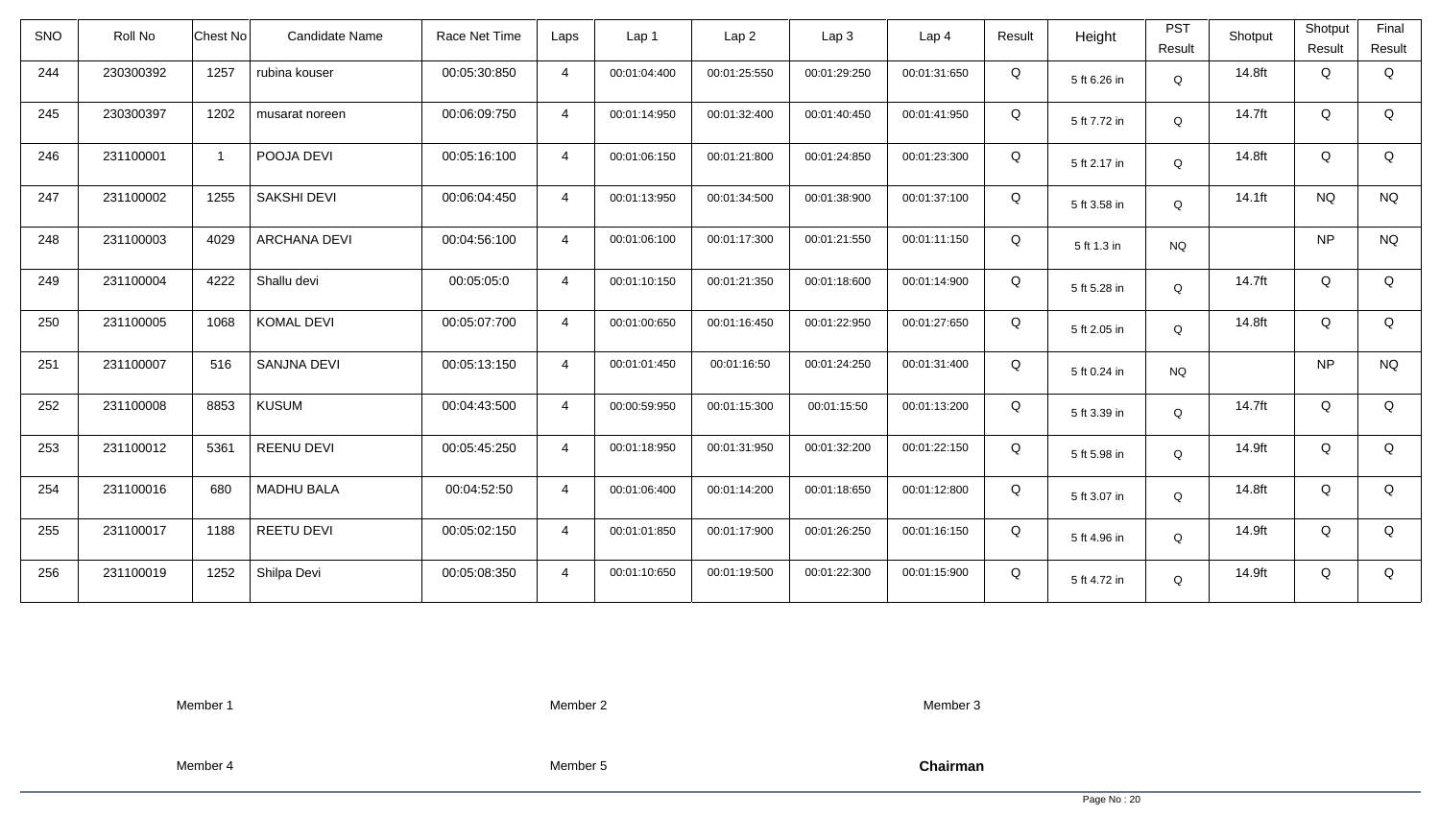| <b>SNO</b> | Roll No   | <b>Chest No</b> | Candidate Name      | Race Net Time | Laps           | Lap 1        | Lap <sub>2</sub> | Lap <sub>3</sub> | Lap <sub>4</sub> | Result | Height       | <b>PST</b><br>Result | Shotput | Shotput<br>Result | Final<br>Result |
|------------|-----------|-----------------|---------------------|---------------|----------------|--------------|------------------|------------------|------------------|--------|--------------|----------------------|---------|-------------------|-----------------|
| 257        | 231100020 | 3641            | ANJLEE DEVI         | 00:04:54:850  | $\overline{4}$ | 00:01:07:150 | 00:01:08:750     | 00:01:18:550     | 00:01:20:400     | Q      | 5 ft 1.89 in | <b>NQ</b>            |         | <b>NP</b>         | <b>NQ</b>       |
| 258        | 231100021 | 9664            | SONALI              | 00:05:50:900  | $\overline{4}$ | 00:01:15:750 | 00:01:33:450     | 00:01:32:950     | 00:01:28:750     | Q      | 5 ft 4.25 in | Q                    | 14.7ft  | Q                 | Q               |
| 259        | 231100022 | 982             | ANU RADHA           | 00:05:24:700  | $\overline{4}$ | 00:01:00:650 | 00:01:24:100     | 00:01:28:850     | 00:01:31:100     | Q      | 5 ft 3.86 in | Q                    | 14.8ft  | Q                 | Q               |
| 260        | 231100024 | 324             | priya devi          | 00:04:58:350  | $\overline{4}$ | 00:01:03:350 | 00:01:12:650     | 00:01:20:450     | 00:01:21:900     | Q      | 5 ft 3.39 in | Q                    | 14.9ft  | Q                 | Q               |
| 261        | 231100025 | 758             | Asha devi           | 00:05:10:0    | $\overline{4}$ | 00:01:07:100 | 00:01:20:500     | 00:01:21:300     | 00:01:21:100     | Q      | 5 ft 2.05 in | Q                    | 14.9ft  | Q                 | Q               |
| 262        | 231100028 | 4132            | Shilpa bharti       | 00:05:12:700  | $\overline{4}$ | 00:01:11:800 | 00:01:20:300     | 00:01:22:750     | 00:01:17:850     | Q      | 5 ft 2.83 in | Q                    | 14.9ft  | Q                 | Q               |
| 263        | 231100029 | 809             | <b>NAGEETA DEVI</b> | 00:06:02:650  | $\overline{4}$ | 00:01:08:800 | 00:01:32:800     | 00:01:41:850     | 00:01:39:200     | Q      | 5 ft 0.55 in | <b>NQ</b>            |         | <b>NP</b>         | $\rm N\rm Q$    |
| 264        | 231100031 | 2662            | <b>MONIKA DEVI</b>  | 00:05:04:0    | $\overline{4}$ | 00:01:05:800 | 00:01:19:500     | 00:01:22:650     | 00:01:16:50      | Q      | 5 ft 2.56 in | Q                    | 14.8ft  | Q                 | Q               |
| 265        | 231100032 | 3956            | <b>ANCHU DEVI</b>   | 00:04:48:950  | $\overline{4}$ | 00:01:04:750 | 00:01:13:550     | 00:01:13:300     | 00:01:17:350     | Q      | 5 ft 0.94 in | <b>NQ</b>            |         | <b>NP</b>         | <b>NQ</b>       |
| 266        | 231100033 | 1017            | suneeta devi        | 00:05:18:550  | $\overline{4}$ | 00:01:10:700 | 00:01:24:0       | 00:01:25:250     | 00:01:18:600     | Q      | 5 ft 3.15 in | Q                    | 14.9ft  | Q                 | Q               |
| 267        | 231100034 | 1417            | <b>MUBINA BANOO</b> | 00:04:51:400  | $\overline{4}$ | 00:01:00:300 | 00:01:13:750     | 00:01:20:300     | 00:01:17:50      | Q      | 5 ft 3.31 in | Q                    | 14.1ft  | <b>NQ</b>         | <b>NQ</b>       |
| 268        | 231100035 | 1104            | <b>MANSI DEEP</b>   | 00:05:31:200  | $\overline{4}$ | 00:01:06:800 | 00:01:30:0       | 00:01:25:600     | 00:01:28:800     | Q      | 5 ft 2.2 in  | Q                    | 14.9ft  | Q                 | Q               |
| 269        | 231100036 | 1333            | <b>AZARA BANO</b>   | 00:05:58:650  | $\overline{4}$ | 00:01:10:800 | 00:01:34:150     | 00:01:37:300     | 00:01:36:400     | Q      | 5 ft 0.51 in | <b>NQ</b>            |         | <b>NP</b>         | <b>NQ</b>       |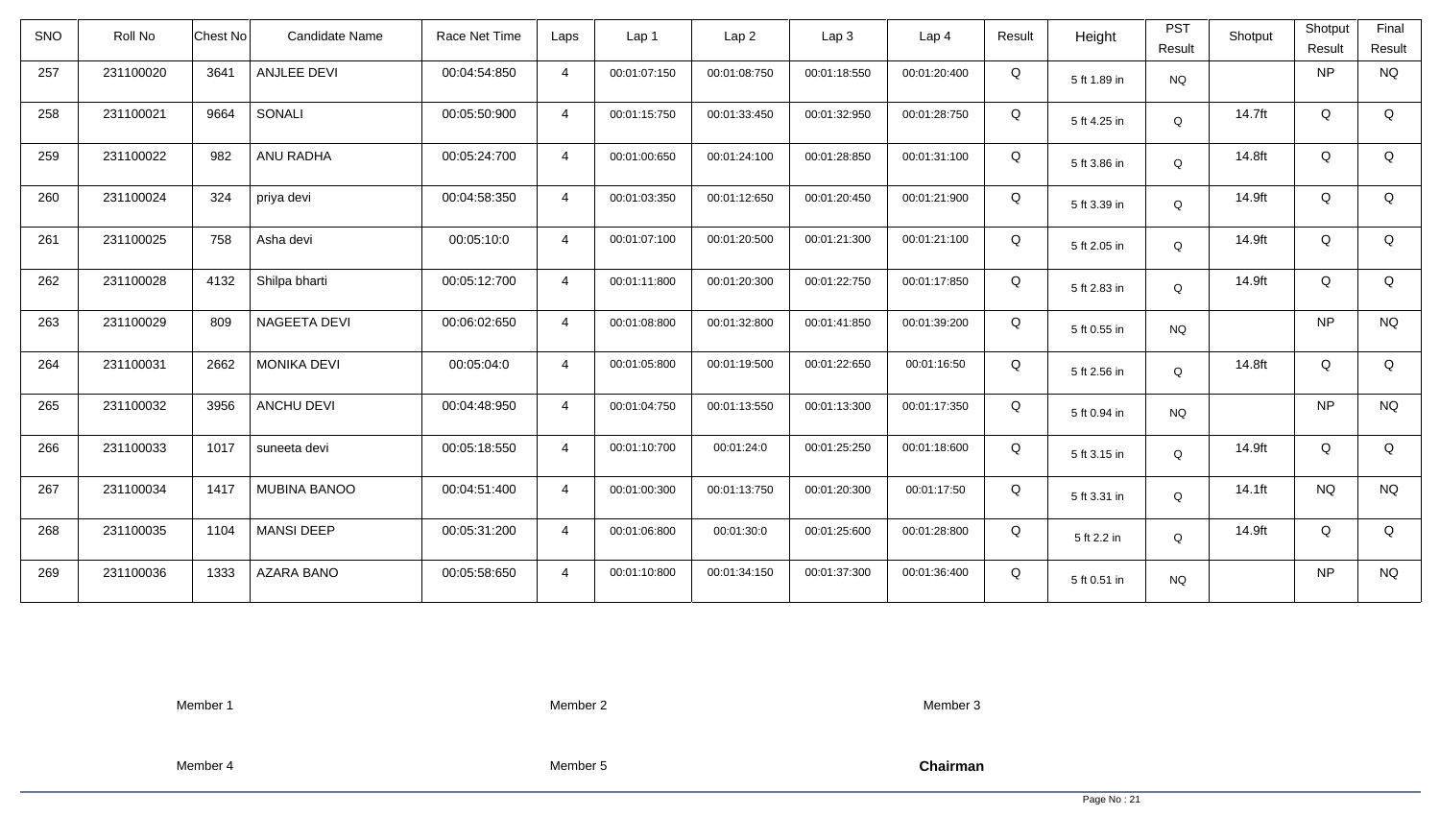| <b>SNO</b> | Roll No   | Candidate Name<br>Chest No   | Race Net Time | Laps           | Lap 1        | Lap <sub>2</sub> | Lap3         | Lap <sub>4</sub> | Result    | Height        | <b>PST</b><br>Result | Shotput   | Shotput<br>Result | Final<br>Result |
|------------|-----------|------------------------------|---------------|----------------|--------------|------------------|--------------|------------------|-----------|---------------|----------------------|-----------|-------------------|-----------------|
| 270        | 231100037 | 1211<br><b>IRTIKA BANO</b>   | 00:07:24:650  | $\overline{4}$ | 00:01:02:450 | 00:02:07:200     | 00:02:05:150 | 00:02:09:850     | <b>NQ</b> |               | <b>NP</b>            |           | <b>NP</b>         | <b>NQ</b>       |
| 271        | 231100038 | <b>SAPNA DEVI</b><br>1168    | 00:05:50:750  | $\overline{4}$ | 00:01:02:900 | 00:01:20:950     | 00:01:40:150 | 00:01:46:750     | Q         | 5 ft 3.15 in  | Q                    | 14.9ft    | Q                 | Q               |
| 272        | 231100039 | <b>ANISHA DEVI</b><br>2374   | 00:05:46:600  | $\overline{4}$ | 00:01:12:250 | 00:01:28:800     | 00:01:32:800 | 00:01:32:750     | Q         | 5 ft 1.18 in  | <b>NQ</b>            |           | NP                | <b>NQ</b>       |
| 273        | 231100040 | 488<br><b>SIMRAN DEVI</b>    | 00:05:34:50   | $\overline{4}$ | 00:01:13:350 | 00:01:23:600     | 00:01:28:450 | 00:01:28:650     | Q         | 5 ft 6.61 in  | Q                    | 14.9ft    | Q                 | Q               |
| 274        | 231100041 | <b>ANJLI DEVI</b><br>404     | 00:05:15:300  | $\overline{4}$ | 00:01:10:50  | 00:01:20:900     | 00:01:22:150 | 00:01:22:200     | Q         | 4 ft 11.84 in | <b>NQ</b>            |           | <b>NP</b>         | <b>NQ</b>       |
| 275        | 231100042 | 1478<br>sonika bhgotra       | 00:05:09:150  | $\overline{4}$ | 00:01:09:50  | 00:01:19:150     | 00:01:22:700 | 00:01:18:250     | Q         | 5 ft 2.13 in  | Q                    | $14.1$ ft | <b>NQ</b>         | <b>NQ</b>       |
| 276        | 231100043 | 1093<br><b>MOHNA DEVI</b>    | 00:04:58:550  | $\overline{4}$ | 00:00:59:550 | 00:01:19:50      | 00:01:21:450 | 00:01:18:500     | Q         | 5 ft 3.74 in  | Q                    | 14.9ft    | Q                 | Q               |
| 277        | 231100044 | 3851<br>ROHINI DEVI          | 00:05:17:500  | $\overline{4}$ | 00:01:14:600 | 00:01:17:350     | 00:01:22:850 | 00:01:22:700     | Q         | 5 ft 3.15 in  | Q                    | 14.9ft    | Q                 | Q               |
| 278        | 231100045 | 608<br>SHEKHA PADHA          | 00:04:59:400  | $\overline{4}$ | 00:00:57:550 | 00:01:13:550     | 00:01:28:0   | 00:01:20:300     | Q         | 5 ft 2.6 in   | Q                    | 14.9ft    | Q                 | Q               |
| 279        | 231100046 | 3505<br><b>ANKITA SHARMA</b> | 00:04:54:150  | $\overline{4}$ | 00:01:01:600 | 00:01:13:850     | 00:01:20:650 | 00:01:18:50      | Q         | 5 ft 2.13 in  | Q                    | 14.1ft    | <b>NQ</b>         | <b>NQ</b>       |
| 280        | 231100047 | 247<br><b>KAJAL DEVI</b>     | 00:05:42:550  | $\overline{4}$ | 00:01:08:450 | 00:01:30:950     | 00:01:32:800 | 00:01:30:350     | Q         | 5 ft 5.16 in  | Q                    | 14.9ft    | Q                 | Q               |
| 281        | 231100048 | 102<br>Anjli thakur          | 00:05:07:700  | $\overline{4}$ | 00:01:04:400 | 00:01:15:500     | 00:01:24:700 | 00:01:23:100     | Q         | 5 ft 2.83 in  | Q                    | 14.8ft    | Q                 | Q               |
| 282        | 231100049 | 781<br>NISHU DEVI            | 00:04:33:900  | $\overline{4}$ | 00:01:00:200 | 00:01:07:900     | 00:01:13:100 | 00:01:12:700     | Q         | 4 ft 11.53 in | <b>NQ</b>            |           | <b>NP</b>         | <b>NQ</b>       |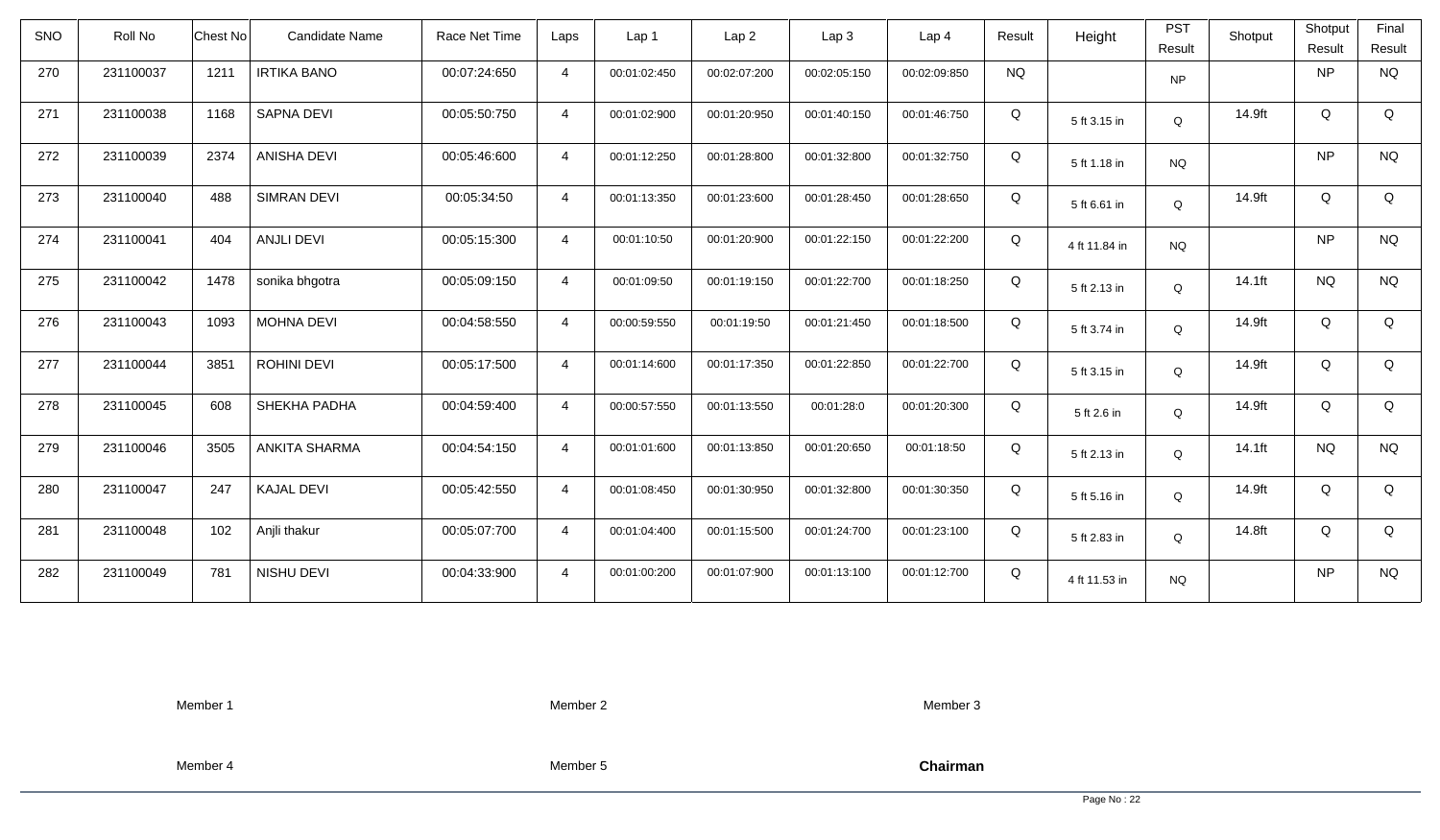| <b>SNO</b> | Roll No   | Chest No | Candidate Name      | Race Net Time | Laps           | Lap 1        | Lap <sub>2</sub> | Lap3         | Lap 4        | Result    | Height       | <b>PST</b><br>Result | Shotput | Shotput<br>Result | Final<br>Result |
|------------|-----------|----------|---------------------|---------------|----------------|--------------|------------------|--------------|--------------|-----------|--------------|----------------------|---------|-------------------|-----------------|
| 283        | 231100050 | 1021     | rajni devi          | 00:04:47:500  | $\overline{4}$ | 00:01:01:0   | 00:01:14:500     | 00:01:15:200 | 00:01:16:800 | Q         | 5 ft 1.26 in | <b>NQ</b>            |         | <b>NP</b>         | <b>NQ</b>       |
| 284        | 231100052 | 5130     | <b>SEEMA DEVI</b>   | 00:04:45:0    | $\overline{4}$ | 00:01:06:50  | 00:01:12:500     | 00:01:15:650 | 00:01:10:800 | Q         | 5 ft 3.86 in | Q                    | 14.8ft  | Q                 | Q               |
| 285        | 231100054 | 2253     | NISHA BHARDWAJ      | 00:05:32:500  | 3              | 00:01:30:600 | 00:02:05:650     | 00:01:56:250 | 09:20:36:600 | <b>NQ</b> |              | <b>NP</b>            |         | <b>NP</b>         | <b>NQ</b>       |
| 286        | 231100055 | 799      | <b>DIKSHA DEVI</b>  | 00:05:18:100  | $\overline{4}$ | 00:01:01:150 | 00:01:24:100     | 00:01:29:150 | 00:01:23:700 | Q         | 5 ft 1.73 in | <b>NQ</b>            |         | <b>NP</b>         | <b>NQ</b>       |
| 287        | 231100056 | 314      | RAKSHA DEVI         | 00:05:12:250  | $\overline{4}$ | 00:01:01:150 | 00:01:17:450     | 00:01:28:450 | 00:01:25:200 | Q         | 5 ft 4.61 in | Q                    | $14$ ft | <b>NQ</b>         | <b>NQ</b>       |
| 288        | 231100057 | 3884     | Nirjla Devi         | 00:05:39:100  | $\overline{4}$ | 00:01:12:150 | 00:01:30:200     | 00:01:31:350 | 00:01:25:400 | Q         | 5 ft 0.94 in | <b>NQ</b>            |         | <b>NP</b>         | <b>NQ</b>       |
| 289        | 231100058 | 2548     | Ridhu Devi Goswami  | 00:05:11:900  | $\overline{4}$ | 00:01:09:800 | 00:01:16:800     | 00:01:20:900 | 00:01:24:400 | Q         | 5 ft 3.74 in | Q                    | 14.9ft  | Q                 | Q               |
| 290        | 231100061 | 4323     | <b>LAKSHMI DEVI</b> | 00:05:08:300  | $\overline{4}$ | 00:01:10:250 | 00:01:25:900     | 00:01:19:150 | 00:01:13:0   | Q         | 5 ft 4.33 in | Q                    | 14.9ft  | Q                 | Q               |
| 291        | 231100063 | 1498     | ANU DEVI            | 00:04:59:350  | $\overline{4}$ | 00:01:02:500 | 00:01:18:150     | 00:01:22:950 | 00:01:15:750 | Q         | 5 ft 2.01 in | Q                    | 14.9ft  | Q                 | Q               |
| 292        | 231100064 | 162      | SAPNA DEVI          | 00:05:14:350  | $\overline{4}$ | 00:01:08:650 | 00:01:23:150     | 00:01:28:200 | 00:01:14:350 | Q         | 5 ft 1.73 in | <b>NQ</b>            |         | <b>NP</b>         | $\rm N\rm Q$    |
| 293        | 231100065 | 9005     | minakshi devi       | 00:04:47:300  | $\overline{4}$ | 00:01:00:650 | 00:01:11:250     | 00:01:19:900 | 00:01:15:500 | Q         | 5 ft 2.13 in | Q                    | 14.8ft  | Q                 | Q               |
| 294        | 231100066 | 1120     | komal rani          | 00:05:20:950  | $\overline{4}$ | 00:01:07:700 | 00:01:16:100     | 00:01:23:900 | 00:01:33:250 | Q         | 5 ft 1.97 in | <b>NQ</b>            |         | <b>NP</b>         | <b>NQ</b>       |
| 295        | 231100068 | 6306     | <b>KAJAL DEVI</b>   | 00:04:09:50   | $\mathbf{3}$   | 00:01:20:50  | 00:01:25:450     | 00:01:23:550 | 00:00:00     | <b>NQ</b> |              | <b>NP</b>            |         | <b>NP</b>         | <b>NQ</b>       |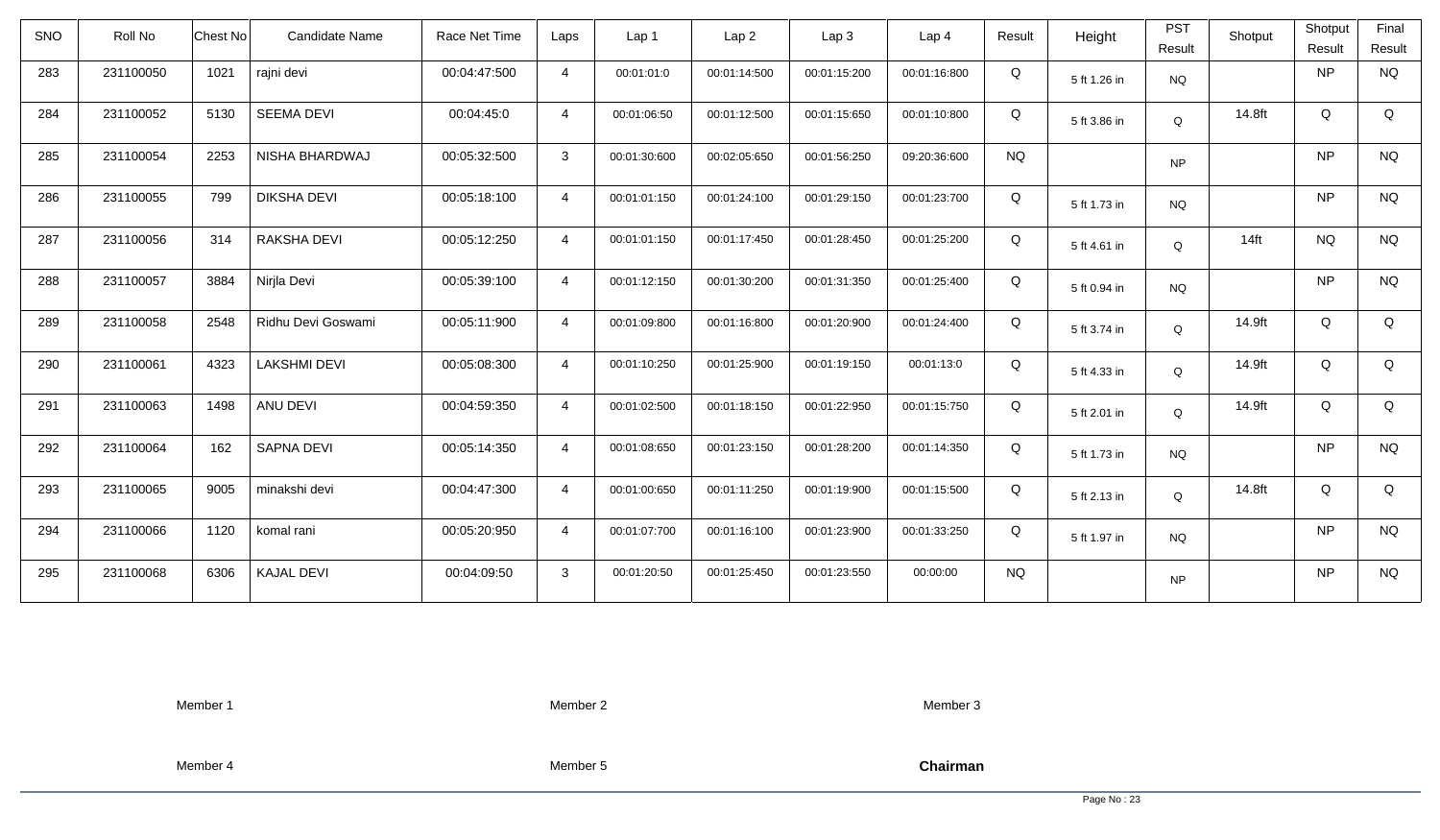| <b>SNO</b> | Roll No   | Chest No                   | Candidate Name | Race Net Time | Laps           | Lap 1        | Lap <sub>2</sub> | Lap3         | Lap 4        | Result | Height       | <b>PST</b><br>Result | Shotput          | Shotput<br>Result | Final<br>Result |
|------------|-----------|----------------------------|----------------|---------------|----------------|--------------|------------------|--------------|--------------|--------|--------------|----------------------|------------------|-------------------|-----------------|
| 296        | 231100071 | 123<br>SHAISTA BANOO       |                | 00:05:35:500  | $\overline{4}$ | 00:01:06:750 | 00:01:24:850     | 00:01:33:700 | 00:01:30:200 | Q      | 5 ft 5.2 in  | $\mathsf Q$          | 14.8ft           | Q                 | Q               |
| 297        | 231100072 | <b>MONIKA DEVI</b><br>1484 |                | 00:05:22:950  | $\overline{4}$ | 00:01:09:150 | 00:01:20:900     | 00:01:26:650 | 00:01:26:250 | Q      | 5 ft 6.3 in  | Q                    | 14.9ft           | Q                 | Q               |
| 298        | 231100074 | 1129<br><b>KAJAL RANA</b>  |                | 00:06:16:350  | $\overline{4}$ | 00:01:10:700 | 00:01:43:0       | 00:01:41:700 | 00:01:40:950 | Q      | 5 ft 2.32 in | Q                    | 14.8ft           | Q                 | Q               |
| 299        | 231100075 | 4466<br>nusrat banoo       |                | 00:06:07:600  | $\overline{4}$ | 00:01:17:900 | 00:01:40:200     | 00:01:33:300 | 00:01:36:200 | Q      | 5 ft 5.12 in | Q                    | $14$ ft          | <b>NQ</b>         | <b>NQ</b>       |
| 300        | 231100076 | Anjlee Devi<br>929         |                | 00:04:32:50   | $\overline{4}$ | 00:00:55:150 | 00:01:01:550     | 00:01:10:150 | 00:01:25:200 | Q      | 5 ft 1.97 in | <b>NQ</b>            |                  | <b>NP</b>         | <b>NQ</b>       |
| 301        | 231100078 | 1482<br>sheetal rani       |                | 00:05:20:250  | $\overline{4}$ | 00:01:03:50  | 00:01:23:100     | 00:01:28:350 | 00:01:25:750 | Q      | 5 ft 1.3 in  | <b>NQ</b>            |                  | <b>NP</b>         | <b>NQ</b>       |
| 302        | 231100079 | 1233<br>KAJILA DEVI        |                | 00:05:29:900  | $\overline{4}$ | 00:01:07:850 | 00:01:25:100     | 00:01:28:250 | 00:01:28:700 | Q      | 5 ft 3.62 in | Q                    | $14$ ft          | <b>NQ</b>         | <b>NQ</b>       |
| 303        | 231100080 | 577<br>Alya Parveen        |                | 00:05:28:250  | $\overline{4}$ | 00:01:08:450 | 00:01:21:300     | 00:01:28:200 | 00:01:30:300 | Q      | 5 ft 5.04 in | Q                    | 14.8ft           | Q                 | Q               |
| 304        | 231100081 | <b>MADHU BALLA</b><br>8285 |                | 00:05:21:550  | $\overline{4}$ | 00:01:09:750 | 00:01:22:0       | 00:01:23:100 | 00:01:26:700 | Q      | 5 ft 3.62 in | Q                    | 15 <sub>ft</sub> | Q                 | Q               |
| 305        | 231100082 | 980<br><b>TAMANA BALI</b>  |                | 00:05:29:800  | $\overline{4}$ | 00:01:08:700 | 00:01:24:500     | 00:01:29:950 | 00:01:26:650 | Q      | 5 ft 2.28 in | Q                    | $14$ ft          | <b>NQ</b>         | <b>NQ</b>       |
| 306        | 231100083 | 9112<br>shivani devi       |                | 00:05:03:650  | $\overline{4}$ | 00:01:00:500 | 00:01:23:200     | 00:01:22:700 | 00:01:17:250 | Q      | 5 ft 4.17 in | Q                    | 14.8ft           | Q                 | Q               |
| 307        | 231100084 | 1463<br>himi               |                | 00:05:52:350  | $\overline{4}$ | 00:01:15:450 | 00:01:33:500     | 00:01:33:600 | 00:01:29:800 | Q      | 5 ft 2.6 in  | Q                    | 15 <sub>ft</sub> | Q                 | Q               |
| 308        | 231100085 | SAPNA DEVI<br>1100         |                | 00:04:23:350  | $\overline{4}$ | 00:00:59:400 | 00:01:04:950     | 00:01:08:250 | 00:01:10:750 | Q      | 5 ft 2.09 in | Q                    | 14.9ft           | Q                 | Q               |

Member 2

Member 3

Member 4

Member 5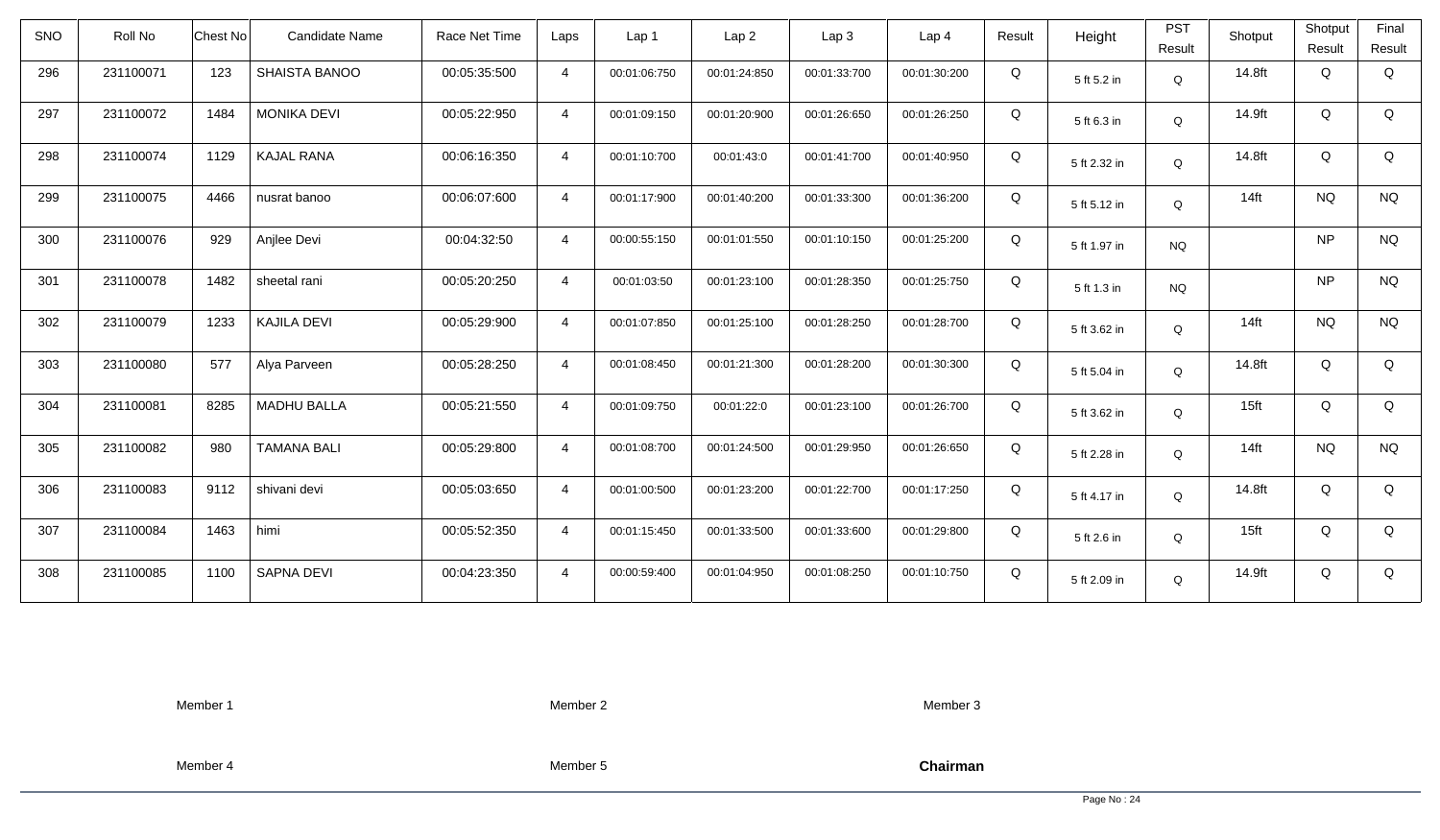| <b>SNO</b> | Roll No   | <b>Chest No</b> | Candidate Name      | Race Net Time | Laps           | Lap 1        | Lap <sub>2</sub> | Lap <sub>3</sub> | Lap <sub>4</sub> | Result    | Height       | <b>PST</b><br>Result | Shotput    | Shotput<br>Result | Final<br>Result |
|------------|-----------|-----------------|---------------------|---------------|----------------|--------------|------------------|------------------|------------------|-----------|--------------|----------------------|------------|-------------------|-----------------|
| 309        | 231100086 | 1012            | swati devi          | 00:05:36:750  | $\overline{4}$ | 00:01:10:100 | 00:01:29:900     | 00:01:31:250     | 00:01:25:500     | Q         | 5 ft 2.76 in | Q                    | 14.9ft     | Q                 | Q               |
| 310        | 231100087 | 801             | Rimpla devi         | 00:06:10:650  | $\overline{4}$ | 00:01:11:850 | 00:01:35:800     | 00:01:43:800     | 00:01:39:200     | Q         | 5 ft 7.87 in | Q                    | 14.2ft     | <b>NQ</b>         | <b>NQ</b>       |
| 311        | 231100088 | 1314            | ankita              | 00:05:31:300  | $\overline{4}$ | 00:01:09:700 | 00:01:27:550     | 00:01:25:650     | 00:01:28:400     | Q         | 5 ft 2.09 in | Q                    | $14$ ft    | <b>NQ</b>         | <b>NQ</b>       |
| 312        | 231100089 | 887             | vashali devi        | 00:05:35:100  | $\overline{4}$ | 00:01:15:0   | 00:01:27:800     | 00:01:32:350     | 00:01:19:950     | Q         | 5 ft 2.87 in | Q                    | 14.9ft     | Q                 | Q               |
| 313        | 231100090 | 863             | <b>SAKSHI DEVI</b>  | 00:05:55:0    | $\overline{4}$ | 00:01:09:400 | 00:01:30:250     | 00:01:36:550     | 00:01:38:800     | Q         | 5 ft 3.94 in | Q                    | 14ft 6inch | Q                 | Q               |
| 314        | 231100092 | 1281            | alena banoo         | 00:04:50:400  | $\overline{4}$ | 00:00:53:800 | 00:01:13:750     | 00:01:21:250     | 00:01:21:600     | Q         | 5 ft 8.43 in | Q                    | 14.8ft     | Q                 | Q               |
| 315        | 231100093 | 1224            | <b>NEHA BHAGAT</b>  | 00:05:19:150  | $\overline{4}$ | 00:01:05:450 | 00:01:23:300     | 00:01:23:850     | 00:01:26:550     | Q         | 5 ft 6.61 in | Q                    | $14$ ft    | <b>NQ</b>         | <b>NQ</b>       |
| 316        | 231100095 | 876             | Palvi sharma        | 00:06:35:800  | $\overline{4}$ | 00:01:17:900 | 00:01:42:250     | 00:01:47:850     | 00:01:47:800     | <b>NQ</b> |              | <b>NP</b>            |            | <b>NP</b>         | <b>NQ</b>       |
| 317        | 231100098 | 834             | mamta devi          | 00:05:22:950  | $\overline{4}$ | 00:01:07:550 | 00:01:22:800     | 00:01:31:0       | 00:01:21:600     | Q         | 5 ft 1.46 in | <b>NQ</b>            |            | <b>NP</b>         | <b>NQ</b>       |
| 318        | 231100101 | 1024            | shalu kotwal        | 00:04:56:750  | $\overline{4}$ | 00:01:00:850 | 00:01:15:350     | 00:01:21:250     | 00:01:19:300     | Q         | 5 ft 4.76 in | Q                    | 14.2ft     | <b>NQ</b>         | <b>NQ</b>       |
| 319        | 231100103 | 919             | ayada bano          | 00:05:48:850  | $\overline{4}$ | 00:01:07:750 | 00:01:37:500     | 00:01:32:150     | 00:01:31:450     | Q         | 5 ft 3.31 in | Q                    | $14$ ft    | <b>NQ</b>         | <b>NQ</b>       |
| 320        | 231100104 | 295             | SHILPA DEVI         | 00:05:30:800  | $\overline{4}$ | 00:01:13:250 | 00:01:23:300     | 00:01:28:550     | 00:01:25:700     | Q         | 5 ft 1.26 in | <b>NQ</b>            |            | <b>NP</b>         | <b>NQ</b>       |
| 321        | 231100106 | 817             | <b>SONIA SHARMA</b> | 00:06:12:650  | $\overline{4}$ | 00:01:11:950 | 00:01:39:300     | 00:01:41:400     | 00:01:40:0       | Q         | 5 ft 1.22 in | <b>NQ</b>            |            | <b>NP</b>         | <b>NQ</b>       |

Member 2

Member 3

Member 4

Member 5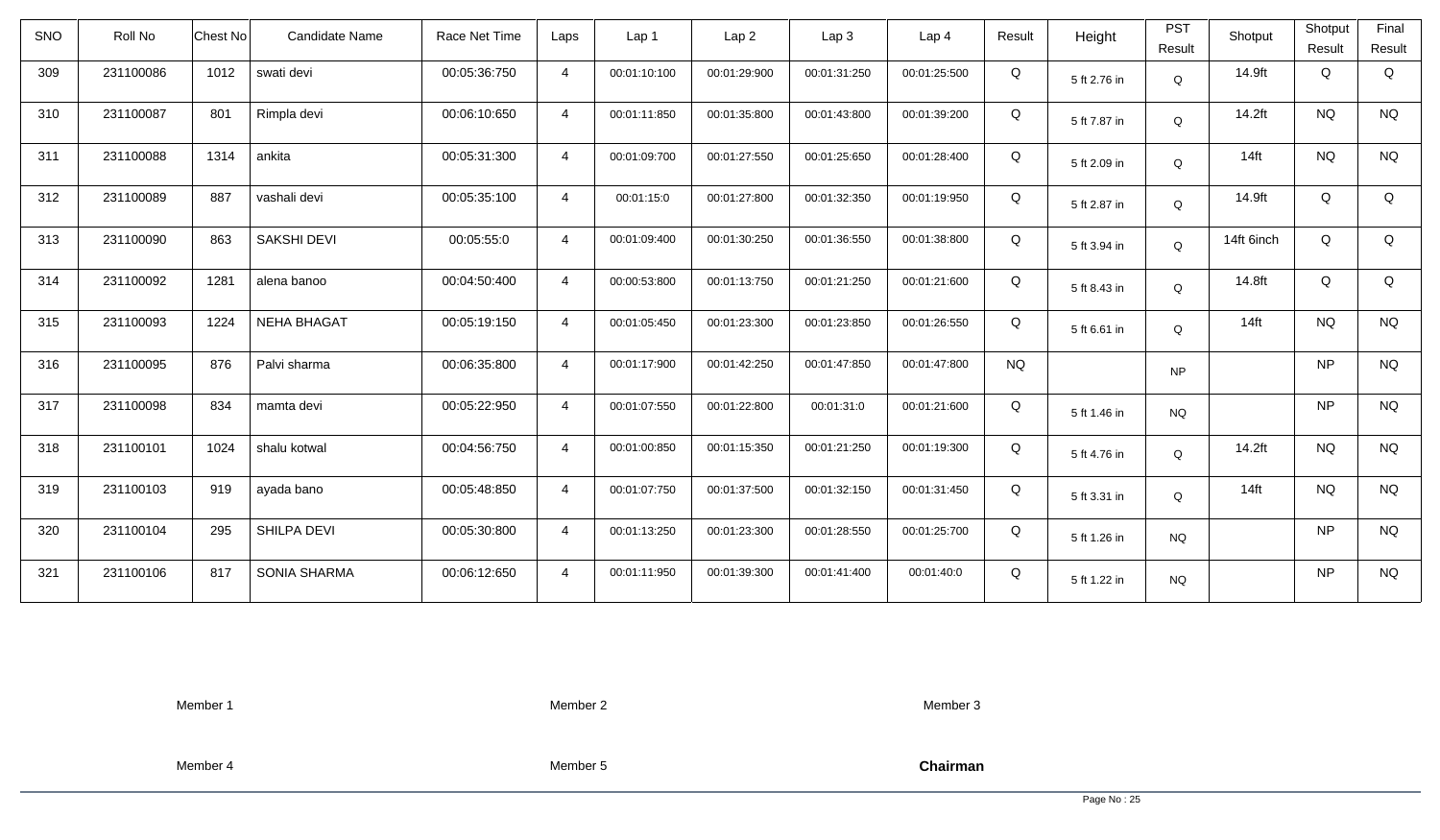| <b>SNO</b> | Roll No   | <b>Chest No</b> | Candidate Name     | Race Net Time | Laps           | Lap <sub>1</sub> | Lap <sub>2</sub> | Lap <sub>3</sub> | Lap <sub>4</sub> | Result    | Height        | <b>PST</b><br>Result | Shotput | Shotput<br>Result | Final<br>Result |
|------------|-----------|-----------------|--------------------|---------------|----------------|------------------|------------------|------------------|------------------|-----------|---------------|----------------------|---------|-------------------|-----------------|
| 322        | 231100107 | 1406            | <b>INDRA DEVI</b>  | 00:05:06:400  | $\overline{4}$ | 00:01:05:550     | 00:01:19:100     | 00:01:24:750     | 00:01:17:0       | Q         | 5 ft 0.35 in  | <b>NQ</b>            |         | <b>NP</b>         | <b>NQ</b>       |
| 323        | 231100108 | 1127            | anu devi           | 00:06:42:800  | $\overline{4}$ | 00:01:24:700     | 00:01:47:150     | 00:01:45:700     | 00:01:45:250     | <b>NQ</b> |               | <b>NP</b>            |         | <b>NP</b>         | <b>NQ</b>       |
| 324        | 231100109 | 1214            | <b>RIYA SHARMA</b> | 00:05:15:700  | $\overline{4}$ | 00:01:07:750     | 00:01:20:200     | 00:01:22:750     | 00:01:25:0       | Q         | 5 ft 6.77 in  | Q                    | 14.1ft  | <b>NQ</b>         | <b>NQ</b>       |
| 325        | 231100110 | 287             | <b>NEENA DEVI</b>  | 00:05:07:100  | $\overline{4}$ | 00:01:04:350     | 00:01:17:50      | 00:01:22:50      | 00:01:23:650     | Q         | 5 ft 3.23 in  | Q                    | 14.8ft  | Q                 | Q               |
| 326        | 231100111 | 5142            | SHAZIA BANOO       | 00:05:16:100  | $\overline{4}$ | 00:01:08:50      | 00:01:23:350     | 00:01:16:850     | 00:01:27:850     | Q         | 5 ft 0.08 in  | <b>NQ</b>            |         | <b>NP</b>         | <b>NQ</b>       |
| 327        | 231100112 | 2481            | NAZIA BANOO        | 00:05:34:300  | $\overline{4}$ | 00:01:12:900     | 00:01:28:700     | 00:01:27:900     | 00:01:24:800     | Q         | 5 ft 0.31 in  | <b>NQ</b>            |         | <b>NP</b>         | <b>NQ</b>       |
| 328        | 231100114 | 114             | Anchla devi        | 00:05:36:800  | $\overline{4}$ | 00:01:07:200     | 00:01:23:450     | 00:01:33:550     | 00:01:32:600     | Q         | 5 ft 2.48 in  | Q                    | 14.3ft  | <b>NQ</b>         | <b>NQ</b>       |
| 329        | 231100115 | 520             | RUPALI CHARAK      | 00:05:00:900  | $\overline{4}$ | 00:01:05:350     | 00:01:19:900     | 00:01:18:400     | 00:01:17:250     | Q         | 5 ft 2.99 in  | Q                    | 14.2ft  | <b>NQ</b>         | <b>NQ</b>       |
| 330        | 231100116 | 1099            | zaveda bano        | 00:05:01:900  | $\overline{4}$ | 00:01:07:300     | 00:01:19:50      | 00:01:15:700     | 00:01:19:850     | Q         | 4 ft 11.84 in | <b>NQ</b>            |         | <b>NP</b>         | <b>NQ</b>       |
| 331        | 231100117 | 1375            | Veerta Devi        | 00:05:24:700  | $\overline{4}$ | 00:01:06:650     | 00:01:19:200     | 00:01:28:650     | 00:01:30:200     | Q         | 5 ft 0.87 in  | <b>NQ</b>            |         | <b>NP</b>         | <b>NQ</b>       |
| 332        | 231100119 | 5275            | RANJU DEVI         | 00:04:45:100  | $\overline{4}$ | 00:01:05:300     | 00:01:15:250     | 00:01:13:600     | 00:01:10:950     | Q         | 5 ft 2.05 in  | Q                    | 14.9ft  | Q                 | Q               |
| 333        | 231100122 | 1051            | SONIA DEVI         | 00:05:16:300  | $\overline{4}$ | 00:01:08:650     | 00:01:22:450     | 00:01:25:50      | 00:01:20:150     | Q         | 5 ft 2.52 in  | Q                    | 14.8ft  | Q                 | Q               |
| 334        | 231100123 | 1183            | <b>TANIA BANO</b>  | 00:06:05:100  | $\overline{4}$ | 00:01:10:800     | 00:01:28:650     | 00:01:39:750     | 00:01:45:900     | Q         | 5 ft 0.55 in  | <b>NQ</b>            |         | <b>NP</b>         | <b>NQ</b>       |

Member 2

Member 3

Member 4

Member 5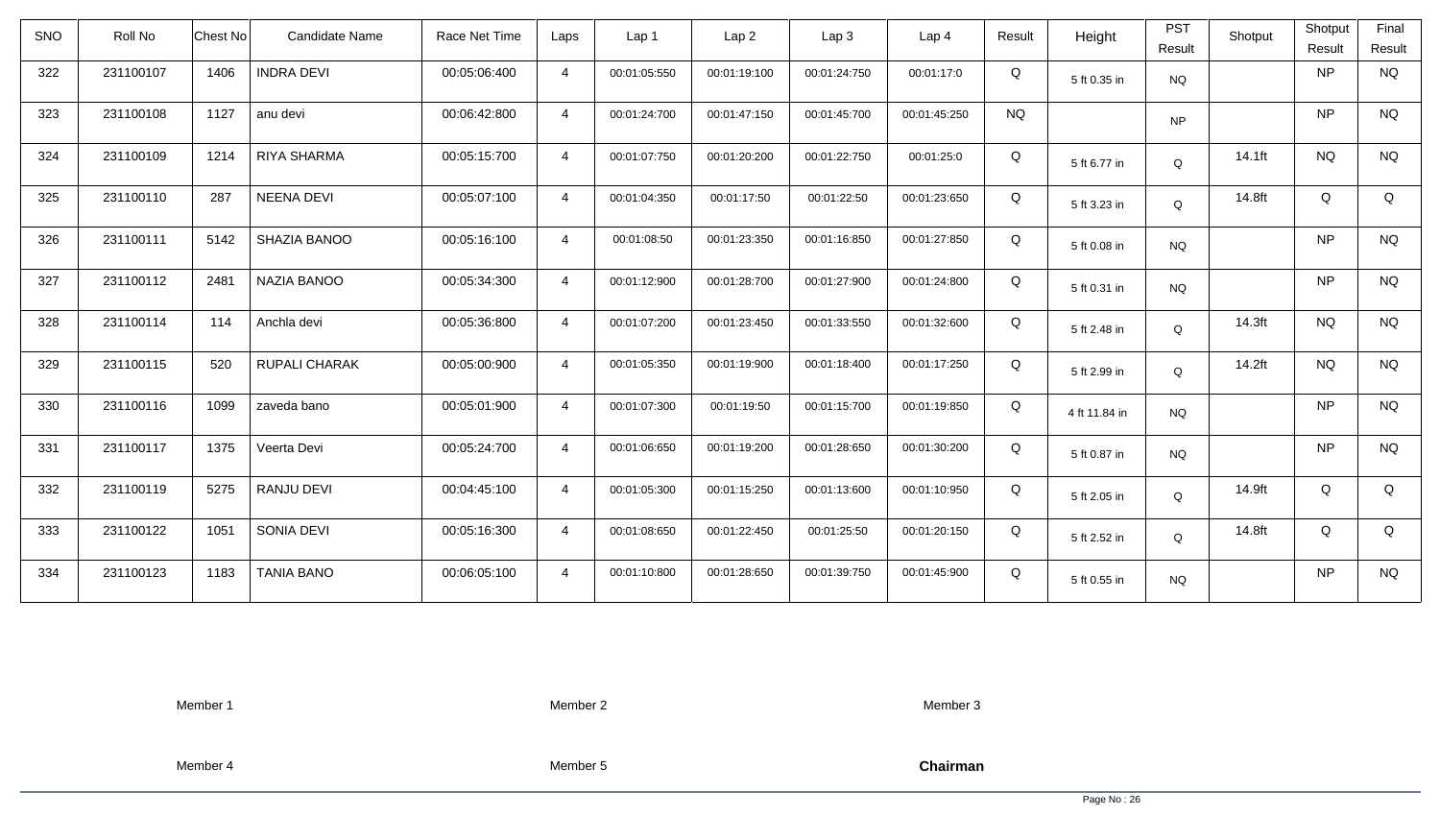| <b>SNO</b> | Roll No   | Chest No | Candidate Name     | Race Net Time | Laps           | Lap 1        | Lap <sub>2</sub> | Lap <sub>3</sub> | Lap <sub>4</sub> | Result    | Height        | <b>PST</b><br>Result | Shotput          | Shotput<br>Result | Final<br>Result |
|------------|-----------|----------|--------------------|---------------|----------------|--------------|------------------|------------------|------------------|-----------|---------------|----------------------|------------------|-------------------|-----------------|
| 335        | 231100124 | 715      | priya devi         | 00:05:23:400  | $\overline{4}$ | 00:01:09:450 | 00:01:24:800     | 00:01:27:950     | 00:01:21:200     | Q         | 4 ft 11.41 in | <b>NQ</b>            |                  | <b>NP</b>         | <b>NQ</b>       |
| 336        | 231100125 | 1225     | SHAZIA KOUSaR      | 00:05:04:550  | $\overline{4}$ | 00:01:05:100 | 00:01:16:550     | 00:01:22:900     | 00:01:20:0       | Q         | 5 ft 4.57 in  | Q                    | 14.9ft           | Q                 | Q               |
| 337        | 231100126 | 1037     | <b>GULNAZ</b>      | 00:05:37:750  | $\overline{4}$ | 00:01:09:900 | 00:01:25:600     | 00:01:29:950     | 00:01:32:300     | Q         | 5 ft 3.74 in  | Q                    | 15 <sub>ft</sub> | Q                 | Q               |
| 338        | 231100127 | 946      | POONAM DEVI        | 00:04:58:400  | $\overline{4}$ | 00:01:00:500 | 00:01:16:850     | 00:01:20:550     | 00:01:20:500     | Q         | 5 ft 2.28 in  | Q                    | 14.1ft           | <b>NQ</b>         | <b>NQ</b>       |
| 339        | 231100128 | 1176     | Assia perveen      | 00:06:26:0    | $\overline{4}$ | 00:01:09:350 | 00:01:43:750     | 00:01:49:300     | 00:01:43:600     | Q         | 5 ft 6.69 in  | Q                    | 14.8ft           | Q                 | Q               |
| 340        | 231100130 | 912      | <b>KANTA DEVI</b>  | 00:04:50:450  | $\overline{4}$ | 00:01:03:150 | 00:01:15:0       | 00:01:17:550     | 00:01:14:750     | Q         | 5 ft 3.86 in  | Q                    | 14.7ft           | Q                 | Q               |
| 341        | 231100131 | 3004     | Tahira Banoo       | 00:05:24:550  | $\overline{4}$ | 00:01:10:450 | 00:01:21:500     | 00:01:25:700     | 00:01:26:900     | Q         | 5 ft 3.5 in   | Q                    | 14.9ft           | Q                 | Q               |
| 342        | 231100134 | 1246     | SHILPA DEVI        | 00:05:19:0    | $\overline{4}$ | 00:01:09:450 | 00:01:21:900     | 00:01:25:0       | 00:01:22:650     | Q         | 5 ft 4.02 in  | Q                    | 14.9ft           | Q                 | Q               |
| 343        | 231100135 | 5445     | Shaista Banoo      | 00:05:37:50   | $\overline{4}$ | 00:01:12:850 | 00:01:24:250     | 00:01:30:0       | 00:01:29:950     | Q         | 5 ft 4.21 in  | Q                    | $14$ ft          | <b>NQ</b>         | <b>NQ</b>       |
| 344        | 231100136 | 5301     | Sumran devi        | 00:06:48:300  | $\overline{4}$ | 00:01:13:250 | 00:01:41:350     | 00:01:56:500     | 00:01:57:200     | <b>NQ</b> |               | <b>NP</b>            |                  | <b>NP</b>         | $\rm N\rm Q$    |
| 345        | 231100137 | 8809     | Shana Devi         | 00:04:43:900  | $\overline{4}$ | 00:00:56:750 | 00:01:14:50      | 00:01:17:350     | 00:01:15:750     | Q         | 5 ft 3.43 in  | Q                    | 14.9ft           | Q                 | Q               |
| 346        | 231100138 | 9644     | <b>SHALLU DEVI</b> | 00:06:44:50   | $\overline{4}$ | 00:01:25:550 | 00:01:40:900     | 00:01:48:750     | 00:01:48:850     | <b>NQ</b> |               | <b>NP</b>            |                  | <b>NP</b>         | <b>NQ</b>       |
| 347        | 231100139 | 998      | manjeeta devi      | 00:05:09:900  | $\overline{4}$ | 00:01:03:850 | 00:01:23:150     | 00:01:22:750     | 00:01:20:150     | Q         | 5 ft 2.83 in  | Q                    | 14.7ft           | Q                 | Q               |

Member 2

Member 3

Member 4

Member 5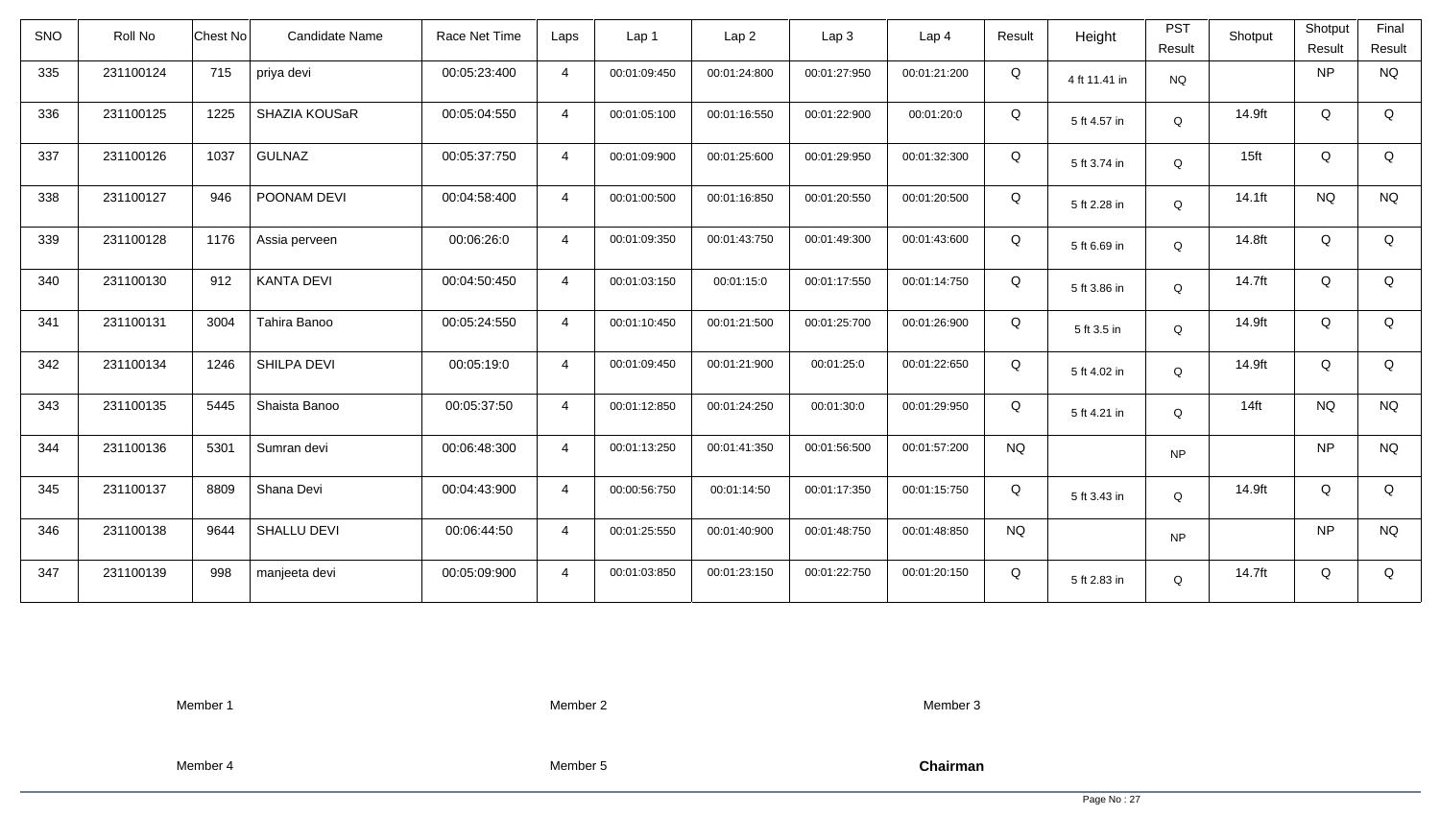| <b>SNO</b> | Roll No   | Candidate Name<br>Chest No    | Race Net Time | Laps           | Lap 1        | Lap <sub>2</sub> | Lap3         | Lap <sub>4</sub> | Result    | Height       | <b>PST</b><br>Result | Shotput | Shotput<br>Result | Final<br>Result |
|------------|-----------|-------------------------------|---------------|----------------|--------------|------------------|--------------|------------------|-----------|--------------|----------------------|---------|-------------------|-----------------|
| 348        | 231100140 | 645<br>Kanchana Kuamri        | 00:04:50:300  | $\overline{4}$ | 00:01:04:50  | 00:01:16:100     | 00:01:18:0   | 00:01:12:150     | Q         | 5 ft 2.56 in | Q                    | 14.8ft  | Q                 | Q               |
| 349        | 231100141 | <b>SURJA DEVI</b><br>954      | 00:04:56:400  | $\overline{4}$ | 00:01:01:650 | 00:01:18:300     | 00:01:16:850 | 00:01:19:600     | Q         | 5 ft 3.07 in | $\mathsf Q$          | 14.2ft  | <b>NQ</b>         | <b>NQ</b>       |
| 350        | 231100142 | 368<br>neema banoo            | 00:05:25:350  | $\overline{4}$ | 00:01:09:200 | 00:01:23:650     | 00:01:27:550 | 00:01:24:950     | Q         | 5 ft 1.97 in | <b>NQ</b>            |         | <b>NP</b>         | <b>NQ</b>       |
| 351        | 231100143 | 830<br><b>TANU MANHAS</b>     | 00:05:28:0    | $\overline{4}$ | 00:01:02:450 | 00:01:19:450     | 00:01:29:800 | 00:01:36:300     | Q         | 5 ft 6.22 in | Q                    | 14.7ft  | Q                 | Q               |
| 352        | 231100144 | <b>ANITA DEVI</b><br>3216     | 00:05:23:900  | $\overline{4}$ | 00:01:13:600 | 00:01:22:250     | 00:01:25:700 | 00:01:22:350     | Q         | 5 ft 2.32 in | Q                    | 14.3ft  | <b>NQ</b>         | <b>NQ</b>       |
| 353        | 231100145 | SHILPA DEVI<br>999            | 00:06:05:0    | $\overline{4}$ | 00:01:14:850 | 00:01:30:700     | 00:01:36:600 | 00:01:42:850     | Q         | 5 ft 2.05 in | $\mathsf Q$          | 14.2ft  | <b>NQ</b>         | <b>NQ</b>       |
| 354        | 231100147 | 208<br>Vineeta Devi           | 00:06:41:150  | $\overline{4}$ | 00:01:21:500 | 00:01:40:300     | 00:01:48:200 | 00:01:51:150     | <b>NQ</b> |              | <b>NP</b>            |         | <b>NP</b>         | <b>NQ</b>       |
| 355        | 231100148 | 1171<br><b>Sheetal Rakwal</b> | 00:05:18:800  | $\overline{4}$ | 00:01:01:750 | 00:01:21:300     | 00:01:25:800 | 00:01:29:950     | Q         | 5 ft 2.83 in | Q                    | $14$ ft | <b>NQ</b>         | <b>NQ</b>       |
| 356        | 231100150 | Pooja kumari<br>821           | 00:05:10:100  | $\overline{4}$ | 00:01:08:750 | 00:01:17:400     | 00:01:19:650 | 00:01:24:300     | Q         | 5 ft 7.17 in | $\mathsf Q$          | 14.9ft  | Q                 | Q               |
| 357        | 231100152 | 960<br>sarita devi            | 00:04:57:150  | $\overline{4}$ | 00:01:03:150 | 00:01:16:50      | 00:01:19:150 | 00:01:18:800     | Q         | 5 ft 0.71 in | <b>NQ</b>            |         | <b>NP</b>         | <b>NQ</b>       |
| 358        | 231100153 | <b>KAJAL SHARMA</b><br>389    | 00:04:57:300  | $\overline{4}$ | 00:01:14:350 | 00:01:22:600     | 00:01:14:600 | 00:01:05:750     | Q         | 5 ft 4.37 in | Q                    | 14.9ft  | Q                 | Q               |
| 359        | 231100154 | 278<br>Shabnam kousar         | 00:05:59:550  | $\overline{4}$ | 00:01:12:950 | 00:01:33:50      | 00:01:36:250 | 00:01:37:300     | Q         | 5 ft 1.34 in | <b>NQ</b>            |         | <b>NP</b>         | <b>NQ</b>       |
| 360        | 231100155 | 538<br><b>ARCHANA DEVI</b>    | 00:05:28:900  | $\overline{4}$ | 00:01:15:50  | 00:01:28:650     | 00:01:25:0   | 00:01:20:200     | Q         | 5 ft 1.81 in | <b>NQ</b>            |         | <b>NP</b>         | <b>NQ</b>       |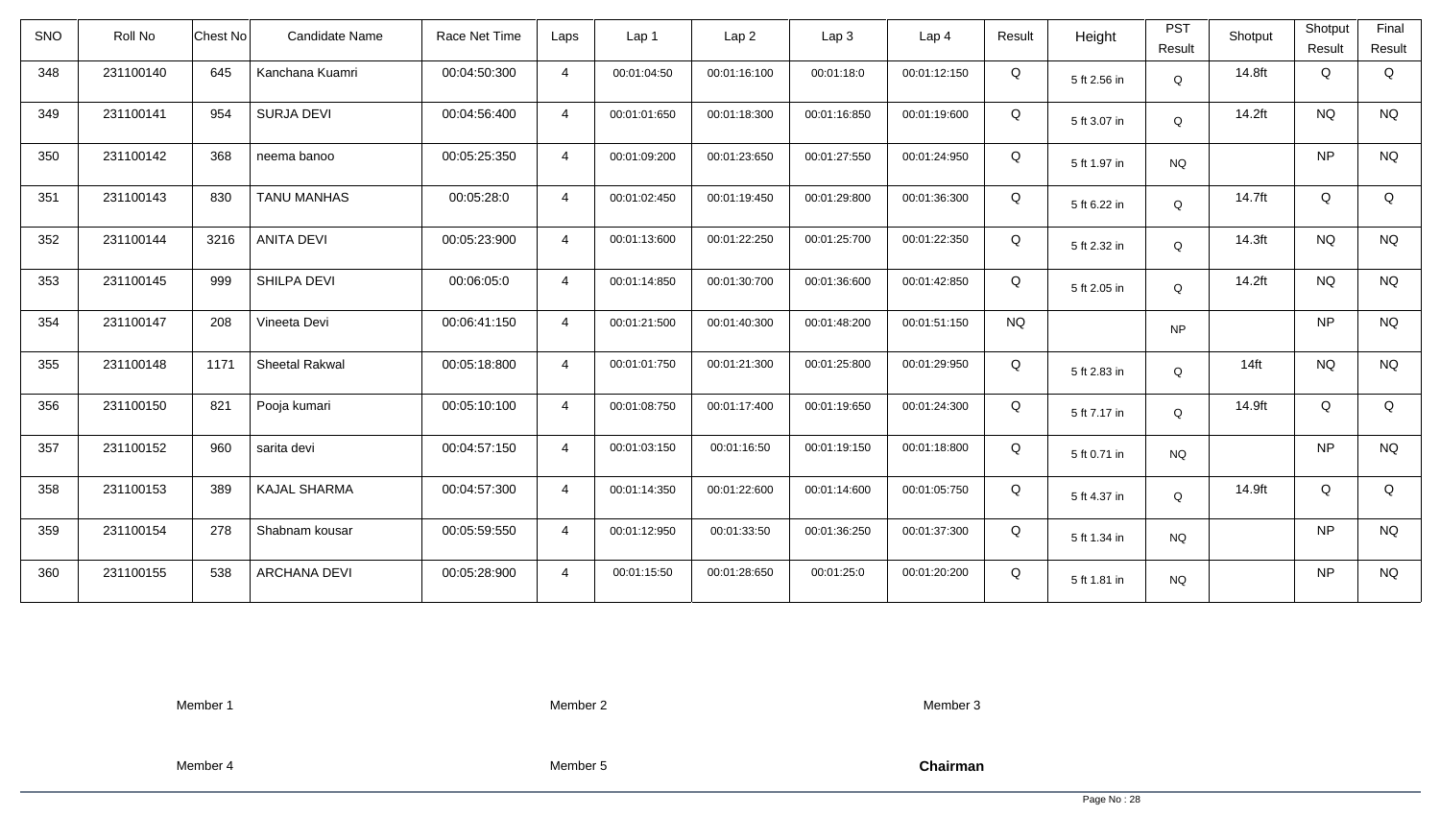| <b>SNO</b> | Roll No   | Chest No | Candidate Name     | Race Net Time | Laps           | Lap 1        | Lap <sub>2</sub> | Lap3         | Lap 4        | Result    | Height       | <b>PST</b><br>Result | Shotput | Shotput<br>Result | Final<br>Result |
|------------|-----------|----------|--------------------|---------------|----------------|--------------|------------------|--------------|--------------|-----------|--------------|----------------------|---------|-------------------|-----------------|
| 361        | 231100156 | 864      | <b>MONIKA DEVI</b> | 00:05:12:400  | $\overline{4}$ | 00:01:09:500 | 00:01:18:950     | 00:01:23:400 | 00:01:20:550 | Q         | 5 ft 4.21 in | Q                    | 14.9ft  | Q                 | Q               |
| 362        | 231100157 | 339      | <b>BEETU DEVI</b>  | 00:05:08:350  | $\overline{4}$ | 00:01:02:750 | 00:01:23:300     | 00:01:23:900 | 00:01:18:400 | Q         | 5 ft 2.05 in | Q                    | 14.9ft  | Q                 | Q               |
| 363        | 231100158 | 2342     | <b>VIDYA DEVI</b>  | 00:06:47:800  | $\overline{4}$ | 00:01:18:450 | 00:01:48:950     | 00:01:47:200 | 00:01:53:200 | <b>NQ</b> |              | <b>NP</b>            |         | <b>NP</b>         | <b>NQ</b>       |
| 364        | 231100159 | 1399     | <b>BABY DEVI</b>   | 00:04:52:650  | $\overline{4}$ | 00:00:59:500 | 00:01:14:450     | 00:01:18:0   | 00:01:20:700 | Q         | 5 ft 2.64 in | Q                    | 14.7ft  | Q                 | Q               |
| 365        | 231100160 | 1289     | <b>JYOTI DEVI</b>  | 00:05:20:0    | $\overline{4}$ | 00:01:08:50  | 00:01:24:450     | 00:01:25:600 | 00:01:21:900 | Q         | 5 ft 2.01 in | Q                    | 14.7ft  | Q                 | Q               |
| 366        | 231100161 | 9190     | <b>SAPNA DEVI</b>  | 00:05:15:150  | $\overline{4}$ | 00:01:07:700 | 00:01:19:700     | 00:01:20:800 | 00:01:26:950 | Q         | 5 ft 4.13 in | Q                    | 14.2ft  | <b>NQ</b>         | <b>NQ</b>       |
| 367        | 231100162 | 1240     | <b>KAJAL DEVI</b>  | 00:05:01:550  | $\overline{4}$ | 00:01:04:750 | 00:01:20:350     | 00:01:18:650 | 00:01:17:800 | Q         | 5 ft 1.46 in | <b>NQ</b>            |         | <b>NP</b>         | <b>NQ</b>       |
| 368        | 231100163 | 3876     | PAYAL DEVI         | 00:04:44:50   | $\overline{4}$ | 00:01:02:300 | 00:01:12:700     | 00:01:13:850 | 00:01:15:200 | Q         |              | <b>NP</b>            |         | <b>NP</b>         | <b>NQ</b>       |
| 369        | 231100165 | 1110     | <b>BABITA DEVI</b> | 00:04:50:400  | $\overline{4}$ | 00:01:00:250 | 00:01:16:350     | 00:01:14:500 | 00:01:19:300 | Q         | 5 ft 3.43 in | $\mathsf Q$          | 14.8ft  | Q                 | Q               |
| 370        | 231100167 | 523      | SHIVALI DEVI       | 00:05:09:600  | $\overline{4}$ | 00:01:06:300 | 00:01:20:250     | 00:01:20:150 | 00:01:22:900 | Q         | 5 ft 2.91 in | Q                    | 14.7ft  | Q                 | Q               |
| 371        | 231100168 | 347      | meena devi         | 00:04:22:500  | $\overline{4}$ | 00:01:00:750 | 00:01:03:750     | 00:01:07:300 | 00:01:10:700 | Q         | 5 ft 1.38 in | <b>NQ</b>            |         | <b>NP</b>         | <b>NQ</b>       |
| 372        | 231100169 | 930      | <b>GEETANJALI</b>  | 00:05:13:550  | $\overline{4}$ | 00:01:05:50  | 00:01:23:350     | 00:01:25:300 | 00:01:19:850 | Q         | 5 ft 4.61 in | Q                    | 14.8ft  | Q                 | Q               |
| 373        | 231100170 | 2021     | <b>BaBI DEVI</b>   | 00:05:16:600  | $\overline{4}$ | 00:01:06:600 | 00:01:21:500     | 00:01:23:0   | 00:01:25:500 | Q         | 5 ft 1.26 in | <b>NQ</b>            |         | <b>NP</b>         | <b>NQ</b>       |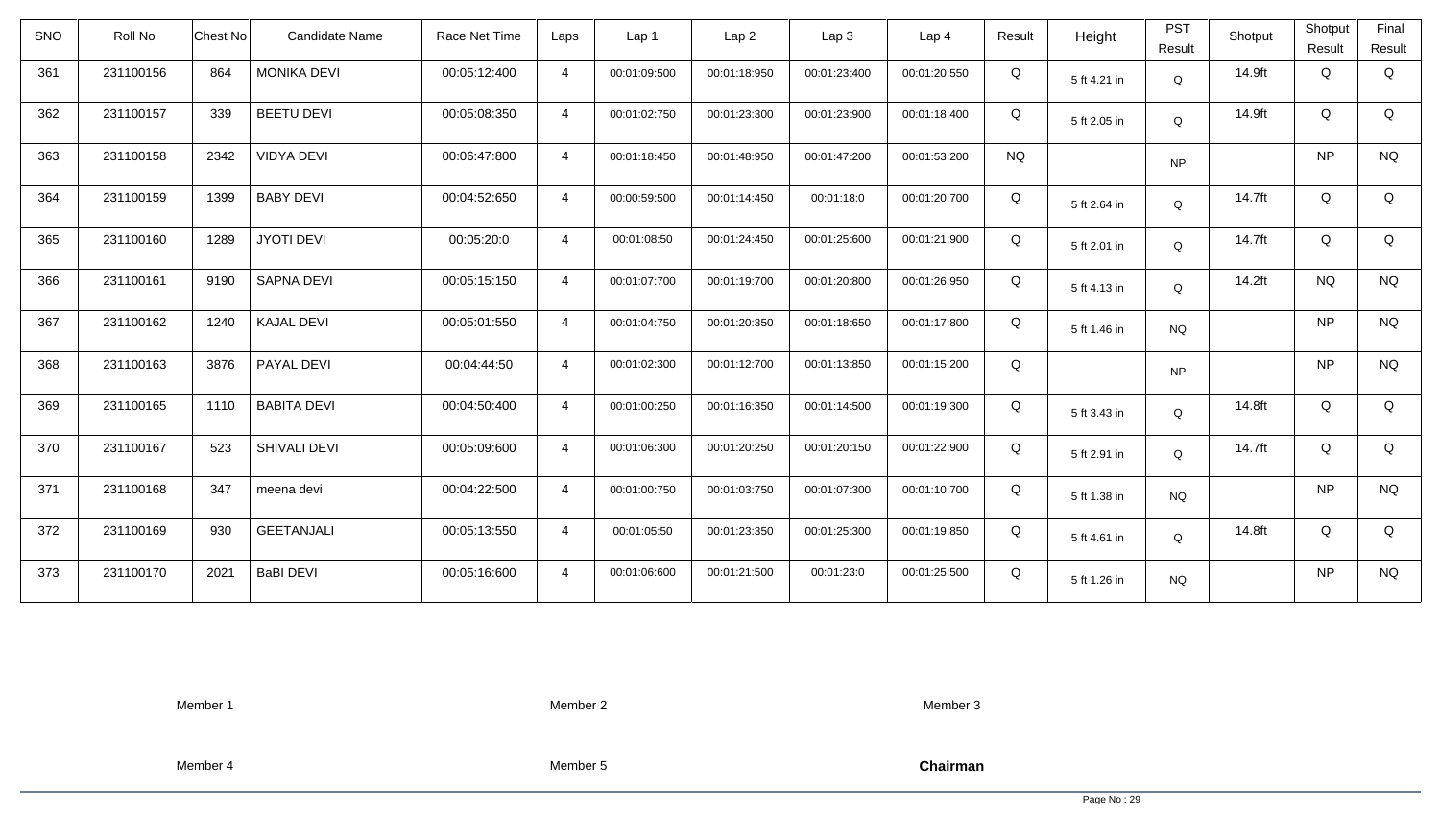| <b>SNO</b> | Roll No   | Chest No<br><b>Candidate Name</b> | Race Net Time | Laps           | Lap 1        | Lap <sub>2</sub> | Lap3         | Lap <sub>4</sub> | Result    | Height       | <b>PST</b><br>Result | Shotput   | Shotput<br>Result | Final<br>Result |
|------------|-----------|-----------------------------------|---------------|----------------|--------------|------------------|--------------|------------------|-----------|--------------|----------------------|-----------|-------------------|-----------------|
| 374        | 231100171 | 583<br>PRIYA DHAR                 | 00:05:40:50   | $\overline{4}$ | 00:01:07:500 | 00:01:30:750     | 00:01:35:0   | 00:01:26:800     | Q         | 5 ft 2.48 in | Q                    | 14.2ft    | <b>NQ</b>         | <b>NQ</b>       |
| 375        | 231100172 | <b>ZANIB KHATOON</b><br>1113      | 00:05:37:900  | $\overline{4}$ | 00:01:10:950 | 00:01:26:100     | 00:01:32:800 | 00:01:28:50      | Q         | 5 ft 2.99 in | Q                    | 14.9ft    | Q                 | Q               |
| 376        | 231100173 | 5235<br>kanchan devi              | 00:04:54:250  | $\overline{4}$ | 00:01:01:50  | 00:01:22:950     | 00:01:11:500 | 00:01:18:750     | Q         | 5 ft 3.03 in | Q                    | 14.7ft    | Q                 | Q               |
| 377        | 231100175 | 841<br><b>SHAFALI MANHAS</b>      | 00:05:34:500  | $\overline{4}$ | 00:01:12:800 | 00:01:26:650     | 00:01:25:700 | 00:01:29:350     | Q         | 5 ft 1.18 in | <b>NQ</b>            |           | <b>NP</b>         | <b>NQ</b>       |
| 378        | 231100180 | 1869<br>Vintee devi               | 00:05:40:50   | $\overline{4}$ | 00:01:10:300 | 00:01:28:50      | 00:01:30:750 | 00:01:30:950     | Q         | 5 ft 2.2 in  | Q                    | 14.8ft    | Q                 | Q               |
| 379        | 231100181 | SONIKA DEVI<br>1261               | 00:04:43:100  | $\overline{4}$ | 00:01:07:0   | 00:01:12:800     | 00:01:13:950 | 00:01:09:350     | Q         | 5 ft 4.17 in | Q                    | 14.8ft    | Q                 | Q               |
| 380        | 231100182 | 248<br><b>DEESHA DEVI</b>         | 00:05:26:500  | $\overline{4}$ | 00:01:07:750 | 00:01:20:350     | 00:01:28:400 | 00:01:30:0       | Q         | 5 ft 6.73 in | Q                    | 14.9ft    | Q                 | Q               |
| 381        | 231100185 | 327<br>Sonika Devi                | 00:06:40:300  | $\overline{4}$ | 00:01:19:800 | 00:01:40:650     | 00:01:46:300 | 00:01:53:550     | <b>NQ</b> |              | <b>NP</b>            |           | <b>NP</b>         | <b>NQ</b>       |
| 382        | 231100186 | 373<br><b>LAKSHMI DEVI</b>        | 00:05:09:150  | $\overline{4}$ | 00:01:10:550 | 00:01:20:350     | 00:01:18:950 | 00:01:19:300     | Q         | 5 ft 3.94 in | Q                    | $14.1$ ft | <b>NQ</b>         | <b>NQ</b>       |
| 383        | 231100187 | 5364<br>shital devi               | 00:04:54:450  | $\overline{4}$ | 00:01:02:100 | 00:01:13:0       | 00:01:22:650 | 00:01:16:700     | Q         | 5 ft 2.91 in | Q                    | 14.8ft    | Q                 | Q               |
| 384        | 231100189 | 464<br>MUBINA BANOO               | 00:05:10:900  | $\overline{4}$ | 00:01:02:700 | 00:01:20:550     | 00:01:22:750 | 00:01:24:900     | Q         | 5 ft 3.23 in | Q                    | 14.7ft    | Q                 | Q               |
| 385        | 231100193 | PHUMA DEVI<br>1148                | 00:05:03:250  | $\overline{4}$ | 00:01:06:750 | 00:01:18:950     | 00:01:19:550 | 00:01:18:0       | Q         | 5 ft 0.59 in | <b>NQ</b>            |           | <b>NP</b>         | <b>NQ</b>       |
| 386        | 231100194 | 6049<br><b>USHA DEVI</b>          | 00:05:24:100  | $\overline{4}$ | 00:01:18:700 | 00:01:24:750     | 00:01:25:950 | 00:01:14:700     | Q         | 5 ft 0.87 in | <b>NQ</b>            |           | <b>NP</b>         | <b>NQ</b>       |

Member 2

Member 3

Member 4

Member 5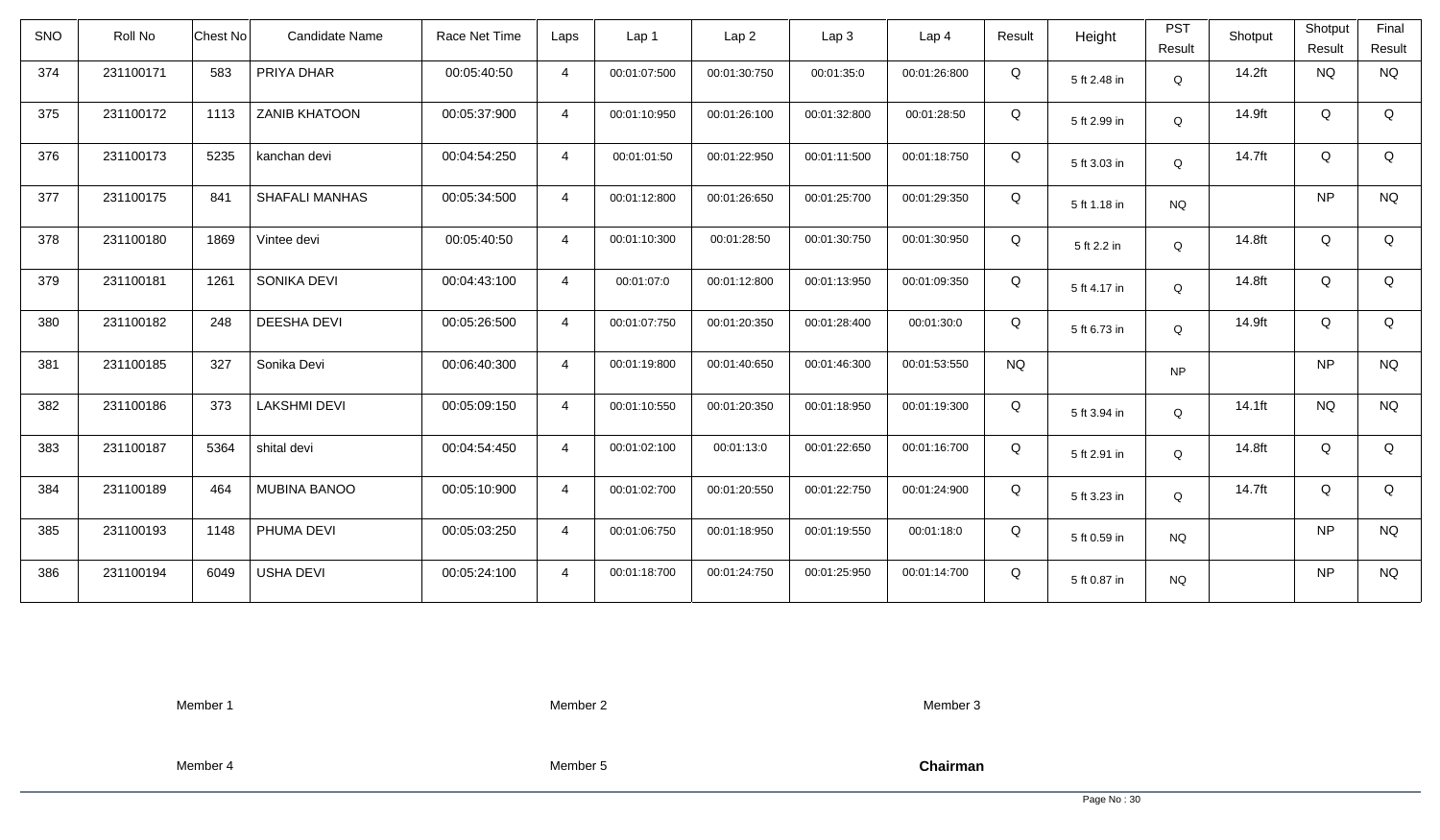| <b>SNO</b> | Roll No   | Chest No<br><b>Candidate Name</b> | Race Net Time | Laps           | Lap 1        | Lap <sub>2</sub> | Lap3         | Lap <sub>4</sub> | Result    | Height        | <b>PST</b><br>Result | Shotput | Shotput<br>Result | Final<br>Result |
|------------|-----------|-----------------------------------|---------------|----------------|--------------|------------------|--------------|------------------|-----------|---------------|----------------------|---------|-------------------|-----------------|
| 387        | 231100195 | 2687<br>RAZINA BANOO              | 00:05:51:550  | $\overline{4}$ | 00:01:13:850 | 00:01:31:450     | 00:01:36:950 | 00:01:29:300     | Q         | 5 ft 0.59 in  | <b>NQ</b>            |         | <b>NP</b>         | <b>NQ</b>       |
| 388        | 231100196 | URMILA DEVI<br>947                | 00:05:17:800  | $\overline{4}$ | 00:01:11:700 | 00:01:21:750     | 00:01:23:350 | 00:01:21:0       | Q         | 5 ft 4.57 in  | Q                    | 14.8ft  | Q                 | Q               |
| 389        | 231100197 | 1388<br><b>MANISHA DEVI</b>       | 00:05:24:900  | $\overline{4}$ | 00:01:04:150 | 00:01:25:200     | 00:01:27:700 | 00:01:27:850     | Q         | 5 ft 2.28 in  | Q                    | 14.2ft  | <b>NQ</b>         | <b>NQ</b>       |
| 390        | 231100198 | 5213<br>RAINU DEVI                | 00:04:32:750  | $\overline{4}$ | 00:00:59:400 | 00:01:10:500     | 00:01:14:400 | 00:01:08:450     | Q         | 5 ft 1.54 in  | <b>NQ</b>            |         | <b>NP</b>         | <b>NQ</b>       |
| 391        | 231100200 | 4394<br>avantika manhas           | 00:05:57:600  | $\overline{4}$ | 00:01:08:200 | 00:01:31:350     | 00:01:40:250 | 00:01:37:800     | Q         | 5 ft 3.54 in  | Q                    | 14.9ft  | Q                 | Q               |
| 392        | 231100202 | 3935<br>SANJANA DEVI              | 00:04:43:250  | $\overline{4}$ | 00:01:02:900 | 00:01:13:50      | 00:01:14:700 | 00:01:12:600     | Q         | 4 ft 11.72 in | <b>NQ</b>            |         | <b>NP</b>         | <b>NQ</b>       |
| 393        | 231100203 | 8805<br><b>POONAM</b>             | 00:04:19:900  | $\overline{4}$ | 00:00:54:800 | 00:01:05:250     | 00:01:09:750 | 00:01:10:100     | Q         | 5 ft 3.74 in  | Q                    | 14.9ft  | Q                 | Q               |
| 394        | 231100204 | 9295<br>Jai mala                  | 00:05:05:700  | $\overline{4}$ | 00:01:10:250 | 00:01:18:100     | 00:01:21:900 | 00:01:15:450     | Q         | 5 ft 2.17 in  | Q                    | 14.8ft  | Q                 | Q               |
| 395        | 231100205 | <b>VIJAYA KOTWAL</b><br>1270      | 00:05:10:650  | 3              | 00:01:05:700 | 00:01:48:450     | 00:02:16:500 | 00:00:00         | <b>NQ</b> |               | <b>NP</b>            |         | <b>NP</b>         | <b>NQ</b>       |
| 396        | 231100206 | 5370<br>RIPNA DEVI                | 00:05:20:250  | $\overline{4}$ | 00:00:58:700 | 00:01:22:950     | 00:01:28:350 | 00:01:30:250     | Q         | 5 ft 3.78 in  | Q                    | 14.9ft  | Q                 | Q               |
| 397        | 231100207 | TANZEER ANJUM<br>415              | 00:06:14:450  | $\overline{4}$ | 00:01:12:50  | 00:01:40:0       | 00:01:39:550 | 00:01:42:850     | Q         | 5 ft 4.06 in  | Q                    | 14.8ft  | Q                 | Q               |
| 398        | 231100208 | POOJA RANI<br>880                 | 00:05:18:50   | $\overline{4}$ | 00:01:08:700 | 00:01:21:700     | 00:01:25:450 | 00:01:22:200     | Q         | 5 ft 2.09 in  | Q                    | 14.9ft  | Q                 | Q               |
| 399        | 231100209 | 5151<br>Raksha Devi               | 00:06:48:800  | $\overline{4}$ | 00:01:11:600 | 00:01:57:350     | 00:01:44:250 | 00:01:55:600     | <b>NQ</b> |               | <b>NP</b>            |         | <b>NP</b>         | <b>NQ</b>       |

Member 2

Member 3

Member 4

Member 5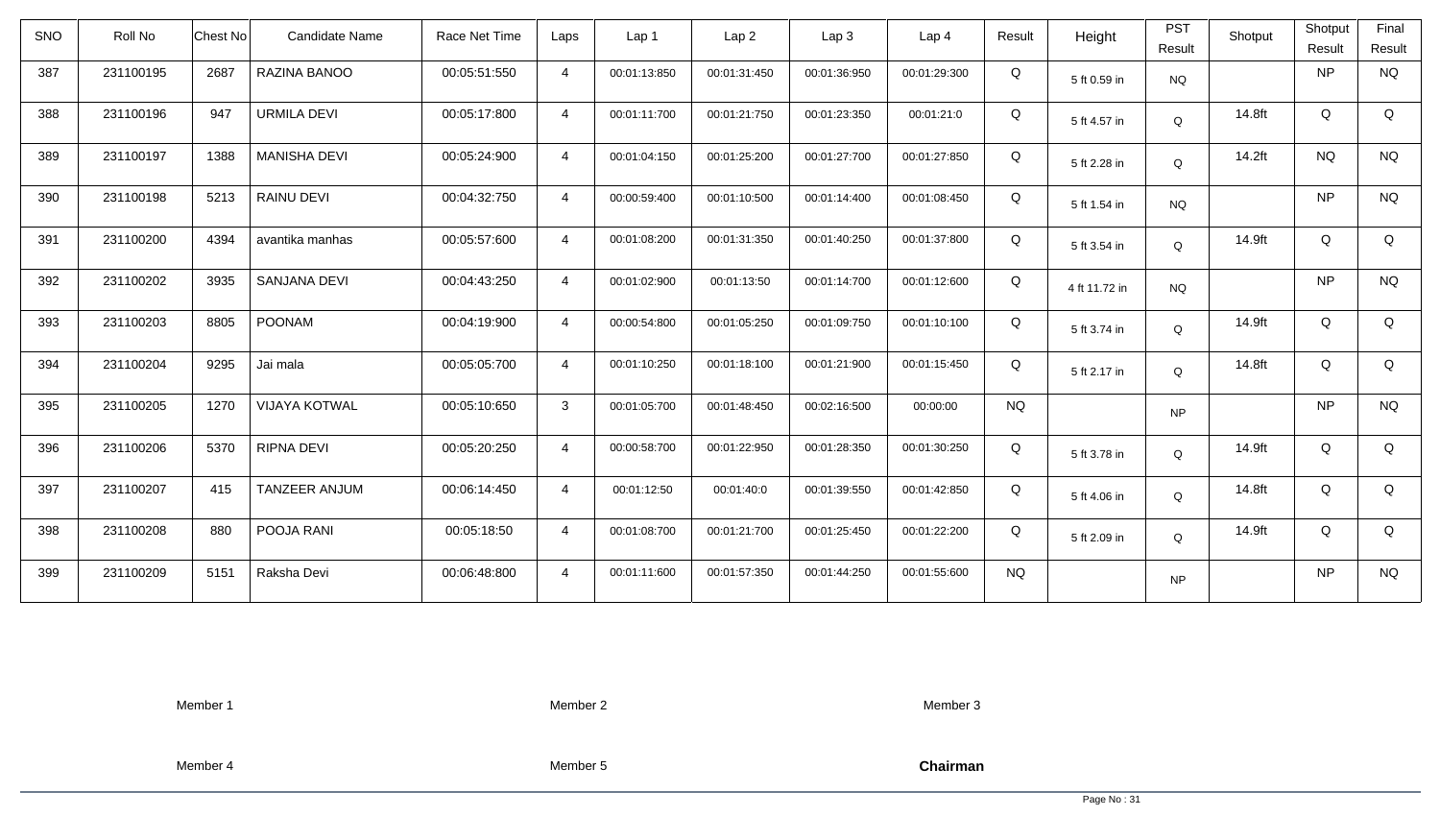| <b>SNO</b> | Roll No   | <b>Chest No</b> | Candidate Name         | Race Net Time | Laps           | Lap 1        | Lap <sub>2</sub> | Lap3         | Lap 4        | Result | Height       | <b>PST</b><br>Result | Shotput   | Shotput<br>Result | Final<br>Result |
|------------|-----------|-----------------|------------------------|---------------|----------------|--------------|------------------|--------------|--------------|--------|--------------|----------------------|-----------|-------------------|-----------------|
| 400        | 231100210 | 1191            | <b>SHAISTA PARVEEN</b> | 00:05:13:950  | $\overline{4}$ | 00:01:01:150 | 00:01:19:300     | 00:01:28:50  | 00:01:25:450 | Q      | 5 ft 3.82 in | $\mathsf Q$          | 14.7ft    | Q                 | Q               |
| 401        | 231100211 | 6016            | varsha devi            | 00:05:04:550  | $\overline{4}$ | 00:01:06:500 | 00:01:17:650     | 00:01:24:650 | 00:01:15:750 | Q      | 5 ft 2.05 in | Q                    | 14.8ft    | Q                 | Q               |
| 402        | 231100212 | 703             | Nirja Devi             | 00:05:45:50   | $\overline{4}$ | 00:01:13:50  | 00:01:26:200     | 00:01:32:100 | 00:01:33:700 | Q      | 5 ft 0.24 in | <b>NQ</b>            |           | <b>NP</b>         | <b>NQ</b>       |
| 403        | 231100213 | 297             | raksha devi            | 00:05:29:750  | $\overline{4}$ | 00:01:12:450 | 00:01:26:500     | 00:01:29:300 | 00:01:21:500 | Q      | 5 ft 0.67 in | <b>NQ</b>            |           | <b>NP</b>         | <b>NQ</b>       |
| 404        | 231100214 | 439             | <b>ANITA DEVI</b>      | 00:04:42:150  | $\overline{4}$ | 00:01:04:600 | 00:01:07:700     | 00:01:13:500 | 00:01:16:350 | Q      | 5 ft 0.79 in | <b>NQ</b>            |           | <b>NP</b>         | <b>NQ</b>       |
| 405        | 231100215 | 7120            | SHIVANI DEVI           | 00:05:04:700  | $\overline{4}$ | 00:01:06:450 | 00:01:22:950     | 00:01:20:450 | 00:01:14:850 | Q      | 5 ft 2.76 in | Q                    | 14.9ft    | Q                 | Q               |
| 406        | 231100216 | 2129            | Asha devi              | 00:04:53:900  | $\overline{4}$ | 00:01:06:0   | 00:01:15:650     | 00:01:19:150 | 00:01:13:100 | Q      | 5 ft 3.03 in | Q                    | 14.9ft    | Q                 | Q               |
| 407        | 231100217 | 9120            | <b>NADIA KOUSAR</b>    | 00:05:16:900  | $\overline{4}$ | 00:01:05:350 | 00:01:22:500     | 00:01:23:250 | 00:01:25:800 | Q      | 5 ft 2.64 in | Q                    | 14.7ft    | Q                 | Q               |
| 408        | 231100220 | 275             | Seema Devi             | 00:05:34:100  | $\overline{4}$ | 00:01:03:700 | 00:01:17:850     | 00:01:38:800 | 00:01:33:750 | Q      | 5 ft 2.99 in | Q                    | 14.1ft    | <b>NQ</b>         | <b>NQ</b>       |
| 409        | 231100221 | 277             | ankrita sharma         | 00:05:55:900  | $\overline{4}$ | 00:01:11:650 | 00:01:25:700     | 00:01:33:50  | 00:01:45:500 | Q      | 5 ft 1.5 in  | <b>NQ</b>            |           | <b>NP</b>         | <b>NQ</b>       |
| 410        | 231100222 | 642             | RAKHI DEVI             | 00:06:19:850  | $\overline{4}$ | 00:01:14:350 | 00:01:40:500     | 00:01:38:50  | 00:01:46:950 | Q      | 5 ft 2.2 in  | Q                    | $14.1$ ft | <b>NQ</b>         | <b>NQ</b>       |
| 411        | 231100224 | 390             | PREETI BHAGAT          | 00:05:12:850  | $\overline{4}$ | 00:01:03:350 | 00:01:15:750     | 00:01:29:350 | 00:01:24:400 | Q      | 5 ft 2.76 in | Q                    | 14.7ft    | Q                 | Q               |
| 412        | 231100225 | 153             | POOJA DEVI             | 00:05:02:150  | $\overline{4}$ | 00:01:02:200 | 00:01:14:650     | 00:01:23:450 | 00:01:21:850 | Q      | 5 ft 2.87 in | Q                    | 14.7ft    | Q                 | Q               |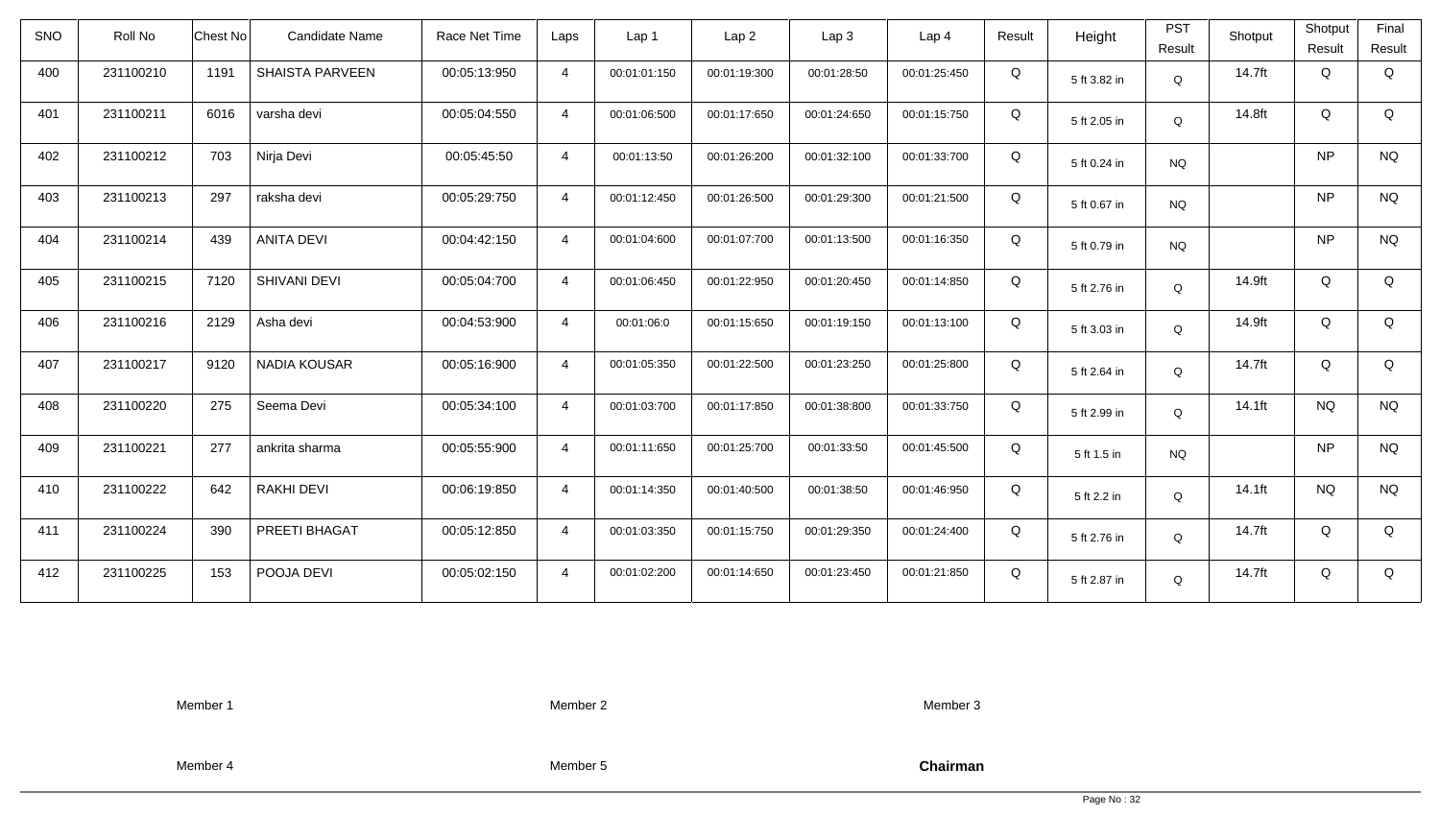| <b>SNO</b> | Roll No   | Chest No | Candidate Name      | Race Net Time | Laps           | Lap 1        | Lap <sub>2</sub> | Lap3         | Lap <sub>4</sub> | Result    | Height        | <b>PST</b><br>Result | Shotput | Shotput<br>Result | Final<br>Result |
|------------|-----------|----------|---------------------|---------------|----------------|--------------|------------------|--------------|------------------|-----------|---------------|----------------------|---------|-------------------|-----------------|
| 413        | 231100226 | 1311     | <b>SACHU DEVI</b>   | 00:05:23:800  | $\overline{4}$ | 00:01:06:500 | 00:01:24:700     | 00:01:25:900 | 00:01:26:700     | Q         | 5 ft 2.44 in  | $\mathsf Q$          | 14.9ft  | Q                 | Q               |
| 414        | 231100229 | 5318     | <b>ARCHANA DEVI</b> | 00:05:04:450  | $\overline{4}$ | 00:01:06:750 | 00:01:20:200     | 00:01:18:450 | 00:01:19:50      | Q         | 5 ft 3.7 in   | Q                    | 14.9ft  | Q                 | Q               |
| 415        | 231100230 | 519      | <b>SUNITA DEVI</b>  | 00:05:41:300  | $\overline{4}$ | 00:01:07:750 | 00:01:29:100     | 00:01:32:750 | 00:01:31:700     | Q         | 4 ft 10.86 in | <b>NQ</b>            |         | <b>NP</b>         | <b>NQ</b>       |
| 416        | 231100231 | 1332     | <b>FOZIA BANOO</b>  | 00:04:37:50   | $\overline{4}$ | 00:00:56:450 | 00:01:10:850     | 00:01:16:950 | 00:01:12:800     | Q         | 5 ft 0.71 in  | <b>NQ</b>            |         | <b>NP</b>         | <b>NQ</b>       |
| 417        | 231100232 | 741      | <b>KAJAL DEVI</b>   | 00:05:09:0    | $\overline{4}$ | 00:01:03:600 | 00:01:19:900     | 00:01:22:800 | 00:01:22:700     | Q         | 5 ft 2.28 in  | Q                    | 14.2ft  | <b>NQ</b>         | <b>NQ</b>       |
| 418        | 231100233 | 147      | <b>SONAM KOTWAL</b> | 00:04:40:0    | $\overline{4}$ | 00:00:54:900 | 00:01:12:750     | 00:01:17:700 | 00:01:14:650     | Q         | 5 ft 3.31 in  | Q                    | 14.7ft  | Q                 | Q               |
| 419        | 231100234 | 1052     | <b>ULFAT BASHIR</b> | 00:04:58:250  | $\overline{4}$ | 00:00:57:50  | 00:01:15:50      | 00:01:22:700 | 00:01:23:450     | Q         | 5 ft 3.03 in  | Q                    | 14.2ft  | <b>NQ</b>         | <b>NQ</b>       |
| 420        | 231100235 | 5839     | RAFIA BANOO         | 00:04:43:450  | $\overline{4}$ | 00:01:02:0   | 00:01:12:100     | 00:01:14:550 | 00:01:14:800     | Q         | 5 ft 5.55 in  | Q                    | 14.8ft  | Q                 | Q               |
| 421        | 231100237 | 6017     | Ruksana Banoo       | 00:06:36:800  | $\overline{4}$ | 00:01:18:950 | 00:01:35:650     | 00:01:49:750 | 00:01:52:450     | <b>NQ</b> |               | <b>NP</b>            |         | <b>NP</b>         | <b>NQ</b>       |
| 422        | 231100238 | 924      | <b>KAVITA DEVI</b>  | 00:05:21:450  | $\overline{4}$ | 00:01:04:450 | 00:01:20:650     | 00:01:28:0   | 00:01:28:350     | Q         | 5 ft 4.25 in  | Q                    | 14.8ft  | Q                 | Q               |
| 423        | 231100239 | 4384     | komal gouria        | 00:05:12:850  | $\overline{4}$ | 00:01:05:700 | 00:01:20:750     | 00:01:26:750 | 00:01:19:650     | Q         | 5 ft 3.43 in  | Q                    | 14.8ft  | Q                 | Q               |
| 424        | 231100240 | 772      | KAJIL DEVI          | 00:04:56:200  | $\overline{4}$ | 00:01:04:900 | 00:01:19:200     | 00:01:16:650 | 00:01:15:450     | Q         | 5 ft 2.6 in   | Q                    | 14.2ft  | <b>NQ</b>         | <b>NQ</b>       |
| 425        | 231100241 | 3807     | saydah mehboob      | 00:05:34:550  | $\overline{4}$ | 00:01:10:150 | 00:01:21:650     | 00:01:31:50  | 00:01:31:700     | Q         | 5 ft 4.45 in  | Q                    | 14.2ft  | <b>NQ</b>         | <b>NQ</b>       |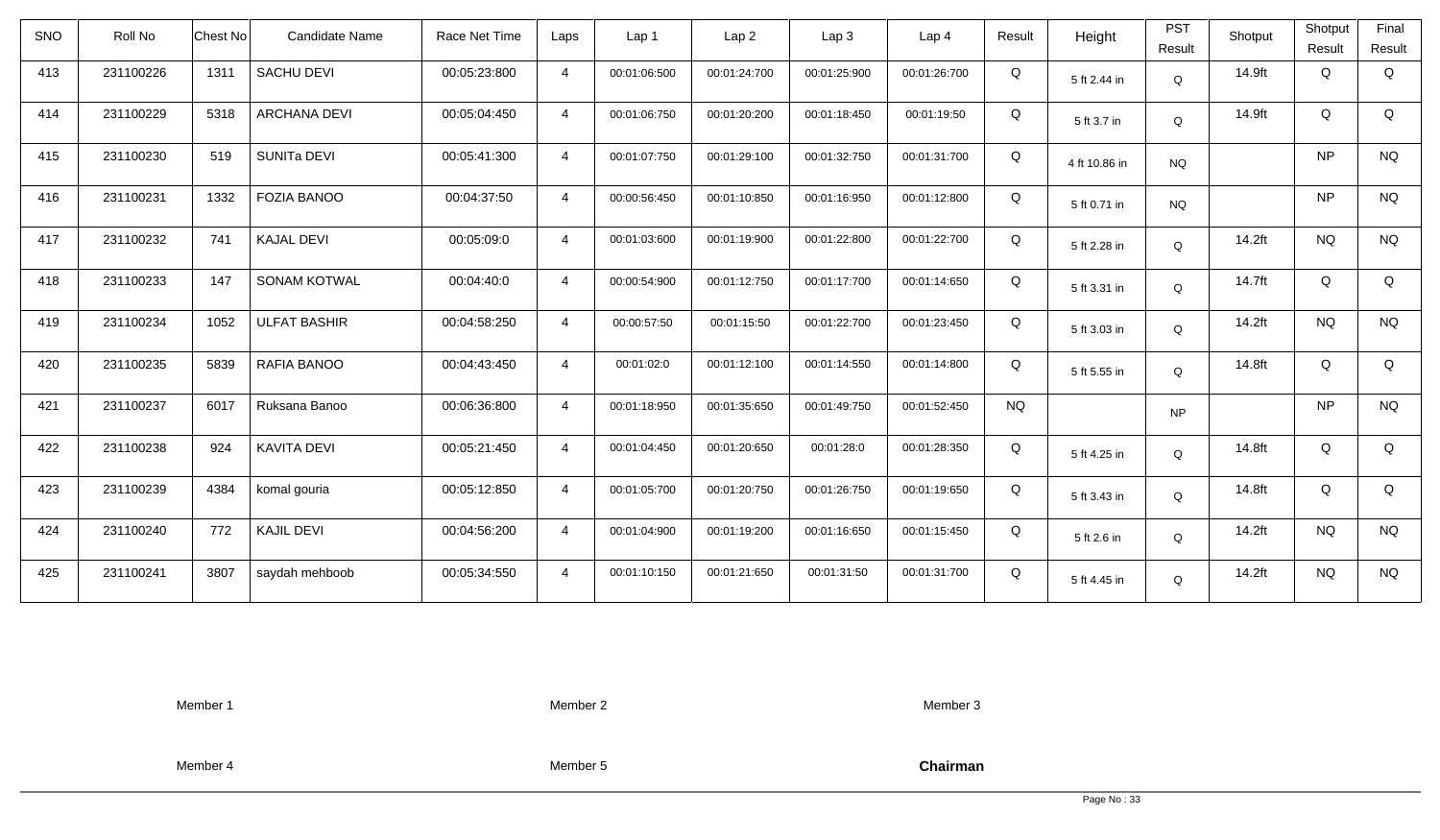| <b>SNO</b> | Roll No   | <b>Chest No</b> | Candidate Name          | Race Net Time | Laps           | Lap <sub>1</sub> | Lap <sub>2</sub> | Lap <sub>3</sub> | Lap <sub>4</sub> | Result | Height       | <b>PST</b><br>Result | Shotput    | Shotput<br>Result | Final<br>Result |
|------------|-----------|-----------------|-------------------------|---------------|----------------|------------------|------------------|------------------|------------------|--------|--------------|----------------------|------------|-------------------|-----------------|
| 426        | 231100242 | 206             | <b>NIKITA RAJPUT</b>    | 00:04:50:550  | $\overline{4}$ | 00:01:02:850     | 00:01:19:200     | 00:01:17:700     | 00:01:10:800     | Q      | 5 ft 3.31 in | Q                    | 14.9ft     | Q                 | Q               |
| 427        | 231100243 | 5012            | <b>SEEMA KUMARI</b>     | 00:04:59:750  | $\overline{4}$ | 00:01:00:400     | 00:01:17:650     | 00:01:21:700     | 00:01:20:0       | Q      | 5 ft 3.35 in | Q                    | 14.8ft     | Q                 | Q               |
| 428        | 231100244 | 2081            | NEETIKA KATAL           | 00:05:27:850  | $\overline{4}$ | 00:01:07:750     | 00:01:25:850     | 00:01:30:0       | 00:01:24:250     | Q      | 5 ft 4.41 in | Q                    | 14ft 6inch | Q                 | Q               |
| 429        | 231100246 | 103             | NADIA ANJUM             | 00:05:29:650  | $\overline{4}$ | 00:01:05:100     | 00:01:22:200     | 00:01:28:100     | 00:01:34:250     | Q      | 5 ft 3.11 in | Q                    | 14.7ft     | Q                 | Q               |
| 430        | 231100247 | 2961            | RADHA DEVI              | 00:05:04:50   | $\overline{4}$ | 00:01:01:450     | 00:01:16:900     | 00:01:23:950     | 00:01:21:750     | Q      | 5 ft 4.57 in | Q                    | 14.9ft     | Q                 | Q               |
| 431        | 231100248 | 1094            | <b>SHEVANI SHARMA</b>   | 00:05:02:200  | $\overline{4}$ | 00:01:00:800     | 00:01:15:700     | 00:01:23:950     | 00:01:21:750     | Q      | 5 ft 4.84 in | Q                    | 14.2ft     | <b>NQ</b>         | <b>NQ</b>       |
| 432        | 231100250 | 1208            | PRIYANKA SHARMA         | 00:04:46:100  | $\overline{4}$ | 00:01:00:400     | 00:01:08:300     | 00:01:15:850     | 00:01:21:550     | Q      | 5 ft 2.17 in | Q                    | $14$ ft    | <b>NQ</b>         | <b>NQ</b>       |
| 433        | 231100251 | 4056            | <b>KOMAL BHAGAT</b>     | 00:04:59:700  | $\overline{4}$ | 00:00:59:50      | 00:01:13:50      | 00:01:23:200     | 00:01:24:400     | Q      | 5 ft 2.6 in  | Q                    | 14.9ft     | Q                 | Q               |
| 434        | 231100252 | 699             | <b>ANIKA KOTWAL</b>     | 00:05:12:400  | $\overline{4}$ | 00:01:04:350     | 00:01:21:350     | 00:01:23:700     | 00:01:23:0       | Q      | 5 ft 2.13 in | Q                    | $14.1$ ft  | <b>NQ</b>         | <b>NQ</b>       |
| 435        | 231100253 | 1060            | syma banoo              | 00:05:47:400  | $\overline{4}$ | 00:01:06:950     | 00:01:27:850     | 00:01:34:700     | 00:01:37:900     | Q      | 5 ft 3.23 in | Q                    | 14.7ft     | Q                 | Q               |
| 436        | 231100254 | 979             | PUNAM DEVI              | 00:04:52:300  | $\overline{4}$ | 00:01:08:550     | 00:01:13:700     | 00:01:11:0       | 00:01:19:50      | Q      | 5 ft 2.8 in  | Q                    | 14.9ft     | Q                 | Q               |
| 437        | 231100255 | 2685            | POOJA DEVI              | 00:04:58:850  | $\overline{4}$ | 00:00:59:50      | 00:01:17:350     | 00:01:23:850     | 00:01:18:600     | Q      | 5 ft 0.71 in | <b>NQ</b>            |            | <b>NP</b>         | <b>NQ</b>       |
| 438        | 231100256 | 478             | <b>SHAYESTA PARVEEN</b> | 00:05:00:850  | $\overline{4}$ | 00:01:07:250     | 00:01:14:350     | 00:01:22:650     | 00:01:16:600     | Q      | 5 ft 2.87 in | Q                    | 14.8ft     | Q                 | Q               |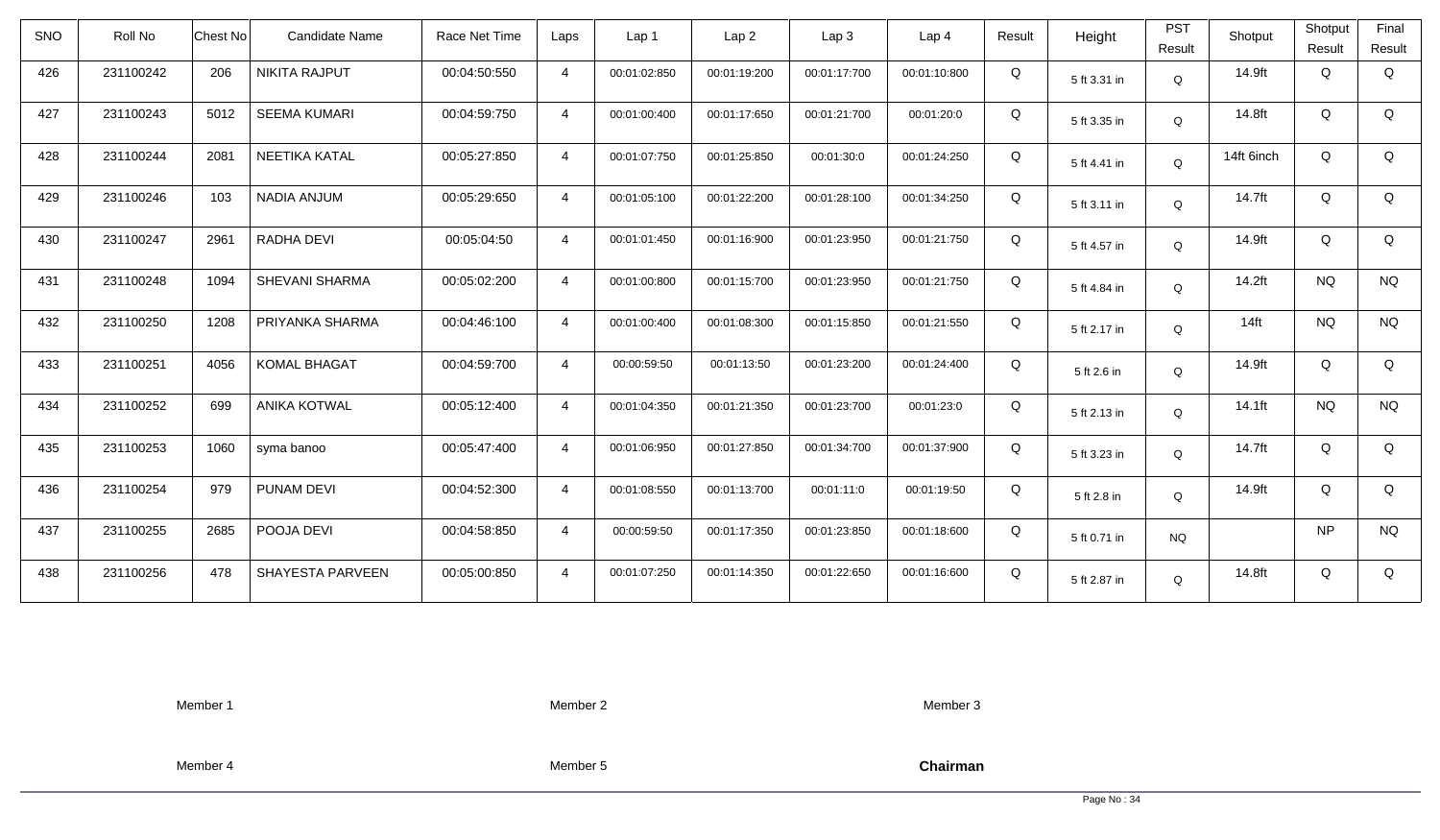| <b>SNO</b> | Roll No   | <b>Chest No</b> | Candidate Name        | Race Net Time | Laps           | Lap 1        | Lap <sub>2</sub> | Lap <sub>3</sub> | Lap <sub>4</sub> | Result    | Height       | <b>PST</b><br>Result | Shotput            | Shotput<br>Result | Final<br>Result |
|------------|-----------|-----------------|-----------------------|---------------|----------------|--------------|------------------|------------------|------------------|-----------|--------------|----------------------|--------------------|-------------------|-----------------|
| 439        | 231100257 | 9020            | <b>VERSHA DEVI</b>    | 00:05:24:250  | $\overline{4}$ | 00:01:08:500 | 00:01:23:0       | 00:01:27:500     | 00:01:25:250     | Q         | 5 ft 4.72 in | Q                    | $14$ ft            | <b>NQ</b>         | <b>NQ</b>       |
| 440        | 231100262 | 6211            | suman devi            | 00:05:23:150  | $\overline{4}$ | 00:01:11:350 | 00:01:21:50      | 00:01:27:100     | 00:01:23:650     | Q         | 5 ft 4.49 in | Q                    | 14.9ft             | Q                 | Q               |
| 441        | 231100264 | 4321            | RUBINA BANOO          | 00:04:37:600  | $\overline{4}$ | 00:00:59:450 | 00:01:09:400     | 00:01:12:50      | 00:01:16:700     | Q         | 5 ft 2.44 in | Q                    | 14.2ft             | <b>NQ</b>         | <b>NQ</b>       |
| 442        | 231100268 | 1310            | payal sambyal         | 00:04:58:450  | $\overline{4}$ | 00:00:57:850 | 00:01:13:650     | 00:01:21:50      | 00:01:25:900     | Q         | 5 ft 6.77 in | Q                    | 14.9ft             | Q                 | Q               |
| 443        | 231100269 | 345             | <b>DIKSHA DEVI</b>    | 00:05:23:400  | $\overline{4}$ | 00:01:11:650 | 00:01:22:800     | 00:01:26:400     | 00:01:22:550     | Q         | 5 ft 2.32 in | Q                    | 14.8ft             | Q                 | Q               |
| 444        | 231100271 | 2059            | <b>ANKU RANI</b>      | 00:05:05:50   | $\overline{4}$ | 00:01:05:850 | 00:01:17:650     | 00:01:21:900     | 00:01:19:650     | Q         | 5 ft 0.71 in | <b>NQ</b>            |                    | <b>NP</b>         | <b>NQ</b>       |
| 445        | 231100272 | 9343            | <b>VERTA DEVI</b>     | 00:05:14:300  | $\overline{4}$ | 00:01:03:350 | 00:01:21:350     | 00:01:21:900     | 00:01:27:700     | Q         | 5 ft 5.75 in | Q                    | 14.7ft             | Q                 | Q               |
| 446        | 231100274 | 893             | <b>SHIVANI MANHAS</b> | 00:04:53:0    | $\overline{4}$ | 00:01:00:200 | 00:01:18:350     | 00:01:21:350     | 00:01:13:100     | Q         | 5 ft 0.94 in | <b>NQ</b>            |                    | <b>NP</b>         | <b>NQ</b>       |
| 447        | 231100275 | 1277            | sita manhas           | 00:05:41:150  | $\overline{4}$ | 00:01:10:600 | 00:01:38:700     | 00:01:34:850     | 00:01:17:0       | Q         | 5 ft 2.05 in | $\Omega$             | 14.3 <sub>ft</sub> | <b>NQ</b>         | <b>NQ</b>       |
| 448        | 231100276 | 855             | <b>CHANDER KANTA</b>  | 00:04:26:300  | $\overline{4}$ | 00:00:55:350 | 00:01:08:750     | 00:01:13:650     | 00:01:08:550     | Q         | 5 ft 0.75 in | <b>NQ</b>            |                    | <b>NP</b>         | <b>NQ</b>       |
| 449        | 231100277 | 893             | anshu devi            | 00:04:47:300  | $\overline{4}$ | 00:01:06:350 | 00:01:11:750     | 00:01:13:600     | 00:01:15:600     | Q         | 5 ft 0.12 in | <b>NQ</b>            |                    | <b>NP</b>         | <b>NQ</b>       |
| 450        | 231100278 | 2121            | RISHA SHARMA          | 00:04:56:650  | $\overline{4}$ | 00:01:05:700 | 00:01:17:750     | 00:01:13:450     | 00:01:19:750     | Q         | 5 ft 1.57 in | <b>NQ</b>            |                    | <b>NP</b>         | <b>NQ</b>       |
| 451        | 231100279 | 4208            | RABIA TABASSUM        | 00:07:17:750  | $\overline{4}$ | 00:01:18:750 | 00:01:55:250     | 00:02:00:200     | 00:02:03:550     | <b>NQ</b> |              | <b>NP</b>            |                    | <b>NP</b>         | <b>NQ</b>       |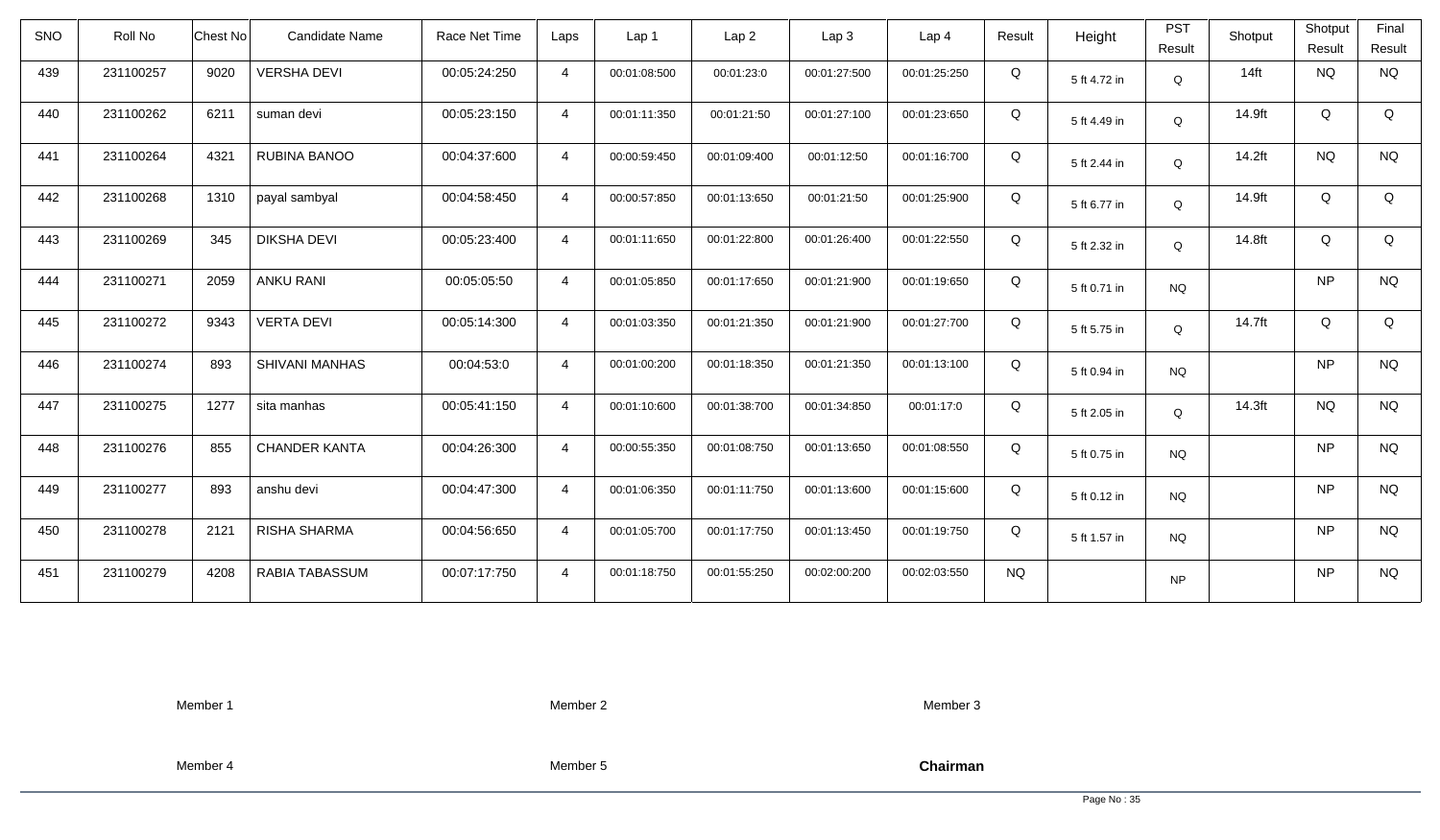| <b>SNO</b> | Roll No   | <b>Chest No</b> | Candidate Name       | Race Net Time | Laps           | Lap <sub>1</sub> | Lap <sub>2</sub> | Lap <sub>3</sub> | Lap <sub>4</sub> | Result | Height        | <b>PST</b><br>Result | Shotput | Shotput<br>Result | Final<br>Result |
|------------|-----------|-----------------|----------------------|---------------|----------------|------------------|------------------|------------------|------------------|--------|---------------|----------------------|---------|-------------------|-----------------|
| 452        | 231100281 | 1291            | <b>WEEDHI MANHAS</b> | 00:05:19:400  | $\overline{4}$ | 00:01:01:950     | 00:01:21:800     | 00:01:27:800     | 00:01:27:850     | Q      | 5 ft 2.83 in  | Q                    | 14.7ft  | Q                 | Q               |
| 453        | 231100283 | 289             | Annu devi            | 00:05:46:100  | $\overline{4}$ | 00:01:06:600     | 00:01:26:950     | 00:01:35:250     | 00:01:37:300     | Q      | 5 ft 1.18 in  | <b>NQ</b>            |         | <b>NP</b>         | <b>NQ</b>       |
| 454        | 231100285 | 823             | <b>SHABNAM BANOO</b> | 00:05:03:50   | $\overline{4}$ | 00:01:06:800     | 00:01:16:50      | 00:01:19:400     | 00:01:20:800     | Q      | 5 ft 3.03 in  | Q                    | 14.9ft  | Q                 | Q               |
| 455        | 231100286 | 639             | ZOONA BANO           | 00:05:12:950  | $\overline{4}$ | 00:01:06:850     | 00:01:21:0       | 00:01:22:400     | 00:01:22:700     | Q      | 4 ft 11.76 in | <b>NQ</b>            |         | <b>NP</b>         | <b>NQ</b>       |
| 456        | 231100287 | 451             | <b>RENU DEVI</b>     | 00:05:35:100  | $\overline{4}$ | 00:01:10:300     | 00:01:24:550     | 00:01:29:550     | 00:01:30:700     | Q      | 5 ft 0.16 in  | <b>NQ</b>            |         | <b>NP</b>         | <b>NQ</b>       |
| 457        | 231100288 | 971             | PAYAL DEVI           | 00:04:53:100  | $\overline{4}$ | 00:01:02:350     | 00:01:17:250     | 00:01:18:550     | 00:01:14:950     | Q      | 5 ft 1.57 in  | <b>NQ</b>            |         | <b>NP</b>         | <b>NQ</b>       |
| 458        | 231100289 | 1305            | <b>NAHIDA BANOO</b>  | 00:06:04:850  | $\overline{4}$ | 00:01:04:250     | 00:01:28:500     | 00:01:50:950     | 00:01:41:150     | Q      | 5 ft 2.13 in  | Q                    | 14.7ft  | Q                 | Q               |
| 459        | 231100290 | 678             | sonia kumari         | 00:05:31:250  | $\overline{4}$ | 00:01:07:500     | 00:01:23:500     | 00:01:31:100     | 00:01:29:150     | Q      | 5 ft 0.98 in  | <b>NQ</b>            |         | <b>NP</b>         | <b>NQ</b>       |
| 460        | 231100291 | 2997            | PUJA DEVI            | 00:05:29:700  | $\overline{4}$ | 00:01:07:650     | 00:01:24:200     | 00:01:27:350     | 00:01:30:500     | Q      | 5 ft 2.17 in  | Q                    | 14.7ft  | Q                 | Q               |
| 461        | 231100292 | 1280            | <b>MENOKSHY DEVI</b> | 00:05:11:950  | $\overline{4}$ | 00:00:54:350     | 00:01:24:500     | 00:01:28:550     | 00:01:24:550     | Q      | 5 ft 2.17 in  | Q                    | 14.9ft  | Q                 | Q               |
| 462        | 231100293 | 397             | kajal                | 00:05:14:350  | $\overline{4}$ | 00:01:09:50      | 00:01:20:850     | 00:01:26:650     | 00:01:17:800     | Q      | 5 ft 2.48 in  | Q                    | 14.8ft  | Q                 | Q               |
| 463        | 231100295 | 984             | anu devi             | 00:05:09:800  | $\overline{4}$ | 00:01:02:250     | 00:01:19:900     | 00:01:23:300     | 00:01:24:350     | Q      | 5 ft 3.46 in  | Q                    | 14.7ft  | Q                 | Q               |
| 464        | 231100296 | 6411            | <b>TANNU PARIHAR</b> | 00:04:50:150  | $\overline{4}$ | 00:01:01:900     | 00:01:12:550     | 00:01:15:350     | 00:01:20:350     | Q      | 5 ft 2.44 in  | Q                    | 14.9ft  | Q                 | Q               |

Member 2

Member 3

Member 4

Member 5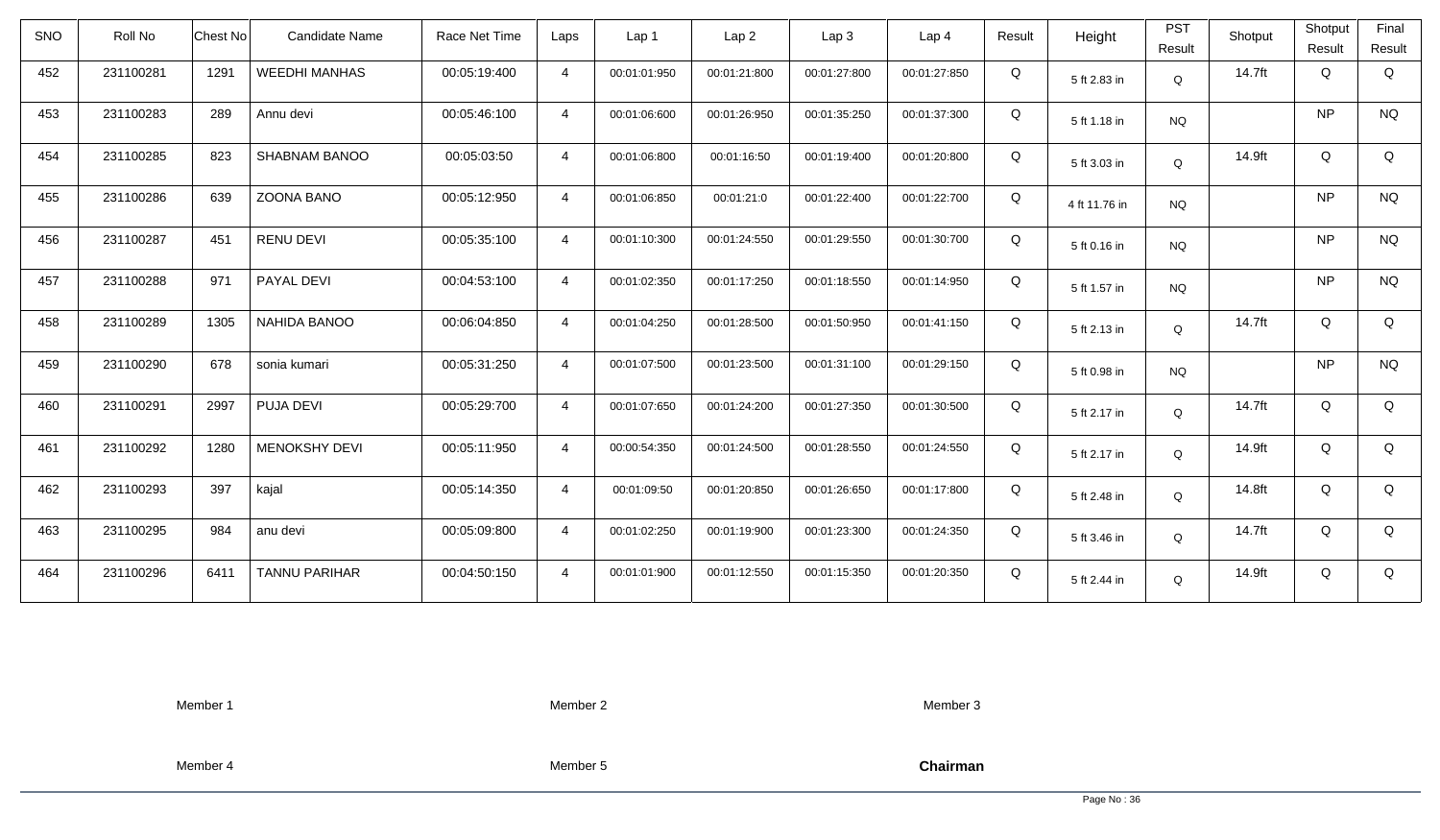| <b>SNO</b> | Roll No   | <b>Chest No</b> | Candidate Name         | Race Net Time | Laps           | Lap 1        | Lap <sub>2</sub> | Lap <sub>3</sub> | Lap <sub>4</sub> | Result | Height       | <b>PST</b><br>Result | Shotput | Shotput<br>Result | Final<br>Result |
|------------|-----------|-----------------|------------------------|---------------|----------------|--------------|------------------|------------------|------------------|--------|--------------|----------------------|---------|-------------------|-----------------|
| 465        | 231100298 | 462             | PRINKA DEVI            | 00:05:03:950  | $\overline{4}$ | 00:01:00:950 | 00:01:16:850     | 00:01:20:700     | 00:01:25:450     | Q      | 5 ft 2.28 in | Q                    | 14.8ft  | Q                 | Q               |
| 466        | 231100299 | 1933            | <b>KASHISH PARIHAR</b> | 00:05:22:350  | $\overline{4}$ | 00:01:04:900 | 00:01:26:100     | 00:01:25:250     | 00:01:26:100     | Q      | 5 ft 2.36 in | Q                    | 14.1ft  | <b>NQ</b>         | <b>NQ</b>       |
| 467        | 231100300 | 1461            | ANJU DEVI              | 00:04:48:0    | $\overline{4}$ | 00:00:56:100 | 00:01:15:750     | 00:01:17:200     | 00:01:18:950     | Q      | 5 ft 2.72 in | Q                    | 14.1ft  | <b>NQ</b>         | <b>NQ</b>       |
| 468        | 231100301 | 382             | ANJALI DEVI            | 00:04:35:450  | $\overline{4}$ | 00:01:02:0   | 00:01:14:750     | 00:01:11:700     | 00:01:07:0       | Q      | 5 ft 0.71 in | <b>NQ</b>            |         | <b>NP</b>         | <b>NQ</b>       |
| 469        | 231100303 | 142             | Aubeeda kouser         | 00:05:21:900  | $\overline{4}$ | 00:01:12:0   | 00:01:24:650     | 00:01:22:800     | 00:01:22:450     | Q      | 5 ft 1.65 in | <b>NQ</b>            |         | <b>NP</b>         | <b>NQ</b>       |
| 470        | 231100304 | 5143            | <b>ANNU DEVI</b>       | 00:05:53:500  | $\overline{4}$ | 00:01:09:300 | 00:01:29:850     | 00:01:33:450     | 00:01:40:900     | Q      | 5 ft 2.13 in | Q                    | 14.8ft  | Q                 | Q               |
| 471        | 231100305 | 2488            | <b>SHIVANI MANHAS</b>  | 00:04:56:700  | $\overline{4}$ | 00:01:05:650 | 00:01:16:100     | 00:01:20:300     | 00:01:14:650     | Q      | 5 ft 5.63 in | Q                    | 14.8ft  | Q                 | Q               |
| 472        | 231100306 | 1082            | <b>KAJAL DEVI</b>      | 00:05:24:600  | $\overline{4}$ | 00:01:06:550 | 00:01:24:50      | 00:01:28:800     | 00:01:25:200     | Q      | 5 ft 1.14 in | <b>NQ</b>            |         | <b>NP</b>         | <b>NQ</b>       |
| 473        | 231100308 | 3774            | Reakha Devi            | 00:05:42:650  | $\overline{4}$ | 00:01:09:950 | 00:01:26:200     | 00:01:34:550     | 00:01:31:950     | Q      | 5 ft 0.31 in | <b>NQ</b>            |         | <b>NP</b>         | <b>NQ</b>       |
| 474        | 231100310 | 5673            | Meenakshi Devi         | 00:05:37:300  | $\overline{4}$ | 00:01:10:650 | 00:01:25:900     | 00:01:32:850     | 00:01:27:900     | Q      | 5 ft 1.65 in | <b>NQ</b>            |         | <b>NP</b>         | <b>NQ</b>       |
| 475        | 231100311 | 1143            | <b>SANJNA DEVI</b>     | 00:05:02:650  | $\overline{4}$ | 00:01:00:150 | 00:01:13:350     | 00:01:21:200     | 00:01:27:950     | Q      | 5 ft 2.87 in | Q                    | 14.1ft  | <b>NQ</b>         | <b>NQ</b>       |
| 476        | 231100312 | 254             | <b>ASMA PARVEEN</b>    | 00:06:00:500  | $\overline{4}$ | 00:01:03:450 | 00:01:28:500     | 00:01:44:50      | 00:01:44:500     | Q      | 5 ft 2.68 in | Q                    | 14.7ft  | Q                 | Q               |
| 477        | 231100313 | 1057            | <b>SNEHA</b>           | 00:05:35:850  | $\overline{4}$ | 00:01:06:250 | 00:01:26:900     | 00:01:30:200     | 00:01:32:500     | Q      | 5 ft 4.53 in | Q                    | 14.4ft  | <b>NQ</b>         | <b>NQ</b>       |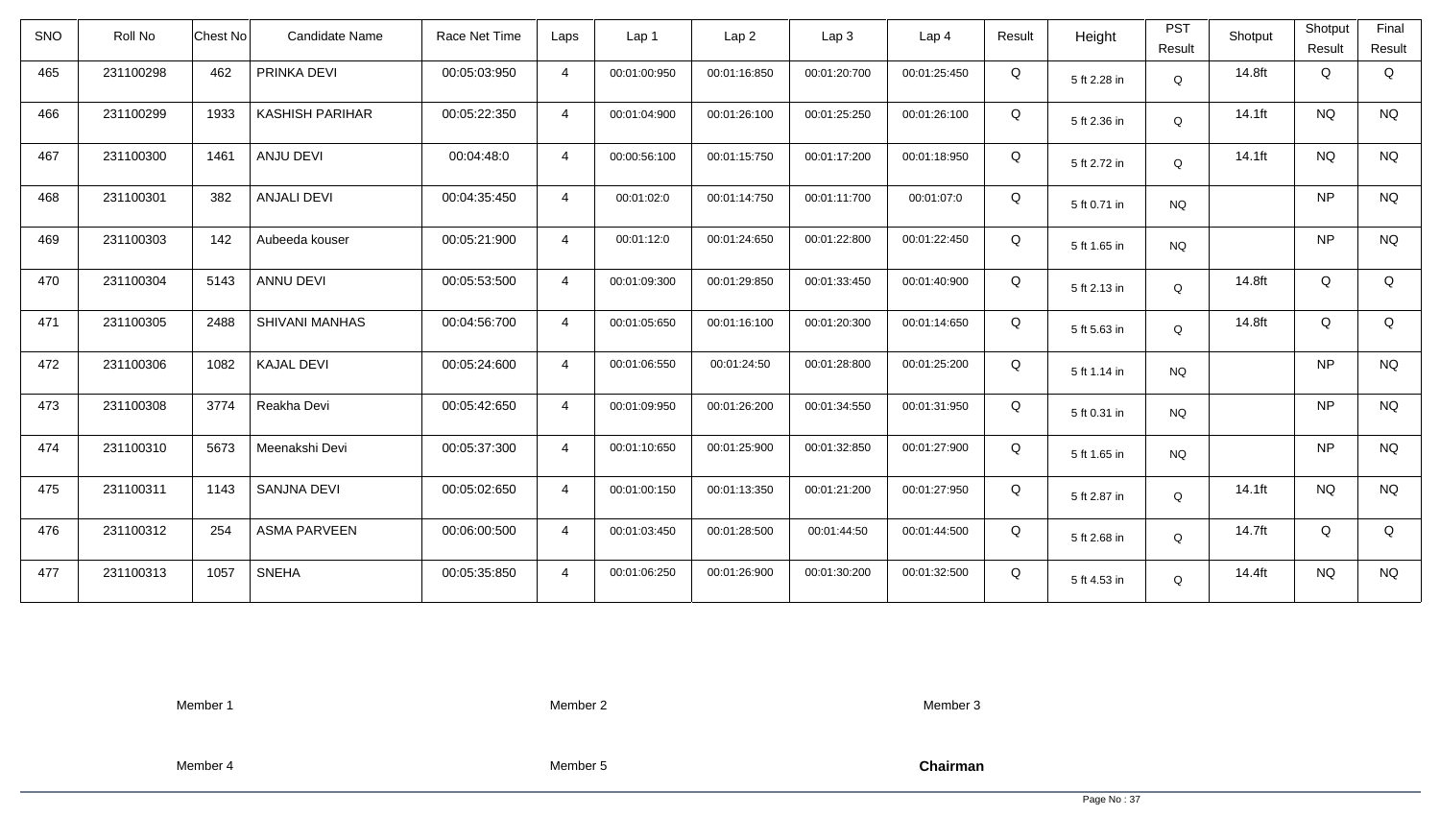| <b>SNO</b> | Roll No   | <b>Chest No</b> | Candidate Name       | Race Net Time | Laps           | Lap <sub>1</sub> | Lap <sub>2</sub> | Lap <sub>3</sub> | Lap <sub>4</sub> | Result    | Height       | <b>PST</b><br>Result | Shotput    | Shotput<br>Result | Final<br>Result |
|------------|-----------|-----------------|----------------------|---------------|----------------|------------------|------------------|------------------|------------------|-----------|--------------|----------------------|------------|-------------------|-----------------|
| 478        | 231100318 | 866             | <b>ARPITA DEVI</b>   | 00:04:55:850  | $\overline{4}$ | 00:00:58:600     | 00:01:11:950     | 00:01:22:400     | 00:01:22:900     | Q         | 5 ft 5.28 in | Q                    | 14.8ft     | Q                 | Q               |
| 479        | 231100319 | 3048            | <b>ISHA DUTTA</b>    | 00:06:36:350  | $\overline{4}$ | 00:01:18:800     | 00:01:41:250     | 00:01:48:350     | 00:01:47:950     | <b>NQ</b> |              | <b>NP</b>            |            | <b>NP</b>         | <b>NQ</b>       |
| 480        | 231100321 | 223             | Komal Devi           | 00:05:31:50   | $\overline{4}$ | 00:01:13:300     | 00:01:25:450     | 00:01:30:350     | 00:01:21:950     | Q         | 5 ft 4.76 in | Q                    | 14.2ft     | <b>NQ</b>         | <b>NQ</b>       |
| 481        | 231100322 | 1214            | <b>SURITA BHARTI</b> | 00:05:41:800  | $\overline{4}$ | 00:01:08:550     | 00:01:29:550     | 00:01:31:450     | 00:01:32:250     | Q         | 5 ft 2.17 in | Q                    | 14.9ft     | Q                 | Q               |
| 482        | 231100325 | 697             | <b>ARCHANA DEVI</b>  | 00:05:33:250  | $\overline{4}$ | 00:01:06:700     | 00:01:26:700     | 00:01:28:600     | 00:01:31:250     | Q         | 5 ft 5.28 in | Q                    | 14ft 6inch | Q                 | Q               |
| 483        | 231100326 | 810             | ASHYANA ASHRAF       | 00:06:13:100  | 4              | 00:01:15:750     | 00:01:34:100     | 00:01:40:700     | 00:01:42:550     | Q         | 5 ft 2.87 in | Q                    | 14.9ft     | Q                 | Q               |
| 484        | 231100327 | 919             | <b>KOMAL DEVI</b>    | 00:04:52:100  | $\overline{4}$ | 00:01:03:600     | 00:01:15:350     | 00:01:15:700     | 00:01:17:450     | Q         | 5 ft 4.57 in | Q                    | 14.9ft     | Q                 | Q               |
| 485        | 231100329 | 3565            | <b>EKTA DEVI</b>     | 00:05:44:900  | 4              | 00:01:13:900     | 00:01:30:50      | 00:01:34:350     | 00:01:26:600     | Q         | 5 ft 3.15 in | Q                    | 14.8ft     | Q                 | Q               |
| 486        | 231100333 | 1130            | nevi kotwal          | 00:05:32:450  | $\overline{4}$ | 00:01:09:400     | 00:01:23:700     | 00:01:26:400     | 00:01:32:950     | Q         | 5 ft 0.71 in | <b>NQ</b>            |            | <b>NP</b>         | <b>NQ</b>       |
| 487        | 231100334 | 8435            | POONAM MANHAS        | 00:06:36:550  | $\overline{4}$ | 00:01:25:650     | 00:01:43:200     | 00:01:42:150     | 00:01:45:550     | <b>NQ</b> |              | <b>NP</b>            |            | <b>NP</b>         | <b>NQ</b>       |
| 488        | 231100339 | 3508            | NISHU DEVI           | 00:05:02:650  | $\overline{4}$ | 00:01:12:950     | 00:01:20:350     | 00:01:15:100     | 00:01:14:250     | Q         | 5 ft 2.05 in | Q                    | 14.8ft     | Q                 | Q               |
| 489        | 231100340 | 1226            | MINKELA DEVI         | 00:05:21:50   | $\overline{4}$ | 00:01:05:50      | 00:01:23:250     | 00:01:27:150     | 00:01:25:600     | Q         | 5 ft 2.01 in | Q                    | 14.7ft     | Q                 | Q               |
| 490        | 231100341 | 1107            | sheetal chandail     | 00:05:20:200  | $\overline{4}$ | 00:01:16:200     | 00:01:18:900     | 00:01:22:950     | 00:01:22:150     | Q         | 5 ft 2.2 in  | Q                    | 14.9ft     | Q                 | Q               |

Member 2

Member 3

Member 4

Member 5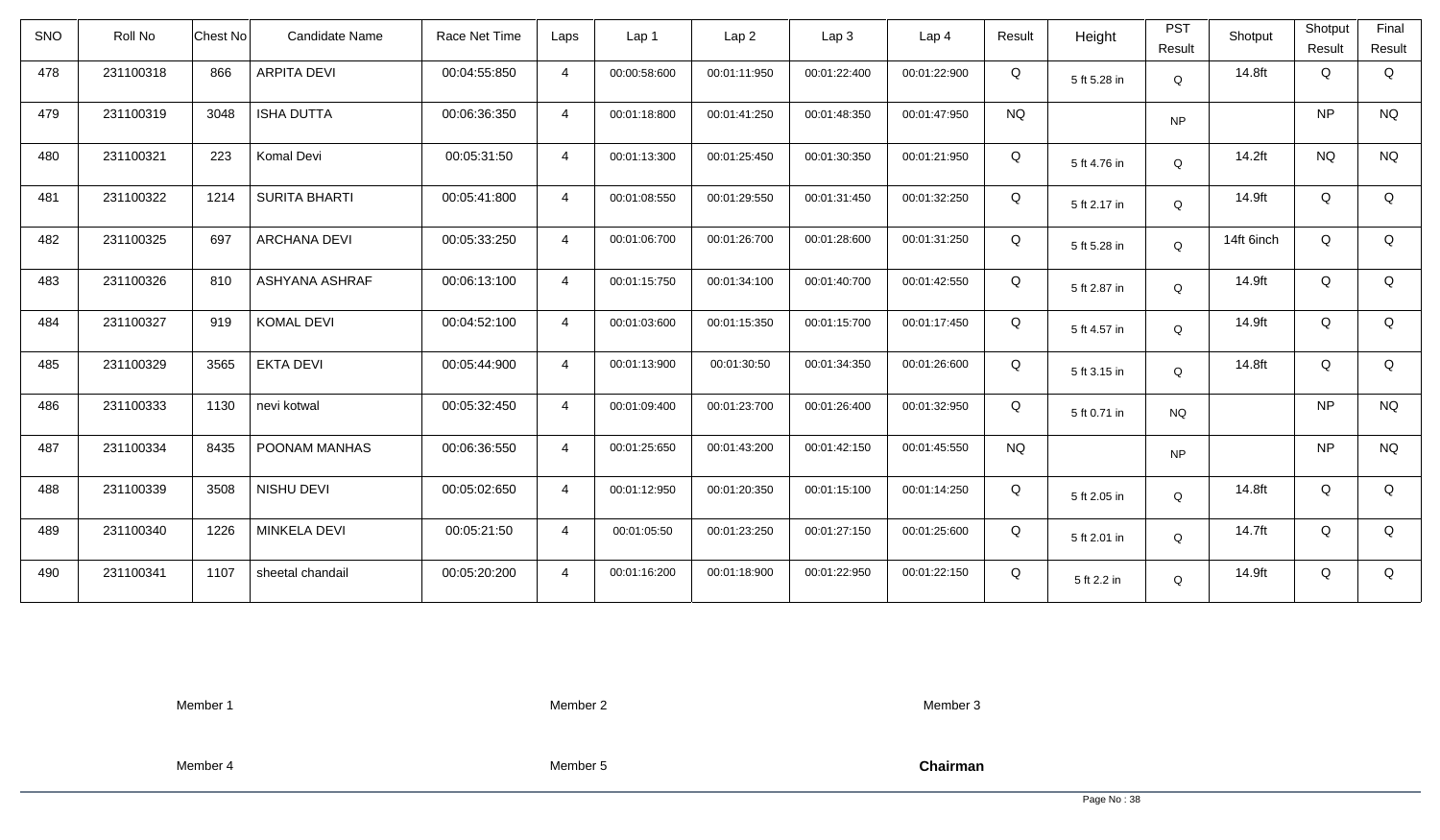| SNO | Roll No   | Chest No | <b>Candidate Name</b> | Race Net Time | Laps           | Lap <sub>1</sub> | Lap 2        | Lap <sub>3</sub> | Lap <sub>4</sub> | Result | Height        | <b>PST</b><br>Result | Shotput    | Shotput<br>Result | Final<br>Result |
|-----|-----------|----------|-----------------------|---------------|----------------|------------------|--------------|------------------|------------------|--------|---------------|----------------------|------------|-------------------|-----------------|
| 491 | 231100342 | 357      | hindi devi            | 00:04:53:250  | $\overline{4}$ | 00:01:03:250     | 00:01:14:550 | 00:01:17:100     | 00:01:18:350     | Q      | 5 ft 0.59 in  | <b>NQ</b>            |            | <b>NP</b>         | <b>NQ</b>       |
| 492 | 231100343 | 845      | MEHRAOOZA GULSHAN     | 00:06:16:100  | $\overline{4}$ | 00:01:09:750     | 00:01:43:250 | 00:01:46:500     | 00:01:36:600     | Q      | 5 ft 2.17 in  | Q                    | 14ft 6inch | Q                 | Q               |
| 493 | 231100344 | 9215     | Neena Devi sharma     | 00:04:57:800  | $\overline{4}$ | 00:01:08:50      | 00:01:18:200 | 00:01:18:650     | 00:01:12:900     | Q      | 4 ft 11.13 in | <b>NQ</b>            |            | <b>NP</b>         | <b>NQ</b>       |
| 494 | 231100345 | 261      | NITASHA DEVI          | 00:04:46:500  | $\overline{4}$ | 00:01:04:650     | 00:01:13:300 | 00:01:13:700     | 00:01:14:850     | Q      | 5 ft 0.63 in  | <b>NQ</b>            |            | <b>NP</b>         | <b>NQ</b>       |
| 495 | 231100347 | 3372     | palvi devi            | 00:05:19:550  | $\overline{4}$ | 00:01:06:400     | 00:01:18:300 | 00:01:29:400     | 00:01:25:450     | Q      | 5 ft 3.43 in  | Q                    | 14.9ft     | Q                 | Q               |
| 496 | 231100349 | 207      | RABIA BANOO           | 00:05:01:750  | $\overline{4}$ | 00:01:05:550     | 00:01:16:50  | 00:01:16:100     | 00:01:24:50      | Q      | 5 ft 3.46 in  | Q                    | 14.8ft     | Q                 | Q               |
| 497 | 231100350 | 1097     | <b>MAMTA DEVI</b>     | 00:06:02:650  | $\overline{4}$ | 00:01:08:300     | 00:01:31:800 | 00:01:37:650     | 00:01:44:900     | Q      | 5 ft 0.47 in  | <b>NQ</b>            |            | <b>NP</b>         | <b>NQ</b>       |
| 498 | 231100351 | 238      | <b>Twinkle Devi</b>   | 00:05:15:900  | $\overline{4}$ | 00:01:06:900     | 00:01:19:200 | 00:01:24:400     | 00:01:25:400     | Q      | 4 ft 11.29 in | <b>NQ</b>            |            | <b>NP</b>         | <b>NQ</b>       |
| 499 | 231100353 | 1093     | priya charak          | 00:06:16:0    | $\overline{4}$ | 00:01:40:50      | 00:01:29:50  | 00:01:37:100     | 00:01:29:800     | Q      | 5 ft 0.79 in  | <b>NQ</b>            |            | NP                | <b>NQ</b>       |
| 500 | 231100354 | 1456     | Sheetal Bhagat        | 00:05:23:900  | $\overline{4}$ | 00:01:11:400     | 00:01:20:200 | 00:01:26:0       | 00:01:26:300     | Q      | 4 ft 10.27 in | <b>NQ</b>            |            | <b>NP</b>         | <b>NQ</b>       |
| 501 | 231100356 | 2287     | anju bala             | 00:05:08:750  | $\overline{4}$ | 00:01:07:0       | 00:01:20:100 | 00:01:21:100     | 00:01:20:550     | Q      | 4 ft 10.27 in | <b>NQ</b>            |            | <b>NP</b>         | <b>NQ</b>       |
| 502 | 231100357 | 846      | <b>VEERTA DEVI</b>    | 00:04:57:500  | $\overline{4}$ | 00:01:02:200     | 00:01:17:100 | 00:01:14:650     | 00:01:23:550     | Q      | 5 ft 4.21 in  | Q                    | 14.9ft     | Q                 | Q               |
| 503 | 231100358 | 528      | Shivani devi sharma   | 00:04:58:700  | $\overline{4}$ | 00:01:07:50      | 00:01:12:250 | 00:01:17:650     | 00:01:21:750     | Q      | 5 ft 3.94 in  | Q                    | 14.8ft     | Q                 | Q               |

Member 2

Member 3

Member 4

Member 5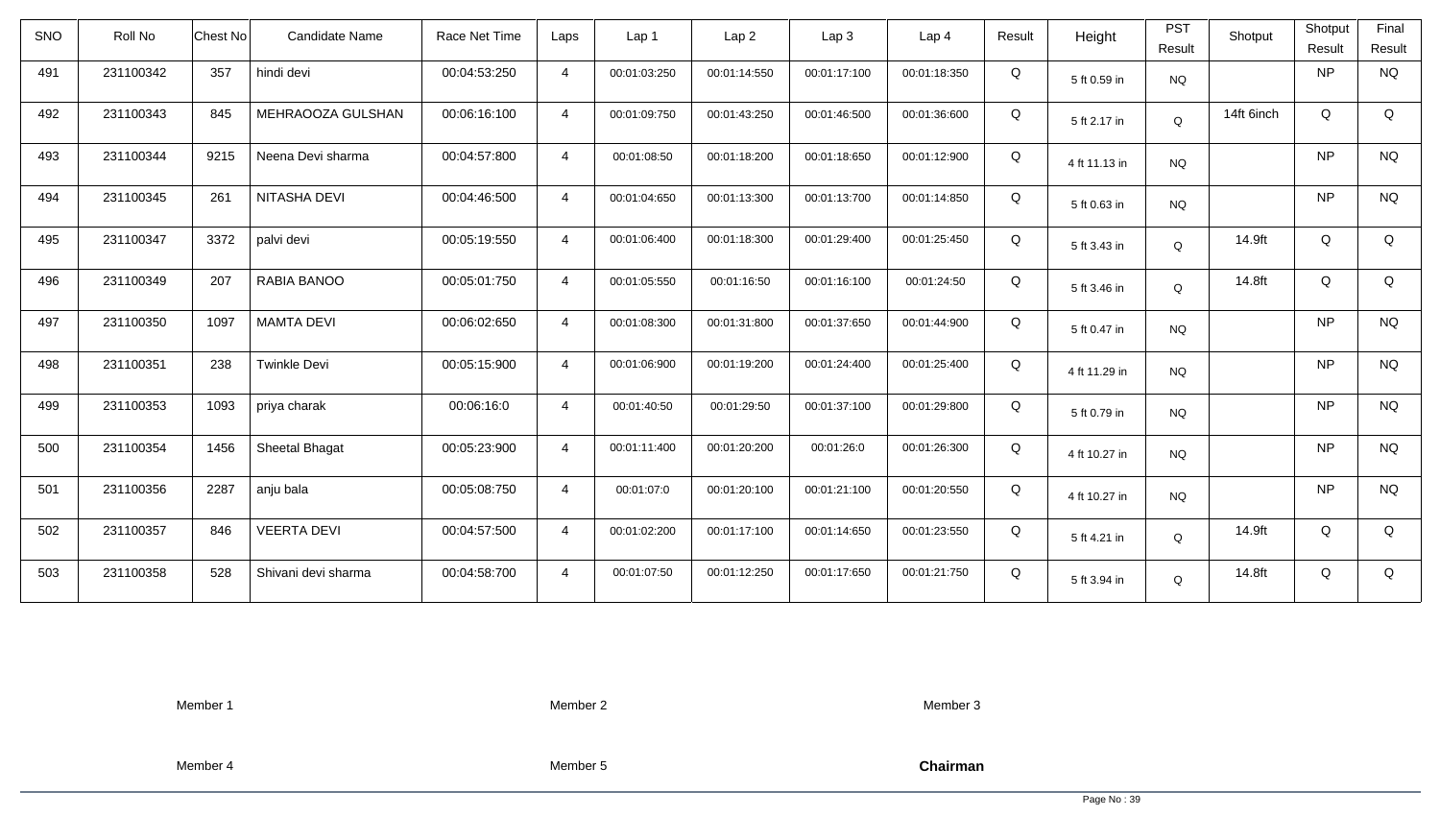| <b>SNO</b> | Roll No   | Chest No | Candidate Name        | Race Net Time | Laps           | Lap 1        | Lap <sub>2</sub> | Lap3         | Lap 4        | Result    | Height       | <b>PST</b><br>Result | Shotput          | Shotput<br>Result | Final<br>Result |
|------------|-----------|----------|-----------------------|---------------|----------------|--------------|------------------|--------------|--------------|-----------|--------------|----------------------|------------------|-------------------|-----------------|
| 504        | 231100359 | 405      | SHEETAL DEVI          | 00:05:24:650  | $\overline{4}$ | 00:01:09:900 | 00:01:15:400     | 00:01:32:300 | 00:01:27:50  | Q         | 5 ft 5.04 in | Q                    | 14ft 6inch       | Q                 | Q               |
| 505        | 231100360 | 1338     | <b>VARSHA PARIHAR</b> | 00:05:08:200  | $\overline{4}$ | 00:01:13:650 | 00:01:20:150     | 00:01:16:750 | 00:01:17:650 | Q         | 5 ft 0.55 in | <b>NQ</b>            |                  | <b>NP</b>         | <b>NQ</b>       |
| 506        | 231100361 | 654      | Sanya devi            | 00:04:50:750  | $\overline{4}$ | 00:01:06:50  | 00:01:12:250     | 00:01:15:900 | 00:01:16:550 | Q         | 5 ft 2.2 in  | Q                    | 14.1ft           | <b>NQ</b>         | <b>NQ</b>       |
| 507        | 231100362 | 911      | <b>KAJAL PARIHAR</b>  | 00:05:57:750  | $\overline{4}$ | 00:01:00:400 | 00:01:30:700     | 00:01:45:700 | 00:01:40:950 | Q         | 5 ft 2.95 in | Q                    | 12 <sup>ft</sup> | <b>NQ</b>         | <b>NQ</b>       |
| 508        | 231100363 | 8542     | RAJ DEVI              | 00:05:10:800  | $\overline{4}$ | 00:01:05:700 | 00:01:19:650     | 00:01:22:450 | 00:01:23:0   | Q         | 5 ft 0.83 in | <b>NQ</b>            |                  | <b>NP</b>         | <b>NQ</b>       |
| 509        | 231100364 | 630      | SUDESHNA DEVI         | 00:06:42:100  | $\overline{4}$ | 00:01:18:250 | 00:01:46:600     | 00:01:48:900 | 00:01:48:350 | <b>NQ</b> |              | <b>NP</b>            |                  | <b>NP</b>         | <b>NQ</b>       |
| 510        | 231100367 | 1710     | SONIKA DEVI           | 00:05:27:800  | $\overline{4}$ | 00:01:23:950 | 00:01:16:300     | 00:01:21:0   | 00:01:26:550 | Q         | 5 ft 1.34 in | <b>NQ</b>            |                  | <b>NP</b>         | <b>NQ</b>       |
| 511        | 231100368 | 1085     | <b>UZMA BANOO</b>     | 00:05:36:250  | $\overline{4}$ | 00:01:02:800 | 00:01:29:500     | 00:01:33:750 | 00:01:30:200 | Q         | 5 ft 9.09 in | $\mathsf Q$          | 15ft 3inch       | Q                 | Q               |
| 512        | 231100371 | 1282     | <b>SHANU DEVI</b>     | 00:05:40:450  | $\overline{4}$ | 00:01:20:550 | 00:01:25:750     | 00:01:28:750 | 00:01:25:400 | Q         | 5 ft 0.79 in | <b>NQ</b>            |                  | <b>NP</b>         | <b>NQ</b>       |
| 513        | 231100373 | 3230     | <b>MEHNAZA BANOO</b>  | 00:07:14:100  | $\overline{4}$ | 00:01:22:900 | 00:02:00:300     | 00:01:52:550 | 00:01:58:350 | <b>NQ</b> |              | <b>NP</b>            |                  | <b>NP</b>         | <b>NQ</b>       |
| 514        | 231100375 | 5171     | SHABNAM BANOO         | 00:05:29:150  | $\overline{4}$ | 00:01:08:850 | 00:01:24:600     | 00:01:31:200 | 00:01:24:500 | Q         | 5 ft 1.73 in | <b>NQ</b>            |                  | <b>NP</b>         | <b>NQ</b>       |
| 515        | 231100376 | 850      | <b>RAJNI DEVI</b>     | 00:05:21:100  | $\overline{4}$ | 00:01:03:450 | 00:01:22:900     | 00:01:27:550 | 00:01:27:200 | Q         | 5 ft 1.14 in | <b>NQ</b>            |                  | <b>NP</b>         | <b>NQ</b>       |
| 516        | 231100377 | 873      | <b>KOMAL KOTWAL</b>   | 00:05:34:600  | $\overline{4}$ | 00:01:06:950 | 00:01:27:250     | 00:01:30:350 | 00:01:30:50  | Q         | 5 ft 6.81 in | Q                    | 14.9ft           | Q                 | Q               |

Member 2

Member 3

Member 4

Member 5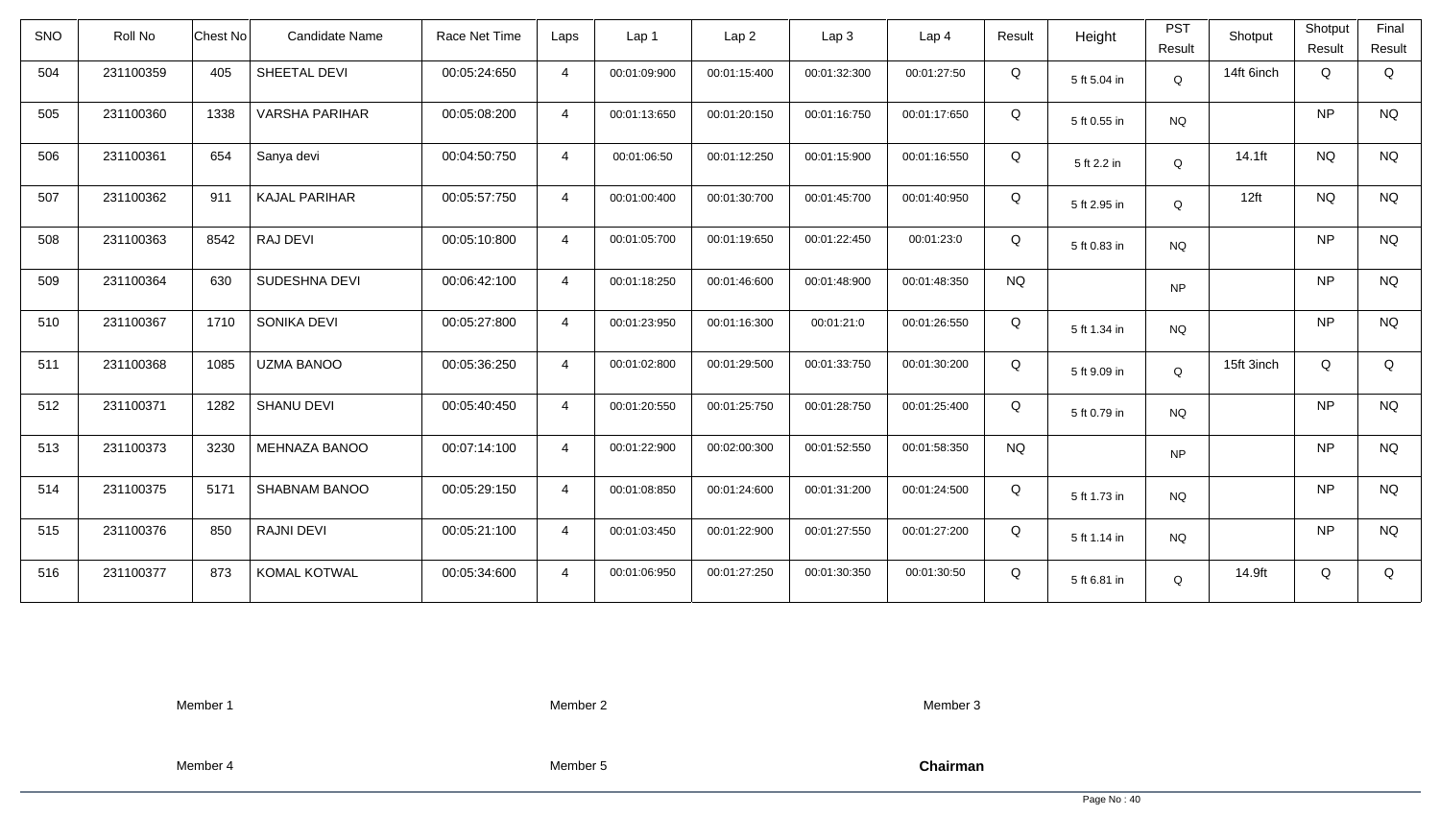| <b>SNO</b> | Roll No   | Candidate Name<br><b>Chest No</b> | Race Net Time | Laps           | Lap 1        | Lap <sub>2</sub> | Lap3         | Lap 4        | Result    | Height        | <b>PST</b><br>Result | Shotput    | Shotput<br>Result | Final<br>Result |
|------------|-----------|-----------------------------------|---------------|----------------|--------------|------------------|--------------|--------------|-----------|---------------|----------------------|------------|-------------------|-----------------|
| 517        | 231100379 | 1341<br>kailasha devi             | 00:05:26:450  | $\overline{4}$ | 00:01:10:50  | 00:01:21:200     | 00:01:27:250 | 00:01:27:950 | Q         | 5 ft 4.49 in  | Q                    | $11$ ft    | NQ                | <b>NQ</b>       |
| 518        | 231100380 | <b>ANITA DEVI</b><br>2073         | 00:05:13:350  | $\overline{4}$ | 00:01:06:350 | 00:01:18:750     | 00:01:22:350 | 00:01:25:900 | Q         | 5 ft 2.87 in  | Q                    | 14ft 6inch | Q                 | Q               |
| 519        | 231100381 | <b>SALMA BANOO</b><br>1101        | 00:05:40:650  | $\overline{4}$ | 00:01:20:300 | 00:01:26:350     | 00:01:28:200 | 00:01:25:800 | Q         | 5 ft 1.65 in  | <b>NQ</b>            |            | <b>NP</b>         | <b>NQ</b>       |
| 520        | 231100382 | 5404<br>ARPANA KUMARI             | 00:05:58:0    | $\overline{4}$ | 00:01:12:500 | 00:01:34:150     | 00:01:31:800 | 00:01:39:550 | Q         | 5 ft 5.79 in  | Q                    | 14.7ft     | Q                 | Q               |
| 521        | 231100383 | 827<br>Kajal Thakur               | 00:05:12:250  | $\overline{4}$ | 00:01:04:400 | 00:01:21:350     | 00:01:24:650 | 00:01:21:850 | Q         | 5 ft 3.62 in  | Q                    | 14ft 6inch | Q                 | Q               |
| 522        | 231100385 | 1487<br>SHAISTA BANOO             | 00:06:38:500  | $\overline{4}$ | 00:01:13:800 | 00:01:42:400     | 00:01:47:450 | 00:01:54:850 | <b>NQ</b> |               | <b>NP</b>            |            | <b>NP</b>         | <b>NQ</b>       |
| 523        | 231100387 | 3928<br>Bandhana devi             | 00:05:31:550  | $\overline{4}$ | 00:01:10:250 | 00:01:24:850     | 00:01:27:850 | 00:01:28:600 | Q         | 4 ft 11.13 in | <b>NQ</b>            |            | <b>NP</b>         | <b>NQ</b>       |
| 524        | 231100388 | <b>ANCHAL KOTWAL</b><br>3674      | 00:05:54:400  | $\overline{4}$ | 00:01:11:400 | 00:01:31:400     | 00:01:35:850 | 00:01:35:750 | Q         | 5 ft 4.02 in  | Q                    | 14.8ft     | Q                 | Q               |
| 525        | 231100389 | 8521<br><b>KOMAL DEVI</b>         | 00:04:56:400  | $\overline{4}$ | 00:01:06:150 | 00:01:14:950     | 00:01:18:100 | 00:01:17:200 | Q         | 5 ft 2.28 in  | Q                    | 14.7ft     | Q                 | Q               |
| 526        | 231100391 | 1081<br>RABYA BANOO               | 00:04:37:800  | $\overline{4}$ | 00:00:54:750 | 00:01:13:250     | 00:01:10:300 | 00:01:19:500 | Q         | 5 ft 3.03 in  | Q                    | 14.8ft     | Q                 | Q               |
| 527        | 231100392 | 1072<br>POONAM DEVI               | 00:05:49:250  | $\overline{4}$ | 00:01:12:750 | 00:01:22:850     | 00:01:32:250 | 00:01:41:400 | Q         | 5 ft 3.11 in  | Q                    | 14.7ft     | Q                 | Q               |
| 528        | 231100393 | 925<br>mamta devi                 | 00:04:57:300  | $\overline{4}$ | 00:01:04:0   | 00:01:15:450     | 00:01:20:50  | 00:01:17:800 | Q         | 5 ft 4.21 in  | Q                    | 14.9ft     | Q                 | Q               |
| 529        | 231100394 | 3808<br><b>SONIKA</b>             | 00:04:50:800  | $\overline{4}$ | 00:01:09:700 | 00:01:10:700     | 00:01:09:400 | 00:01:21:0   | Q         | 5 ft 2.05 in  | Q                    | 14.8ft     | Q                 | Q               |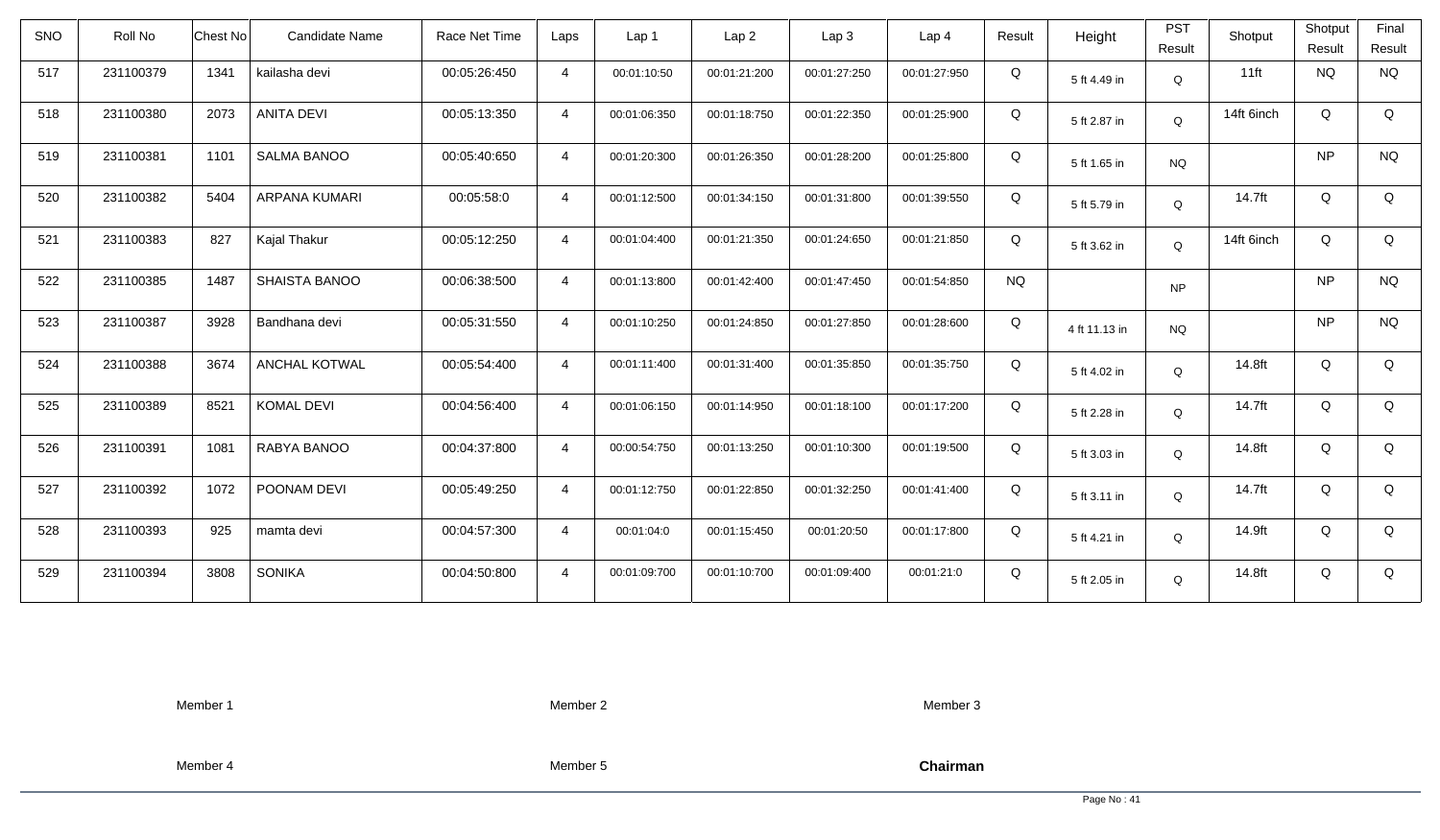| <b>SNO</b> | Roll No   | <b>Chest No</b> | Candidate Name     | Race Net Time | Laps           | Lap 1        | Lap <sub>2</sub> | Lap3         | Lap 4        | Result    | Height       | <b>PST</b><br>Result | Shotput    | Shotput<br>Result | Final<br>Result |
|------------|-----------|-----------------|--------------------|---------------|----------------|--------------|------------------|--------------|--------------|-----------|--------------|----------------------|------------|-------------------|-----------------|
| 530        | 231100395 | 5114            | SANGEETA devi      | 00:05:48:850  | $\overline{4}$ | 00:01:08:50  | 00:01:30:250     | 00:01:34:900 | 00:01:35:650 | Q         | 5 ft 4.06 in | Q                    | 14.7ft     | Q                 | Q               |
| 531        | 231100396 | 9589            | RAZANA BANOO       | 00:05:26:100  | $\overline{4}$ | 00:01:00:900 | 00:01:19:100     | 00:01:31:800 | 00:01:34:300 | Q         | 5 ft 4.25 in | Q                    | 14ft 6inch | Q                 | Q               |
| 532        | 231100397 | 3742            | kajal devi         | 00:06:05:850  | $\overline{4}$ | 00:01:17:800 | 00:01:35:350     | 00:01:36:750 | 00:01:35:950 | Q         | 5 ft 0.67 in | <b>NQ</b>            |            | <b>NP</b>         | <b>NQ</b>       |
| 533        | 231100398 | 1184            | <b>MANGLA DEVI</b> | 00:06:07:800  | $\overline{4}$ | 00:01:17:700 | 00:01:28:800     | 00:01:45:0   | 00:01:36:300 | Q         | 5 ft 4.37 in | Q                    | 14.9ft     | Q                 | Q               |
| 534        | 231100399 | 440             | NISHA DEVI         | 00:04:36:450  | $\overline{4}$ | 00:01:01:750 | 00:01:10:800     | 00:01:13:100 | 00:01:10:800 | Q         | 5 ft 2.91 in | Q                    | 14.8ft     | Q                 | Q               |
| 535        | 231100401 | 1167            | PAYAL DEVI         | 00:05:01:450  | $\overline{4}$ | 00:01:05:600 | 00:01:14:550     | 00:01:20:700 | 00:01:20:600 | Q         | 5 ft 1.5 in  | <b>NQ</b>            |            | <b>NP</b>         | <b>NQ</b>       |
| 536        | 231100404 | 3425            | Asia Banoo         | 00:05:27:100  | $\overline{4}$ | 00:01:05:800 | 00:01:18:550     | 00:01:24:550 | 00:01:38:200 | Q         | 5 ft 3.43 in | Q                    | 14.9ft     | Q                 | Q               |
| 537        | 231100406 | 236             | <b>KAJAL DEVI</b>  | 00:04:58:50   | $\overline{4}$ | 00:01:09:750 | 00:01:15:250     | 00:01:18:950 | 00:01:14:100 | Q         | 5 ft 2.76 in | Q                    | 14.1ft     | <b>NQ</b>         | <b>NQ</b>       |
| 538        | 231100407 | 648             | <b>RITTA DEVI</b>  | 00:05:53:400  | $\overline{4}$ | 00:01:08:800 | 00:01:26:200     | 00:01:38:850 | 00:01:39:550 | Q         | 5 ft 1.54 in | <b>NQ</b>            |            | <b>NP</b>         | <b>NQ</b>       |
| 539        | 231100408 | 616             | RAJNI              | 00:06:57:550  | $\overline{4}$ | 00:01:16:700 | 00:01:55:300     | 00:01:57:200 | 00:01:48:350 | <b>NQ</b> |              | <b>NP</b>            |            | <b>NP</b>         | $\rm N\rm Q$    |
| 540        | 231100409 | 1228            | <b>MUSKAN DEVI</b> | 00:06:16:50   | $\overline{4}$ | 00:01:12:200 | 00:01:36:450     | 00:01:52:0   | 00:01:35:400 | Q         | 5 ft 7.44 in | Q                    | 14ft 6inch | Q                 | Q               |
| 541        | 231100411 | 1386            | SONIKA DEVI        | 00:06:21:700  | $\mathbf{3}$   | 00:01:21:350 | 00:02:07:800     | 00:02:52:550 | 00:00:00     | <b>NQ</b> |              | <b>NP</b>            |            | <b>NP</b>         | <b>NQ</b>       |
| 542        | 231100414 | 5276            | Anchal devi        | 00:05:56:350  | $\overline{4}$ | 00:01:06:700 | 00:01:33:450     | 00:01:37:250 | 00:01:38:950 | Q         | 5 ft 1.54 in | <b>NQ</b>            |            | <b>NP</b>         | <b>NQ</b>       |

Member 2

Member 3

Member 4

Member 5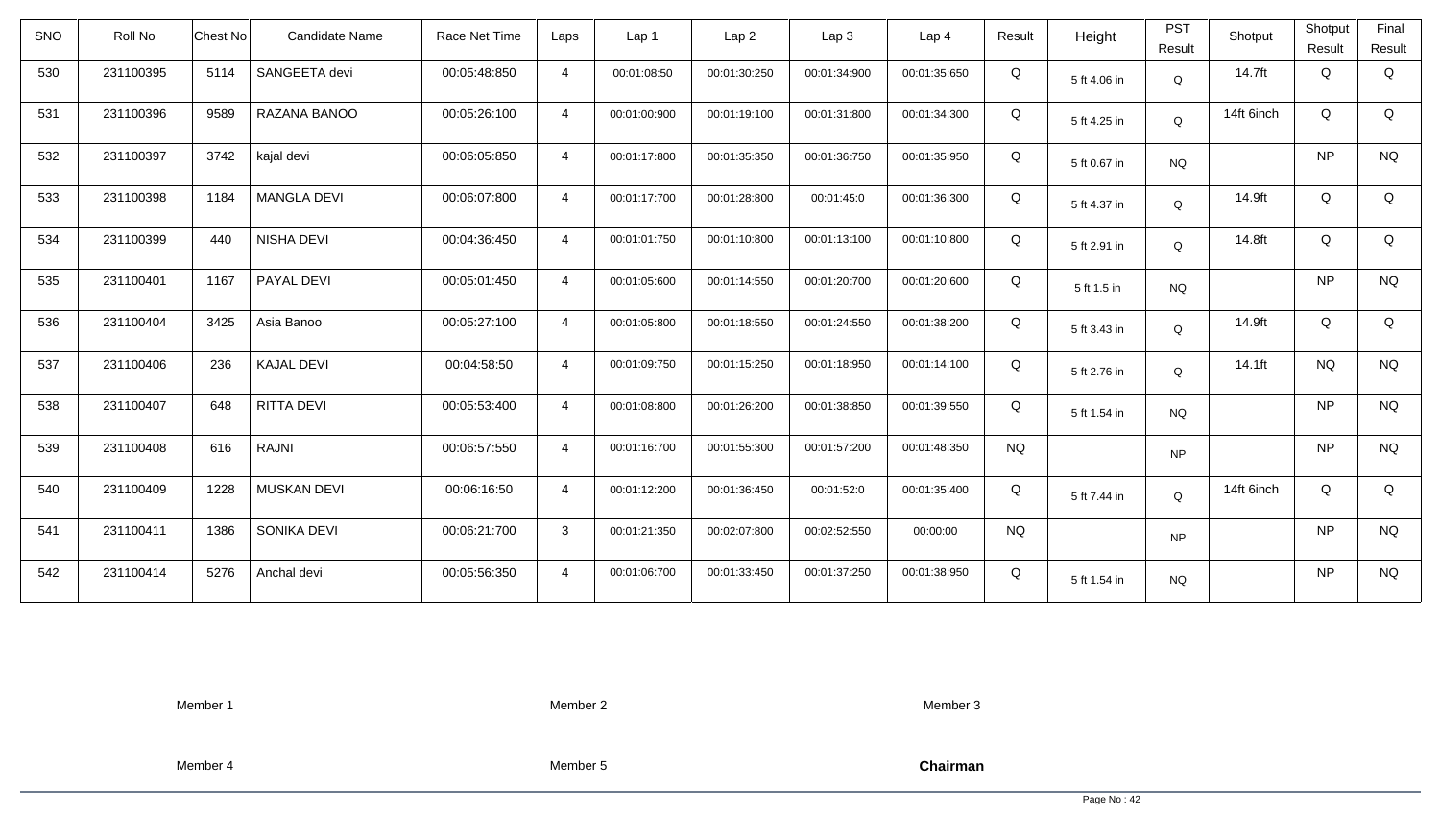| <b>SNO</b> | Roll No   | Chest No | Candidate Name          | Race Net Time | Laps           | Lap 1        | Lap <sub>2</sub> | Lap3         | Lap <sub>4</sub> | Result    | Height       | <b>PST</b><br>Result | Shotput    | Shotput<br>Result | Final<br>Result |
|------------|-----------|----------|-------------------------|---------------|----------------|--------------|------------------|--------------|------------------|-----------|--------------|----------------------|------------|-------------------|-----------------|
| 543        | 231100416 | 1313     | ASMA BANOO              | 00:05:33:600  | $\overline{4}$ | 00:01:00:450 | 00:01:22:400     | 00:01:32:750 | 00:01:38:0       | Q         | 5 ft 4.88 in | Q                    | 14ft 6inch | Q                 | Q               |
| 544        | 231100418 | 344      | ANIKsha DEVI            | 00:04:48:700  | $\overline{4}$ | 00:01:05:350 | 00:01:14:150     | 00:01:16:200 | 00:01:13:0       | Q         | 5 ft 2.6 in  | Q                    | 14.8ft     | Q                 | Q               |
| 545        | 231100422 | 990      | SAKSHA DEVI             | 00:04:53:500  | $\overline{4}$ | 00:01:07:0   | 00:01:16:450     | 00:01:15:50  | 00:01:15:0       | Q         | 5 ft 4.29 in | Q                    | 14.9ft     | Q                 | Q               |
| 546        | 231100423 | 909      | <b>ARJITA SINGH</b>     | 00:05:44:250  | $\overline{4}$ | 00:01:02:500 | 00:01:21:850     | 00:01:34:100 | 00:01:45:800     | Q         | 5 ft 3.23 in | Q                    | 14.8ft     | Q                 | Q               |
| 547        | 231100425 | 392      | <b>SAJEL SHARMA</b>     | 00:05:35:700  | $\overline{4}$ | 00:01:09:550 | 00:01:23:100     | 00:01:33:450 | 00:01:29:600     | Q         | 5 ft 2.05 in | Q                    | $14.2$ ft  | <b>NQ</b>         | <b>NQ</b>       |
| 548        | 231100426 | 2289     | trishla devi            | 00:04:41:250  | $\overline{4}$ | 00:01:03:750 | 00:01:09:700     | 00:01:16:300 | 00:01:11:500     | Q         | 5 ft 1.18 in | <b>NQ</b>            |            | <b>NP</b>         | <b>NQ</b>       |
| 549        | 231100427 | 901      | <b>MONIKA DEVI</b>      | 00:05:25:300  | $\overline{4}$ | 00:01:16:700 | 00:01:19:100     | 00:01:22:300 | 00:01:27:200     | Q         | 5 ft 6.61 in | Q                    | 14.9ft     | Q                 | Q               |
| 550        | 231100428 | 277      | Payal Devi              | 00:05:11:750  | $\overline{4}$ | 00:01:10:0   | 00:01:18:100     | 00:01:23:250 | 00:01:20:400     | Q         | 5 ft 2.72 in | Q                    | 14.7ft     | Q                 | Q               |
| 551        | 231100430 | 1229     | kumari sanjana          | 00:05:22:200  | $\overline{4}$ | 00:01:04:650 | 00:01:21:800     | 00:01:28:250 | 00:01:27:500     | Q         | 5 ft 3.31 in | $\mathsf Q$          | 15ft 6inch | Q                 | Q               |
| 552        | 231100432 | 748      | <b>TASLEEMA PARVEEN</b> | 00:05:39:350  | $\overline{4}$ | 00:01:05:250 | 00:01:23:500     | 00:01:31:250 | 00:01:39:350     | Q         | 5 ft 3.54 in | $\mathsf Q$          | 14.8ft     | Q                 | Q               |
| 553        | 231100433 | 924      | <b>KAJAL KUMARI</b>     | 00:06:30:150  | $\overline{4}$ | 00:01:15:250 | 00:01:48:300     | 00:01:45:800 | 00:01:40:800     | <b>NQ</b> |              | <b>NP</b>            |            | <b>NP</b>         | <b>NQ</b>       |
| 554        | 231100434 | 398      | NISHA DEVI              | 00:05:43:550  | $\overline{4}$ | 00:01:12:500 | 00:01:26:700     | 00:01:32:300 | 00:01:32:50      | Q         | 5 ft 2.17 in | Q                    | 14ft 6inch | Q                 | Q               |
| 555        | 231100436 | 1017     | SAPNA DEVI              | 00:06:40:850  | $\overline{4}$ | 00:01:20:550 | 00:01:40:350     | 00:01:44:950 | 00:01:55:0       | <b>NQ</b> |              | <b>NP</b>            |            | <b>NP</b>         | <b>NQ</b>       |

Member 2

Member 3

Member 4

Member 5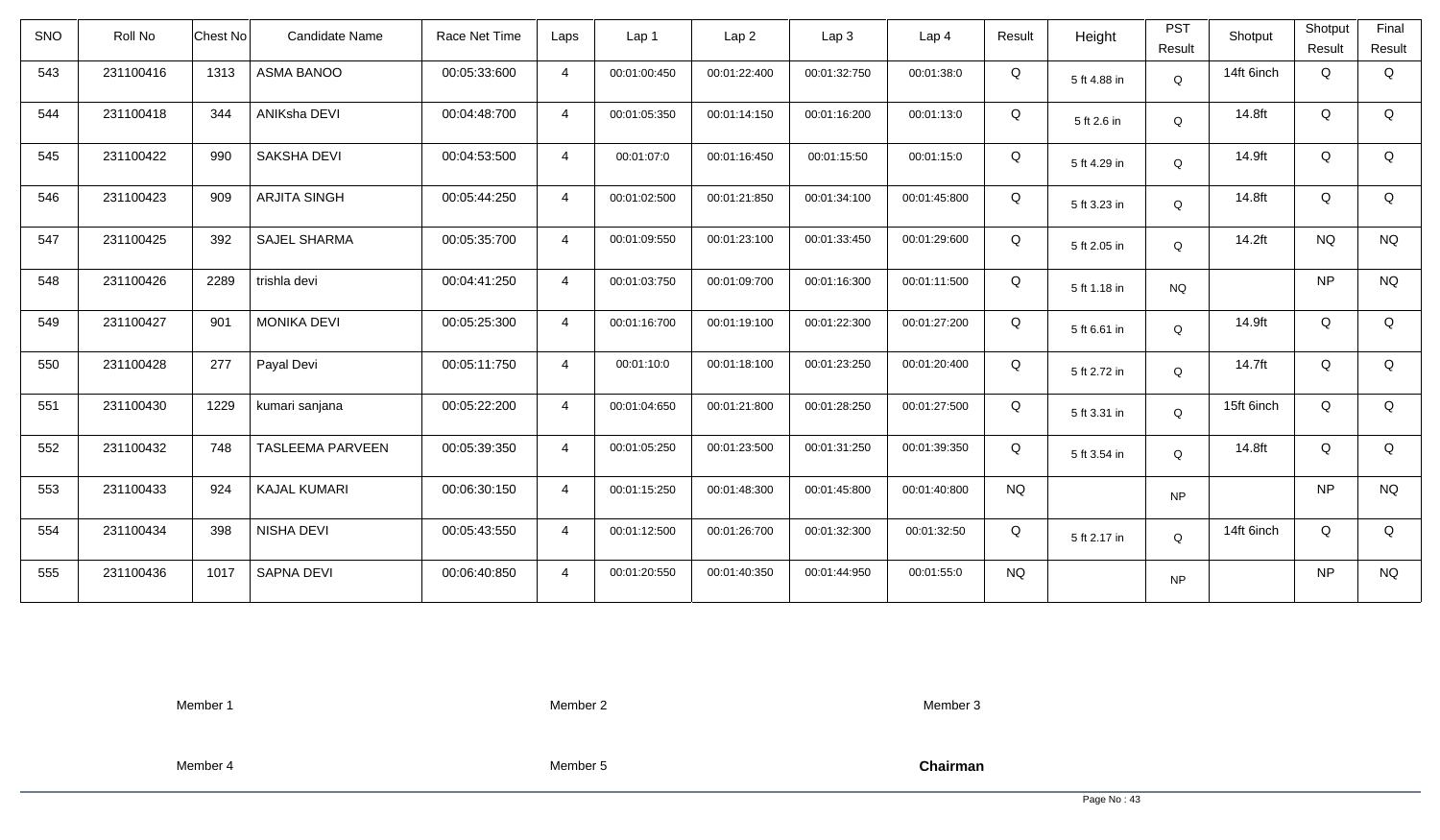| <b>SNO</b> | Roll No   | Chest No | Candidate Name        | Race Net Time | Laps           | Lap 1        | Lap <sub>2</sub> | Lap3         | Lap 4        | Result | Height       | <b>PST</b><br>Result | Shotput    | Shotput<br>Result | Final<br>Result |
|------------|-----------|----------|-----------------------|---------------|----------------|--------------|------------------|--------------|--------------|--------|--------------|----------------------|------------|-------------------|-----------------|
| 556        | 231100437 | 1412     | joti devi             | 00:05:51:750  | $\overline{4}$ | 00:01:14:0   | 00:01:31:100     | 00:01:31:300 | 00:01:35:350 | Q      | 5 ft 0.47 in | <b>NQ</b>            |            | <b>NP</b>         | <b>NQ</b>       |
| 557        | 231100439 | 988      | SHAHIDA BANOO         | 00:04:37:950  | $\overline{4}$ | 00:01:00:650 | 00:01:12:50      | 00:01:09:950 | 00:01:15:300 | Q      | 5 ft 3.7 in  | Q                    | 14.9ft     | Q                 | Q               |
| 558        | 231100442 | 3829     | darshana devi         | 00:04:48:500  | $\overline{4}$ | 00:01:07:900 | 00:01:14:150     | 00:01:15:550 | 00:01:10:900 | Q      | 5 ft 2.68 in | Q                    | 14.2ft     | <b>NQ</b>         | <b>NQ</b>       |
| 559        | 231100444 | 1158     | <b>JOTI KUMARI</b>    | 00:05:00:750  | $\overline{4}$ | 00:00:57:200 | 00:01:14:100     | 00:01:21:50  | 00:01:28:400 | Q      | 5 ft 2.99 in | Q                    | 14.9ft     | Q                 | Q               |
| 560        | 231100445 | 684      | HASEENA BANOO         | 00:05:04:500  | $\overline{4}$ | 00:01:01:0   | 00:01:16:200     | 00:01:24:200 | 00:01:23:100 | Q      | 5 ft 3.31 in | Q                    | 14.8ft     | Q                 | Q               |
| 561        | 231100447 | 779      | SAPNA DEVI            | 00:05:00:500  | $\overline{4}$ | 00:01:03:50  | 00:01:19:550     | 00:01:20:500 | 00:01:17:400 | Q      | 5 ft 4.45 in | $\mathsf Q$          | 14.8ft     | Q                 | Q               |
| 562        | 231100455 | 1108     | <b>KANCHAN KUMARI</b> | 00:06:18:950  | $\overline{4}$ | 00:01:14:950 | 00:01:34:850     | 00:01:48:650 | 00:01:40:500 | Q      | 5 ft 2.05 in | Q                    | 14.6ft     | Q                 | Q               |
| 563        | 231100456 | 2415     | <b>MAMTA DEVI</b>     | 00:05:05:400  | $\overline{4}$ | 00:01:08:550 | 00:01:14:950     | 00:01:20:850 | 00:01:21:50  | Q      | 5 ft 5.16 in | Q                    | 14.8ft     | Q                 | Q               |
| 564        | 231100457 | 354      | Smeksha devi          | 00:05:37:100  | $\overline{4}$ | 00:01:16:100 | 00:01:28:700     | 00:01:27:250 | 00:01:25:50  | Q      | 5 ft 3.39 in | $\mathsf Q$          | 14.7ft     | Q                 | Q               |
| 565        | 231100458 | 1166     | Pooja Devi            | 00:05:42:400  | $\overline{4}$ | 00:01:08:100 | 00:01:30:50      | 00:01:33:800 | 00:01:30:450 | Q      | 5 ft 3.31 in | Q                    | 14ft 6inch | Q                 | Q               |
| 566        | 231100459 | 292      | Joti Manhas           | 00:04:53:50   | $\overline{4}$ | 00:01:06:300 | 00:01:09:150     | 00:01:12:0   | 00:01:25:600 | Q      | 5 ft 0.87 in | <b>NQ</b>            |            | <b>NP</b>         | <b>NQ</b>       |
| 567        | 231100461 | 2370     | <b>ARCHINA DEVI</b>   | 00:04:56:450  | $\overline{4}$ | 00:01:02:300 | 00:01:17:200     | 00:01:22:900 | 00:01:14:50  | Q      | 5 ft 0.2 in  | <b>NQ</b>            |            | <b>NP</b>         | <b>NQ</b>       |
| 568        | 231100462 | 245      | <b>REETU DEVI</b>     | 00:05:38:150  | $\overline{4}$ | 00:01:11:500 | 00:01:23:400     | 00:01:30:0   | 00:01:33:250 | Q      | 5 ft 2.76 in | Q                    | 14.1ft     | <b>NQ</b>         | <b>NQ</b>       |

Member 2

Member 3

Member 4

Member 5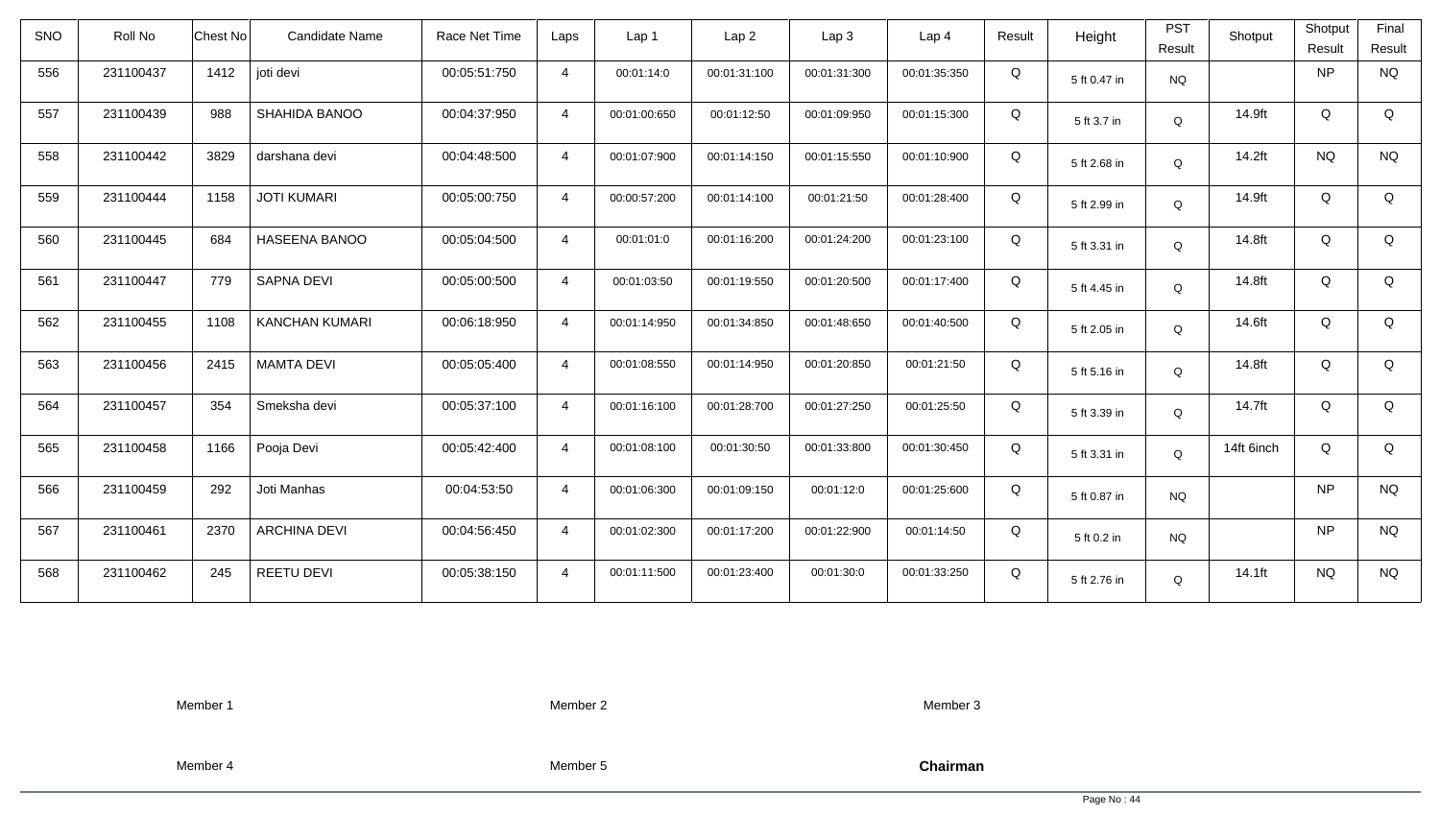| <b>SNO</b> | Roll No   | <b>Chest No</b> | Candidate Name      | Race Net Time | Laps           | Lap 1        | Lap <sub>2</sub> | Lap <sub>3</sub> | Lap <sub>4</sub> | Result | Height       | <b>PST</b><br>Result | Shotput    | Shotput<br>Result | Final<br>Result |
|------------|-----------|-----------------|---------------------|---------------|----------------|--------------|------------------|------------------|------------------|--------|--------------|----------------------|------------|-------------------|-----------------|
| 569        | 231100464 | 1475            | HALEEMA BANOO       | 00:05:00:600  | $\overline{4}$ | 00:00:56:50  | 00:01:18:450     | 00:01:23:500     | 00:01:22:600     | Q      | 5 ft 2.36 in | Q                    | 14.7ft     | Q                 | Q               |
| 570        | 231100465 | 215             | SHIVANI DEVI        | 00:05:36:350  | $\overline{4}$ | 00:01:09:200 | 00:01:24:900     | 00:01:30:300     | 00:01:31:950     | Q      | 5 ft 1.57 in | <b>NQ</b>            |            | <b>NP</b>         | <b>NQ</b>       |
| 571        | 231100466 | 1063            | SONYA SHARMA        | 00:05:38:100  | $\overline{4}$ | 00:01:06:50  | 00:01:26:600     | 00:01:26:500     | 00:01:38:950     | Q      | 5 ft 2.64 in | Q                    | 14ft 6inch | Q                 | Q               |
| 572        | 231100467 | 303             | diksha rani         | 00:05:23:550  | $\overline{4}$ | 00:01:09:950 | 00:01:21:100     | 00:01:31:900     | 00:01:20:600     | Q      | 5 ft 6.38 in | Q                    | 14.8ft     | Q                 | Q               |
| 573        | 231100469 | 1181            | SANJANA DEVI        | 00:05:04:750  | $\overline{4}$ | 00:01:04:50  | 00:01:17:450     | 00:01:19:200     | 00:01:24:50      | Q      | 5 ft 2.95 in | Q                    | 14ft 6inch | Q                 | Q               |
| 574        | 231100470 | 2175            | Rachna devi         | 00:05:27:50   | $\overline{4}$ | 00:01:09:200 | 00:01:25:600     | 00:01:27:100     | 00:01:25:150     | Q      | 5 ft 0.79 in | <b>NQ</b>            |            | <b>NP</b>         | <b>NQ</b>       |
| 575        | 231100471 | 1256            | <b>ESHA DEVI</b>    | 00:05:12:950  | $\overline{4}$ | 00:01:03:300 | 00:01:23:600     | 00:01:25:50      | 00:01:21:0       | Q      | 5 ft 0.71 in | <b>NQ</b>            |            | <b>NP</b>         | $\rm N\rm Q$    |
| 576        | 231100472 | 877             | Reenu devi          | 00:04:54:250  | $\overline{4}$ | 00:01:05:150 | 00:01:19:800     | 00:01:18:300     | 00:01:11:0       | Q      | 5 ft 2.13 in | Q                    | 14.7ft     | Q                 | Q               |
| 577        | 231100473 | 1057            | Sandhya kumari      | 00:04:44:250  | $\overline{4}$ | 00:01:00:750 | 00:01:09:900     | 00:01:15:200     | 00:01:18:400     | Q      | 5 ft 0.87 in | <b>NQ</b>            |            | <b>NP</b>         | <b>NQ</b>       |
| 578        | 231100475 | 1297            | <b>MAMTA DEVI</b>   | 00:05:07:750  | $\overline{4}$ | 00:01:02:0   | 00:01:17:700     | 00:01:23:500     | 00:01:24:550     | Q      | 5 ft 2.87 in | Q                    | 14ft 6inch | Q                 | Q               |
| 579        | 231100477 | 1206            | <b>KOMAL</b>        | 00:04:58:900  | $\overline{4}$ | 00:00:59:400 | 00:01:17:0       | 00:01:19:0       | 00:01:23:500     | Q      | 5 ft 2.64 in | Q                    | 14.9ft     | Q                 | Q               |
| 580        | 231100479 | 388             | <b>MARYEM JOHAN</b> | 00:05:03:600  | $\overline{4}$ | 00:01:02:100 | 00:01:15:950     | 00:01:20:700     | 00:01:24:850     | Q      | 5 ft 2.24 in | Q                    | 14.8ft     | Q                 | Q               |
| 581        | 231100481 | 5400            | SAPNA DEVI          | 00:05:30:800  | $\overline{4}$ | 00:01:05:100 | 00:01:26:750     | 00:01:29:650     | 00:01:29:300     | Q      | 5 ft 4.61 in | Q                    | 14.9ft     | Q                 | Q               |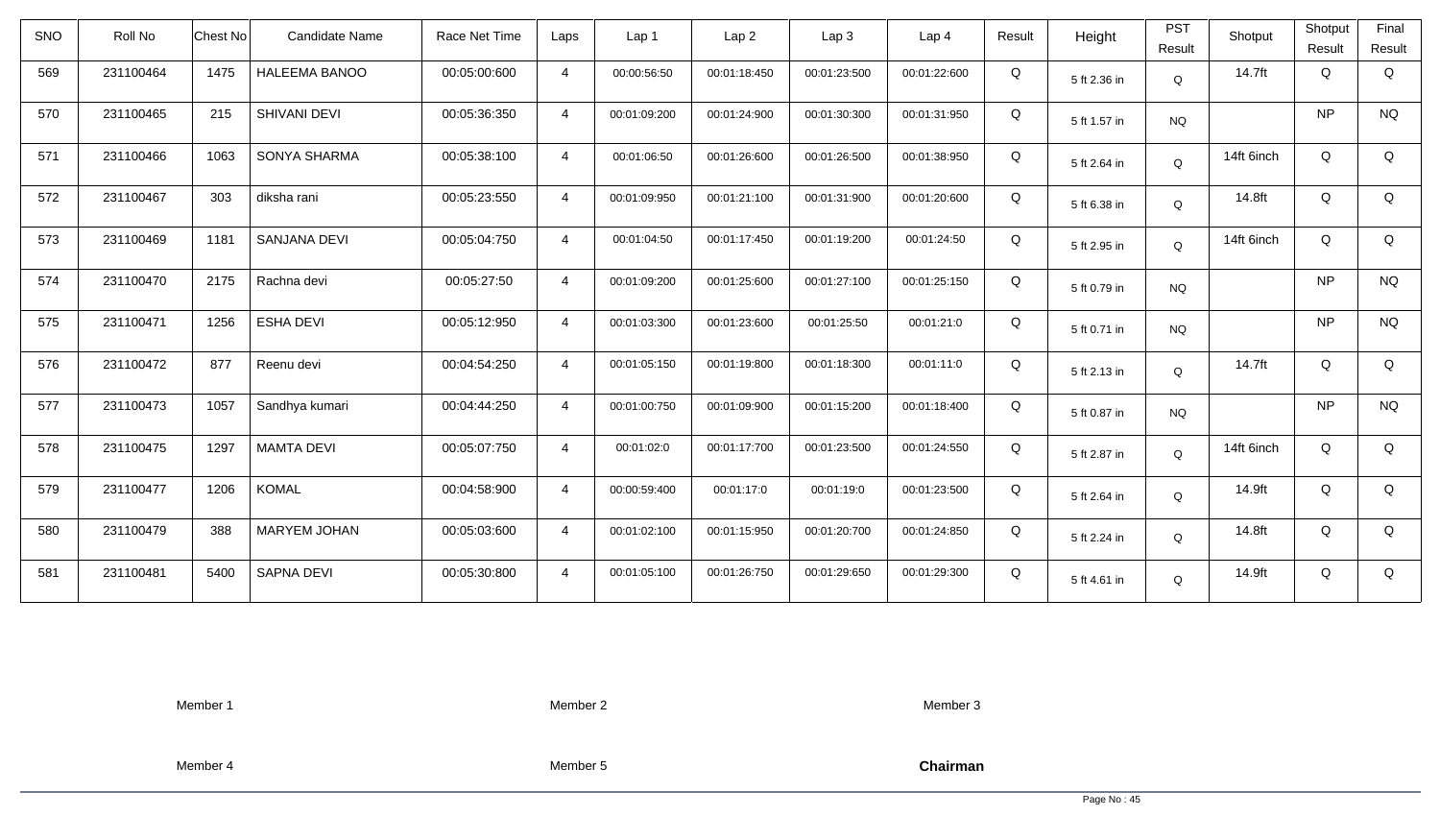| SNO | Roll No   | <b>Chest No</b> | <b>Candidate Name</b> | Race Net Time | Laps           | Lap <sub>1</sub> | Lap2         | Lap3         | Lap <sub>4</sub> | Result    | Height       | <b>PST</b>  | Shotput    | Shotput   | Final       |
|-----|-----------|-----------------|-----------------------|---------------|----------------|------------------|--------------|--------------|------------------|-----------|--------------|-------------|------------|-----------|-------------|
|     |           |                 |                       |               |                |                  |              |              |                  |           |              | Result      |            | Result    | Result      |
| 582 | 231100483 | 5055            | KAJAL BHUTYAL         | 00:05:41:850  | $\overline{4}$ | 00:01:08:350     | 00:01:22:500 | 00:01:31:250 | 00:01:39:750     | Q         | 5 ft 6.85 in | $\mathsf Q$ | 14ft 6inch | Q         | Q           |
| 583 | 231100484 | 1379            | SHIRYA SHARMA         | 00:05:45:50   | $\overline{4}$ | 00:01:12:500     | 00:01:24:600 | 00:01:31:50  | 00:01:36:900     | Q         | 5 ft 4.25 in | Q           | 14ft 6inch | Q         | $\mathsf Q$ |
| 584 | 231100488 | 223             | <b>SHABNAM KOUSER</b> | 00:05:58:700  | $\overline{4}$ | 00:01:09:800     | 00:01:36:50  | 00:01:39:600 | 00:01:33:250     | Q         | 5 ft 2.44 in | Q           | 13ft       | <b>NQ</b> | <b>NQ</b>   |
| 585 | 231100489 | 8861            | <b>NIKITA MANHAS</b>  | 00:05:37:700  | $\overline{4}$ | 00:01:12:50      | 00:01:28:200 | 00:01:32:800 | 00:01:24:650     | Q         | 5 ft 5.04 in | Q           | 14.7ft     | Q         | Q           |
| 586 | 231100490 | 755             | <b>KAJAL DEVI</b>     | 00:05:21:500  | $\overline{4}$ | 00:01:08:450     | 00:01:24:650 | 00:01:29:800 | 00:01:18:600     | Q         | 5 ft 4.21 in | Q           | 14ft 6inch | Q         | Q           |
| 587 | 231100491 | 2340            | <b>ANJLI DEVI</b>     | 00:04:36:650  | $\overline{4}$ | 00:00:54:950     | 00:01:13:500 | 00:01:17:450 | 00:01:10:750     | Q         | 5 ft 3.46 in | Q           | 14.8ft     | Q         | Q           |
| 588 | 231100492 | 2979            | <b>VARSHA DEVI</b>    | 00:04:46:800  | $\overline{4}$ | 00:00:53:900     | 00:01:11:400 | 00:01:20:300 | 00:01:21:200     | Q         | 5 ft 1.54 in | NQ          |            | <b>NP</b> | <b>NQ</b>   |
| 589 | 231100493 | 1268            | <b>MEENU SHARMA</b>   | 00:05:13:50   | 4              | 00:01:11:350     | 00:01:20:800 | 00:01:21:750 | 00:01:19:150     | Q         | 5 ft 2.87 in | Q           | 14.9ft     | Q         | Q           |
| 590 | 231100494 | 1304            | <b>DEEPIKA SURMAL</b> | 00:05:24:400  | $\overline{4}$ | 00:01:11:350     | 00:01:23:350 | 00:01:26:800 | 00:01:22:900     | Q         | 5 ft 2.56 in | Q           | 14ft 6inch | Q         | Q           |
| 591 | 231100495 | 8480            | NISHA SHARMA          | 00:05:05:950  | $\overline{4}$ | 00:01:08:950     | 00:01:23:500 | 00:01:15:750 | 00:01:17:750     | Q         | 5 ft 2.24 in | Q           | 14.8ft     | Q         | Q           |
| 592 | 231100497 | 5665            | sapna devi            | 00:06:14:750  | $\overline{4}$ | 00:01:17:250     | 00:01:35:550 | 00:01:37:450 | 00:01:44:500     | Q         | 5 ft 1.81 in | <b>NQ</b>   |            | <b>NP</b> | <b>NQ</b>   |
| 593 | 231100499 | 262             | <b>KAVITA DEVI</b>    | 00:05:06:450  | $\overline{4}$ | 00:01:06:500     | 00:01:13:100 | 00:01:24:850 | 00:01:22:0       | Q         | 5 ft 6.18 in | Q           | 14.9ft     | Q         | Q           |
| 594 | 231100500 | 657             | <b>RIFAT ARA</b>      | 00:06:58:150  | $\overline{4}$ | 00:01:23:700     | 00:01:45:800 | 00:01:52:950 | 00:01:55:700     | <b>NQ</b> |              | <b>NP</b>   |            | <b>NP</b> | <b>NQ</b>   |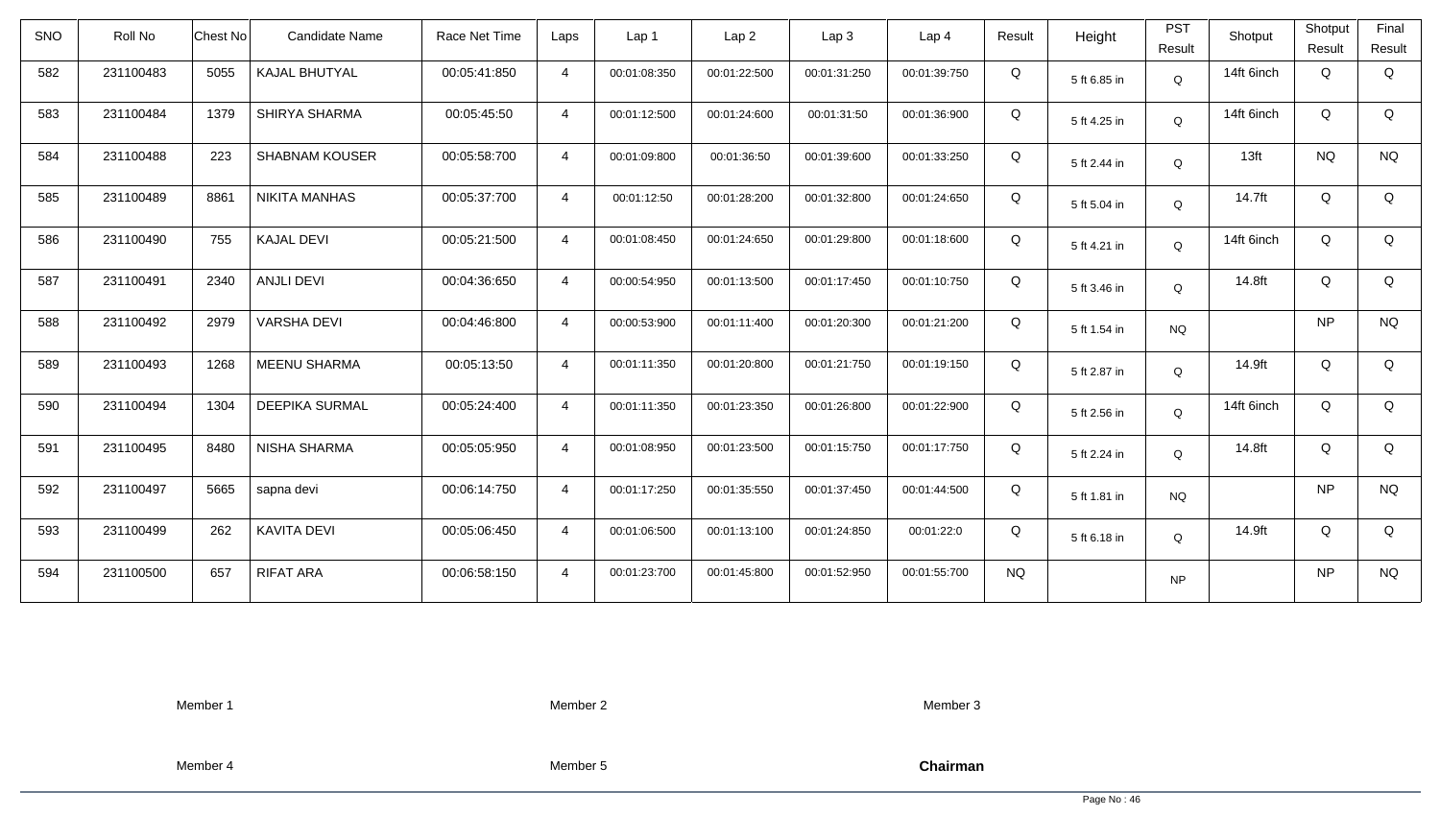| <b>SNO</b> | Roll No   | Chest No | Candidate Name    | Race Net Time | Laps           | Lap 1        | Lap <sub>2</sub> | Lap3         | Lap <sub>4</sub> | Result    | Height        | <b>PST</b><br>Result | Shotput    | Shotput<br>Result | Final<br>Result |
|------------|-----------|----------|-------------------|---------------|----------------|--------------|------------------|--------------|------------------|-----------|---------------|----------------------|------------|-------------------|-----------------|
| 595        | 231100501 | 7494     | mehaK TABASUM     | 00:05:27:750  | $\overline{4}$ | 00:01:02:650 | 00:01:25:750     | 00:01:31:50  | 00:01:28:300     | Q         | 5 ft 4.06 in  | Q                    | 14ft 6inch | Q                 | Q               |
| 596        | 231100503 | 9022     | mahnoor           | 00:06:31:100  | $\overline{4}$ | 00:01:13:100 | 00:01:40:950     | 00:01:43:950 | 00:01:53:100     | <b>NQ</b> |               | <b>NP</b>            |            | <b>NP</b>         | <b>NQ</b>       |
| 597        | 231100504 | 691      | neerja devi       | 00:04:48:900  | $\overline{4}$ | 00:01:05:200 | 00:01:15:500     | 00:01:15:550 | 00:01:12:650     | Q         | 5 ft 3.27 in  | Q                    | 14.9ft     | Q                 | Q               |
| 598        | 231100505 | 222      | Anuradha devi     | 00:05:23:150  | $\overline{4}$ | 00:01:05:700 | 00:01:23:600     | 00:01:28:400 | 00:01:25:450     | Q         | 5 ft 0.94 in  | <b>NQ</b>            |            | <b>NP</b>         | <b>NQ</b>       |
| 599        | 231100506 | 1051     | nisha kotwal      | 00:06:25:900  | $\overline{4}$ | 00:01:15:650 | 00:01:31:500     | 00:01:44:850 | 00:01:53:900     | Q         | 4 ft 11.53 in | <b>NQ</b>            |            | <b>NP</b>         | <b>NQ</b>       |
| 600        | 231100507 | 1411     | anju devi         | 00:04:37:100  | $\overline{4}$ | 00:01:03:400 | 00:01:11:50      | 00:01:11:800 | 00:01:10:850     | Q         | 5 ft 0.24 in  | <b>NQ</b>            |            | <b>NP</b>         | <b>NQ</b>       |
| 601        | 231100509 | 4309     | PRIYA MANHAS      | 00:04:22:50   | $\overline{4}$ | 00:01:03:0   | 00:01:07:300     | 00:01:07:650 | 00:01:04:100     | Q         | 5 ft 0.04 in  | <b>NQ</b>            |            | <b>NP</b>         | <b>NQ</b>       |
| 602        | 231100510 | 1045     | Deepali kotwal    | 00:05:08:0    | $\overline{4}$ | 00:01:06:950 | 00:01:13:750     | 00:01:22:0   | 00:01:25:300     | Q         | 5 ft 2.87 in  | Q                    | 14ft 6inch | Q                 | Q               |
| 603        | 231100514 | 1036     | <b>GIRJA Rani</b> | 00:05:24:950  | $\overline{4}$ | 00:01:09:600 | 00:01:21:650     | 00:01:27:500 | 00:01:26:200     | Q         | 5 ft 6.77 in  | $\mathsf Q$          | 14.9ft     | Q                 | Q               |
| 604        | 231100516 | 1531     | sandya devi       | 00:05:15:0    | $\overline{4}$ | 00:01:14:100 | 00:01:16:550     | 00:01:22:900 | 00:01:21:450     | Q         | 5 ft 3.23 in  | Q                    | 14.8ft     | Q                 | Q               |
| 605        | 231100517 | 685      | Husan banoo       | 00:05:04:900  | $\overline{4}$ | 00:01:01:200 | 00:01:16:950     | 00:01:22:50  | 00:01:24:700     | Q         | 5 ft 2.28 in  | Q                    | 14.1ft     | <b>NQ</b>         | <b>NQ</b>       |
| 606        | 231100518 | 936      | <b>VIRTU DEVI</b> | 00:05:17:450  | $\overline{4}$ | 00:01:06:50  | 00:01:18:900     | 00:01:26:300 | 00:01:26:200     | Q         | 5 ft 2.24 in  | Q                    | $11$ ft    | <b>NQ</b>         | <b>NQ</b>       |
| 607        | 231100519 | 5108     | <b>KAJAL DEVI</b> | 00:05:10:300  | $\overline{4}$ | 00:01:04:950 | 00:01:18:250     | 00:01:27:350 | 00:01:19:750     | Q         | 5 ft 4.17 in  | Q                    | 14.8ft     | Q                 | Q               |

Member 2

Member 3

Member 4

Member 5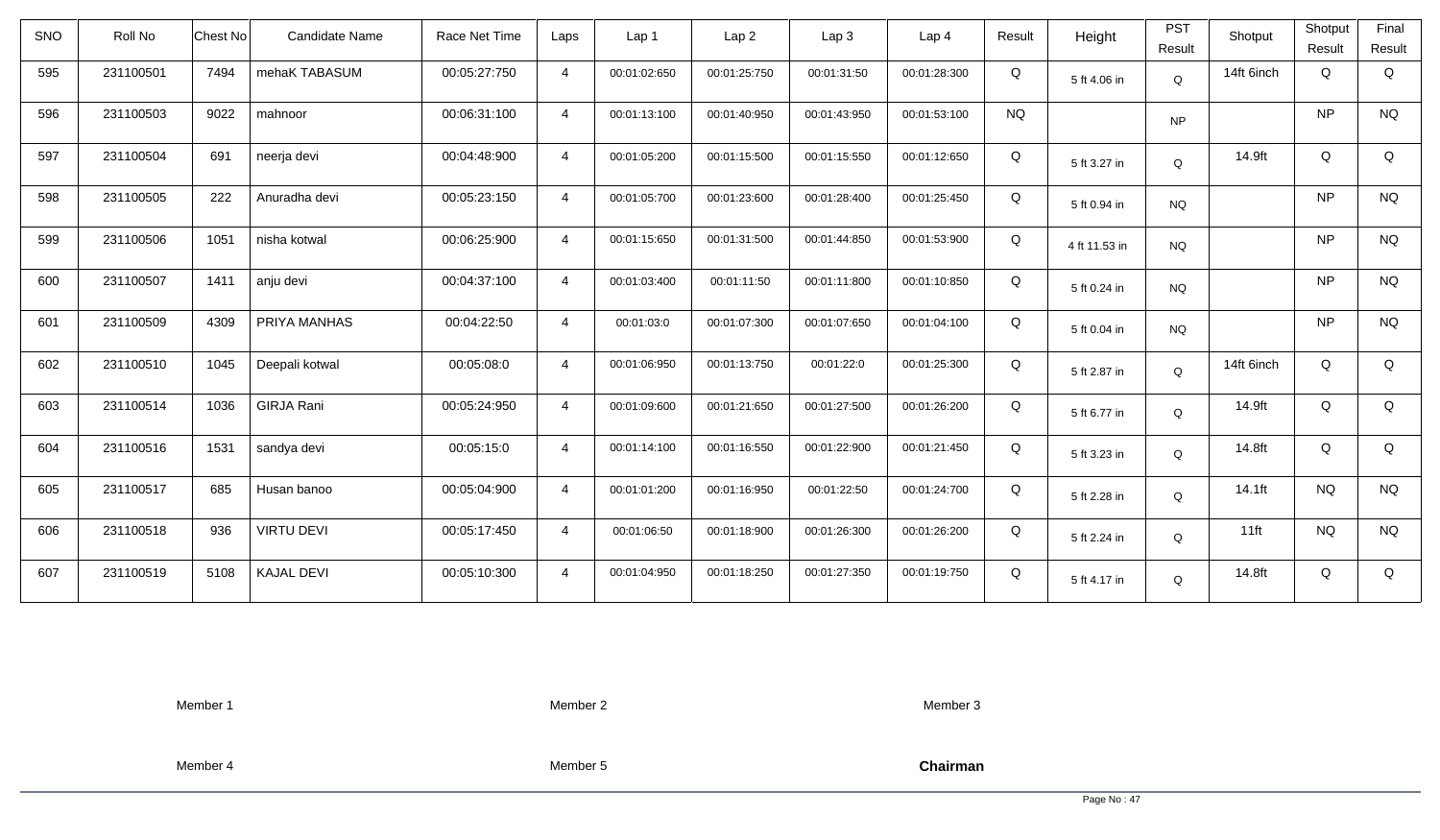| <b>SNO</b> | Roll No   | Chest No | Candidate Name      | Race Net Time | Laps           | Lap 1        | Lap <sub>2</sub> | Lap3         | Lap 4        | Result    | Height        | <b>PST</b><br>Result | Shotput    | Shotput<br>Result | Final<br>Result |
|------------|-----------|----------|---------------------|---------------|----------------|--------------|------------------|--------------|--------------|-----------|---------------|----------------------|------------|-------------------|-----------------|
| 608        | 231100520 | 354      | <b>JUGNU DEVI</b>   | 00:05:15:350  | $\overline{4}$ | 00:01:07:450 | 00:01:23:450     | 00:01:21:500 | 00:01:22:950 | Q         | 5 ft 4.53 in  | Q                    | 14ft 6inch | Q                 | Q               |
| 609        | 231100521 | 601      | POOJA DEVI          | 00:05:17:150  | $\overline{4}$ | 00:01:10:400 | 00:01:25:0       | 00:01:22:400 | 00:01:19:350 | Q         | 5 ft 1.5 in   | <b>NQ</b>            |            | <b>NP</b>         | <b>NQ</b>       |
| 610        | 231100522 | 1281     | <b>KAJOL DEVI</b>   | 00:05:33:750  | $\overline{4}$ | 00:01:19:600 | 00:01:29:250     | 00:01:29:600 | 00:01:15:300 | Q         | 5 ft 5.55 in  | Q                    | 14.8ft     | Q                 | Q               |
| 611        | 231100526 | 966      | SAPNA DEVI          | 00:07:12:100  | $\overline{4}$ | 00:01:11:950 | 00:03:03:450     | 00:01:25:950 | 00:01:30:750 | <b>NQ</b> |               | <b>NP</b>            |            | <b>NP</b>         | <b>NQ</b>       |
| 612        | 231100527 | 3469     | <b>SAIMA BANO</b>   | 00:05:28:450  | $\overline{4}$ | 00:01:12:0   | 00:01:26:450     | 00:01:33:550 | 00:01:16:450 | Q         | 5 ft 3.78 in  | Q                    | 14.8ft     | Q                 | Q               |
| 613        | 231100529 | 2433     | alka devi           | 00:05:35:500  | $\overline{4}$ | 00:01:12:750 | 00:01:24:250     | 00:01:27:300 | 00:01:31:200 | Q         | 5 ft 3.74 in  | $\mathsf Q$          | 14.7ft     | Q                 | Q               |
| 614        | 231100530 | 453      | SIMPLA DEVI         | 00:04:52:400  | $\overline{4}$ | 00:01:01:400 | 00:01:14:150     | 00:01:19:250 | 00:01:17:600 | Q         | 5 ft 0.71 in  | <b>NQ</b>            |            | <b>NP</b>         | <b>NQ</b>       |
| 615        | 231100532 | 288      | POOJA BHAGAT        | 00:05:02:500  | $\overline{4}$ | 00:01:01:450 | 00:01:16:50      | 00:01:22:0   | 00:01:23:0   | Q         | 5 ft 1.73 in  | NQ                   |            | <b>NP</b>         | <b>NQ</b>       |
| 616        | 231100533 | 1120     | <b>KAMNI DEVI</b>   | 00:05:06:350  | $\overline{4}$ | 00:01:00:100 | 00:01:20:150     | 00:01:23:800 | 00:01:22:300 | Q         | 5 ft 2.56 in  | $\mathsf Q$          | 14.7ft     | Q                 | Q               |
| 617        | 231100534 | 313      | <b>ARCHANA DEVI</b> | 00:06:13:500  | $\overline{4}$ | 00:01:08:950 | 00:01:39:450     | 00:01:48:400 | 00:01:36:700 | Q         | 5 ft 0.43 in  | NQ                   |            | <b>NP</b>         | <b>NQ</b>       |
| 618        | 231100536 | 188      | joti devi           | 00:05:23:300  | $\overline{4}$ | 00:01:07:700 | 00:01:27:50      | 00:01:26:550 | 00:01:22:0   | Q         | 5 ft 1.42 in  | <b>NQ</b>            |            | <b>NP</b>         | <b>NQ</b>       |
| 619        | 231100538 | 932      | <b>DIKSHA DEVI</b>  | 00:04:56:400  | $\overline{4}$ | 00:01:14:50  | 00:01:14:500     | 00:01:12:950 | 00:01:14:900 | Q         | 5 ft 3.31 in  | Q                    | 14.8ft     | Q                 | Q               |
| 620        | 231100540 | 671      | <b>TEENA KOTWAL</b> | 00:05:42:400  | $\overline{4}$ | 00:01:22:350 | 00:01:29:450     | 00:01:27:350 | 00:01:23:250 | Q         | 4 ft 11.61 in | <b>NQ</b>            |            | <b>NP</b>         | <b>NQ</b>       |

Member 2

Member 3

Member 4

Member 5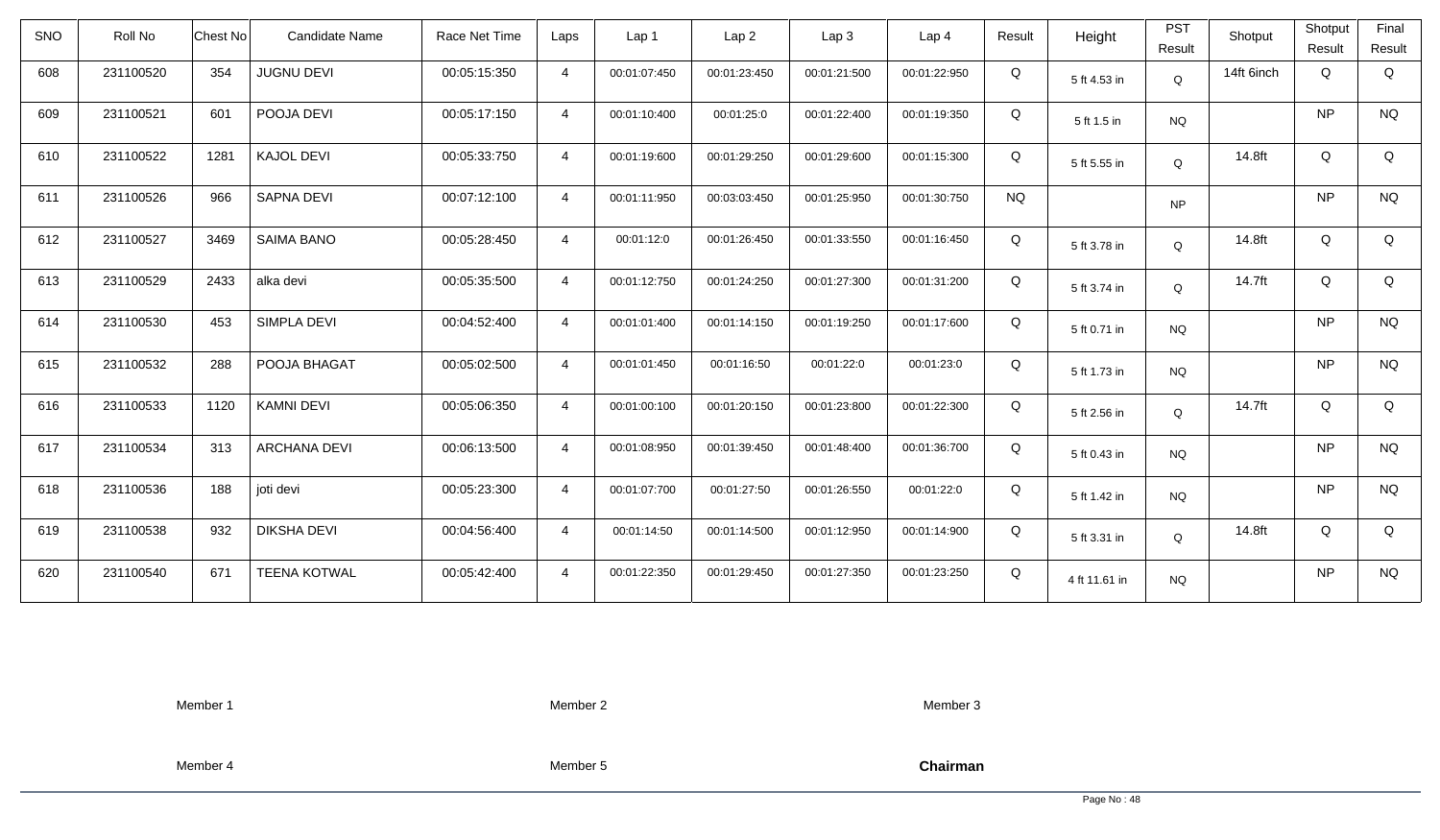| <b>SNO</b> | Roll No   | <b>Chest No</b> | Candidate Name       | Race Net Time | Laps           | Lap <sub>1</sub> | Lap <sub>2</sub> | Lap <sub>3</sub> | Lap <sub>4</sub> | Result | Height       | <b>PST</b><br>Result | Shotput    | Shotput<br>Result | Final<br>Result |
|------------|-----------|-----------------|----------------------|---------------|----------------|------------------|------------------|------------------|------------------|--------|--------------|----------------------|------------|-------------------|-----------------|
| 621        | 231100541 | 5805            | Simran devi          | 00:04:41:550  | $\overline{4}$ | 00:01:00:750     | 00:01:09:900     | 00:01:15:300     | 00:01:15:600     | Q      | 5 ft 2.05 in | Q                    | 14ft 6inch | Q                 | Q               |
| 622        | 231100542 | 1485            | <b>KOMAL DEVI</b>    | 00:05:42:300  | $\overline{4}$ | 00:01:14:400     | 00:01:30:150     | 00:01:29:600     | 00:01:28:150     | Q      | 5 ft 2.44 in | Q                    | 14.9ft     | Q                 | Q               |
| 623        | 231100543 | 535             | <b>ASHIA SANUM</b>   | 00:06:17:900  | $\overline{4}$ | 00:01:10:800     | 00:01:40:100     | 00:01:42:500     | 00:01:44:500     | Q      | 5 ft 3.82 in | Q                    | 14ft 6inch | Q                 | Q               |
| 624        | 231100547 | 1083            | shallu devi          | 00:04:46:600  | $\overline{4}$ | 00:00:55:50      | 00:01:10:600     | 00:01:20:450     | 00:01:20:500     | Q      | 5 ft 2.56 in | Q                    | 14.7ft     | Q                 | Q               |
| 625        | 231100550 | 1293            | SHILPA DEVI          | 00:05:29:250  | $\overline{4}$ | 00:01:08:750     | 00:01:19:300     | 00:01:33:700     | 00:01:27:500     | Q      | 5 ft 2.99 in | Q                    | $11$ ft    | <b>NQ</b>         | <b>NQ</b>       |
| 626        | 231100553 | 975             | <b>MANU DEVI</b>     | 00:05:58:250  | $\overline{4}$ | 00:01:12:500     | 00:01:28:500     | 00:01:36:200     | 00:01:41:50      | Q      | 5 ft 8.27 in | Q                    | 14.8ft     | Q                 | Q               |
| 627        | 231100556 | 274             | shakshi devi         | 00:04:56:450  | $\overline{4}$ | 00:01:02:550     | 00:01:18:250     | 00:01:20:50      | 00:01:15:600     | Q      | 5 ft 0.24 in | <b>NQ</b>            |            | <b>NP</b>         | $\rm N\rm Q$    |
| 628        | 231100557 | 6121            | <b>AMISHA DEVI</b>   | 00:05:22:950  | $\overline{4}$ | 00:01:00:50      | 00:01:25:250     | 00:01:29:750     | 00:01:27:900     | Q      | 5 ft 2.6 in  | Q                    | 14.1ft     | <b>NQ</b>         | <b>NQ</b>       |
| 629        | 231100558 | 905             | PALLAVI DEVI         | 00:05:31:550  | $\overline{4}$ | 00:01:10:0       | 00:01:23:350     | 00:01:30:100     | 00:01:28:100     | Q      | 5 ft 2.2 in  | Q                    | 14ft 6inch | Q                 | Q               |
| 630        | 231100559 | 1102            | MANISHA DEVI SHAN    | 00:05:11:50   | $\overline{4}$ | 00:01:08:100     | 00:01:17:200     | 00:01:21:300     | 00:01:24:450     | Q      | 5 ft 0.12 in | <b>NQ</b>            |            | <b>NP</b>         | <b>NQ</b>       |
| 631        | 231100561 | 3131            | Amresha devi         | 00:04:59:900  | $\overline{4}$ | 00:01:00:950     | 00:01:17:250     | 00:01:22:700     | 00:01:19:0       | Q      | 5 ft 3.46 in | Q                    | 14.7ft     | Q                 | Q               |
| 632        | 231100562 | 2430            | <b>KAJAL BHAGAT</b>  | 00:05:10:350  | $\overline{4}$ | 00:01:04:600     | 00:01:23:950     | 00:01:19:650     | 00:01:22:150     | Q      | 5 ft 2.28 in | Q                    | $11$ ft    | <b>NQ</b>         | <b>NQ</b>       |
| 633        | 231100564 | 1328            | <b>KAVITA KOTWAL</b> | 00:04:50:100  | $\overline{4}$ | 00:01:00:600     | 00:01:16:0       | 00:01:17:900     | 00:01:15:600     | Q      | 5 ft 4.17 in | Q                    | 14.8ft     | Q                 | Q               |

Member 2

Member 3

Member 4

Member 5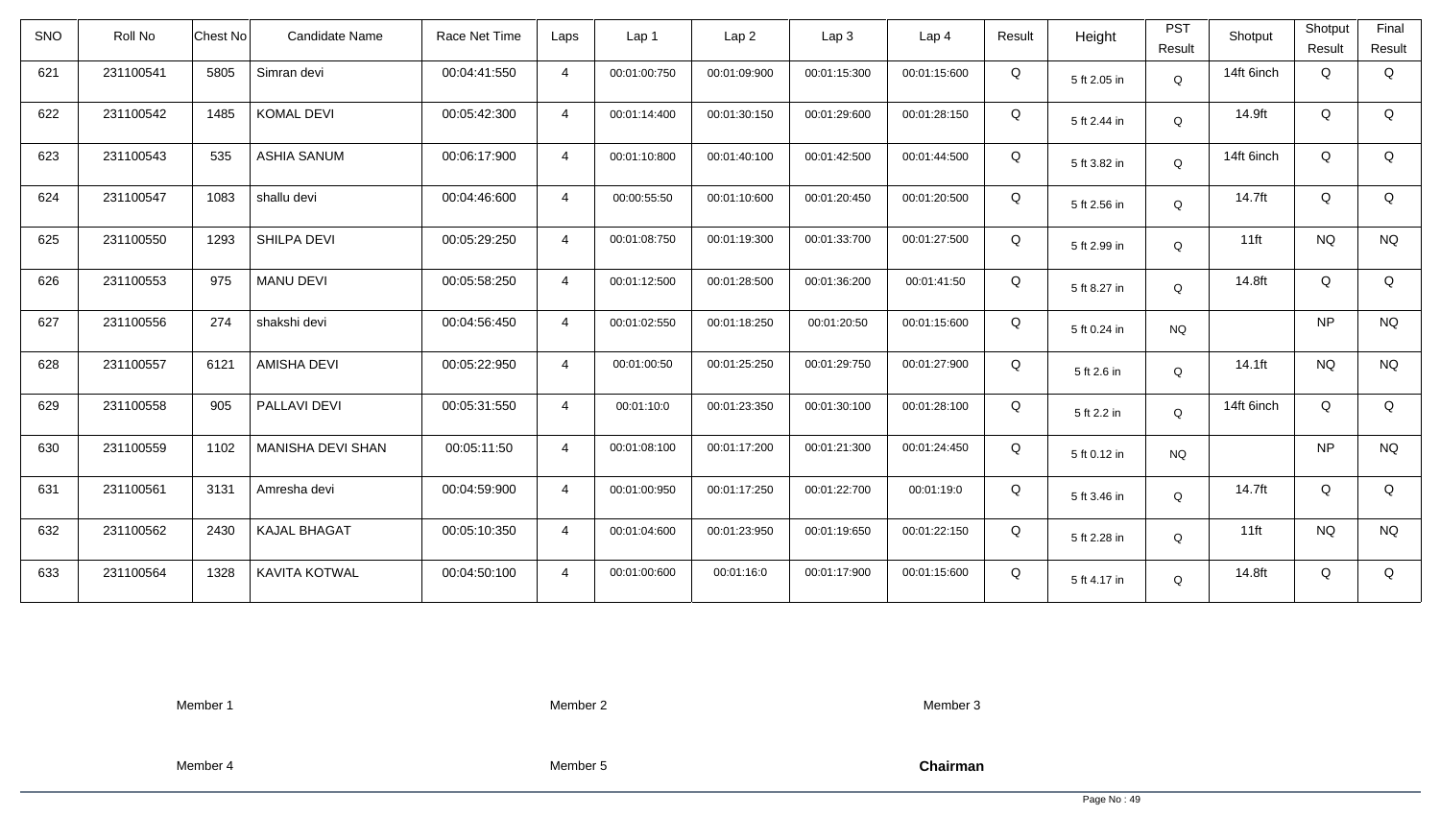| <b>SNO</b> | Roll No   | <b>Chest No</b> | <b>Candidate Name</b> | Race Net Time | Laps           | Lap 1        | Lap <sub>2</sub> | Lap3         | Lap 4        | Result | Height        | <b>PST</b><br>Result | Shotput    | Shotput<br>Result | Final<br>Result |
|------------|-----------|-----------------|-----------------------|---------------|----------------|--------------|------------------|--------------|--------------|--------|---------------|----------------------|------------|-------------------|-----------------|
| 634        | 231100566 | 112             | <b>ISHA DEVI</b>      | 00:06:14:200  | $\overline{4}$ | 00:01:14:850 | 00:01:41:600     | 00:01:48:800 | 00:01:28:950 | Q      | 5 ft 2.01 in  | Q                    | 14ft 6inch | Q                 | Q               |
| 635        | 231100568 | 4142            | <b>SANJNA DEVI</b>    | 00:05:51:450  | $\overline{4}$ | 00:01:08:550 | 00:01:34:450     | 00:01:44:250 | 00:01:24:200 | Q      | 5 ft 1.42 in  | <b>NQ</b>            |            | <b>NP</b>         | <b>NQ</b>       |
| 636        | 231100569 | 1119            | <b>SANIA SHARMA</b>   | 00:05:15:300  | $\overline{4}$ | 00:01:06:500 | 00:01:22:150     | 00:01:23:800 | 00:01:22:850 | Q      | 5 ft 0.67 in  | <b>NQ</b>            |            | <b>NP</b>         | <b>NQ</b>       |
| 637        | 231100572 | 8848            | <b>KAVITA DEVI</b>    | 00:05:15:500  | $\overline{4}$ | 00:01:01:100 | 00:01:19:350     | 00:01:26:300 | 00:01:28:750 | Q      | 5 ft 3.15 in  | Q                    | 14.8ft     | Q                 | Q               |
| 638        | 231100573 | 1206            | SHEETAL PARIHAR       | 00:06:04:350  | $\overline{4}$ | 00:01:16:300 | 00:01:31:700     | 00:01:36:800 | 00:01:39:550 | Q      | 5 ft 5 in     | Q                    | 14.7ft     | Q                 | Q               |
| 639        | 231100574 | 1249            | <b>IFRA TABASUM</b>   | 00:05:57:150  | $\overline{4}$ | 00:01:02:850 | 00:01:29:950     | 00:01:35:650 | 00:01:48:700 | Q      | 5 ft 3.86 in  | Q                    | $11$ ft    | <b>NQ</b>         | <b>NQ</b>       |
| 640        | 231100575 | 856             | sapna devi            | 00:05:40:50   | $\overline{4}$ | 00:01:08:950 | 00:01:30:600     | 00:01:30:450 | 00:01:30:50  | Q      | 4 ft 11.06 in | <b>NQ</b>            |            | <b>NP</b>         | <b>NQ</b>       |
| 641        | 231100576 | 1225            | manisha devi          | 00:04:40:350  | $\overline{4}$ | 00:00:59:250 | 00:01:12:550     | 00:01:15:150 | 00:01:13:400 | Q      | 5 ft 3.58 in  | Q                    | 14.8ft     | Q                 | Q               |
| 642        | 231100577 | 5281            | <b>SUMAYA BANOO</b>   | 00:05:02:800  | $\overline{4}$ | 00:01:04:50  | 00:01:14:650     | 00:01:22:350 | 00:01:21:750 | Q      | 5 ft 5.16 in  | $\mathsf Q$          | 14.7ft     | Q                 | Q               |
| 643        | 231100578 | 171             | ANU DEVI              | 00:04:38:650  | $\overline{4}$ | 00:01:07:200 | 00:01:09:900     | 00:01:13:50  | 00:01:08:500 | Q      | 4 ft 10.74 in | <b>NQ</b>            |            | <b>NP</b>         | <b>NQ</b>       |
| 644        | 231100579 | 9691            | RAKSHA DEVI           | 00:05:32:400  | $\overline{4}$ | 00:01:14:100 | 00:01:25:550     | 00:01:22:700 | 00:01:30:50  | Q      | 4 ft 11.45 in | <b>NQ</b>            |            | <b>NP</b>         | <b>NQ</b>       |
| 645        | 231100580 | 3472            | kajal devi            | 00:04:44:250  | $\overline{4}$ | 00:00:56:300 | 00:01:12:850     | 00:01:16:950 | 00:01:18:150 | Q      | 5 ft 4.76 in  | Q                    | 14.8ft     | Q                 | Q               |
| 646        | 231100581 | 896             | Poonam                | 00:06:15:300  | $\overline{4}$ | 00:01:04:550 | 00:01:34:750     | 00:01:48:450 | 00:01:47:550 | Q      | 5 ft 3.35 in  | Q                    | 14.2ft     | <b>NQ</b>         | <b>NQ</b>       |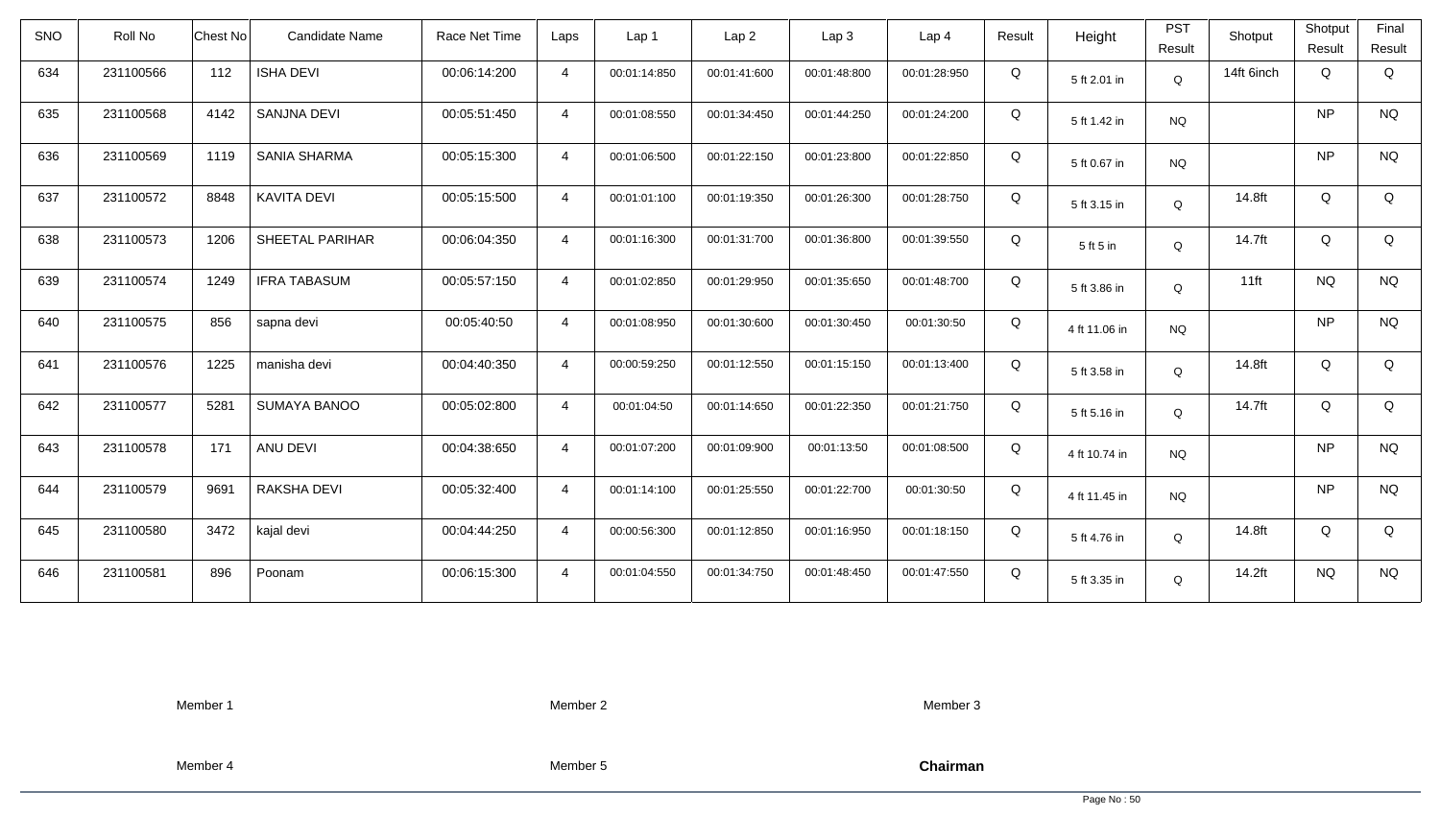| <b>SNO</b> | Roll No   | Chest No | Candidate Name      | Race Net Time | Laps           | Lap 1        | Lap <sub>2</sub> | Lap3         | Lap 4        | Result    | Height        | <b>PST</b><br>Result | Shotput    | Shotput<br>Result | Final<br>Result |
|------------|-----------|----------|---------------------|---------------|----------------|--------------|------------------|--------------|--------------|-----------|---------------|----------------------|------------|-------------------|-----------------|
| 647        | 231100582 | 3010     | SHASHI DEVI         | 00:04:37:850  | $\overline{4}$ | 00:01:02:400 | 00:01:01:950     | 00:01:13:650 | 00:01:19:850 | Q         | 5 ft 1.42 in  | <b>NQ</b>            |            | <b>NP</b>         | <b>NQ</b>       |
| 648        | 231100583 | 948      | Anita Devi          | 00:05:02:250  | $\overline{4}$ | 00:01:02:750 | 00:01:14:850     | 00:01:21:400 | 00:01:23:250 | Q         | 5 ft 4.76 in  | $\mathsf Q$          | 14.8ft     | Q                 | Q               |
| 649        | 231100584 | 2235     | <b>TANNU MANHAS</b> | 00:05:47:0    | $\overline{4}$ | 00:01:12:350 | 00:01:26:850     | 00:01:34:150 | 00:01:33:650 | Q         | 5 ft 2.2 in   | Q                    | 14.8ft     | Q                 | Q               |
| 650        | 231100585 | 1153     | manakashi devi      | 00:06:42:700  | $\overline{4}$ | 00:01:15:300 | 00:01:45:0       | 00:01:53:950 | 00:01:48:450 | <b>NQ</b> |               | <b>NP</b>            |            | <b>NP</b>         | <b>NQ</b>       |
| 651        | 231100588 | 1808     | <b>TANIA RANA</b>   | 00:06:18:750  | $\overline{4}$ | 00:01:08:750 | 00:01:35:350     | 00:01:47:300 | 00:01:47:350 | Q         | 5 ft 2.28 in  | Q                    | $11$ ft    | <b>NQ</b>         | <b>NQ</b>       |
| 652        | 231100590 | 595      | meenakshi devi      | 00:05:12:100  | $\overline{4}$ | 00:01:06:700 | 00:01:19:150     | 00:01:21:600 | 00:01:24:650 | Q         | 5 ft 2.76 in  | $\mathsf Q$          | 14ft 6inch | Q                 | Q               |
| 653        | 231100591 | 204      | ANJLI               | 00:05:25:350  | $\overline{4}$ | 00:01:04:100 | 00:01:23:50      | 00:01:29:300 | 00:01:28:900 | Q         | 5 ft 2.2 in   | Q                    | 14.1ft     | <b>NQ</b>         | <b>NQ</b>       |
| 654        | 231100593 | 9129     | RADHA DEVI          | 00:05:11:700  | $\overline{4}$ | 00:01:05:800 | 00:01:17:50      | 00:01:25:350 | 00:01:23:500 | Q         | 5 ft 4.29 in  | Q                    | 14ft 6inch | Q                 | Q               |
| 655        | 231100594 | 1087     | anu devi            | 00:04:55:750  | $\overline{4}$ | 00:00:56:500 | 00:01:14:500     | 00:01:21:550 | 00:01:23:200 | Q         | 5 ft 2.17 in  | $\mathsf Q$          | 14.7ft     | Q                 | Q               |
| 656        | 231100597 | 1443     | radqa devi          | 00:04:44:900  | $\overline{4}$ | 00:01:03:300 | 00:01:11:500     | 00:01:14:600 | 00:01:15:500 | Q         | 5 ft 2.05 in  | $\mathsf Q$          | 14.1ft     | <b>NQ</b>         | <b>NQ</b>       |
| 657        | 231100599 | 1149     | rukaya banoo        | 00:05:19:150  | $\overline{4}$ | 00:01:06:800 | 00:01:23:650     | 00:01:25:350 | 00:01:23:350 | Q         | 4 ft 11.49 in | <b>NQ</b>            |            | <b>NP</b>         | <b>NQ</b>       |
| 658        | 231100601 | 1212     | <b>REENU DEVI</b>   | 00:05:38:250  | $\overline{4}$ | 00:01:04:400 | 00:01:31:750     | 00:01:33:850 | 00:01:28:250 | Q         | 5 ft 2.8 in   | $\mathsf Q$          | 14ft 6inch | Q                 | Q               |
| 659        | 231100604 | 1311     | <b>MANISHA DEVI</b> | 00:05:49:900  | $\overline{4}$ | 00:01:11:700 | 00:01:31:450     | 00:01:28:300 | 00:01:38:450 | Q         | 5 ft 2.91 in  | Q                    | $11$ ft    | <b>NQ</b>         | <b>NQ</b>       |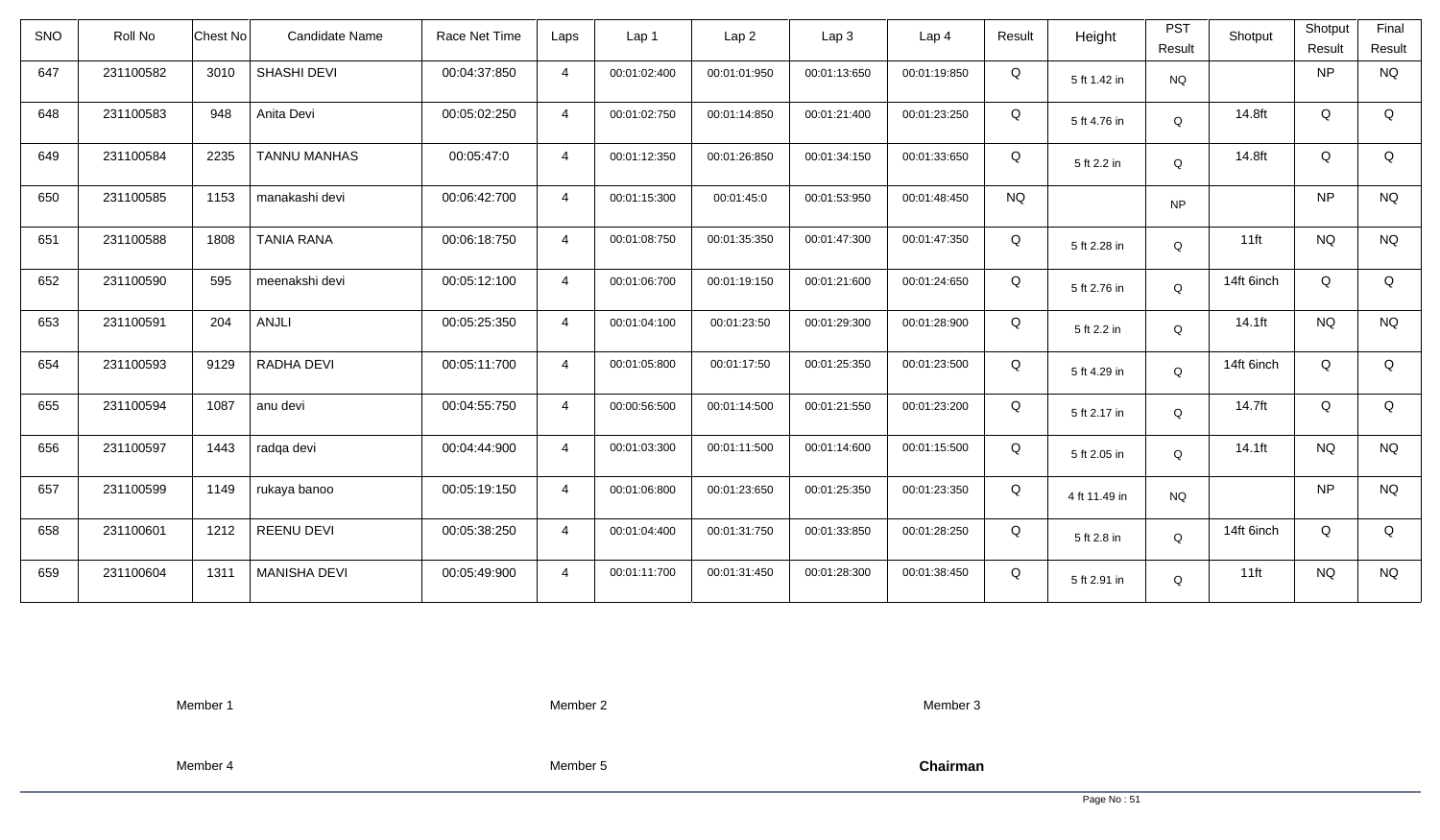| <b>SNO</b> | Roll No   | Chest No<br><b>Candidate Name</b> | Race Net Time | Laps           | Lap 1        | Lap <sub>2</sub> | Lap3         | Lap <sub>4</sub> | Result    | Height       | <b>PST</b><br>Result | Shotput    | Shotput<br>Result | Final<br>Result |
|------------|-----------|-----------------------------------|---------------|----------------|--------------|------------------|--------------|------------------|-----------|--------------|----------------------|------------|-------------------|-----------------|
| 660        | 231100606 | 1109<br><b>CHAMPA DEVI</b>        | 00:06:06:50   | $\overline{4}$ | 00:01:08:0   | 00:01:36:850     | 00:01:39:850 | 00:01:41:350     | Q         | 5 ft 1.61 in | <b>NQ</b>            |            | <b>NP</b>         | <b>NQ</b>       |
| 661        | 231100608 | <b>MEENAKSHI</b><br>1283          | 00:05:57:50   | $\overline{4}$ | 00:01:12:350 | 00:01:26:750     | 00:01:39:550 | 00:01:38:400     | Q         | 5 ft 3.7 in  | Q                    | 14.1ft     | <b>NQ</b>         | <b>NQ</b>       |
| 662        | 231100609 | 6952<br>anjli kumari              | 00:05:07:0    | $\overline{4}$ | 00:01:10:800 | 00:01:19:0       | 00:01:23:0   | 00:01:14:200     | Q         | 5 ft 2.95 in | Q                    | $14$ ft    | <b>NQ</b>         | <b>NQ</b>       |
| 663        | 231100610 | 3201<br>PRIANKA DEVI              | 00:05:28:350  | $\overline{4}$ | 00:01:05:550 | 00:01:20:900     | 00:01:25:550 | 00:01:36:350     | Q         | 5 ft 1.65 in | <b>NQ</b>            |            | <b>NP</b>         | <b>NQ</b>       |
| 664        | 231100611 | 1913<br><b>MUNA DEVI</b>          | 00:05:58:0    | $\overline{4}$ | 00:01:10:800 | 00:01:36:100     | 00:01:33:900 | 00:01:37:200     | Q         | 5 ft 2.05 in | Q                    | 14ft 6inch | Q                 | Q               |
| 665        | 231100612 | 1355<br>PRIYA SHARMA              | 00:05:43:550  | $\overline{4}$ | 00:01:08:700 | 00:01:25:850     | 00:01:34:700 | 00:01:34:300     | Q         | 5 ft 2.64 in | Q                    | 14.7ft     | Q                 | Q               |
| 666        | 231100613 | 955<br>ANURADHA                   | 00:07:08:750  | $\overline{4}$ | 00:01:15:0   | 00:01:51:700     | 00:02:04:300 | 00:01:57:750     | <b>NQ</b> |              | <b>NP</b>            |            | <b>NP</b>         | <b>NQ</b>       |
| 667        | 231100614 | 5532<br>nikeeta devi              | 00:05:15:100  | $\overline{4}$ | 00:01:03:800 | 00:01:21:350     | 00:01:26:800 | 00:01:23:150     | Q         | 5 ft 1.42 in | <b>NQ</b>            |            | <b>NP</b>         | <b>NQ</b>       |
| 668        | 231100615 | 1248<br><b>VERSHA DEVI</b>        | 00:05:43:900  | $\overline{4}$ | 00:01:15:600 | 00:01:28:400     | 00:01:30:50  | 00:01:29:850     | Q         | 5 ft 2.95 in | Q                    | 14ft 6inch | Q                 | Q               |
| 669        | 231100616 | 1216<br><b>MANNU DEVI</b>         | 00:05:27:400  | $\overline{4}$ | 00:01:03:150 | 00:01:21:950     | 00:01:31:550 | 00:01:30:750     | Q         | 5 ft 6.93 in | Q                    | 14.9ft     | Q                 | Q               |
| 670        | 231100621 | 174<br><b>SEEMA DEVI</b>          | 00:04:53:900  | $\overline{4}$ | 00:01:10:250 | 00:01:19:0       | 00:01:17:600 | 00:01:07:50      | Q         | 5 ft 2.05 in | Q                    | 14.9ft     | Q                 | Q               |
| 671        | 231100622 | <b>MINTEY DEVI</b><br>592         | 00:05:06:100  | $\overline{4}$ | 00:01:06:900 | 00:01:19:200     | 00:01:20:700 | 00:01:19:300     | Q         | 5 ft 1.22 in | <b>NQ</b>            |            | <b>NP</b>         | <b>NQ</b>       |
| 672        | 231100623 | <b>LALTA DEVI</b><br>3348         | 00:04:33:600  | $\overline{4}$ | 00:00:59:300 | 00:01:07:700     | 00:01:10:750 | 00:01:15:850     | Q         | 5 ft 2.52 in | Q                    | $14$ ft    | <b>NQ</b>         | <b>NQ</b>       |

Member 2

Member 3

Member 4

Member 5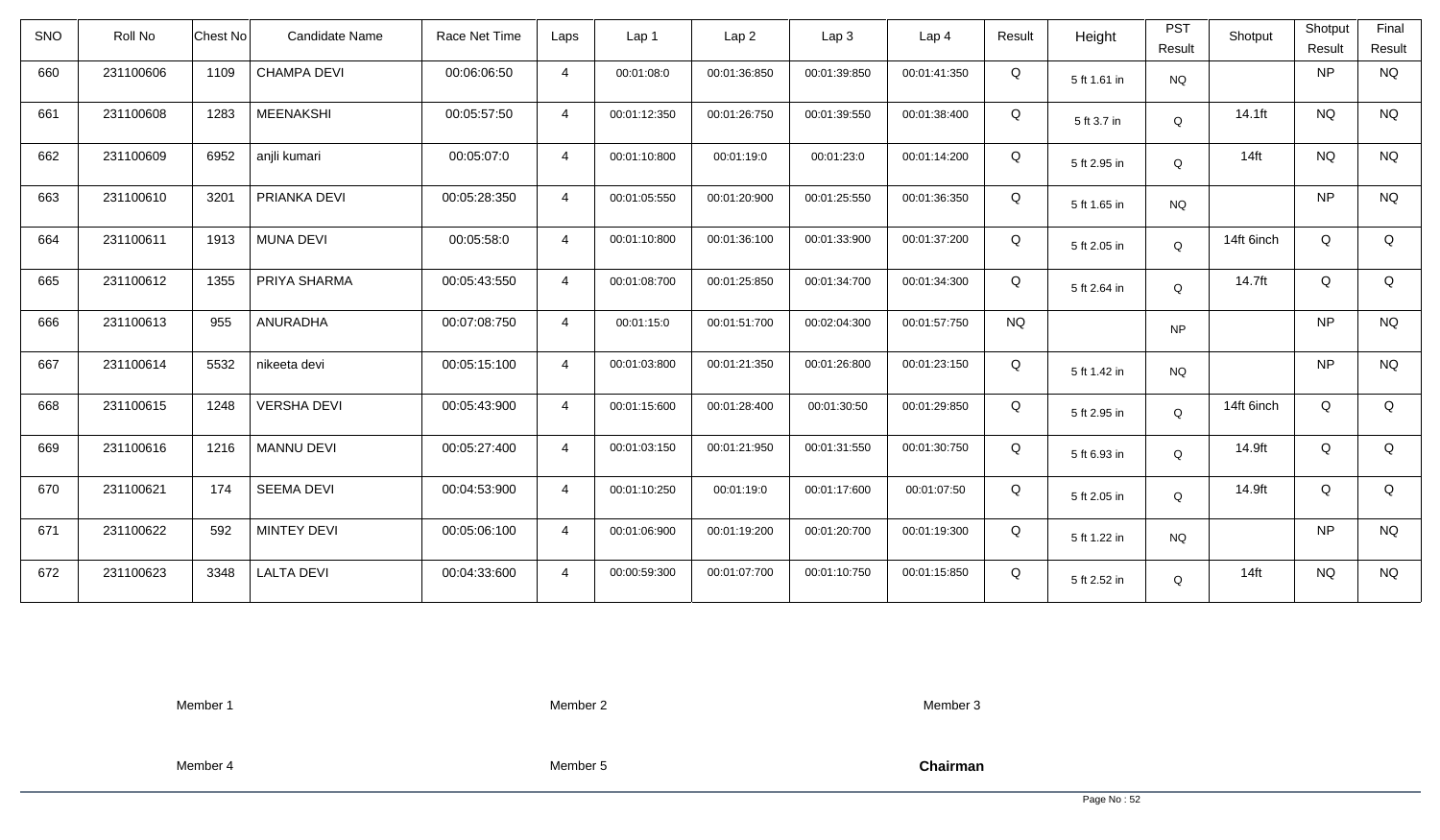| <b>SNO</b> | Roll No   | Chest No | Candidate Name       | Race Net Time | Laps           | Lap 1        | Lap <sub>2</sub> | Lap <sub>3</sub> | Lap <sub>4</sub> | Result    | Height        | <b>PST</b><br>Result | Shotput    | Shotput<br>Result | Final<br>Result |
|------------|-----------|----------|----------------------|---------------|----------------|--------------|------------------|------------------|------------------|-----------|---------------|----------------------|------------|-------------------|-----------------|
| 673        | 231100624 | 867      | SANjogta devi        | 00:06:05:350  | $\overline{4}$ | 00:01:07:600 | 00:01:34:950     | 00:01:42:200     | 00:01:40:600     | Q         | 5 ft 4.84 in  | $\mathsf Q$          | 14ft 6inch | Q                 | Q               |
| 674        | 231100625 | 1306     | <b>TINA THAKUR</b>   | 00:05:31:800  | $\overline{4}$ | 00:01:09:100 | 00:01:22:950     | 00:01:26:900     | 00:01:32:850     | Q         | 5 ft 1.69 in  | <b>NQ</b>            |            | <b>NP</b>         | <b>NQ</b>       |
| 675        | 231100626 | 8461     | <b>SIMRAN SHARMA</b> | 00:05:34:650  | $\overline{4}$ | 00:01:13:900 | 00:01:23:100     | 00:01:30:500     | 00:01:27:150     | Q         | 4 ft 11.92 in | <b>NQ</b>            |            | <b>NP</b>         | <b>NQ</b>       |
| 676        | 231100631 | 1115     | <b>LALTA KUMARI</b>  | 00:05:17:300  | $\overline{4}$ | 00:01:10:500 | 00:01:23:550     | 00:01:20:950     | 00:01:22:300     | Q         | 5 ft 2.44 in  | $\mathsf Q$          | 14.2ft     | <b>NQ</b>         | <b>NQ</b>       |
| 677        | 231100633 | 5074     | <b>VANITA DEVI</b>   | 00:04:46:50   | $\overline{4}$ | 00:01:04:800 | 00:01:09:500     | 00:01:12:600     | 00:01:19:150     | Q         | 5 ft 0.91 in  | <b>NQ</b>            |            | <b>NP</b>         | <b>NQ</b>       |
| 678        | 231100634 | 1156     | Meenu devi           | 00:05:26:100  | $\overline{4}$ | 00:01:06:250 | 00:01:16:950     | 00:01:27:700     | 00:01:35:200     | Q         | 5 ft 5.75 in  | Q                    | 14.7ft     | Q                 | Q               |
| 679        | 231100635 | 2130     | Shweta rani          | 00:05:48:650  | $\overline{4}$ | 00:01:06:450 | 00:01:27:550     | 00:01:34:200     | 00:01:40:450     | Q         | 5 ft 4.49 in  | $\mathsf Q$          | 14.8ft     | Q                 | Q               |
| 680        | 231100636 | 2418     | Monika parihar       | 00:07:01:800  | $\overline{4}$ | 00:01:18:750 | 00:01:45:550     | 00:02:00:350     | 00:01:57:150     | <b>NQ</b> |               | <b>NP</b>            |            | <b>NP</b>         | <b>NQ</b>       |
| 681        | 231100638 | 1427     | Farhana begum        | 00:05:34:650  | $\overline{4}$ | 00:01:00:750 | 00:01:23:200     | 00:01:36:850     | 00:01:33:850     | Q         | 5 ft 3.23 in  | $\mathsf Q$          | 14.9ft     | Q                 | Q               |
| 682        | 231100642 | 712      | POONAM DEVI          | 00:05:52:600  | $\overline{4}$ | 00:01:17:100 | 00:01:27:650     | 00:01:31:750     | 00:01:36:100     | Q         | 5 ft 1.42 in  | <b>NQ</b>            |            | <b>NP</b>         | <b>NQ</b>       |
| 683        | 231100644 | 2429     | Kajal Devi           | 00:04:41:0    | $\overline{4}$ | 00:00:59:850 | 00:01:09:300     | 00:01:11:100     | 00:01:20:750     | Q         | 5 ft 1.02 in  | <b>NQ</b>            |            | <b>NP</b>         | <b>NQ</b>       |
| 684        | 231100645 | 2769     | Sialah bano          | 00:05:34:350  | $\overline{4}$ | 00:01:02:900 | 00:01:27:100     | 00:01:35:400     | 00:01:28:950     | Q         | 5 ft 4.69 in  | Q                    | 14.9ft     | Q                 | Q               |
| 685        | 231100649 | 883      | Arpana Kumari        | 00:04:53:850  | $\overline{4}$ | 00:01:07:300 | 00:01:15:600     | 00:01:19:200     | 00:01:11:750     | Q         | 5 ft 3.86 in  | Q                    | 14ft 6inch | Q                 | Q               |

Member 2

Member 3

Member 4

Member 5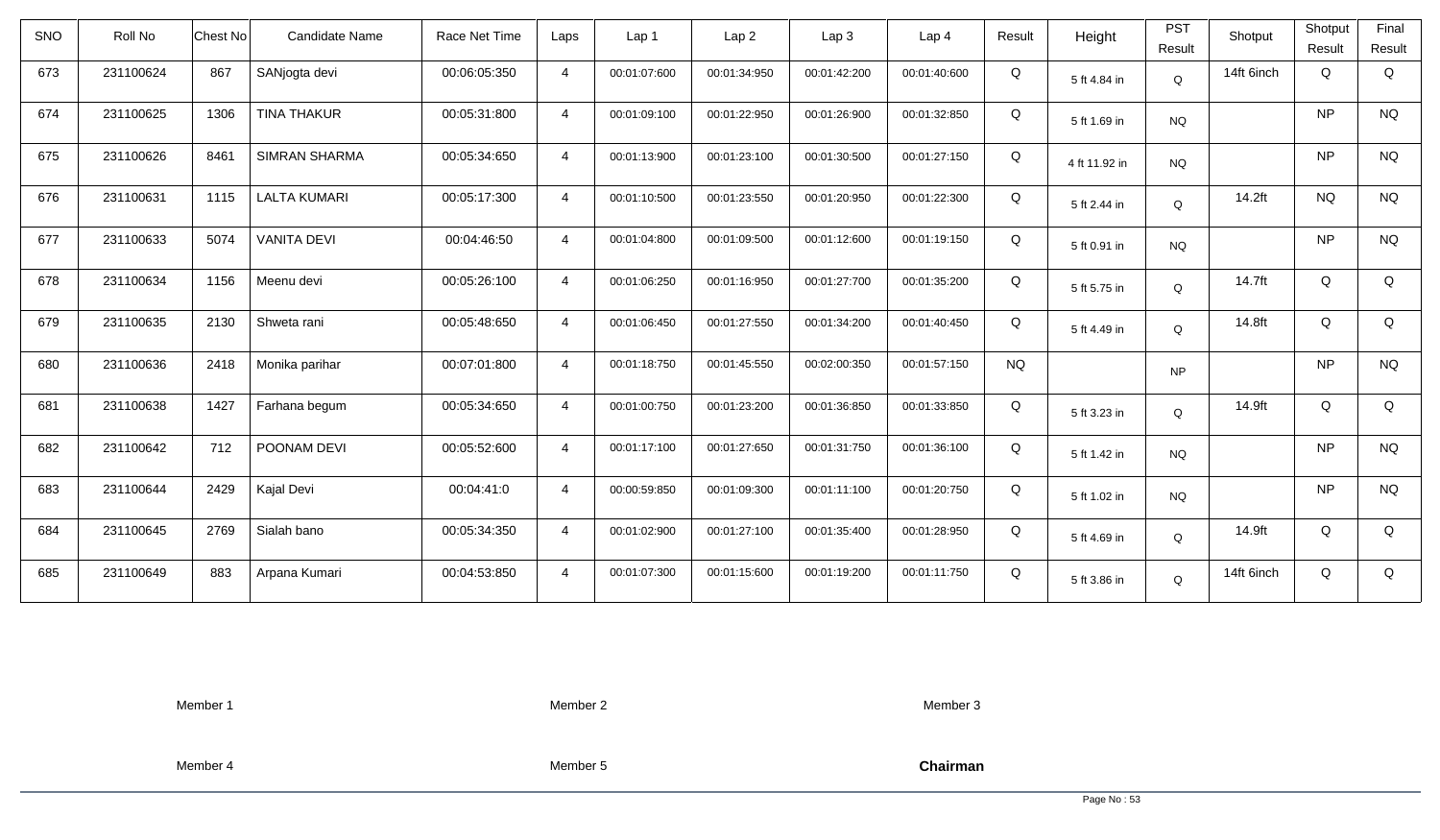| <b>SNO</b> | Roll No   | <b>Chest No</b> | Candidate Name      | Race Net Time | Laps           | Lap <sub>1</sub> | Lap <sub>2</sub> | Lap <sub>3</sub> | Lap <sub>4</sub> | Result    | Height        | <b>PST</b><br>Result | Shotput    | Shotput<br>Result | Final<br>Result |
|------------|-----------|-----------------|---------------------|---------------|----------------|------------------|------------------|------------------|------------------|-----------|---------------|----------------------|------------|-------------------|-----------------|
| 686        | 231100653 | 550             | SHAMEEMA BANOO      | 00:05:12:750  | $\overline{4}$ | 00:01:03:750     | 00:01:18:500     | 00:01:25:700     | 00:01:24:800     | Q         | 5 ft 2.05 in  | Q                    | 14.9ft     | Q                 | Q               |
| 687        | 231100654 | 834             | <b>ANCHLA DEVI</b>  | 00:07:17:100  | $\overline{4}$ | 00:01:20:850     | 00:01:53:350     | 00:02:01:950     | 00:02:00:950     | <b>NQ</b> |               | <b>NP</b>            |            | <b>NP</b>         | <b>NQ</b>       |
| 688        | 231100655 | 948             | Simran manhas       | 00:04:51:0    | $\overline{4}$ | 00:00:57:0       | 00:01:12:550     | 00:01:21:400     | 00:01:20:50      | Q         | 5 ft 4.33 in  | Q                    | 14.8ft     | Q                 | Q               |
| 689        | 231100657 | 955             | <b>REVA DEVI</b>    | 00:04:58:450  | $\overline{4}$ | 00:00:59:800     | 00:01:18:700     | 00:01:20:400     | 00:01:19:550     | Q         | 5 ft 2.52 in  | Q                    | 14ft 6inch | Q                 | Q               |
| 690        | 231100658 | 255             | <b>REHIA SHARMA</b> | 00:04:54:550  | $\overline{4}$ | 00:01:06:250     | 00:01:14:950     | 00:01:17:550     | 00:01:15:800     | Q         | 5 ft 2.36 in  | Q                    | 14.9ft     | Q                 | Q               |
| 691        | 231100660 | 375             | SIMPLA DEVI         | 00:05:23:100  | $\overline{4}$ | 00:01:10:550     | 00:01:23:900     | 00:01:23:200     | 00:01:25:450     | Q         | 4 ft 11.53 in | <b>NQ</b>            |            | <b>NP</b>         | <b>NQ</b>       |
| 692        | 231100663 | 2104            | ANITA DEVI          | 00:03:35:500  | $\mathbf{3}$   | 00:01:05:600     | 00:01:11:800     | 00:01:18:100     | 00:00:00         | <b>NQ</b> |               | <b>NP</b>            |            | <b>NP</b>         | <b>NQ</b>       |
| 693        | 231100666 | 874             | NISHA DEVI          | 00:05:32:700  | $\overline{4}$ | 00:01:08:100     | 00:01:21:100     | 00:01:30:600     | 00:01:32:900     | Q         | 5 ft 2.24 in  | Q                    | $14$ ft    | <b>NQ</b>         | <b>NQ</b>       |
| 694        | 231100668 | 1292            | <b>KEERTI DEVI</b>  | 00:04:55:250  | $\overline{4}$ | 00:00:59:500     | 00:01:17:0       | 00:01:19:0       | 00:01:19:750     | Q         | 5 ft 3.39 in  | $\mathsf Q$          | 14.7ft     | Q                 | Q               |
| 695        | 231100669 | 5879            | <b>ANCHELA DEVI</b> | 00:05:42:350  | $\overline{4}$ | 00:01:10:600     | 00:01:26:150     | 00:01:32:800     | 00:01:32:800     | Q         | 5 ft 2.99 in  | Q                    | 14.1ft     | <b>NQ</b>         | <b>NQ</b>       |
| 696        | 231100670 | 6086            | <b>RAJNI DEVI</b>   | 00:04:59:550  | $\overline{4}$ | 00:01:02:700     | 00:01:18:350     | 00:01:17:850     | 00:01:20:650     | Q         | 5 ft 3.39 in  | Q                    | 14.9ft     | Q                 | Q               |
| 697        | 231100673 | 79              | <b>SEEMA DEVI</b>   | 00:04:41:250  | $\overline{4}$ | 00:00:58:950     | 00:01:11:100     | 00:01:16:0       | 00:01:15:200     | Q         | 5 ft 1.54 in  | <b>NQ</b>            |            | <b>NP</b>         | <b>NQ</b>       |
| 698        | 231100674 | 956             | SHAHEENA BANOO      | 00:05:33:550  | $\overline{4}$ | 00:01:06:50      | 00:01:27:500     | 00:01:30:300     | 00:01:29:700     | Q         | 5 ft 3.82 in  | Q                    | 14.2ft     | <b>NQ</b>         | <b>NQ</b>       |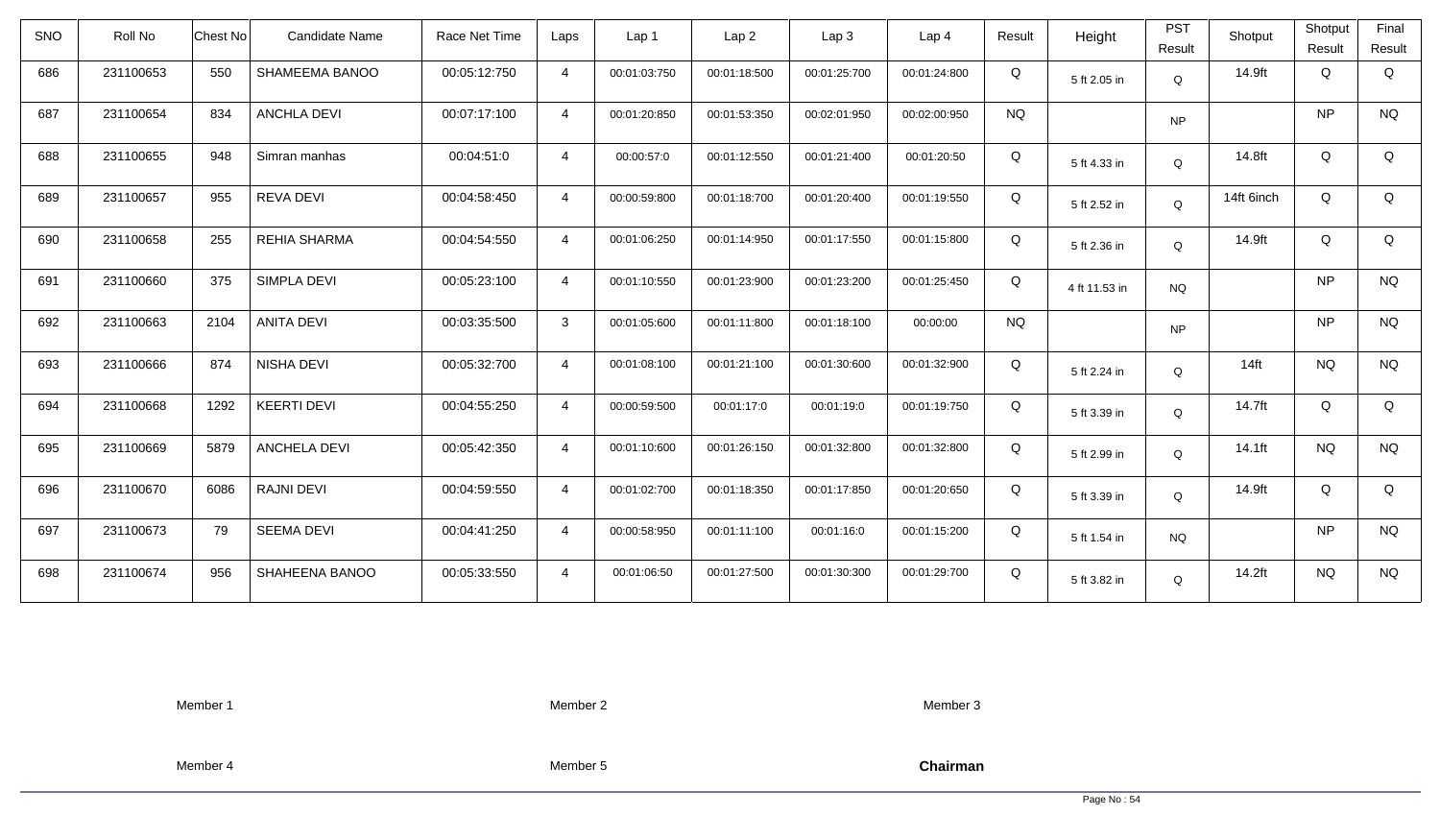| <b>SNO</b> | Roll No   | <b>Chest No</b> | Candidate Name       | Race Net Time | Laps           | Lap <sub>1</sub> | Lap <sub>2</sub> | Lap <sub>3</sub> | Lap <sub>4</sub> | Result | Height        | <b>PST</b><br>Result | Shotput    | Shotput<br>Result | Final<br>Result |
|------------|-----------|-----------------|----------------------|---------------|----------------|------------------|------------------|------------------|------------------|--------|---------------|----------------------|------------|-------------------|-----------------|
| 699        | 231100675 | 8452            | <b>ASHA DEVI</b>     | 00:04:56:200  | $\overline{4}$ | 00:01:07:50      | 00:01:14:850     | 00:01:15:100     | 00:01:19:200     | Q      | 5 ft 2.05 in  | Q                    | $14$ ft    | <b>NQ</b>         | <b>NQ</b>       |
| 700        | 231100676 | 3279            | shakeela banoo       | 00:04:27:300  | $\overline{4}$ | 00:00:51:100     | 00:01:04:900     | 00:01:14:400     | 00:01:16:900     | Q      | 5 ft 2.05 in  | Q                    | 14.9ft     | Q                 | Q               |
| 701        | 231100677 | 1232            | SHAGUFTA BANOO       | 00:05:45:100  | $\overline{4}$ | 00:01:06:400     | 00:01:22:800     | 00:01:34:500     | 00:01:41:400     | Q      | 5 ft 2.05 in  | Q                    | 14.1ft     | <b>NQ</b>         | <b>NQ</b>       |
| 702        | 231100678 | 872             | rakha devi           | 00:05:04:450  | $\overline{4}$ | 00:01:03:0       | 00:01:21:450     | 00:01:18:450     | 00:01:21:550     | Q      | 5 ft 2.72 in  | Q                    | 14.8ft     | Q                 | Q               |
| 703        | 231100679 | 1039            | ANAM                 | 00:05:34:200  | $\overline{4}$ | 00:01:09:600     | 00:01:21:950     | 00:01:27:950     | 00:01:34:700     | Q      | 5 ft 5.28 in  | Q                    | 14ft 6inch | Q                 | Q               |
| 704        | 231100680 | 3220            | <b>SWARNA DEVI</b>   | 00:04:43:900  | $\overline{4}$ | 00:01:05:700     | 00:01:13:850     | 00:01:09:100     | 00:01:15:250     | Q      | 5 ft 4.02 in  | Q                    | 14ft 6inch | Q                 | Q               |
| 705        | 231100681 | 1134            | SONIA DEVI           | 00:05:53:850  | $\overline{4}$ | 00:01:03:800     | 00:01:28:500     | 00:01:39:400     | 00:01:42:150     | Q      | 4 ft 10.98 in | <b>NQ</b>            |            | <b>NP</b>         | <b>NQ</b>       |
| 706        | 231100684 | 190             | <b>ANJNA DEVI</b>    | 00:05:19:350  | $\overline{4}$ | 00:01:08:650     | 00:01:23:500     | 00:01:24:50      | 00:01:23:150     | Q      | 5 ft 0.28 in  | <b>NQ</b>            |            | <b>NP</b>         | <b>NQ</b>       |
| 707        | 231100687 | 594             | <b>VANSHIKA DEVI</b> | 00:05:39:500  | $\overline{4}$ | 00:01:15:250     | 00:01:24:850     | 00:01:28:450     | 00:01:30:950     | Q      | 5 ft 2.83 in  | Q                    | 14.7ft     | Q                 | Q               |
| 708        | 231100688 | 7188            | vidya kumari         | 00:05:49:150  | $\overline{4}$ | 00:01:08:600     | 00:01:24:900     | 00:01:24:450     | 00:01:51:200     | Q      | 5 ft 2.24 in  | Q                    | 14.8ft     | Q                 | Q               |
| 709        | 231100689 | 786             | reenu devi           | 00:05:17:750  | $\overline{4}$ | 00:01:12:800     | 00:01:20:400     | 00:01:22:550     | 00:01:22:0       | Q      | 5 ft 0.91 in  | <b>NQ</b>            |            | <b>NP</b>         | <b>NQ</b>       |
| 710        | 231100691 | 749             | <b>SAKSHI DEVI</b>   | 00:05:33:100  | $\overline{4}$ | 00:01:05:550     | 00:01:26:50      | 00:01:29:250     | 00:01:32:250     | Q      | 5 ft 1.06 in  | <b>NQ</b>            |            | <b>NP</b>         | <b>NQ</b>       |
| 711        | 231100692 | 1271            | SHILPA DEVI          | 00:05:15:200  | $\overline{4}$ | 00:01:05:550     | 00:01:24:50      | 00:01:24:700     | 00:01:20:900     | Q      | 5 ft 3.27 in  | Q                    | $11$ ft    | <b>NQ</b>         | <b>NQ</b>       |

Member 2

Member 3

Member 4

Member 5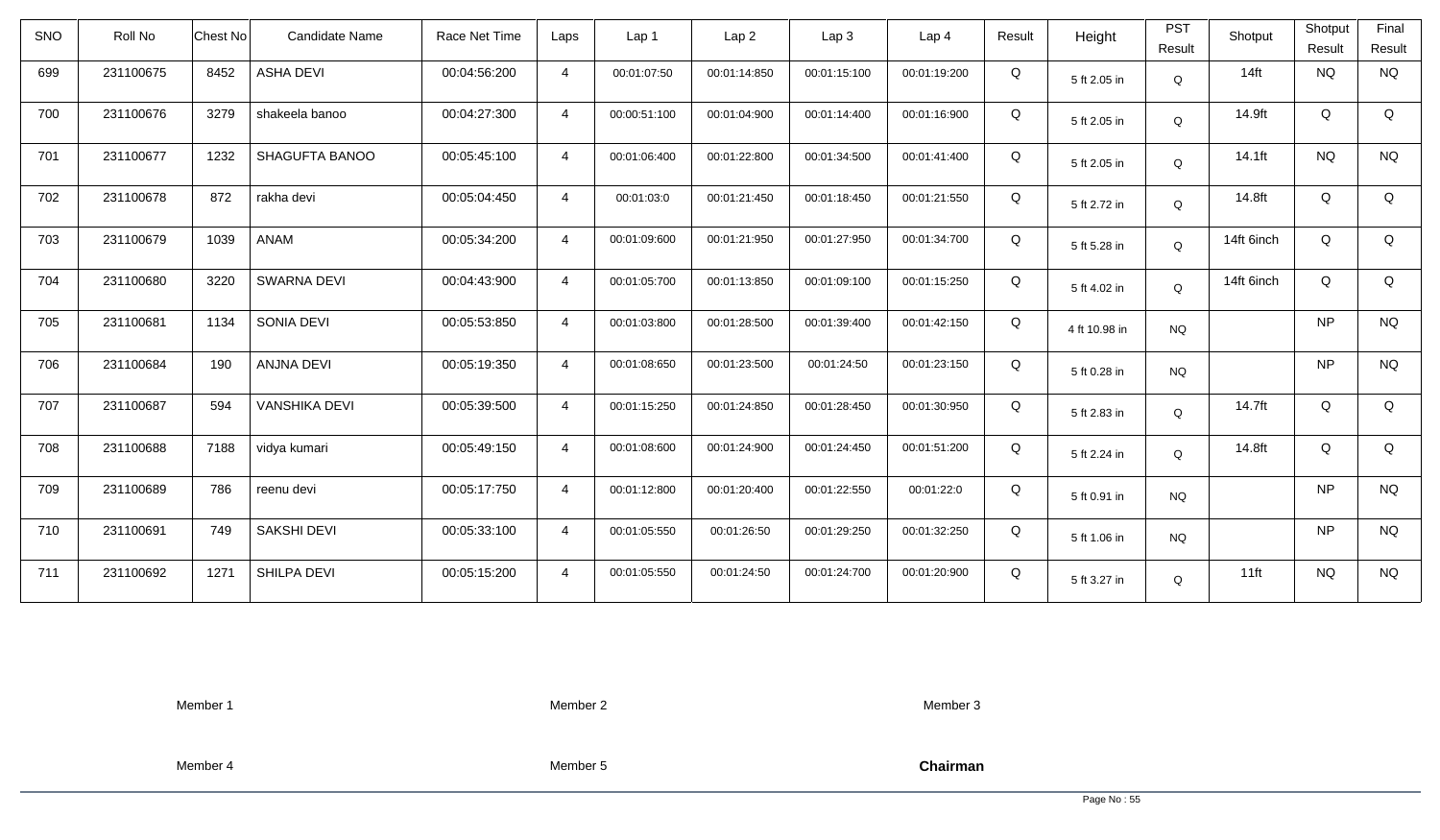| <b>SNO</b> | Roll No   | <b>Chest No</b> | Candidate Name        | Race Net Time | Laps           | Lap <sub>1</sub> | Lap <sub>2</sub> | Lap <sub>3</sub> | Lap <sub>4</sub> | Result | Height       | <b>PST</b><br>Result | Shotput    | Shotput<br>Result | Final<br>Result |
|------------|-----------|-----------------|-----------------------|---------------|----------------|------------------|------------------|------------------|------------------|--------|--------------|----------------------|------------|-------------------|-----------------|
| 712        | 231100693 | 3900            | <b>KOSHIKA THAKUR</b> | 00:05:06:200  | $\overline{4}$ | 00:01:06:500     | 00:01:15:0       | 00:01:19:100     | 00:01:25:600     | Q      | 5 ft 2.13 in | Q                    | 14.7ft     | Q                 | Q               |
| 713        | 231100694 | 5608            | <b>NEHA KUMARY</b>    | 00:05:07:0    | $\overline{4}$ | 00:01:07:250     | 00:01:11:950     | 00:01:24:750     | 00:01:23:50      | Q      | 5 ft 4.02 in | Q                    | 14ft 6inch | Q                 | Q               |
| 714        | 231100695 | 820             | komal                 | 00:05:58:450  | $\overline{4}$ | 00:01:13:600     | 00:01:31:500     | 00:01:37:900     | 00:01:35:450     | Q      | 5 ft 0.98 in | <b>NQ</b>            |            | <b>NP</b>         | <b>NQ</b>       |
| 715        | 231100696 | 3022            | RUBINA BANOO          | 00:05:47:750  | $\overline{4}$ | 00:01:09:750     | 00:01:26:800     | 00:01:31:900     | 00:01:39:300     | Q      | 5 ft 5.91 in | Q                    | 14.9ft     | Q                 | Q               |
| 716        | 231100697 | 1416            | Pinki devi            | 00:05:43:350  | $\overline{4}$ | 00:01:09:600     | 00:01:30:750     | 00:01:31:300     | 00:01:31:700     | Q      | 5 ft 1.65 in | <b>NQ</b>            |            | <b>NP</b>         | <b>NQ</b>       |
| 717        | 231100701 | 298             | <b>BABLEE DEVI</b>    | 00:05:35:450  | $\overline{4}$ | 00:01:10:250     | 00:01:21:950     | 00:01:30:550     | 00:01:32:700     | Q      | 5 ft 4.41 in | Q                    | 14.2ft     | <b>NQ</b>         | <b>NQ</b>       |
| 718        | 231100702 | 750             | Hukma devi            | 00:05:35:750  | $\overline{4}$ | 00:01:06:350     | 00:01:27:100     | 00:01:31:700     | 00:01:30:600     | Q      | 5 ft 0.98 in | <b>NQ</b>            |            | <b>NP</b>         | <b>NQ</b>       |
| 719        | 231100704 | 1328            | Afrina banoo          | 00:05:11:450  | $\overline{4}$ | 00:01:11:950     | 00:01:22:450     | 00:01:20:150     | 00:01:16:900     | Q      | 5 ft 5.28 in | Q                    | 14.8ft     | Q                 | Q               |
| 720        | 231100705 | 1269            | <b>ANISHA DEVI</b>    | 00:04:41:300  | $\overline{4}$ | 00:01:01:950     | 00:01:11:850     | 00:01:15:550     | 00:01:11:950     | Q      | 5 ft 2.72 in | Q                    | 14ft 6inch | Q                 | Q               |
| 721        | 231100708 | 1275            | SAPNA DEVI            | 00:06:16:250  | $\overline{4}$ | 00:01:41:500     | 00:01:28:150     | 00:01:37:150     | 00:01:29:450     | Q      | 5 ft 0.51 in | <b>NQ</b>            |            | <b>NP</b>         | <b>NQ</b>       |
| 722        | 231100709 | 4030            | <b>NEHA DEVI</b>      | 00:05:35:100  | $\overline{4}$ | 00:01:19:250     | 00:01:25:900     | 00:01:22:450     | 00:01:27:500     | Q      | 5 ft 5.59 in | Q                    | 14.7ft     | Q                 | Q               |
| 723        | 231100710 | 452             | Jai neeta             | 00:05:20:950  | $\overline{4}$ | 00:01:08:350     | 00:01:22:850     | 00:01:30:500     | 00:01:19:250     | Q      | 5 ft 5.59 in | Q                    | 14ft 6inch | Q                 | Q               |
| 724        | 231100711 | 825             | <b>NEELMA DEVI</b>    | 00:05:48:750  | $\overline{4}$ | 00:01:12:750     | 00:01:25:100     | 00:01:35:850     | 00:01:35:50      | Q      | 5 ft 2.13 in | Q                    | 14.8ft     | Q                 | Q               |

Member 2

Member 3

Member 4

Member 5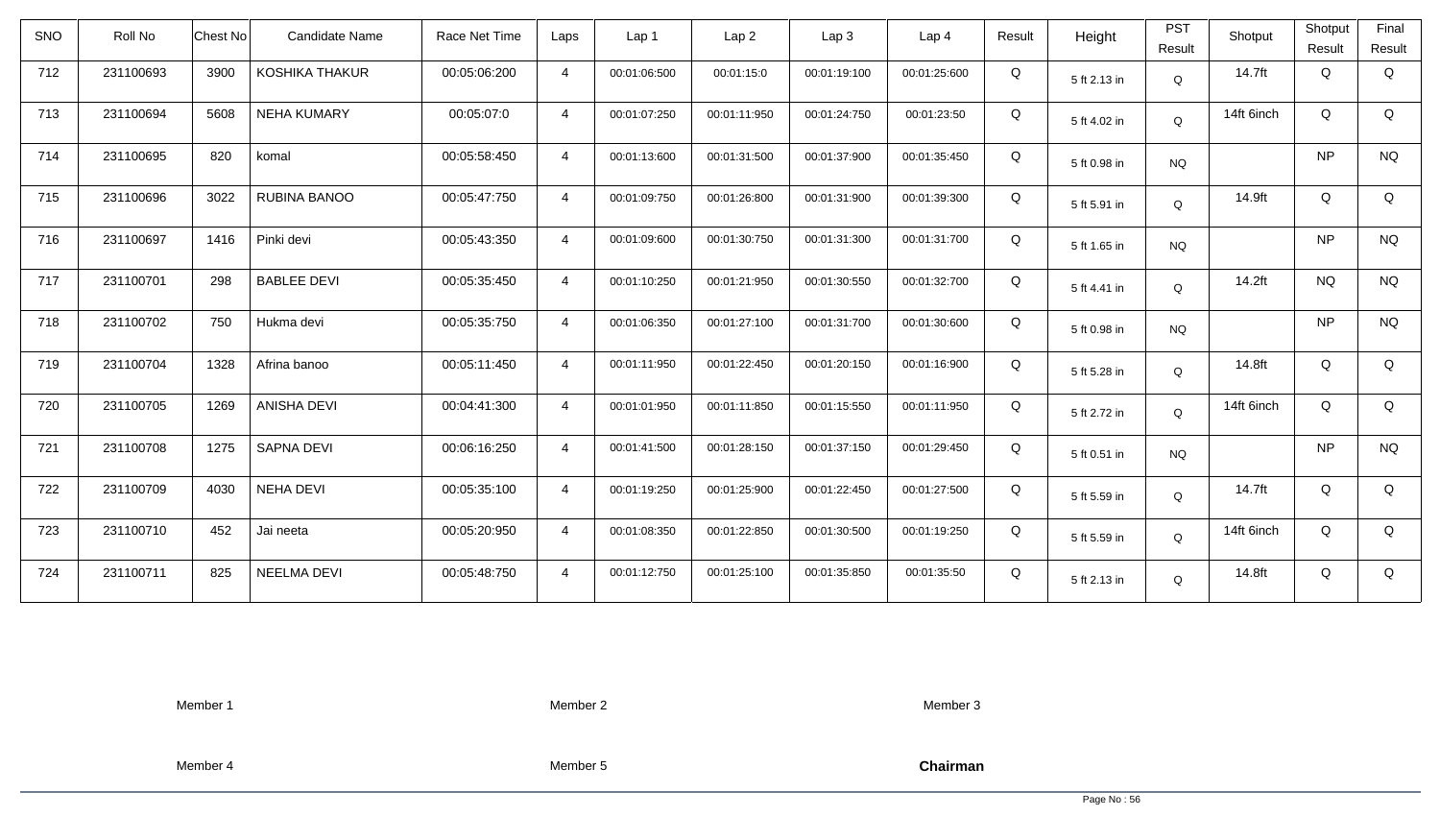| <b>SNO</b> | Roll No   | <b>Chest No</b> | Candidate Name      | Race Net Time | Laps           | Lap 1        | Lap <sub>2</sub> | Lap <sub>3</sub> | Lap <sub>4</sub> | Result    | Height       | <b>PST</b><br>Result | Shotput    | Shotput<br>Result | Final<br>Result |
|------------|-----------|-----------------|---------------------|---------------|----------------|--------------|------------------|------------------|------------------|-----------|--------------|----------------------|------------|-------------------|-----------------|
| 725        | 231100712 | 1843            | rukaya banoo        | 00:05:03:200  | $\overline{4}$ | 00:01:02:500 | 00:01:19:850     | 00:01:19:500     | 00:01:21:350     | Q         | 5 ft 4.88 in | Q                    | 14.9ft     | Q                 | Q               |
| 726        | 231100715 | 9024            | komal devi          | 00:05:26:400  | $\overline{4}$ | 00:01:08:400 | 00:01:26:250     | 00:01:30:850     | 00:01:20:900     | Q         | 5 ft 0.28 in | <b>NQ</b>            |            | <b>NP</b>         | <b>NQ</b>       |
| 727        | 231100717 | 8561            | Reeta devi          | 00:05:07:600  | $\overline{4}$ | 00:01:06:850 | 00:01:17:100     | 00:01:21:950     | 00:01:21:700     | Q         | 5 ft 2.56 in | Q                    | 14.7ft     | Q                 | Q               |
| 728        | 231100720 | 7327            | <b>VISHALI DEVI</b> | 00:05:29:200  | $\overline{4}$ | 00:01:07:850 | 00:01:31:300     | 00:01:30:600     | 00:01:19:450     | Q         | 5 ft 4.76 in | Q                    | 14.8ft     | Q                 | Q               |
| 729        | 231100721 | 3110            | SUSHEELA DEVI       | 00:04:55:450  | $\overline{4}$ | 00:01:03:400 | 00:01:17:500     | 00:01:21:750     | 00:01:12:800     | Q         | 5 ft 4.09 in | Q                    | 14.9ft     | Q                 | Q               |
| 730        | 231100722 | 8591            | <b>RITA DEVI</b>    | 00:06:27:400  | $\overline{4}$ | 00:01:17:650 | 00:01:38:500     | 00:01:43:750     | 00:01:47:500     | Q         | 5 ft 3.07 in | Q                    | 14.8ft     | Q                 | Q               |
| 731        | 231100724 | 469             | SHILPA DEVI         | 00:05:23:50   | $\overline{4}$ | 00:01:10:200 | 00:01:21:350     | 00:01:24:650     | 00:01:26:850     | Q         | 5 ft 3.19 in | Q                    | 14.8ft     | Q                 | Q               |
| 732        | 231100726 | 2499            | <b>IFRA BANO</b>    | 00:06:31:700  | $\overline{4}$ | 00:01:16:150 | 00:01:35:950     | 00:01:56:600     | 00:01:43:0       | <b>NQ</b> |              | NP                   |            | <b>NP</b>         | <b>NQ</b>       |
| 733        | 231100727 | 614             | swarna devi         | 00:05:15:400  | $\overline{4}$ | 00:01:04:350 | 00:01:24:800     | 00:01:22:550     | 00:01:23:700     | Q         | 5 ft 0.91 in | <b>NQ</b>            |            | <b>NP</b>         | <b>NQ</b>       |
| 734        | 231100729 | 1061            | <b>ANIKA DEVI</b>   | 00:05:14:250  | $\overline{4}$ | 00:01:11:400 | 00:01:18:550     | 00:01:23:400     | 00:01:20:900     | Q         | 5 ft 3.54 in | Q                    | 14.8ft     | Q                 | Q               |
| 735        | 231100730 | 913             | <b>MANISHA DEVI</b> | 00:05:39:600  | $\overline{4}$ | 00:01:09:850 | 00:01:27:150     | 00:01:33:200     | 00:01:29:400     | Q         | 5 ft 2.17 in | Q                    | 14.1ft     | <b>NQ</b>         | <b>NQ</b>       |
| 736        | 231100731 | 9629            | <b>MONIKA DEVI</b>  | 00:05:11:350  | $\overline{4}$ | 00:01:03:500 | 00:01:20:200     | 00:01:18:700     | 00:01:28:950     | Q         | 5 ft 3.5 in  | Q                    | 14ft 6inch | Q                 | Q               |
| 737        | 231100733 | 1292            | deviya bharthi      | 00:05:52:400  | $\overline{4}$ | 00:01:14:200 | 00:01:30:100     | 00:01:33:900     | 00:01:34:200     | Q         | 5 ft 5.04 in | Q                    | 14.8ft     | Q                 | Q               |

Member 2

Member 3

Member 4

Member 5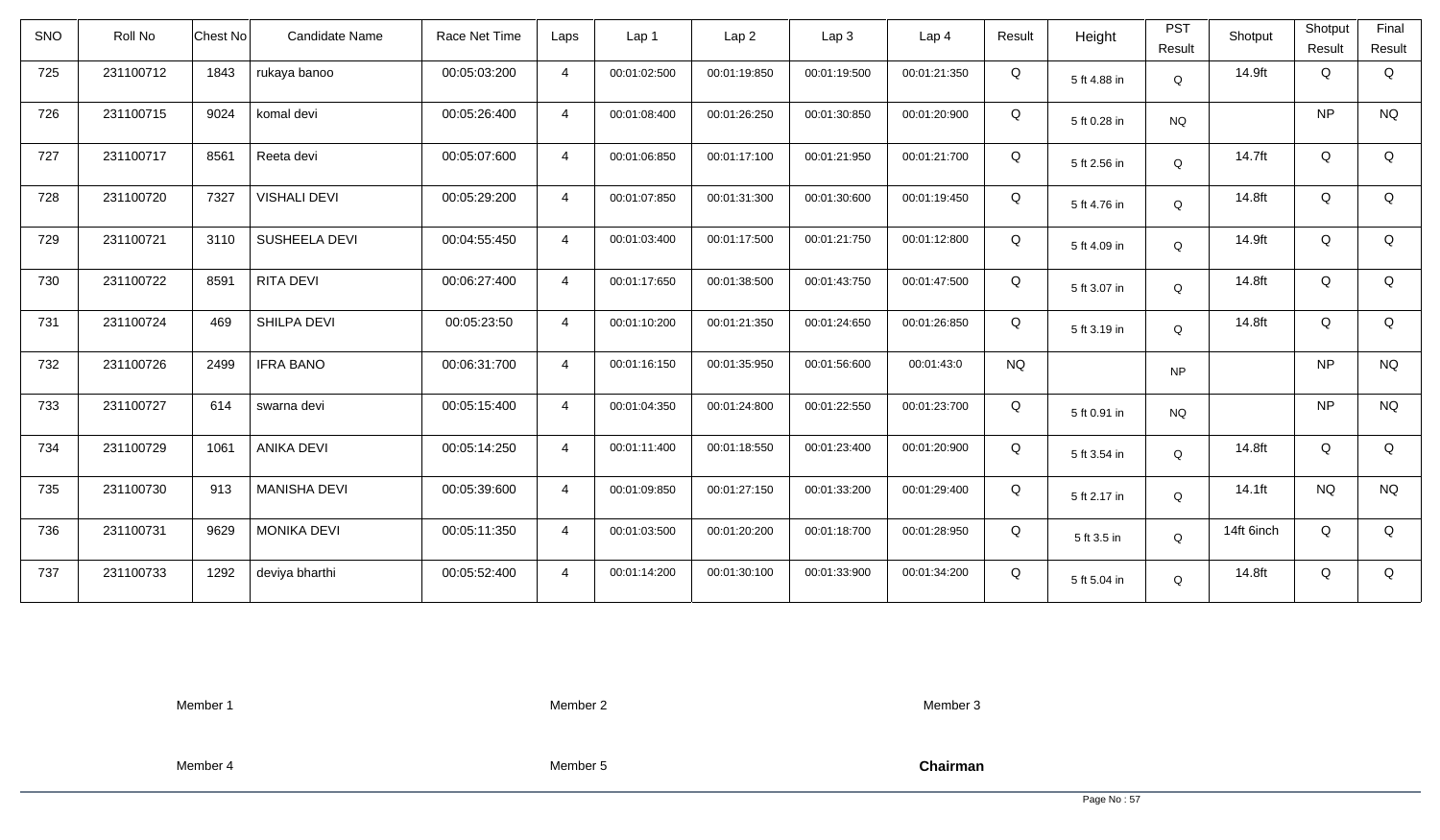| <b>SNO</b> | Roll No   | Chest No | Candidate Name         | Race Net Time | Laps           | Lap 1        | Lap <sub>2</sub> | Lap <sub>3</sub> | Lap <sub>4</sub> | Result | Height       | <b>PST</b><br>Result | Shotput | Shotput<br>Result | Final<br>Result |
|------------|-----------|----------|------------------------|---------------|----------------|--------------|------------------|------------------|------------------|--------|--------------|----------------------|---------|-------------------|-----------------|
| 738        | 231100741 | 1188     | RAKSHU DEVI            | 00:05:17:300  | $\overline{4}$ | 00:01:15:700 | 00:01:22:650     | 00:01:19:950     | 00:01:19:0       | Q      | 5 ft 2.09 in | $\mathsf Q$          | 14.9ft  | Q                 | Q               |
| 739        | 231100743 | 205      | <b>MINAKSHI PARIHR</b> | 00:05:16:400  | $\overline{4}$ | 00:01:03:150 | 00:01:22:100     | 00:01:26:250     | 00:01:24:900     | Q      | 5 ft 6.06 in | Q                    | 14.9ft  | Q                 | Q               |
| 740        | 231100744 | 1077     | POOJA DEVI             | 00:05:51:300  | $\overline{4}$ | 00:01:14:900 | 00:01:28:200     | 00:01:29:150     | 00:01:39:50      | Q      | 5 ft 3.19 in | Q                    | $11$ ft | <b>NQ</b>         | <b>NQ</b>       |
| 741        | 231100745 | 1471     | Rita devi              | 00:04:56:750  | $\overline{4}$ | 00:01:01:850 | 00:01:13:200     | 00:01:24:0       | 00:01:17:700     | Q      | 5 ft 3.94 in | $\mathsf Q$          | 14.7ft  | Q                 | Q               |
| 742        | 231100747 | 2281     | SHABINA BANOO          | 00:04:52:50   | $\overline{4}$ | 00:01:02:600 | 00:01:12:700     | 00:01:14:900     | 00:01:21:850     | Q      | 5 ft 1.57 in | <b>NQ</b>            |         | <b>NP</b>         | <b>NQ</b>       |
| 743        | 231100753 | 805      | priya devi             | 00:04:53:450  | $\overline{4}$ | 00:00:58:600 | 00:01:16:500     | 00:01:17:150     | 00:01:21:200     | Q      | 5 ft 1.02 in | <b>NQ</b>            |         | <b>NP</b>         | <b>NQ</b>       |
| 744        | 231300001 | 2166     | <b>KAJAL Devi</b>      | 00:05:45:400  | $\overline{4}$ | 00:01:16:950 | 00:01:26:0       | 00:01:33:100     | 00:01:29:350     | Q      | 5 ft 3.23 in | Q                    | 14.8ft  | Q                 | Q               |
| 745        | 231300002 | 401      | Guddi Devi             | 00:04:59:250  | $\overline{4}$ | 00:01:06:100 | 00:01:16:650     | 00:01:18:700     | 00:01:17:800     | Q      | 5 ft 1.42 in | <b>NQ</b>            |         | <b>NP</b>         | <b>NQ</b>       |
| 746        | 231300004 | 6214     | Sona Parihar           | 00:05:31:800  | $\overline{4}$ | 00:01:13:800 | 00:01:22:800     | 00:01:28:850     | 00:01:26:350     | Q      | 5 ft 3.19 in | Q                    | 14.8ft  | Q                 | Q               |
| 747        | 231300005 | 1207     | KOMAL SHARMA           | 00:04:32:350  | $\overline{4}$ | 00:01:01:350 | 00:01:14:100     | 00:01:13:350     | 00:01:03:550     | Q      | 5 ft 5.12 in | Q                    | 14.9ft  | Q                 | Q               |
| 748        | 231300007 | 1238     | SUPRIYA DEVI           | 00:04:36:350  | $\overline{4}$ | 00:01:06:400 | 00:01:12:350     | 00:01:11:50      | 00:01:06:550     | Q      | 5 ft 4.09 in | Q                    | 14.8ft  | Q                 | Q               |
| 749        | 231300010 | 319      | <b>BABITA DEVI</b>     | 00:05:36:400  | $\overline{4}$ | 00:01:15:150 | 00:01:21:550     | 00:01:28:700     | 00:01:31:0       | Q      | 5 ft 3.31 in | Q                    | 14.8ft  | Q                 | Q               |
| 750        | 231300012 | 2628     | radhika parihar        | 00:05:13:50   | $\overline{4}$ | 00:01:15:100 | 00:01:23:650     | 00:01:18:0       | 00:01:16:300     | Q      | 5 ft 3.39 in | Q                    | 14.8ft  | Q                 | Q               |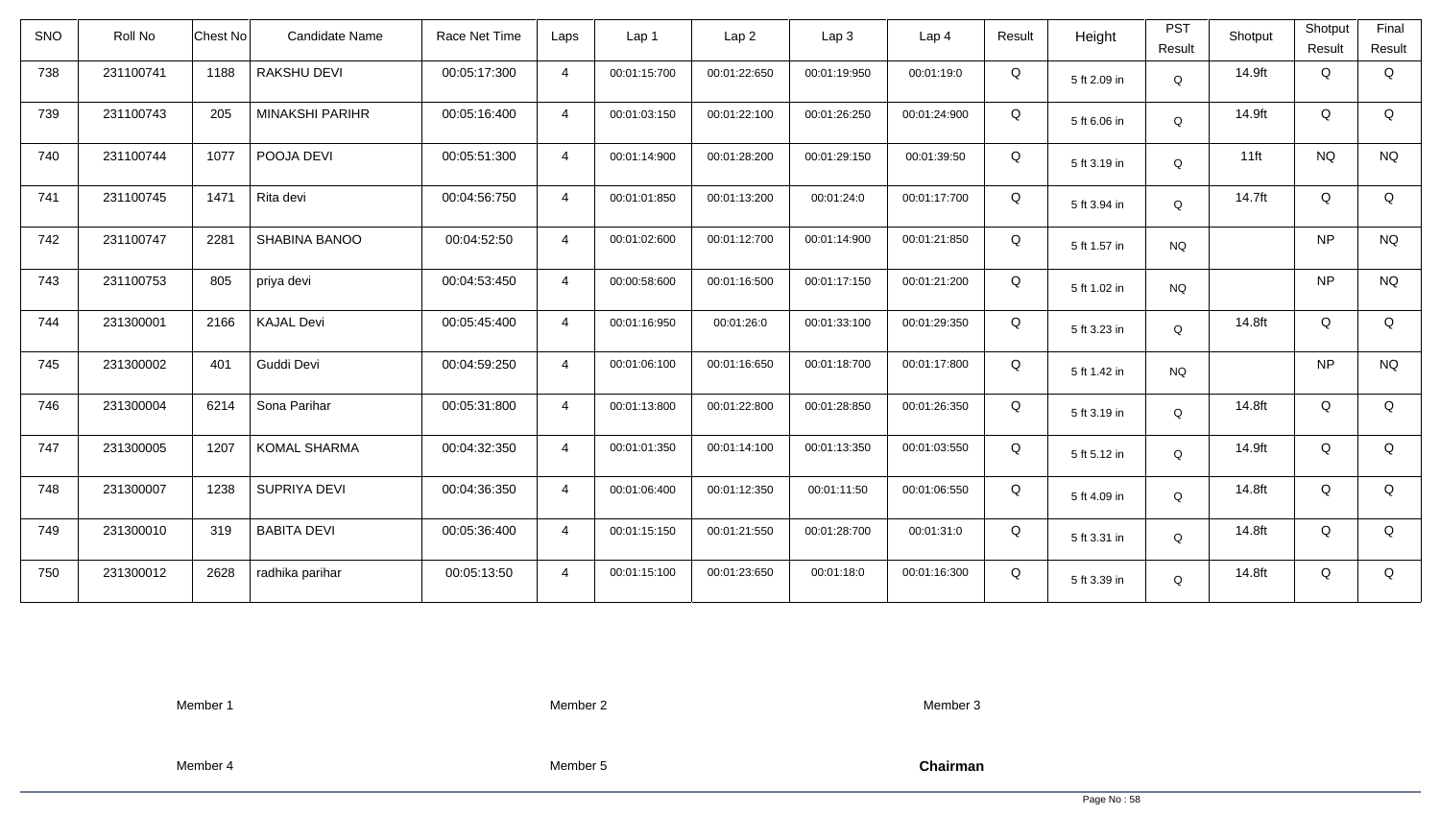| <b>SNO</b> | Roll No   | Chest No | Candidate Name        | Race Net Time | Laps           | Lap 1        | Lap <sub>2</sub> | Lap3         | Lap <sub>4</sub> | Result    | Height        | <b>PST</b><br>Result | Shotput    | Shotput<br>Result | Final<br>Result |
|------------|-----------|----------|-----------------------|---------------|----------------|--------------|------------------|--------------|------------------|-----------|---------------|----------------------|------------|-------------------|-----------------|
| 751        | 231300014 | 4131     | PRIYA SHARMA          | 00:05:13:0    | $\overline{4}$ | 00:01:05:50  | 00:01:17:700     | 00:01:25:500 | 00:01:24:750     | Q         | 4 ft 11.8 in  | <b>NQ</b>            |            | <b>NP</b>         | <b>NQ</b>       |
| 752        | 231300017 | 1273     | <b>SHALNI DEVI</b>    | 00:04:53:800  | $\overline{4}$ | 00:01:04:300 | 00:01:13:850     | 00:01:17:100 | 00:01:18:550     | Q         | 5 ft 4.02 in  | Q                    | 14.2ft     | <b>NQ</b>         | <b>NQ</b>       |
| 753        | 231300022 | 1215     | Pershotma Devi        | 00:05:09:400  | $\overline{4}$ | 00:01:04:950 | 00:01:21:850     | 00:01:23:550 | 00:01:19:50      | Q         | 5 ft 1.18 in  | <b>NQ</b>            |            | <b>NP</b>         | <b>NQ</b>       |
| 754        | 231300023 | 812      | <b>ARCHANA THAKUR</b> | 00:05:23:400  | $\overline{4}$ | 00:01:05:950 | 00:01:24:750     | 00:01:29:800 | 00:01:22:900     | Q         | 5 ft 0.28 in  | <b>NQ</b>            |            | <b>NP</b>         | <b>NQ</b>       |
| 755        | 231300024 | 1268     | <b>ARTI THAKUR</b>    | 00:05:22:550  | $\overline{4}$ | 00:01:01:50  | 00:01:23:400     | 00:01:27:300 | 00:01:30:800     | Q         | 5 ft 1.34 in  | <b>NQ</b>            |            | <b>NP</b>         | <b>NQ</b>       |
| 756        | 231300025 | 1219     | <b>DAMNI DEVI</b>     | 00:05:09:800  | $\overline{4}$ | 00:01:03:750 | 00:01:22:900     | 00:01:22:900 | 00:01:20:250     | Q         | 4 ft 11.76 in | <b>NQ</b>            |            | <b>NP</b>         | <b>NQ</b>       |
| 757        | 231300026 | 875      | ROZIA banoo           | 00:07:17:100  | $\overline{4}$ | 00:01:18:0   | 00:01:43:550     | 00:02:08:850 | 00:02:06:700     | <b>NQ</b> |               | <b>NP</b>            |            | <b>NP</b>         | <b>NQ</b>       |
| 758        | 231300029 | 1437     | <b>SUNIKSHA DEVI</b>  | 00:05:50:150  | $\overline{4}$ | 00:01:11:450 | 00:01:29:500     | 00:01:34:350 | 00:01:34:850     | Q         | 5 ft 3.62 in  | Q                    | 14ft 7inch | Q                 | Q               |
| 759        | 231300030 | 191      | <b>MANIKSHA DEVI</b>  | 00:05:11:850  | $\overline{4}$ | 00:01:08:100 | 00:01:21:400     | 00:01:21:150 | 00:01:21:200     | Q         | 5 ft 0.63 in  | <b>NQ</b>            |            | <b>NP</b>         | <b>NQ</b>       |
| 760        | 231300031 | 1297     | SONY DEVI             | 00:05:52:250  | $\overline{4}$ | 00:01:15:150 | 00:01:35:0       | 00:01:32:100 | 00:01:30:0       | Q         | 5 ft 3.9 in   | Q                    | 14.8ft     | Q                 | Q               |
| 761        | 231300032 | 922      | <b>MANJU DEVI</b>     | 00:04:58:850  | $\overline{4}$ | 00:01:07:100 | 00:01:16:500     | 00:01:20:50  | 00:01:15:200     | Q         | 5 ft 2.13 in  | Q                    | 14.8ft     | Q                 | Q               |
| 762        | 231300033 | 3478     | simranjeet sharma     | 00:04:50:750  | $\overline{4}$ | 00:01:08:150 | 00:01:15:800     | 00:01:17:100 | 00:01:09:700     | Q         | 5 ft 2.05 in  | Q                    | 14.9ft     | Q                 | Q               |
| 763        | 231300034 | 808      | SHEETAL DEVI          | 00:04:47:50   | $\overline{4}$ | 00:01:05:700 | 00:01:17:100     | 00:01:18:800 | 00:01:05:450     | Q         | 5 ft 2.28 in  | Q                    | 14.9ft     | Q                 | Q               |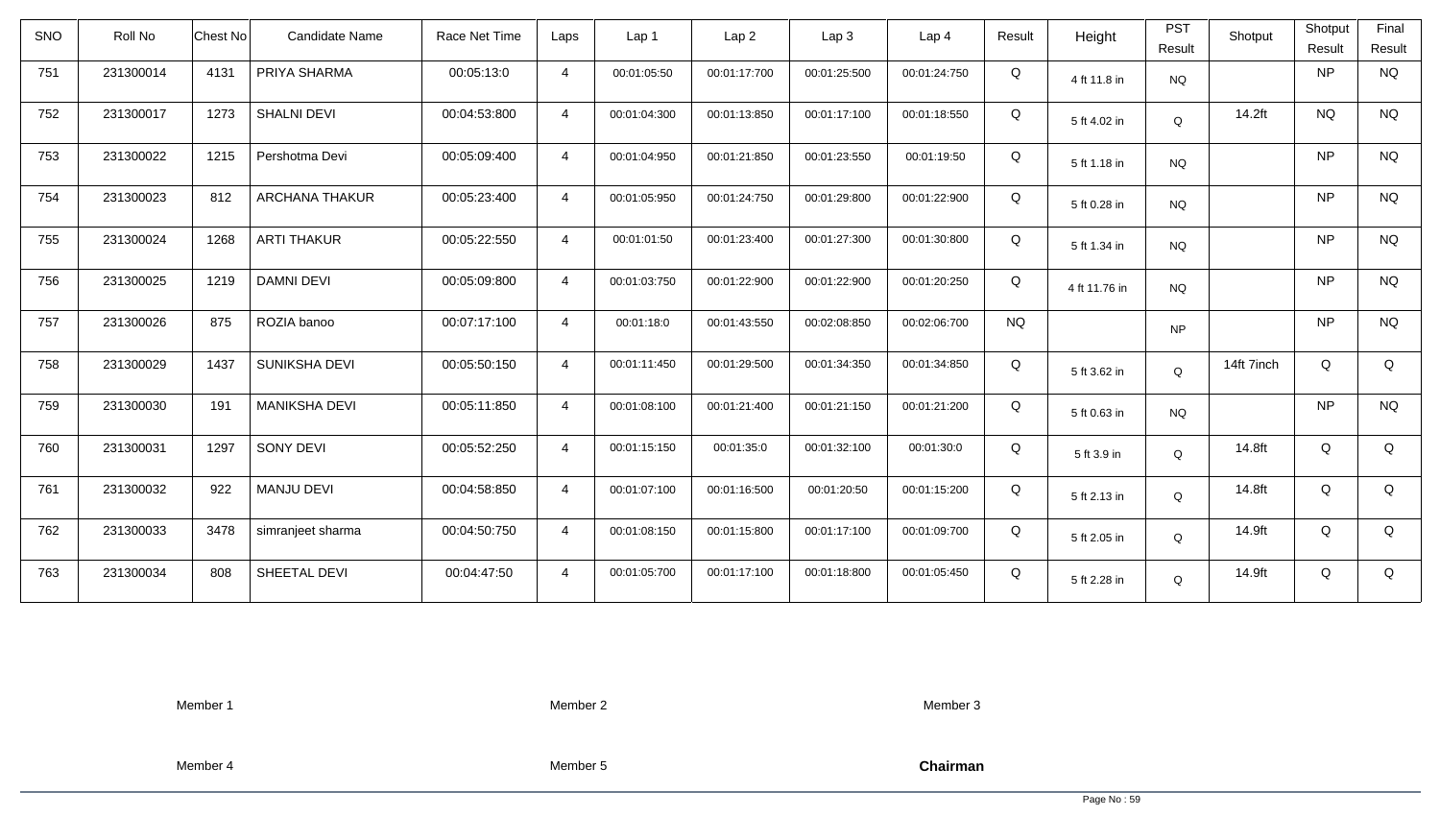| <b>SNO</b> | Roll No   | <b>Chest No</b> | Candidate Name       | Race Net Time | Laps           | Lap <sub>1</sub> | Lap <sub>2</sub> | Lap <sub>3</sub> | Lap <sub>4</sub> | Result    | Height       | <b>PST</b><br>Result | Shotput          | Shotput<br>Result | Final<br>Result |
|------------|-----------|-----------------|----------------------|---------------|----------------|------------------|------------------|------------------|------------------|-----------|--------------|----------------------|------------------|-------------------|-----------------|
| 764        | 231300037 | 909             | anjna devi           | 00:04:46:500  | $\overline{4}$ | 00:01:04:950     | 00:01:17:100     | 00:01:18:200     | 00:01:06:250     | Q         | 5 ft 2.44 in | Q                    | 14.9ft           | Q                 | Q               |
| 765        | 231300038 | 3121            | rubeena banoo        | 00:04:31:950  | $\overline{4}$ | 00:01:01:550     | 00:01:06:650     | 00:01:10:750     | 00:01:13:0       | Q         | 5 ft 2.05 in | Q                    | 14.9ft           | Q                 | Q               |
| 766        | 231300039 | 1227            | SULAKSHNA DEVI       | 00:05:43:550  | $\overline{4}$ | 00:01:07:450     | 00:01:29:700     | 00:01:34:0       | 00:01:32:400     | Q         | 5 ft 2.52 in | Q                    | $14$ ft          | <b>NQ</b>         | <b>NQ</b>       |
| 767        | 231300040 | 2714            | SURAKSHA DEVI        | 00:05:04:250  | $\overline{4}$ | 00:01:09:450     | 00:01:20:50      | 00:01:18:300     | 00:01:16:450     | Q         | 5 ft 2.05 in | Q                    | 14.1ft           | <b>NQ</b>         | <b>NQ</b>       |
| 768        | 231300041 | 898             | <b>SALMA WAHID</b>   | 00:05:12:300  | $\overline{4}$ | 00:01:03:750     | 00:01:19:800     | 00:01:23:400     | 00:01:25:350     | Q         | 5 ft 4.29 in | Q                    | 14.8ft           | Q                 | Q               |
| 769        | 231300042 | 4492            | neetu devi           | 00:05:26:650  | $\overline{4}$ | 00:01:09:100     | 00:01:25:400     | 00:01:26:550     | 00:01:25:600     | Q         | 5 ft 1.18 in | <b>NQ</b>            |                  | <b>NP</b>         | <b>NQ</b>       |
| 770        | 231300043 | 3999            | <b>NEELMA DEVI</b>   | 00:05:46:650  | $\overline{4}$ | 00:01:08:850     | 00:01:25:750     | 00:01:35:50      | 00:01:37:0       | Q         | 5 ft 2.76 in | Q                    | 14.9ft           | Q                 | Q               |
| 771        | 231300044 | 564             | <b>SHENUM KOUSAR</b> | 00:02:42:100  | $\overline{1}$ | 00:02:42:100     | 00:00:00         | 00:00:00         | 00:00:00         | <b>NQ</b> |              | <b>NP</b>            |                  | <b>NP</b>         | <b>NQ</b>       |
| 772        | 231300045 | 2272            | salma banoo          | 00:05:27:750  | $\overline{4}$ | 00:01:10:750     | 00:01:28:950     | 00:01:24:700     | 00:01:23:350     | Q         | 5 ft 5.04 in | Q                    | 15 <sup>ft</sup> | Q                 | Q               |
| 773        | 231300046 | 5972            | <b>MAKESHA DEVI</b>  | 00:05:20:200  | $\overline{4}$ | 00:01:12:450     | 00:01:22:350     | 00:01:24:300     | 00:01:21:100     | Q         | 5 ft 3.98 in | Q                    | 15 <sub>ft</sub> | Q                 | Q               |
| 774        | 231300047 | 378             | PRIYANKA DEVI        | 00:05:48:150  | $\overline{4}$ | 00:01:14:650     | 00:01:33:450     | 00:01:33:0       | 00:01:27:50      | Q         | 5 ft 3.15 in | Q                    | 14.2ft           | <b>NQ</b>         | <b>NQ</b>       |
| 775        | 231300048 | 124             | priya devi           | 00:05:35:650  | $\overline{4}$ | 00:01:13:500     | 00:01:26:550     | 00:01:30:50      | 00:01:25:550     | Q         | 5 ft 2.09 in | Q                    | 14.8ft           | Q                 | Q               |
| 776        | 231300049 | 3035            | POOJA DEVI           | 00:04:49:100  | $\overline{4}$ | 00:01:06:800     | 00:01:13:750     | 00:01:15:700     | 00:01:12:850     | Q         | 5 ft 0.83 in | <b>NQ</b>            |                  | <b>NP</b>         | <b>NQ</b>       |

Member 2

Member 3

Member 4

Member 5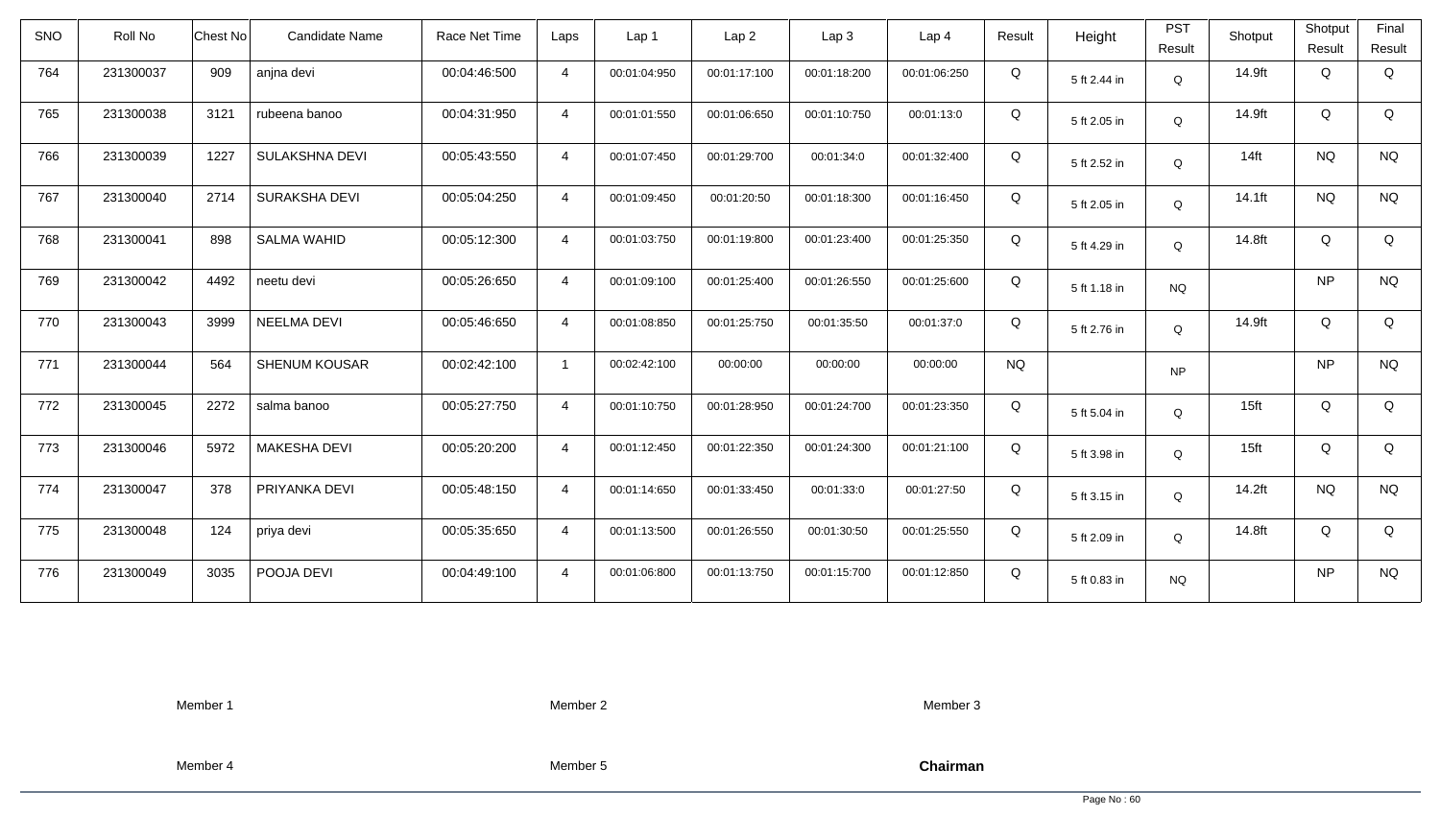| <b>SNO</b> | Roll No   | <b>Chest No</b> | Candidate Name      | Race Net Time | Laps           | Lap 1        | Lap <sub>2</sub> | Lap3         | Lap 4        | Result    | Height       | <b>PST</b><br>Result | Shotput | Shotput<br>Result | Final<br>Result |
|------------|-----------|-----------------|---------------------|---------------|----------------|--------------|------------------|--------------|--------------|-----------|--------------|----------------------|---------|-------------------|-----------------|
| 777        | 231300050 | 1105            | <b>MEHRUKH NISA</b> | 00:05:24:400  | $\overline{4}$ | 00:01:09:200 | 00:01:21:650     | 00:01:25:800 | 00:01:27:750 | Q         | 5 ft 2.13 in | Q                    | 14.3ft  | <b>NQ</b>         | <b>NQ</b>       |
| 778        | 231300051 | 947             | novsheena kousar    | 00:05:03:450  | $\overline{4}$ | 00:00:59:600 | 00:01:17:50      | 00:01:25:800 | 00:01:21:0   | Q         | 5 ft 2.09 in | Q                    | 14.9ft  | Q                 | Q               |
| 779        | 231300052 | 1209            | runa sharma         | 00:05:38:300  | $\overline{4}$ | 00:01:03:300 | 00:01:24:800     | 00:01:35:650 | 00:01:34:550 | Q         | 5 ft 2.48 in | Q                    | 14.9ft  | Q                 | Q               |
| 780        | 231300053 | 9250            | SINDU DEVI          | 00:05:18:550  | $\overline{4}$ | 00:01:09:900 | 00:01:23:300     | 00:01:24:850 | 00:01:20:500 | Q         | 5 ft 3.23 in | Q                    | 14.8ft  | Q                 | Q               |
| 781        | 231300054 | 1439            | <b>KAJAL DEVI</b>   | 00:06:44:50   | $\overline{4}$ | 00:01:11:200 | 00:01:43:500     | 00:01:49:850 | 00:01:59:500 | <b>NQ</b> |              | <b>NP</b>            |         | <b>NP</b>         | <b>NQ</b>       |
| 782        | 231300055 | 1317            | <b>MANU DEVI</b>    | 00:06:20:750  | $\overline{4}$ | 00:01:14:600 | 00:01:38:300     | 00:01:47:950 | 00:01:39:900 | Q         | 5 ft 2.72 in | Q                    | $14$ ft | <b>NQ</b>         | <b>NQ</b>       |
| 783        | 231300056 | 5814            | SUNDESHA DEVI       | 00:05:24:0    | $\overline{4}$ | 00:01:13:400 | 00:01:25:100     | 00:01:25:400 | 00:01:20:100 | Q         | 5 ft 7.28 in | Q                    | 14.8ft  | Q                 | Q               |
| 784        | 231300057 | 4236            | subhavati devi      | 00:05:12:0    | $\overline{4}$ | 00:01:03:600 | 00:01:22:350     | 00:01:21:600 | 00:01:24:450 | Q         | 5 ft 5.71 in | Q                    | 14.9ft  | Q                 | Q               |
| 785        | 231300058 | 253             | kaki devi           | 00:04:58:300  | $\overline{4}$ | 00:00:57:500 | 00:01:17:250     | 00:01:25:250 | 00:01:18:300 | Q         | 5 ft 2.52 in | Q                    | 14.9ft  | Q                 | Q               |
| 786        | 231300059 | 1001            | RANU DEVI           | 00:05:08:900  | $\overline{4}$ | 00:01:03:250 | 00:01:20:700     | 00:01:25:900 | 00:01:19:50  | Q         | 5 ft 1.38 in | <b>NQ</b>            |         | <b>NP</b>         | $\rm N\rm Q$    |
| 787        | 231300060 | 213             | SAPNA DEVI          | 00:05:03:250  | $\overline{4}$ | 00:01:06:900 | 00:01:17:800     | 00:01:20:700 | 00:01:17:850 | Q         | 5 ft 1.3 in  | <b>NQ</b>            |         | <b>NP</b>         | <b>NQ</b>       |
| 788        | 231300061 | 1496            | <b>ALIYA BANOO</b>  | 00:05:00:700  | $\overline{4}$ | 00:01:00:700 | 00:01:15:850     | 00:01:21:200 | 00:01:22:950 | Q         | 5 ft 0.75 in | <b>NQ</b>            |         | <b>NP</b>         | <b>NQ</b>       |
| 789        | 231300063 | 2293            | SHOBHA DEVI         | 00:04:33:150  | $\overline{4}$ | 00:01:00:450 | 00:01:11:450     | 00:01:13:950 | 00:01:07:300 | Q         | 5 ft 3.23 in | Q                    | 14.7ft  | Q                 | Q               |

Member 2

Member 3

Member 4

Member 5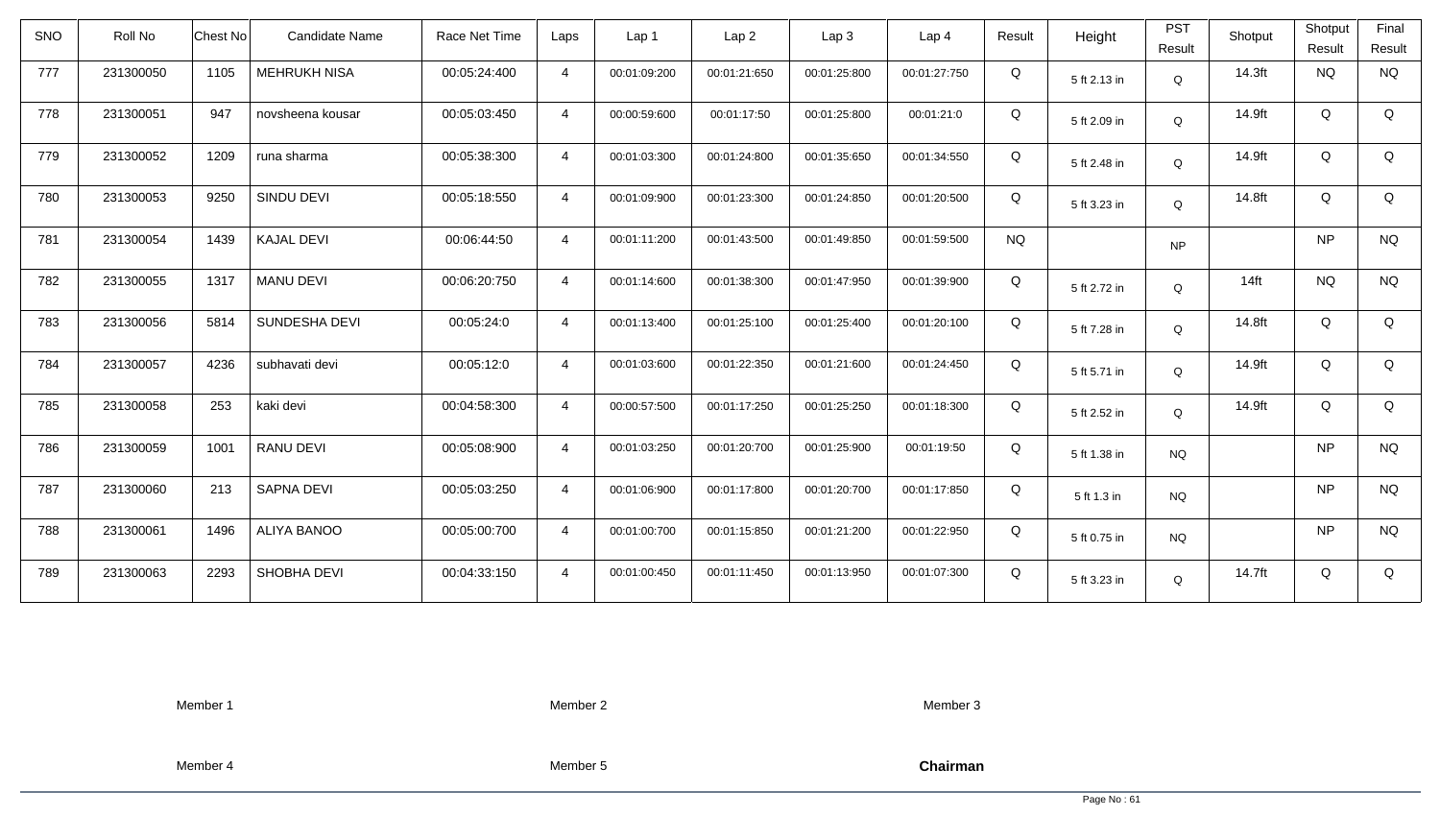| <b>SNO</b> | Roll No   | Chest No | <b>Candidate Name</b> | Race Net Time | Laps           | Lap <sub>1</sub> | Lap 2        | Lap <sub>3</sub> | Lap <sub>4</sub> | Result | Height        | <b>PST</b><br>Result | Shotput          | Shotput<br>Result | Final<br>Result |
|------------|-----------|----------|-----------------------|---------------|----------------|------------------|--------------|------------------|------------------|--------|---------------|----------------------|------------------|-------------------|-----------------|
| 790        | 231300064 | 503      | <b>SUSHMA DEVI</b>    | 00:06:13:150  | $\overline{4}$ | 00:01:10:100     | 00:01:35:250 | 00:01:45:550     | 00:01:42:250     | Q      | 5 ft 0.04 in  | <b>NQ</b>            |                  | NP                | <b>NQ</b>       |
| 791        | 231300065 | 420      | Sonika Devi           | 00:05:45:100  | $\overline{4}$ | 00:01:11:650     | 00:01:29:450 | 00:01:34:150     | 00:01:29:850     | Q      | 5 ft 2.68 in  | Q                    | 15 <sub>ft</sub> | Q                 | Q               |
| 792        | 231300069 | 949      | SONIKA RANI           | 00:05:47:850  | $\overline{4}$ | 00:01:06:800     | 00:01:30:350 | 00:01:32:750     | 00:01:37:950     | Q      | 4 ft 11.49 in | <b>NQ</b>            |                  | NP                | <b>NQ</b>       |
| 793        | 231300070 | 2486     | POONAM DEVI           | 00:05:15:500  | $\overline{4}$ | 00:01:08:300     | 00:01:21:700 | 00:01:25:250     | 00:01:20:250     | Q      | 5 ft 2.01 in  | Q                    | 14.3ft           | <b>NQ</b>         | <b>NQ</b>       |
| 794        | 231300075 | 3058     | SANDHIYA THAKUR       | 00:04:49:350  | $\overline{4}$ | 00:01:04:700     | 00:01:10:200 | 00:01:14:850     | 00:01:19:600     | Q      | 5 ft 0.59 in  | <b>NQ</b>            |                  | <b>NP</b>         | <b>NQ</b>       |
| 795        | 231300076 | 968      | <b>KANCHANA DEVI</b>  | 00:05:24:650  | $\overline{4}$ | 00:01:08:250     | 00:01:26:300 | 00:01:24:200     | 00:01:25:900     | Q      | 4 ft 11.53 in | <b>NQ</b>            |                  | <b>NP</b>         | <b>NQ</b>       |
| 796        | 231300077 | 934      | Razeena Banoo         | 00:05:12:900  | $\overline{4}$ | 00:01:07:100     | 00:01:21:950 | 00:01:23:600     | 00:01:20:250     | Q      | 5 ft 1.18 in  | <b>NQ</b>            |                  | <b>NP</b>         | <b>NQ</b>       |
| 797        | 231300079 | 652      | ANNU DEVI             | 00:06:21:950  | $\overline{4}$ | 00:01:13:650     | 00:01:39:750 | 00:01:44:500     | 00:01:44:50      | Q      | 5 ft 3.46 in  | Q                    | $14$ ft          | <b>NQ</b>         | <b>NQ</b>       |
| 798        | 231300080 | 1203     | <b>ASMA BANOO</b>     | 00:05:44:650  | $\overline{4}$ | 00:01:07:250     | 00:01:29:450 | 00:01:30:750     | 00:01:37:200     | Q      | 5 ft 2.68 in  | Q                    | 14.8ft           | Q                 | Q               |
| 799        | 231300081 | 1157     | <b>DEEPIKA KUMARI</b> | 00:05:30:800  | $\overline{4}$ | 00:01:09:50      | 00:01:26:500 | 00:01:29:100     | 00:01:26:150     | Q      | 5 ft 0.94 in  | <b>NQ</b>            |                  | <b>NP</b>         | <b>NQ</b>       |
| 800        | 231300083 | 598      | karishma parihar      | 00:05:15:950  | $\overline{4}$ | 00:01:09:250     | 00:01:18:250 | 00:01:21:200     | 00:01:27:250     | Q      | 5 ft 1.57 in  | <b>NQ</b>            |                  | NP                | <b>NQ</b>       |
| 801        | 231300084 | 894      | <b>ARTI DEVI</b>      | 00:05:22:350  | $\overline{4}$ | 00:01:11:50      | 00:01:22:600 | 00:01:24:350     | 00:01:24:350     | Q      | 5 ft 4.65 in  | Q                    | $14$ ft          | <b>NQ</b>         | <b>NQ</b>       |
| 802        | 231300086 | 1173     | PALVEE DEVI           | 00:05:15:800  | $\overline{4}$ | 00:01:07:550     | 00:01:21:350 | 00:01:23:900     | 00:01:23:0       | Q      | 5 ft 2.36 in  | Q                    | 14.8ft           | Q                 | Q               |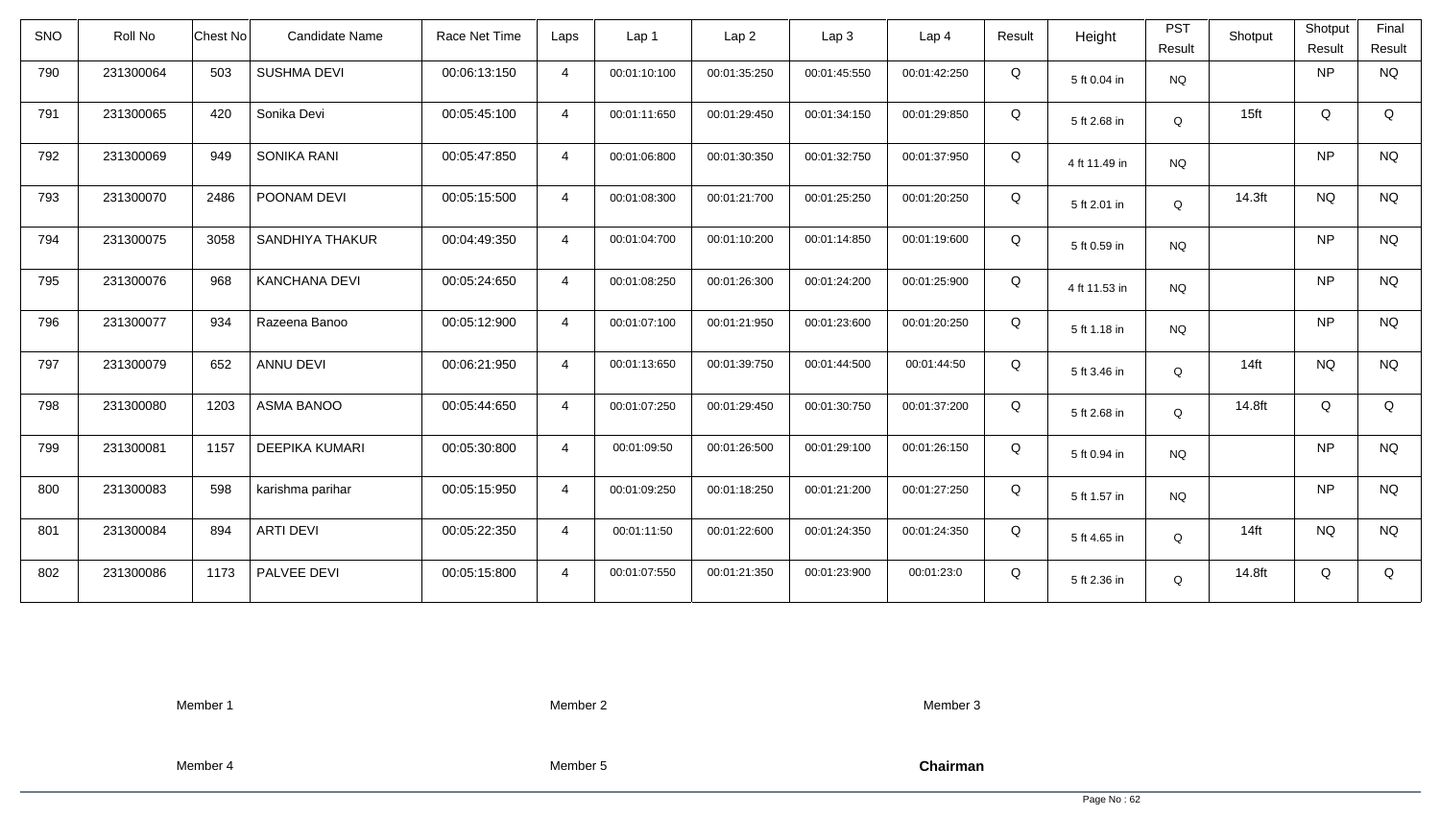| <b>SNO</b> | Roll No   | <b>Chest No</b> | Candidate Name        | Race Net Time | Laps           | Lap 1        | Lap <sub>2</sub> | Lap <sub>3</sub> | Lap <sub>4</sub> | Result    | Height       | <b>PST</b><br>Result | Shotput | Shotput<br>Result | Final<br>Result |
|------------|-----------|-----------------|-----------------------|---------------|----------------|--------------|------------------|------------------|------------------|-----------|--------------|----------------------|---------|-------------------|-----------------|
| 803        | 231300088 | 246             | sonali devi           | 00:05:24:150  | $\overline{4}$ | 00:01:03:350 | 00:01:21:150     | 00:01:24:800     | 00:01:34:850     | Q         | 5 ft 3.78 in | Q                    | 14.9ft  | Q                 | Q               |
| 804        | 231300089 | 580             | <b>VIKTA DEVI</b>     | 00:07:03:350  | $\overline{4}$ | 00:01:09:700 | 00:02:23:150     | 00:01:41:300     | 00:01:49:200     | <b>NQ</b> |              | <b>NP</b>            |         | <b>NP</b>         | <b>NQ</b>       |
| 805        | 231300091 | 422             | <b>AMBICA DEVI</b>    | 00:05:27:350  | $\overline{4}$ | 00:01:13:300 | 00:01:25:950     | 00:01:20:600     | 00:01:27:500     | Q         | 5 ft 2.68 in | Q                    | 14.8ft  | Q                 | Q               |
| 806        | 231300092 | 6353            | Priya Rani            | 00:05:04:650  | $\overline{4}$ | 00:01:04:900 | 00:01:19:0       | 00:01:22:450     | 00:01:18:300     | Q         | 5 ft 2.91 in | Q                    | 14.7ft  | Q                 | Q               |
| 807        | 231300094 | 62              | suni devi             | 00:05:39:0    | $\overline{4}$ | 00:01:10:350 | 00:01:29:750     | 00:01:31:50      | 00:01:27:850     | Q         | 5 ft 3.15 in | Q                    | 14.3ft  | <b>NQ</b>         | <b>NQ</b>       |
| 808        | 231300097 | 1045            | <b>SUMAN DEVI</b>     | 00:05:20:450  | $\overline{4}$ | 00:01:06:500 | 00:01:24:350     | 00:01:26:550     | 00:01:23:50      | Q         | 5 ft 1.22 in | <b>NQ</b>            |         | <b>NP</b>         | <b>NQ</b>       |
| 809        | 231300105 | 5497            | <b>KOMAL RANI</b>     | 00:05:08:0    | $\overline{4}$ | 00:01:02:250 | 00:01:17:450     | 00:01:22:150     | 00:01:26:150     | Q         | 5 ft 2.05 in | Q                    | 14.7ft  | Q                 | Q               |
| 810        | 231300107 | 910             | <b>VANDANA DEVI</b>   | 00:05:11:900  | $\overline{4}$ | 00:01:06:250 | 00:01:21:100     | 00:01:23:200     | 00:01:21:350     | Q         | 5 ft 1.54 in | <b>NQ</b>            |         | <b>NP</b>         | <b>NQ</b>       |
| 811        | 231300108 | 619             | Diksha devi           | 00:05:59:100  | $\overline{4}$ | 00:01:10:850 | 00:01:34:300     | 00:01:40:400     | 00:01:33:550     | Q         | 5 ft 2.6 in  | Q                    | 14.2ft  | <b>NQ</b>         | <b>NQ</b>       |
| 812        | 231300109 | 1263            | <b>SHAKTI DEVI</b>    | 00:05:11:750  | $\overline{4}$ | 00:01:07:0   | 00:01:23:250     | 00:01:18:400     | 00:01:23:100     | Q         | 5 ft 2.17 in | Q                    | 14.9ft  | Q                 | Q               |
| 813        | 231300110 | 932             | <b>SHALNI RANA</b>    | 00:05:21:650  | $\overline{4}$ | 00:01:03:800 | 00:01:20:950     | 00:01:28:950     | 00:01:27:950     | Q         | 5 ft 2.95 in | Q                    | 14.9ft  | Q                 | Q               |
| 814        | 231300111 | 2311            | <b>NAZNEEN KOUSAR</b> | 00:06:26:750  | $\overline{4}$ | 00:01:01:600 | 00:01:45:950     | 00:01:49:450     | 00:01:49:750     | Q         | 5 ft 4.33 in | Q                    | 14.7ft  | Q                 | Q               |
| 815        | 231300112 | 246             | <b>ALKA BHARTI</b>    | 00:06:23:450  | $\overline{4}$ | 00:01:05:500 | 00:01:37:150     | 00:01:38:0       | 00:02:02:800     | Q         | 5 ft 2.28 in | Q                    | 14.2ft  | <b>NQ</b>         | <b>NQ</b>       |

Member 2

Member 3

Member 4

Member 5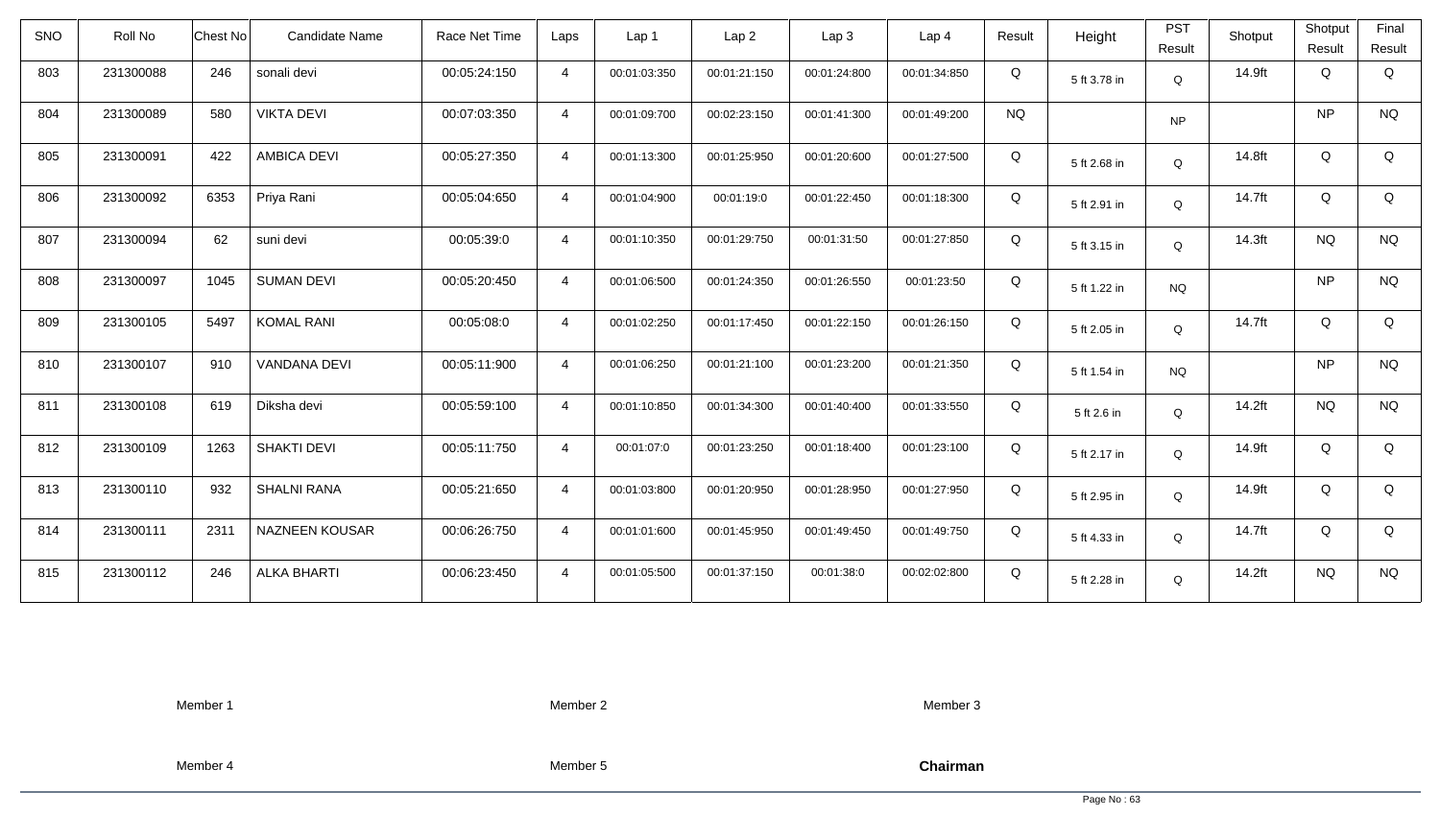| <b>SNO</b> | Roll No   | <b>Chest No</b> | Candidate Name         | Race Net Time | Laps           | Lap <sub>1</sub> | Lap <sub>2</sub> | Lap <sub>3</sub> | Lap <sub>4</sub> | Result    | Height       | <b>PST</b><br>Result | Shotput | Shotput<br>Result | Final<br>Result |
|------------|-----------|-----------------|------------------------|---------------|----------------|------------------|------------------|------------------|------------------|-----------|--------------|----------------------|---------|-------------------|-----------------|
| 816        | 231300115 | 1411            | <b>MANORMA PARIHAR</b> | 00:04:22:600  | $\overline{4}$ | 00:00:55:0       | 00:01:09:950     | 00:01:08:750     | 00:01:08:900     | Q         | 5 ft 3.15 in | Q                    | 14.8ft  | Q                 | Q               |
| 817        | 231300117 | 3307            | DIVYA SHAN             | 00:05:52:250  | $\overline{4}$ | 00:01:11:650     | 00:01:29:450     | 00:01:37:400     | 00:01:33:750     | Q         | 5 ft 2.05 in | Q                    | 14.8ft  | Q                 | Q               |
| 818        | 231300124 | 8348            | PEEMA DEVI             | 00:04:55:250  | 3              | 00:01:11:650     | 00:01:38:500     | 00:02:05:100     | 00:00:00         | <b>NQ</b> |              | <b>NP</b>            |         | <b>NP</b>         | <b>NQ</b>       |
| 819        | 231300126 | 3885            | <b>AMISHA DEVI</b>     | 00:04:10:750  | $\overline{4}$ | 00:00:52:300     | 00:01:01:400     | 00:01:07:550     | 00:01:09:500     | Q         | 5 ft 5.67 in | Q                    | 14.8ft  | Q                 | Q               |
| 820        | 231300127 | 1224            | <b>SUMIKSHA DEVI</b>   | 00:04:46:200  | $\overline{4}$ | 00:01:00:250     | 00:01:12:100     | 00:01:17:250     | 00:01:16:600     | Q         | 5 ft 2.32 in | Q                    | 14.7ft  | Q                 | Q               |
| 821        | 231300129 | 3721            | Minakshi Parihar       | 00:05:42:400  | $\overline{4}$ | 00:01:06:800     | 00:01:26:0       | 00:01:32:550     | 00:01:37:50      | Q         | 5 ft 4.49 in | Q                    | 14.9ft  | Q                 | Q               |
| 822        | 231300130 | 972             | <b>NEERAJ</b>          | 00:04:47:450  | $\overline{4}$ | 00:01:01:50      | 00:01:14:650     | 00:01:14:900     | 00:01:16:850     | Q         | 5 ft 3.78 in | Q                    | 14.9ft  | Q                 | Q               |
| 823        | 231300132 | 230             | <b>RAKHI Devi</b>      | 00:06:24:0    | $\overline{4}$ | 00:01:14:250     | 00:01:40:550     | 00:01:47:450     | 00:01:41:750     | Q         | 5 ft 1.46 in | <b>NQ</b>            |         | <b>NP</b>         | <b>NQ</b>       |
| 824        | 231300134 | 1036            | <b>MADHU BALLA</b>     | 00:04:49:950  | $\overline{4}$ | 00:01:07:400     | 00:01:14:400     | 00:01:14:350     | 00:01:13:800     | Q         | 5 ft 2.32 in | $\mathsf Q$          | 14.2ft  | <b>NQ</b>         | <b>NQ</b>       |
| 825        | 231300135 | 6620            | <b>SIMRAN BALLA</b>    | 00:05:25:300  | $\overline{4}$ | 00:01:01:550     | 00:01:22:350     | 00:01:29:450     | 00:01:31:950     | Q         | 5 ft 2.05 in | Q                    | 14.7ft  | Q                 | Q               |
| 826        | 231300136 | 2064            | NAVEEDA BANOO          | 00:05:34:400  | $\overline{4}$ | 00:01:14:550     | 00:01:24:850     | 00:01:25:500     | 00:01:29:500     | Q         | 5 ft 2.17 in | Q                    | 14.9ft  | Q                 | Q               |
| 827        | 231300137 | 939             | SHIMONA DEVI           | 00:06:01:300  | $\overline{4}$ | 00:01:02:600     | 00:01:27:700     | 00:01:32:0       | 00:01:59:0       | Q         | 5 ft 2.83 in | Q                    | 14.2ft  | <b>NQ</b>         | <b>NQ</b>       |
| 828        | 231300138 | 1711            | SONAL DEVI             | 00:06:06:950  | $\overline{4}$ | 00:01:13:550     | 00:01:33:850     | 00:01:42:450     | 00:01:37:100     | Q         | 5 ft 3.54 in | Q                    | 14.1ft  | <b>NQ</b>         | <b>NQ</b>       |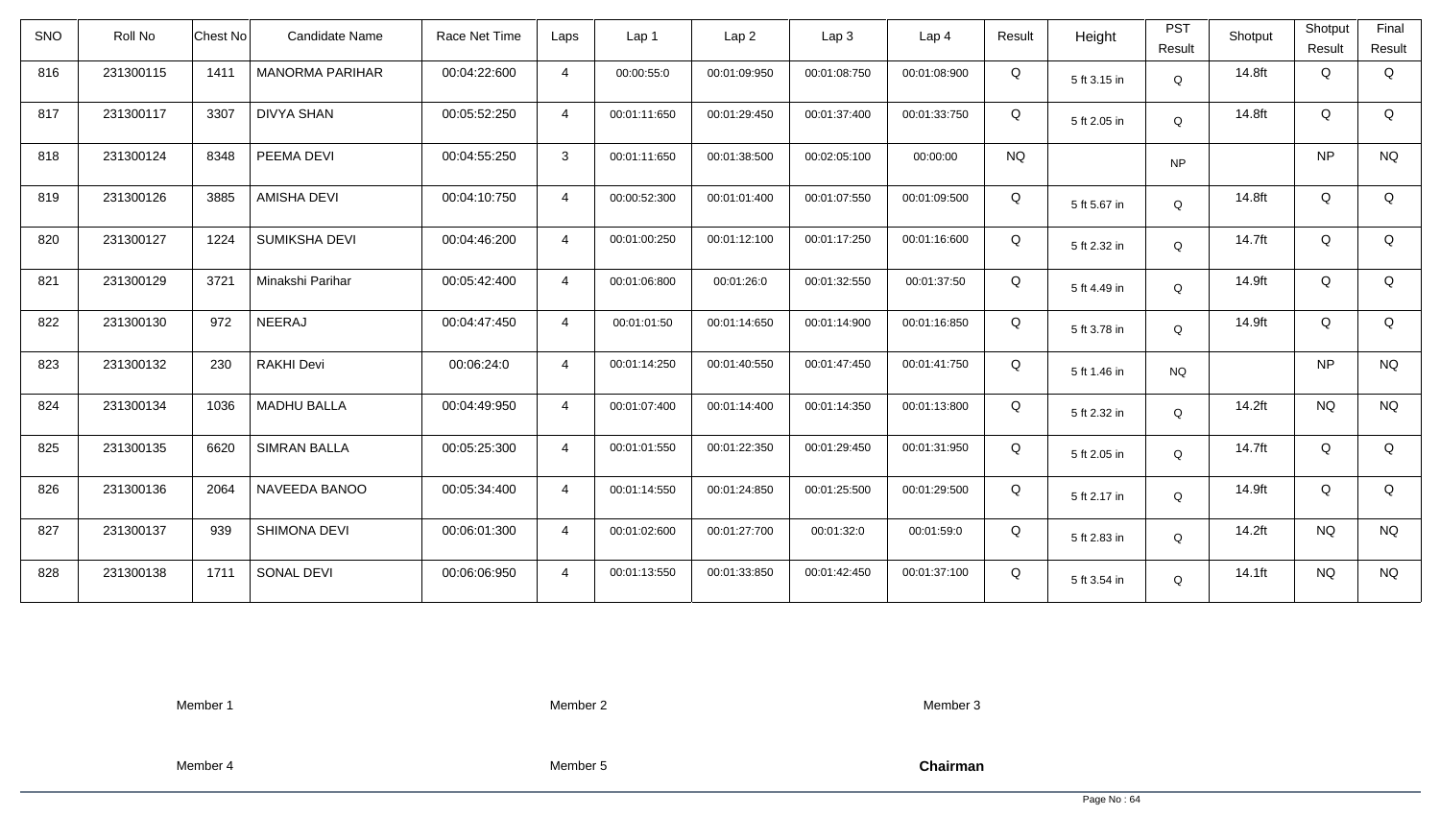| <b>SNO</b> | Roll No   | <b>Chest No</b> | Candidate Name      | Race Net Time | Laps           | Lap <sub>1</sub> | Lap <sub>2</sub> | Lap <sub>3</sub> | Lap <sub>4</sub> | Result | Height        | <b>PST</b><br>Result | Shotput    | Shotput<br>Result | Final<br>Result |
|------------|-----------|-----------------|---------------------|---------------|----------------|------------------|------------------|------------------|------------------|--------|---------------|----------------------|------------|-------------------|-----------------|
| 829        | 231300140 | 8960            | SANGEETA DEVI       | 00:05:04:50   | $\overline{4}$ | 00:01:08:400     | 00:01:19:950     | 00:01:17:700     | 00:01:18:0       | Q      | 5 ft 2.05 in  | Q                    | 14.8ft     | Q                 | Q               |
| 830        | 231300142 | 2107            | <b>DIKSHA DEVI</b>  | 00:05:28:900  | $\overline{4}$ | 00:01:12:550     | 00:01:23:0       | 00:01:27:450     | 00:01:25:900     | Q      | 5 ft 0.35 in  | <b>NQ</b>            |            | <b>NP</b>         | <b>NQ</b>       |
| 831        | 231300143 | 2163            | <b>KAJAL KUMARI</b> | 00:04:41:50   | $\overline{4}$ | 00:01:01:200     | 00:01:10:650     | 00:01:14:700     | 00:01:14:500     | Q      | 4 ft 11.65 in | <b>NQ</b>            |            | <b>NP</b>         | <b>NQ</b>       |
| 832        | 231300144 | 1080            | <b>ARTI THAKUR</b>  | 00:05:49:0    | $\overline{4}$ | 00:01:03:150     | 00:01:30:850     | 00:01:38:150     | 00:01:36:850     | Q      | 5 ft 3.62 in  | Q                    | 14.9ft     | Q                 | Q               |
| 833        | 231300145 | 862             | SONIKA DEVI         | 00:05:07:200  | $\overline{4}$ | 00:01:00:150     | 00:01:19:400     | 00:01:23:900     | 00:01:23:750     | Q      | 5 ft 3.43 in  | Q                    | 14.8ft     | Q                 | Q               |
| 834        | 231300148 | 1267            | <b>MANITA DEVI</b>  | 00:05:56:0    | $\overline{4}$ | 00:01:10:250     | 00:01:34:250     | 00:01:33:250     | 00:01:38:250     | Q      | 5 ft 3.82 in  | Q                    | 14ft 6inch | Q                 | Q               |
| 835        | 231300150 | 2272            | <b>SANTI DEVI</b>   | 00:05:37:800  | $\overline{4}$ | 00:01:19:550     | 00:01:29:0       | 00:01:26:950     | 00:01:22:300     | Q      | 5 ft 2.09 in  | Q                    | 14.7ft     | Q                 | Q               |
| 836        | 231300152 | 891             | <b>JYOTI KUMARI</b> | 00:05:40:550  | $\overline{4}$ | 00:01:07:700     | 00:01:22:750     | 00:01:34:350     | 00:01:35:750     | Q      | 5 ft 0.24 in  | <b>NQ</b>            |            | <b>NP</b>         | <b>NQ</b>       |
| 837        | 231300154 | 8449            | <b>KOMAL DEVI</b>   | 00:05:12:150  | $\overline{4}$ | 00:01:03:700     | 00:01:22:700     | 00:01:24:850     | 00:01:20:900     | Q      | 5 ft 4.49 in  | Q                    | 14.8ft     | Q                 | Q               |
| 838        | 231300155 | 1326            | <b>KOMAL DEVI</b>   | 00:05:46:550  | $\overline{4}$ | 00:01:08:300     | 00:01:23:0       | 00:01:25:550     | 00:01:49:700     | Q      | 5 ft 3.94 in  | Q                    | 14.8ft     | Q                 | Q               |
| 839        | 231300156 | 2008            | MEENAKSHI KUMARI    | 00:04:44:800  | $\overline{4}$ | 00:00:56:850     | 00:01:12:450     | 00:01:20:650     | 00:01:14:850     | Q      | 5 ft 6.46 in  | Q                    | 14ft 6inch | Q                 | Q               |
| 840        | 231300159 | 1397            | Kajal Devi          | 00:05:14:550  | $\overline{4}$ | 00:01:06:450     | 00:01:16:300     | 00:01:24:200     | 00:01:27:600     | Q      | 5 ft 3.27 in  | Q                    | $14$ ft    | <b>NQ</b>         | <b>NQ</b>       |
| 841        | 231300160 | 6769            | bishalni devi       | 00:05:25:700  | $\overline{4}$ | 00:01:08:950     | 00:01:22:200     | 00:01:27:100     | 00:01:27:450     | Q      | 5 ft 0.51 in  | <b>NQ</b>            |            | <b>NP</b>         | <b>NQ</b>       |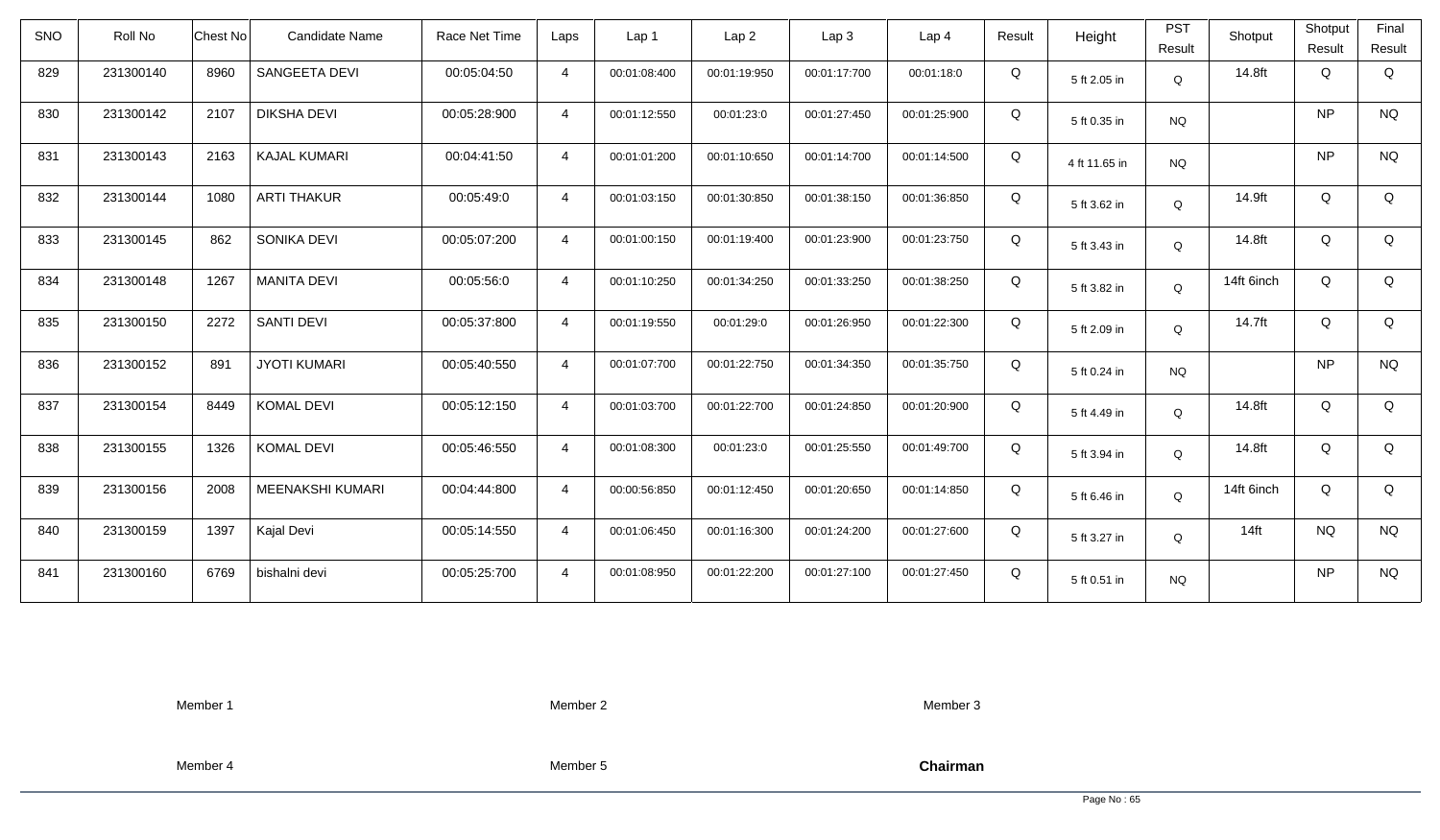| SNO | Roll No   | <b>Chest No</b> | <b>Candidate Name</b> | Race Net Time | Laps           | Lap <sub>1</sub> | Lap <sub>2</sub> | Lap <sub>3</sub> | Lap <sub>4</sub> | Result | Height       | <b>PST</b><br>Result | Shotput    | Shotput<br>Result | Final<br>Result |
|-----|-----------|-----------------|-----------------------|---------------|----------------|------------------|------------------|------------------|------------------|--------|--------------|----------------------|------------|-------------------|-----------------|
| 842 | 231300161 | 977             | shiksha devi          | 00:05:09:950  | $\overline{4}$ | 00:01:04:150     | 00:01:20:550     | 00:01:26:850     | 00:01:18:400     | Q      | 5 ft 1.5 in  | <b>NQ</b>            |            | <b>NP</b>         | <b>NQ</b>       |
| 843 | 231300163 | 1110            | NISHU PARIHAR         | 00:05:05:450  | $\overline{4}$ | 00:01:03:650     | 00:01:21:300     | 00:01:22:150     | 00:01:18:350     | Q      | 5 ft 0.83 in | <b>NQ</b>            |            | <b>NP</b>         | <b>NQ</b>       |
| 844 | 231300164 | 1018            | Suriya Rani           | 00:05:45:950  | $\overline{4}$ | 00:01:12:300     | 00:01:26:900     | 00:01:34:450     | 00:01:32:300     | Q      | 5 ft 2.13 in | Q                    | 14ft 6inch | Q                 | Q               |
| 845 | 231300165 | 5072            | Kajal devi            | 00:05:20:700  | $\overline{4}$ | 00:01:06:150     | 00:01:25:300     | 00:01:25:300     | 00:01:23:950     | Q      | 5 ft 0.39 in | <b>NQ</b>            |            | <b>NP</b>         | <b>NQ</b>       |
| 846 | 231300166 | 858             | Simran Sharma         | 00:05:36:750  | $\overline{4}$ | 00:01:01:50      | 00:01:25:50      | 00:01:34:200     | 00:01:36:450     | Q      | 5 ft 5.12 in | Q                    | 14.7ft     | Q                 | Q               |
| 847 | 231300167 | 294             | NISHA KUMARI          | 00:05:08:850  | $\overline{4}$ | 00:01:04:300     | 00:01:15:200     | 00:01:18:700     | 00:01:30:650     | Q      | 5 ft 0.59 in | <b>NQ</b>            |            | <b>NP</b>         | <b>NQ</b>       |
| 848 | 231300168 | 733             | Brij bala             | 00:06:26:600  | $\overline{4}$ | 00:01:14:800     | 00:01:45:100     | 00:01:43:500     | 00:01:43:200     | Q      | 5 ft 2.95 in | Q                    | 14ft 6inch | Q                 | Q               |
| 849 | 231300171 | 2419            | mamta devi            | 00:05:28:400  | $\overline{4}$ | 00:01:02:500     | 00:01:31:850     | 00:01:35:100     | 00:01:18:950     | Q      | 5 ft 3.98 in | Q                    | 14.7ft     | Q                 | Q               |
| 850 | 231300172 | 1007            | raveena devi          | 00:05:13:50   | $\overline{4}$ | 00:01:01:950     | 00:01:23:450     | 00:01:26:350     | 00:01:21:300     | Q      | 5 ft 2.44 in | Q                    | 14ft 6inch | Q                 | Q               |
| 851 | 231300174 | 3643            | <b>SWARTI KUMARI</b>  | 00:05:23:0    | $\overline{4}$ | 00:01:11:650     | 00:01:20:850     | 00:01:17:950     | 00:01:32:550     | Q      | 5 ft 0.08 in | <b>NQ</b>            |            | <b>NP</b>         | <b>NQ</b>       |
| 852 | 231300175 | 1339            | MISS RAFIA BANOO      | 00:05:55:550  | $\overline{4}$ | 00:01:08:750     | 00:01:29:600     | 00:01:36:50      | 00:01:41:150     | Q      | 5 ft 2.13 in | Q                    | 14.8ft     | Q                 | Q               |
| 853 | 231300176 | 801             | <b>MAMTA DEVI</b>     | 00:05:16:350  | $\overline{4}$ | 00:01:08:200     | 00:01:21:800     | 00:01:21:50      | 00:01:25:300     | Q      | 5 ft 4.13 in | Q                    | 14.8ft     | Q                 | Q               |
| 854 | 231300178 | 9274            | <b>MAMTA DEVI</b>     | 00:06:09:750  | $\overline{4}$ | 00:01:10:300     | 00:01:40:0       | 00:01:38:350     | 00:01:41:100     | Q      | 5 ft 2.8 in  | Q                    | 14.9ft     | Q                 | Q               |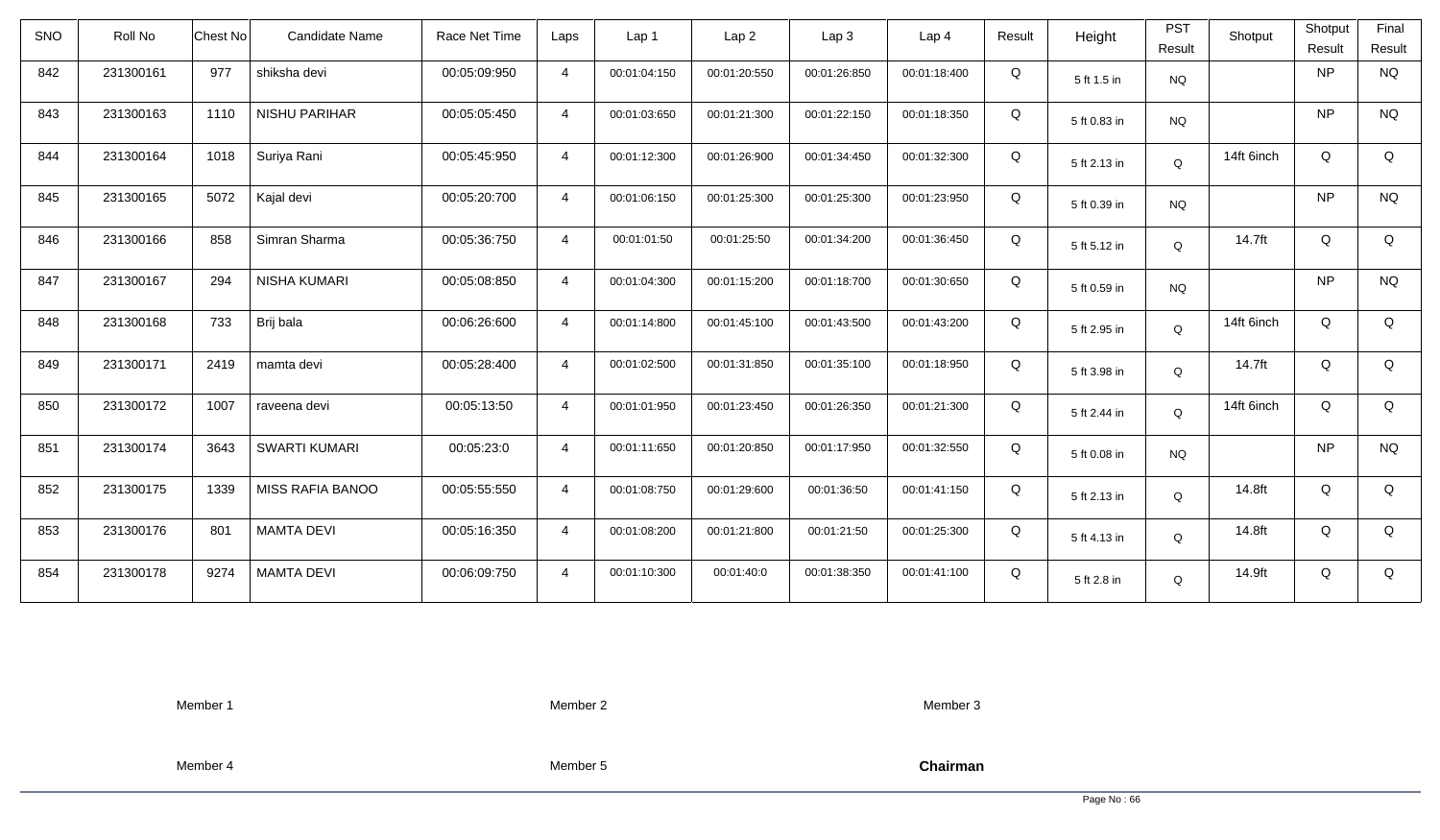| <b>SNO</b> | Roll No   | <b>Chest No</b> | Candidate Name        | Race Net Time | Laps           | Lap 1        | Lap <sub>2</sub> | Lap <sub>3</sub> | Lap <sub>4</sub> | Result    | Height       | <b>PST</b><br>Result | Shotput    | Shotput<br>Result | Final<br>Result |
|------------|-----------|-----------------|-----------------------|---------------|----------------|--------------|------------------|------------------|------------------|-----------|--------------|----------------------|------------|-------------------|-----------------|
| 855        | 231300181 | 622             | Kavita parihar        | 00:05:12:550  | $\overline{4}$ | 00:01:08:800 | 00:01:19:700     | 00:01:22:450     | 00:01:21:600     | Q         | 5 ft 3.23 in | Q                    | 14.9ft     | Q                 | Q               |
| 856        | 231300183 | 842             | <b>USHA DEVI</b>      | 00:05:02:900  | $\overline{4}$ | 00:01:03:650 | 00:01:18:550     | 00:01:22:200     | 00:01:18:500     | Q         | 5 ft 2.68 in | Q                    | 14.7ft     | Q                 | Q               |
| 857        | 231300185 | 686             | <b>AMARVATI</b>       | 00:04:56:800  | $\overline{4}$ | 00:01:01:500 | 00:01:11:200     | 00:01:22:150     | 00:01:21:950     | Q         | 5 ft 5.43 in | Q                    | 14.7ft     | Q                 | Q               |
| 858        | 231300187 | 804             | <b>NEHA DEVI</b>      | 00:05:32:550  | $\overline{4}$ | 00:01:13:100 | 00:01:25:550     | 00:01:28:700     | 00:01:25:200     | Q         | 5 ft 3.74 in | Q                    | 14ft 6inch | Q                 | Q               |
| 859        | 231300188 | 695             | PAYAL DEVI            | 00:05:36:450  | $\overline{4}$ | 00:01:03:900 | 00:01:18:550     | 00:01:35:50      | 00:01:38:950     | Q         | 5 ft 3.54 in | Q                    | 14.9ft     | Q                 | Q               |
| 860        | 231300189 | 943             | <b>SONAM PALMO</b>    | 00:06:36:500  | $\overline{4}$ | 00:01:14:350 | 00:01:39:100     | 00:01:52:500     | 00:01:50:550     | <b>NQ</b> |              | <b>NP</b>            |            | <b>NP</b>         | <b>NQ</b>       |
| 861        | 231300190 | 5299            | <b>PALVI RANI</b>     | 00:05:58:100  | $\overline{4}$ | 00:01:15:450 | 00:01:30:550     | 00:01:40:700     | 00:01:31:400     | Q         | 5 ft 2.36 in | Q                    | 14.7ft     | Q                 | Q               |
| 862        | 231300194 | 1259            | NEERU DEVI            | 00:05:14:250  | $\overline{4}$ | 00:01:10:800 | 00:01:18:400     | 00:01:19:800     | 00:01:25:250     | Q         | 5 ft 1.3 in  | <b>NQ</b>            |            | <b>NP</b>         | <b>NQ</b>       |
| 863        | 231300195 | 465             | <b>SHIVANI THAKUR</b> | 00:05:13:500  | $\overline{4}$ | 00:01:07:350 | 00:01:16:150     | 00:01:19:200     | 00:01:30:800     | Q         | 5 ft 0.87 in | <b>NQ</b>            |            | <b>NP</b>         | <b>NQ</b>       |
| 864        | 231300196 | 522             | SONI DEVI             | 00:05:34:200  | $\overline{4}$ | 00:01:04:100 | 00:01:25:550     | 00:01:31:750     | 00:01:32:800     | Q         | 5 ft 2.2 in  | Q                    | 14.1ft     | <b>NQ</b>         | <b>NQ</b>       |
| 865        | 231300197 | 847             | Sapna devi            | 00:05:14:850  | $\overline{4}$ | 00:01:02:850 | 00:01:25:750     | 00:01:23:750     | 00:01:22:500     | Q         | 5 ft 0.47 in | <b>NQ</b>            |            | <b>NP</b>         | <b>NQ</b>       |
| 866        | 231300198 | 2650            | Sakshi Devi           | 00:06:21:550  | $\overline{4}$ | 00:01:09:450 | 00:01:34:200     | 00:01:44:900     | 00:01:53:0       | Q         | 5 ft 0.04 in | <b>NQ</b>            |            | <b>NP</b>         | <b>NQ</b>       |
| 867        | 231300199 | 1337            | Sumiya Banoo          | 00:05:08:850  | $\overline{4}$ | 00:01:02:150 | 00:01:19:500     | 00:01:21:900     | 00:01:25:300     | Q         | 5 ft 2.28 in | Q                    | $11$ ft    | <b>NQ</b>         | <b>NQ</b>       |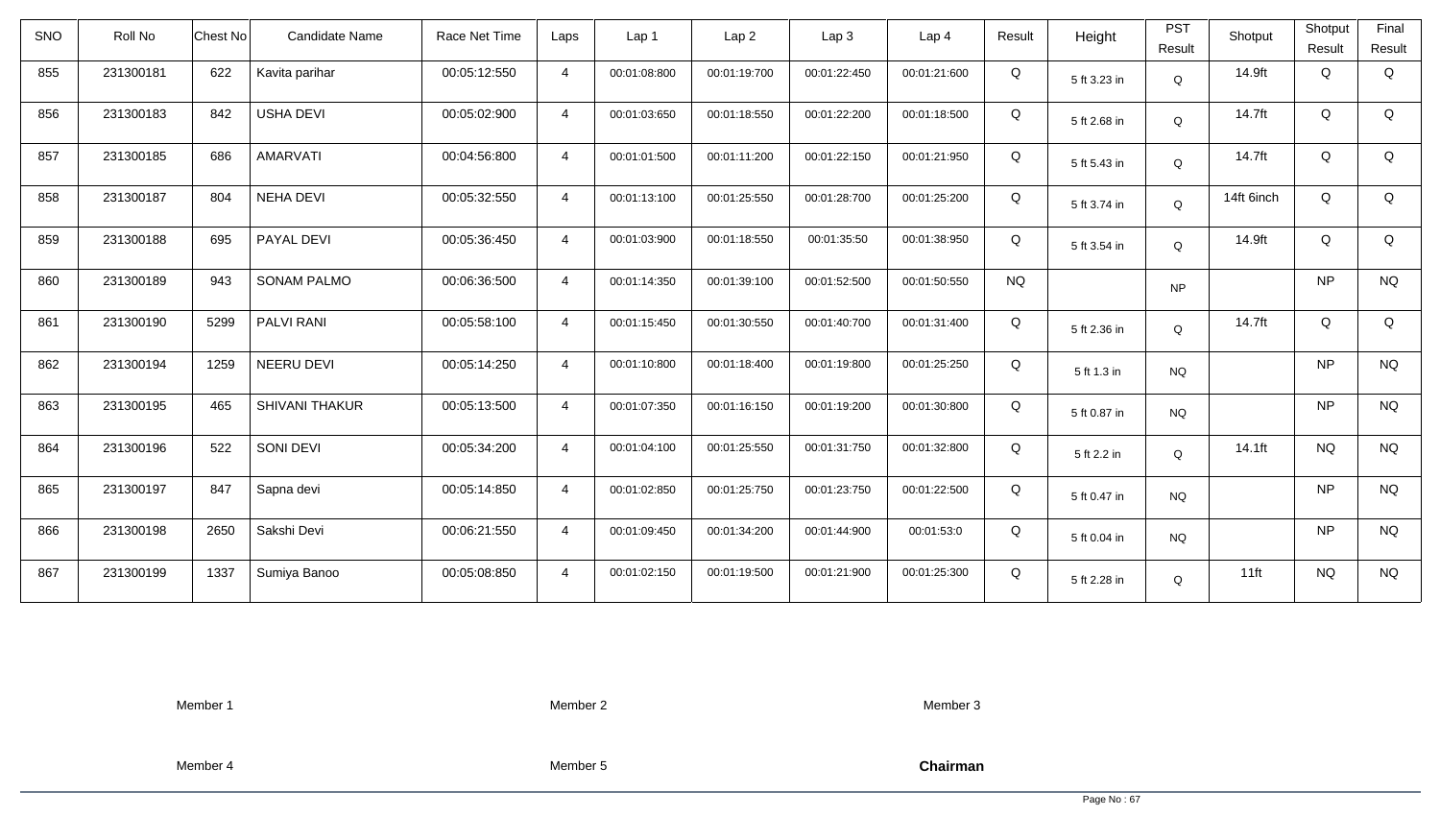| <b>SNO</b> | Roll No   | Candidate Name<br>Chest No    | Race Net Time | Laps           | Lap 1        | Lap <sub>2</sub> | Lap3         | Lap <sub>4</sub> | Result    | Height       | <b>PST</b><br>Result | Shotput    | Shotput<br>Result | Final<br>Result |
|------------|-----------|-------------------------------|---------------|----------------|--------------|------------------|--------------|------------------|-----------|--------------|----------------------|------------|-------------------|-----------------|
| 868        | 231300200 | 1023<br>divya rathore         | 00:05:52:700  | $\overline{4}$ | 00:01:13:500 | 00:01:33:750     | 00:01:35:200 | 00:01:30:250     | Q         | 5 ft 2.6 in  | Q                    | 14.7ft     | Q                 | Q               |
| 869        | 231300201 | 1445<br><b>VEERTA CHANDER</b> | 00:06:17:900  | $\overline{4}$ | 00:01:15:50  | 00:01:38:650     | 00:01:45:50  | 00:01:39:150     | Q         | 5 ft 2.87 in | Q                    | 14.1ft     | <b>NQ</b>         | <b>NQ</b>       |
| 870        | 231300202 | <b>ANITA DEVI</b><br>2422     | 00:04:46:400  | $\overline{4}$ | 00:01:00:650 | 00:01:12:50      | 00:01:18:500 | 00:01:15:200     | Q         | 5 ft 5.83 in | Q                    | 14.9ft     | Q                 | Q               |
| 871        | 231300203 | 828<br>Sonal Sharma           | 00:05:53:550  | $\overline{4}$ | 00:01:16:650 | 00:01:26:50      | 00:01:39:450 | 00:01:31:400     | Q         | 5 ft 2.76 in | Q                    | 14.7ft     | Q                 | Q               |
| 872        | 231300205 | SHALU DEVI<br>549             | 00:04:54:300  | $\overline{4}$ | 00:01:02:550 | 00:01:17:100     | 00:01:19:100 | 00:01:15:550     | Q         | 5 ft 2.05 in | Q                    | 14.7ft     | Q                 | Q               |
| 873        | 231300206 | SANJOKTA DEVI<br>268          | 00:04:55:600  | $\overline{4}$ | 00:00:59:750 | 00:01:18:750     | 00:01:18:900 | 00:01:18:200     | Q         | 5 ft 4.17 in | Q                    | 14.9ft     | Q                 | Q               |
| 874        | 231300208 | 116<br><b>MADHU BALA</b>      | 00:06:57:800  | $\overline{4}$ | 00:01:26:650 | 00:01:48:600     | 00:01:50:100 | 00:01:52:450     | <b>NQ</b> |              | <b>NP</b>            |            | <b>NP</b>         | <b>NQ</b>       |
| 875        | 231300209 | 975<br>Kajal devi             | 00:06:04:50   | $\overline{4}$ | 00:01:12:850 | 00:01:34:950     | 00:01:38:300 | 00:01:37:950     | Q         | 5 ft 5.43 in | Q                    | 14ft 8inch | Q                 | Q               |
| 876        | 231300211 | <b>ANAMIKA SINGH</b><br>400   | 00:05:07:200  | $\overline{4}$ | 00:01:03:150 | 00:01:15:300     | 00:01:28:50  | 00:01:20:700     | Q         | 5 ft 2.48 in | $\mathsf Q$          | 14.8ft     | Q                 | Q               |
| 877        | 231300215 | 857<br>SANGEETA KUMARI        | 00:05:37:450  | $\overline{4}$ | 00:01:10:0   | 00:01:29:0       | 00:01:34:0   | 00:01:24:450     | Q         | 5 ft 5.12 in | Q                    | 14ft 6inch | Q                 | Q               |
| 878        | 231300216 | 399<br>Palvi sharma           | 00:06:41:300  | $\overline{4}$ | 00:01:17:250 | 00:01:35:450     | 00:01:56:950 | 00:01:51:650     | <b>NQ</b> |              | <b>NP</b>            |            | <b>NP</b>         | <b>NQ</b>       |
| 879        | 231300222 | 3966<br>POOJA BHAGAT          | 00:05:36:100  | $\overline{4}$ | 00:01:06:800 | 00:01:27:200     | 00:01:33:900 | 00:01:28:200     | Q         | 5 ft 5.51 in | Q                    | 14.8ft     | Q                 | Q               |
| 880        | 231300224 | 312<br>SANJANA DEVI           | 00:05:24:200  | $\overline{4}$ | 00:01:07:600 | 00:01:24:300     | 00:01:26:350 | 00:01:25:950     | Q         | 5 ft 0.31 in | <b>NQ</b>            |            | <b>NP</b>         | <b>NQ</b>       |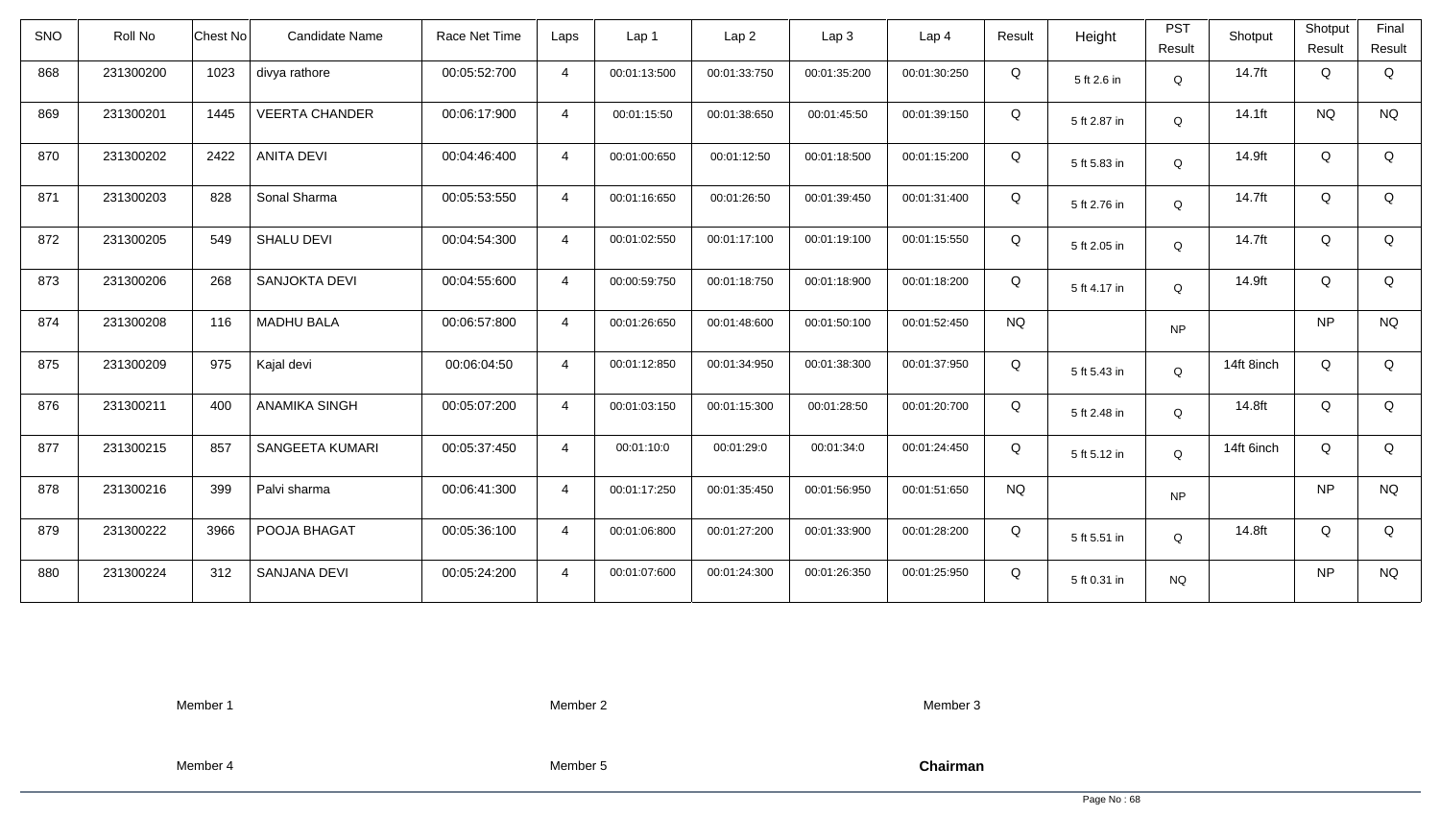| <b>SNO</b> | Roll No   | <b>Chest No</b> | Candidate Name       | Race Net Time | Laps           | Lap 1        | Lap <sub>2</sub> | Lap3         | Lap 4        | Result | Height       | <b>PST</b><br>Result | Shotput    | Shotput<br>Result | Final<br>Result |
|------------|-----------|-----------------|----------------------|---------------|----------------|--------------|------------------|--------------|--------------|--------|--------------|----------------------|------------|-------------------|-----------------|
| 881        | 231300225 | 366             | AMBIKA DEVI          | 00:06:24:50   | $\overline{4}$ | 00:01:09:750 | 00:01:31:500     | 00:01:58:200 | 00:01:44:600 | Q      | 5 ft 5.08 in | Q                    | $14$ ft    | <b>NQ</b>         | <b>NQ</b>       |
| 882        | 231300226 | 9602            | kanchan bala         | 00:05:55:500  | $\overline{4}$ | 00:01:09:350 | 00:01:31:50      | 00:01:39:450 | 00:01:35:650 | Q      | 5 ft 3.15 in | Q                    | 14ft 6inch | Q                 | Q               |
| 883        | 231300227 | 2249            | Tashi lamo           | 00:05:26:450  | $\overline{4}$ | 00:01:08:550 | 00:01:23:850     | 00:01:29:200 | 00:01:24:850 | Q      | 5 ft 1.3 in  | <b>NQ</b>            |            | <b>NP</b>         | <b>NQ</b>       |
| 884        | 231300228 | 1466            | Nisha DEVI           | 00:04:34:600  | $\overline{4}$ | 00:00:57:250 | 00:01:05:150     | 00:01:13:750 | 00:01:18:450 | Q      | 5 ft 1.06 in | <b>NQ</b>            |            | <b>NP</b>         | <b>NQ</b>       |
| 885        | 231300229 | 370             | <b>RINKI KUMARI</b>  | 00:05:18:450  | $\overline{4}$ | 00:01:06:500 | 00:01:20:200     | 00:01:25:700 | 00:01:26:50  | Q      | 5 ft 0.94 in | <b>NQ</b>            |            | <b>NP</b>         | <b>NQ</b>       |
| 886        | 231300230 | 636             | RITA DEVI            | 00:05:16:550  | $\overline{4}$ | 00:01:06:200 | 00:01:20:200     | 00:01:24:250 | 00:01:25:900 | Q      | 5 ft 0 in    | <b>NQ</b>            |            | <b>NP</b>         | <b>NQ</b>       |
| 887        | 231300232 | 361             | Shilpa devi          | 00:05:36:150  | $\overline{4}$ | 00:01:02:150 | 00:01:26:500     | 00:01:30:0   | 00:01:37:500 | Q      | 5 ft 3.15 in | Q                    | 14.8ft     | Q                 | Q               |
| 888        | 231300233 | 3710            | palvi rathore        | 00:04:34:850  | $\overline{4}$ | 00:01:01:200 | 00:01:12:850     | 00:01:12:0   | 00:01:08:800 | Q      | 5 ft 4.8 in  | Q                    | 14.8ft     | Q                 | Q               |
| 889        | 231300236 | 1151            | <b>RAJNI KUMARI</b>  | 00:06:05:100  | $\overline{4}$ | 00:01:20:300 | 00:01:27:900     | 00:01:39:750 | 00:01:37:150 | Q      | 5 ft 0.28 in | <b>NQ</b>            |            | <b>NP</b>         | <b>NQ</b>       |
| 890        | 231300237 | 1749            | <b>SIMRAN THAKUR</b> | 00:05:14:600  | $\overline{4}$ | 00:01:01:800 | 00:01:19:500     | 00:01:28:750 | 00:01:24:550 | Q      | 5 ft 6.1 in  | Q                    | 14ft 6inch | Q                 | Q               |
| 891        | 231300238 | 585             | Chandana devi        | 00:04:53:500  | $\overline{4}$ | 00:01:02:350 | 00:01:13:600     | 00:01:18:850 | 00:01:18:700 | Q      | 5 ft 1.54 in | <b>NQ</b>            |            | <b>NP</b>         | <b>NQ</b>       |
| 892        | 231300239 | 1167            | <b>SURNA DEVI</b>    | 00:04:48:0    | $\overline{4}$ | 00:01:07:200 | 00:01:14:300     | 00:01:11:800 | 00:01:14:700 | Q      | 5 ft 3.43 in | Q                    | 14.9ft     | Q                 | Q               |
| 893        | 231300240 | 1435            | <b>VIJAY LAKSHMI</b> | 00:06:00:850  | $\overline{4}$ | 00:01:05:900 | 00:01:26:500     | 00:01:43:850 | 00:01:44:600 | Q      | 5 ft 0.94 in | <b>NQ</b>            |            | <b>NP</b>         | <b>NQ</b>       |

Member 2

Member 3

Member 4

Member 5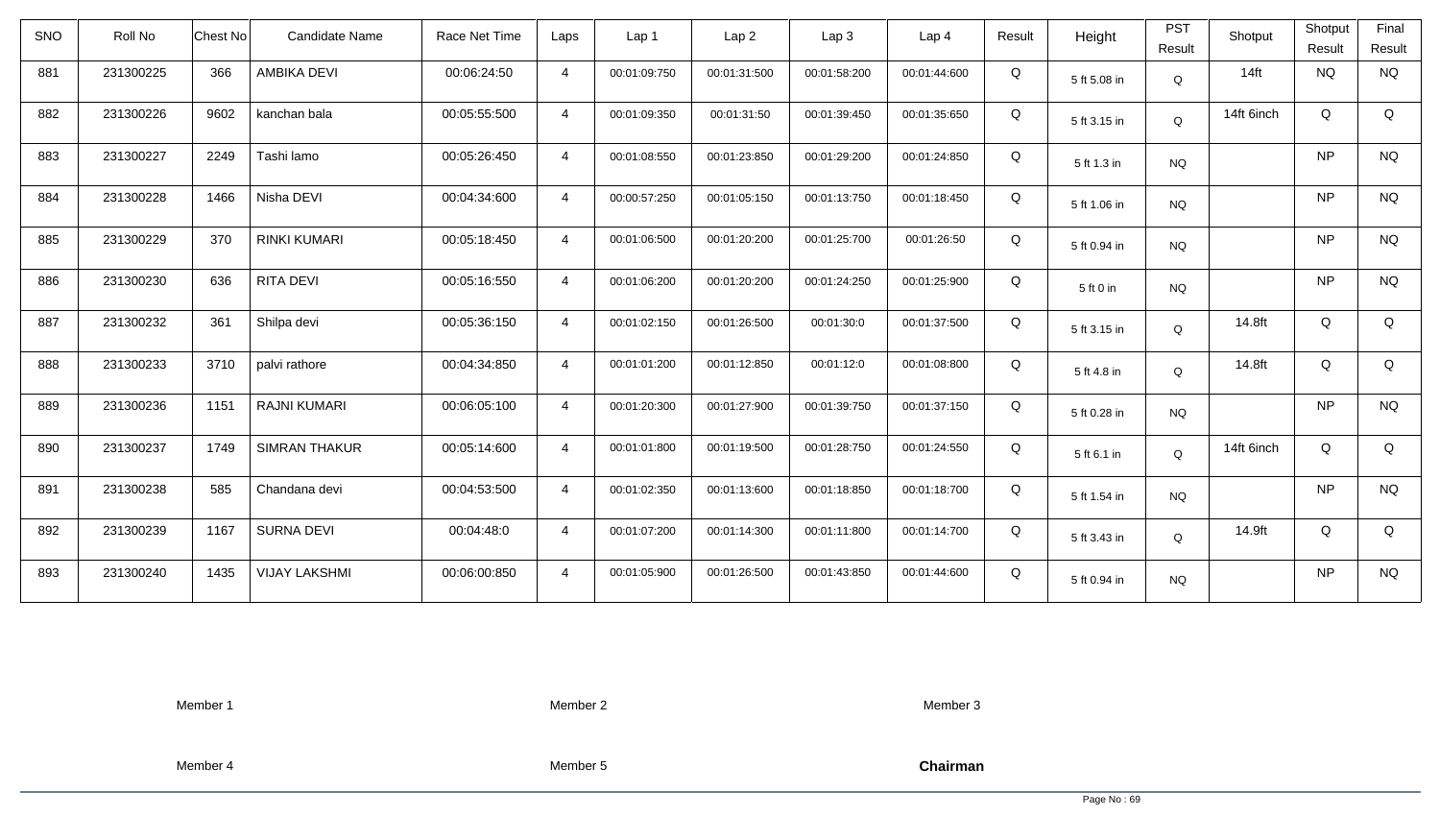| <b>SNO</b> | Roll No   | <b>Chest No</b> | Candidate Name       | Race Net Time | Laps           | Lap 1        | Lap <sub>2</sub> | Lap3         | Lap 4        | Result | Height       | <b>PST</b><br>Result | Shotput    | Shotput<br>Result | Final<br>Result |
|------------|-----------|-----------------|----------------------|---------------|----------------|--------------|------------------|--------------|--------------|--------|--------------|----------------------|------------|-------------------|-----------------|
| 894        | 231300241 | 2158            | SANGEETA DEVI        | 00:05:58:150  | $\overline{4}$ | 00:01:16:0   | 00:01:31:250     | 00:01:37:100 | 00:01:33:800 | Q      | 5 ft 2.13 in | $\mathsf Q$          | $14.1$ ft  | <b>NQ</b>         | <b>NQ</b>       |
| 895        | 231300242 | 1296            | <b>REKHA DEVI</b>    | 00:04:56:50   | $\overline{4}$ | 00:01:04:0   | 00:01:18:450     | 00:01:16:850 | 00:01:16:750 | Q      | 5 ft 3.94 in | Q                    | 14.8ft     | Q                 | Q               |
| 896        | 231300243 | 4238            | <b>KAJAL KIRAN</b>   | 00:04:45:850  | $\overline{4}$ | 00:01:01:200 | 00:01:09:850     | 00:01:16:450 | 00:01:18:350 | Q      | 5 ft 1.42 in | <b>NQ</b>            |            | <b>NP</b>         | <b>NQ</b>       |
| 897        | 231300244 | 1809            | <b>BABITA DEVI</b>   | 00:05:58:0    | $\overline{4}$ | 00:01:13:600 | 00:01:26:0       | 00:01:39:800 | 00:01:38:600 | Q      | 5 ft 4.33 in | Q                    | $14.1$ ft  | <b>NQ</b>         | <b>NQ</b>       |
| 898        | 231300245 | 2048            | <b>NEHA SHARMA</b>   | 00:06:01:600  | $\overline{4}$ | 00:01:18:100 | 00:01:33:800     | 00:01:37:200 | 00:01:32:500 | Q      | 5 ft 4.09 in | Q                    | $11$ ft    | <b>NQ</b>         | <b>NQ</b>       |
| 899        | 231300247 | 1146            | <b>ANJALI SHARMA</b> | 00:05:41:650  | $\overline{4}$ | 00:01:14:150 | 00:01:30:350     | 00:01:31:50  | 00:01:26:100 | Q      | 5 ft 3.23 in | Q                    | 14ft 6inch | Q                 | Q               |
| 900        | 231300250 | 1088            | aNJALI DEVI          | 00:05:28:600  | $\overline{4}$ | 00:01:01:400 | 00:01:22:650     | 00:01:30:900 | 00:01:33:650 | Q      | 5 ft 2.05 in | Q                    | $14.2$ ft  | <b>NQ</b>         | <b>NQ</b>       |
| 901        | 231300252 | 1430            | AFFIYA BANOO         | 00:05:24:0    | $\overline{4}$ | 00:01:05:500 | 00:01:21:100     | 00:01:26:700 | 00:01:30:700 | Q      | 5 ft 3.19 in | Q                    | $11$ ft    | <b>NQ</b>         | <b>NQ</b>       |
| 902        | 231300257 | 852             | <b>KAJAL DEVI</b>    | 00:05:41:350  | $\overline{4}$ | 00:01:06:200 | 00:01:23:850     | 00:01:36:900 | 00:01:34:400 | Q      | 5 ft 2.28 in | Q                    | 14.7ft     | Q                 | Q               |
| 903        | 231300259 | 829             | <b>MANISHA RANI</b>  | 00:04:56:650  | $\overline{4}$ | 00:01:00:250 | 00:01:15:350     | 00:01:19:200 | 00:01:21:850 | Q      | 5 ft 2.2 in  | Q                    | 14.7ft     | Q                 | Q               |
| 904        | 231300260 | 837             | anita devi           | 00:05:05:200  | $\overline{4}$ | 00:00:58:900 | 00:01:16:750     | 00:01:23:150 | 00:01:26:400 | Q      | 5 ft 3.54 in | Q                    | 14.7ft     | Q                 | Q               |
| 905        | 231300261 | 664             | RAKESHA DEVI         | 00:05:05:750  | $\overline{4}$ | 00:01:10:900 | 00:01:19:450     | 00:01:19:350 | 00:01:16:50  | Q      | 5 ft 6.93 in | Q                    | 14.8ft     | Q                 | Q               |
| 906        | 231300262 | 6725            | <b>DIKSHA DEVI</b>   | 00:05:09:450  | $\overline{4}$ | 00:01:11:350 | 00:01:19:850     | 00:01:19:650 | 00:01:18:600 | Q      | 5 ft 3.39 in | Q                    | 14.8ft     | Q                 | Q               |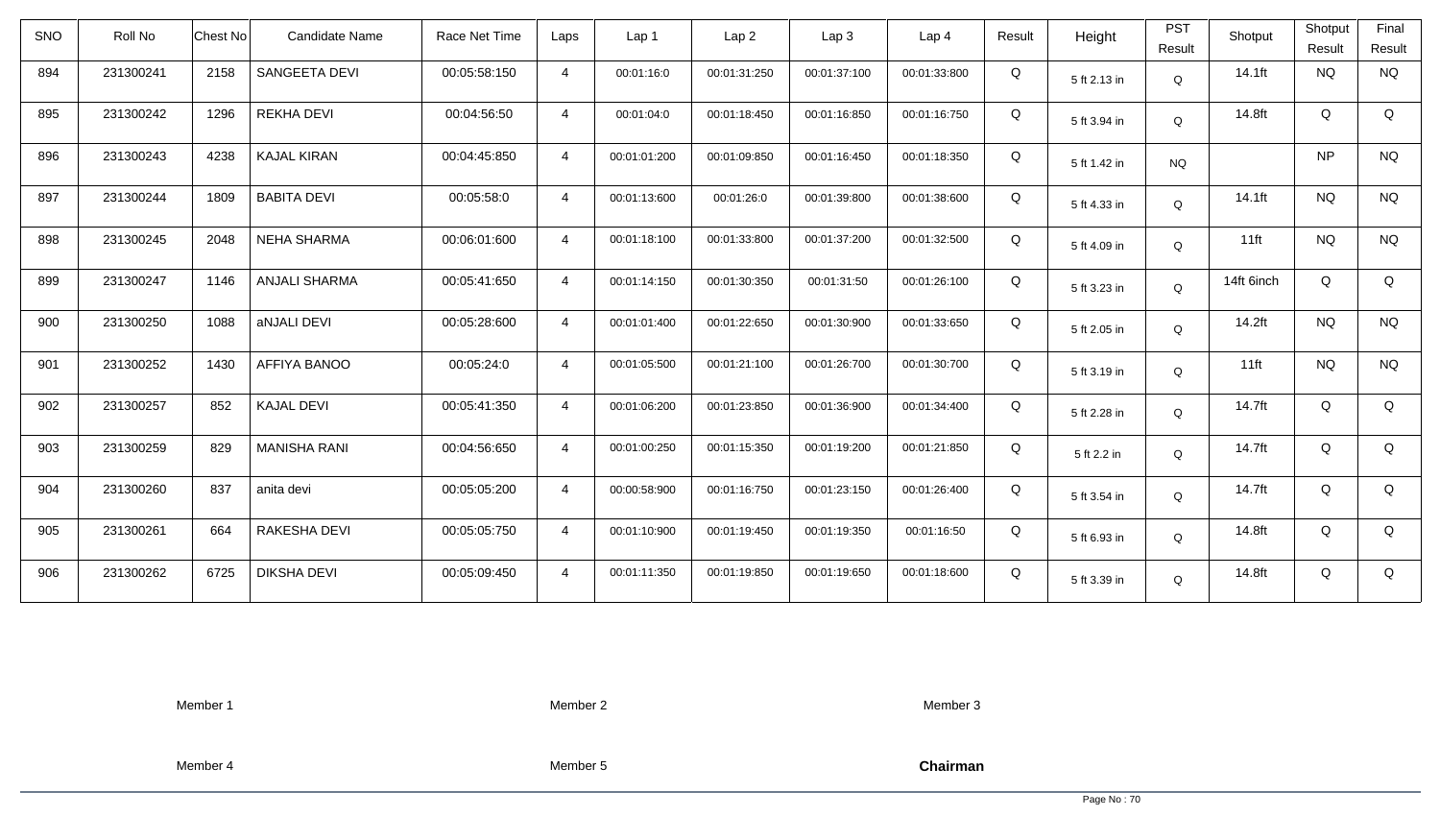| SNO | Roll No   | Candidate Name<br>Chest No    | Race Net Time | Laps           | Lap 1        | Lap2         | Lap 3        | Lap <sub>4</sub> | Result    | Height        | <b>PST</b><br>Result | Shotput    | Shotput<br>Result | Final<br>Result |
|-----|-----------|-------------------------------|---------------|----------------|--------------|--------------|--------------|------------------|-----------|---------------|----------------------|------------|-------------------|-----------------|
| 907 | 231300263 | 2293<br>ANU DEVI              | 00:04:52:500  | $\overline{4}$ | 00:01:04:500 | 00:01:14:0   | 00:01:15:550 | 00:01:18:450     | Q         | 5 ft 0.39 in  | <b>NQ</b>            |            | NP                | <b>NQ</b>       |
| 908 | 231300264 | 767<br>shilpa parihar         | 00:05:19:100  | $\overline{4}$ | 00:01:10:850 | 00:01:21:350 | 00:01:22:0   | 00:01:24:900     | Q         | 5 ft 1.02 in  | <b>NQ</b>            |            | NP                | <b>NQ</b>       |
| 909 | 231300265 | 279<br>meenu kumari           | 00:05:17:700  | $\overline{4}$ | 00:01:10:200 | 00:01:18:300 | 00:01:23:50  | 00:01:26:150     | Q         | 5 ft 1.57 in  | <b>NQ</b>            |            | NP                | <b>NQ</b>       |
| 910 | 231300269 | 3187<br><b>DIKSHA PARIHAR</b> | 00:01:12:750  | $\mathbf{1}$   | 00:01:12:750 | 00:00:00     | 00:00:00     | 00:00:00         | <b>NQ</b> |               | <b>NP</b>            |            | NP                | <b>NQ</b>       |
| 911 | 231300271 | <b>GEETA</b><br>640           | 00:05:28:650  | $\overline{4}$ | 00:01:12:800 | 00:01:24:150 | 00:01:25:150 | 00:01:26:550     | Q         | 4 ft 11.33 in | <b>NQ</b>            |            | NP                | <b>NQ</b>       |
| 912 | 231300272 | <b>MAMTA DEVI</b><br>1048     | 00:05:01:100  | $\overline{4}$ | 00:00:55:950 | 00:01:19:50  | 00:01:22:550 | 00:01:23:550     | Q         | 5 ft 4.13 in  | Q                    | 14.9ft     | Q                 | Q               |
| 913 | 231300273 | 3236<br>alka bhagat           | 00:05:55:300  | $\overline{4}$ | 00:01:11:950 | 00:01:36:700 | 00:01:33:550 | 00:01:33:100     | Q         | 5 ft 2.91 in  | Q                    | 14.2ft     | <b>NQ</b>         | <b>NQ</b>       |
| 914 | 231300274 | SHUBHANGI DEVI<br>5300        | 00:06:34:50   | $\overline{4}$ | 00:01:15:750 | 00:01:56:350 | 00:01:39:850 | 00:01:42:100     | <b>NQ</b> |               | <b>NP</b>            |            | NP                | <b>NQ</b>       |
| 915 | 231300276 | 1062<br>AASMA BANOO           | 00:05:25:550  | $\overline{4}$ | 00:01:02:100 | 00:01:22:950 | 00:01:30:400 | 00:01:30:100     | Q         | 5 ft 4.33 in  | Q                    | 14ft 6inch | Q                 | Q               |
| 916 | 231300278 | 2642<br>pooja devi            | 00:05:36:400  | $\overline{4}$ | 00:01:13:650 | 00:01:28:450 | 00:01:29:350 | 00:01:24:950     | Q         | 5 ft 5.12 in  | Q                    | 14.9ft     | Q                 | Q               |
| 917 | 231300280 | 408<br>POONAM THAKUR          | 00:05:19:700  | $\overline{4}$ | 00:01:14:400 | 00:01:23:100 | 00:01:21:800 | 00:01:20:400     | Q         | 5 ft 2.87 in  | Q                    | 14.7ft     | Q                 | Q               |
| 918 | 231300281 | 146<br>surita devi            | 00:04:53:900  | $\overline{4}$ | 00:01:03:0   | 00:01:12:350 | 00:01:18:200 | 00:01:20:350     | Q         | 4 ft 11.72 in | <b>NQ</b>            |            | NP                | <b>NQ</b>       |
| 919 | 231300283 | 1076<br><b>DIMPLE DEVI</b>    | 00:04:56:200  | $\overline{4}$ | 00:01:06:300 | 00:01:15:900 | 00:01:15:650 | 00:01:18:350     | Q         | 5 ft 1.54 in  | <b>NQ</b>            |            | NP                | <b>NQ</b>       |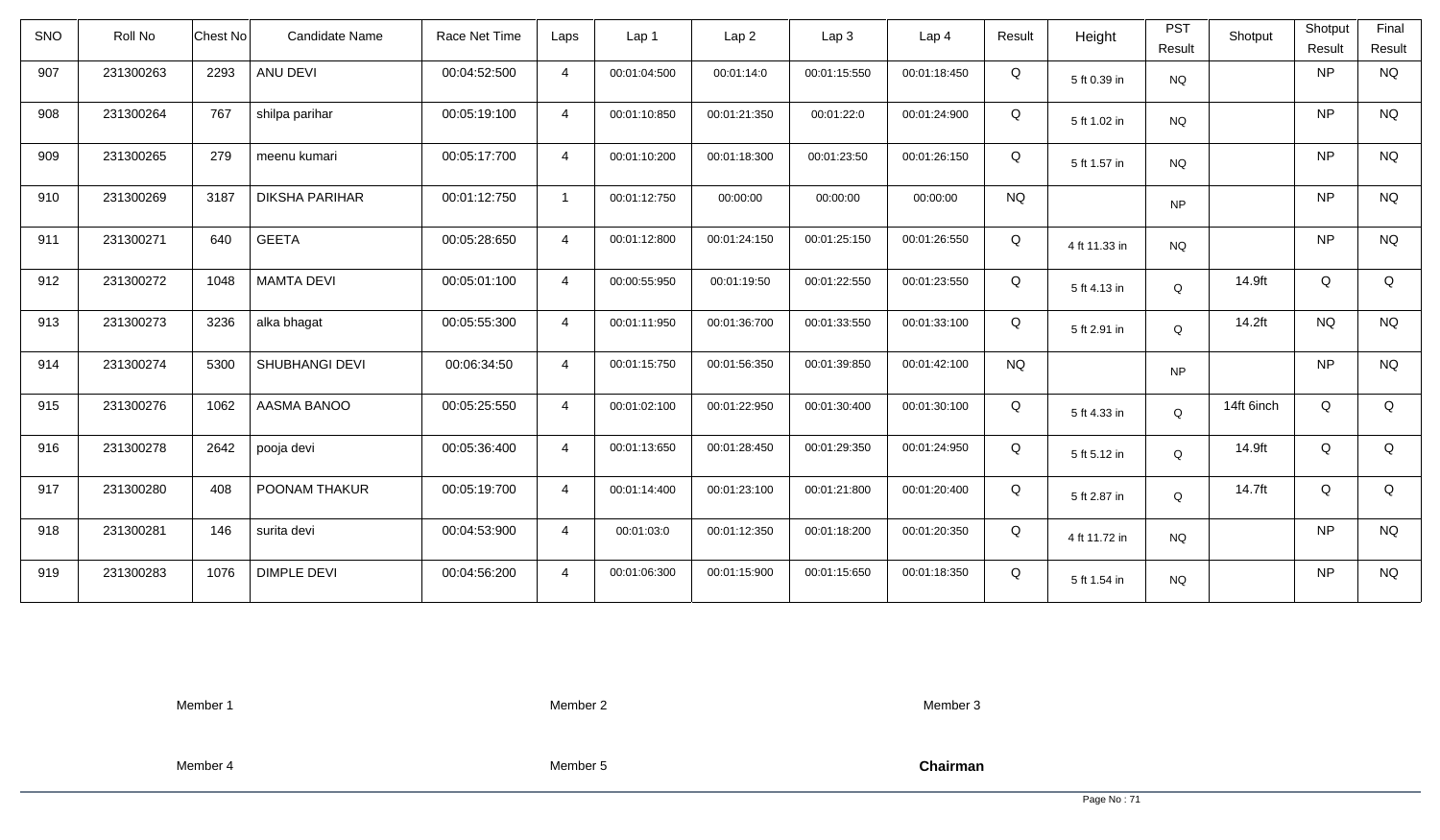| <b>SNO</b> | Roll No   | Chest No | Candidate Name        | Race Net Time | Laps           | Lap 1        | Lap <sub>2</sub> | Lap3         | Lap <sub>4</sub> | Result | Height       | <b>PST</b><br>Result | Shotput    | Shotput<br>Result | Final<br>Result |
|------------|-----------|----------|-----------------------|---------------|----------------|--------------|------------------|--------------|------------------|--------|--------------|----------------------|------------|-------------------|-----------------|
| 920        | 231300285 | 3673     | <b>KALPANA THAKUR</b> | 00:06:15:100  | $\overline{4}$ | 00:01:02:650 | 00:01:28:150     | 00:01:48:700 | 00:01:55:600     | Q      | 5 ft 4.69 in | $\mathsf Q$          | 14.7ft     | Q                 | Q               |
| 921        | 231300286 | 2985     | Shilpa Devi           | 00:06:00:200  | $\overline{4}$ | 00:01:23:200 | 00:01:30:500     | 00:01:29:750 | 00:01:36:750     | Q      | 5 ft 4.65 in | Q                    | 14.8ft     | Q                 | Q               |
| 922        | 231300287 | 2690     | semrin parihar        | 00:05:13:350  | $\overline{4}$ | 00:01:07:750 | 00:01:21:550     | 00:01:23:800 | 00:01:20:250     | Q      | 5 ft 0.31 in | <b>NQ</b>            |            | <b>NP</b>         | <b>NQ</b>       |
| 923        | 231300288 | 4313     | MISS SHIKCHHA DEVI    | 00:04:50:50   | $\overline{4}$ | 00:01:02:500 | 00:01:14:100     | 00:01:17:500 | 00:01:15:950     | Q      | 5 ft 1.57 in | <b>NQ</b>            |            | <b>NP</b>         | <b>NQ</b>       |
| 924        | 231300289 | 667      | <b>KAJAL SHARMA</b>   | 00:05:14:950  | $\overline{4}$ | 00:01:07:550 | 00:01:17:750     | 00:01:23:100 | 00:01:26:550     | Q      | 5 ft 2.13 in | Q                    | 14.8ft     | Q                 | Q               |
| 925        | 231300290 | 970      | pinki devi            | 00:05:43:950  | $\overline{4}$ | 00:01:22:200 | 00:01:34:900     | 00:01:32:350 | 00:01:14:500     | Q      | 5 ft 2.17 in | Q                    | 14ft 6inch | Q                 | Q               |
| 926        | 231300291 | 320      | rani devi             | 00:04:49:550  | $\overline{4}$ | 00:01:14:500 | 00:01:13:250     | 00:01:11:600 | 00:01:10:200     | Q      | 5 ft 3.54 in | Q                    | 14.8ft     | Q                 | Q               |
| 927        | 231300293 | 1243     | <b>DALI DEVI</b>      | 00:04:42:800  | $\overline{4}$ | 00:01:08:350 | 00:01:13:600     | 00:01:10:750 | 00:01:10:100     | Q      | 5 ft 2.13 in | Q                    | 14.9ft     | Q                 | Q               |
| 928        | 231300294 | 806      | Palvi Devi            | 00:05:35:100  | $\overline{4}$ | 00:01:07:350 | 00:01:22:0       | 00:01:30:650 | 00:01:35:100     | Q      | 5 ft 1.46 in | <b>NQ</b>            |            | <b>NP</b>         | <b>NQ</b>       |
| 929        | 231300295 | 5631     | KONIKA DEVI           | 00:04:51:250  | $\overline{4}$ | 00:01:01:800 | 00:01:12:700     | 00:01:18:150 | 00:01:18:600     | Q      | 5 ft 1.34 in | <b>NQ</b>            |            | <b>NP</b>         | $\rm N\rm Q$    |
| 930        | 231300296 | 9391     | <b>KAJAL DEVI</b>     | 00:04:54:50   | $\overline{4}$ | 00:01:02:250 | 00:01:16:300     | 00:01:16:150 | 00:01:19:350     | Q      | 5 ft 2.6 in  | Q                    | 14.8ft     | Q                 | Q               |
| 931        | 231300297 | 1200     | <b>DIKSHA SHARMA</b>  | 00:05:00:500  | $\overline{4}$ | 00:01:08:700 | 00:01:13:150     | 00:01:16:400 | 00:01:22:250     | Q      | 5 ft 3.74 in | Q                    | 14.8ft     | Q                 | Q               |
| 932        | 231300298 | 431      | ANNU RADHA            | 00:05:24:950  | $\overline{4}$ | 00:01:03:800 | 00:01:24:50      | 00:01:26:350 | 00:01:30:750     | Q      | 5 ft 2.36 in | Q                    | 14.2ft     | <b>NQ</b>         | <b>NQ</b>       |

Member 2

Member 3

Member 4

Member 5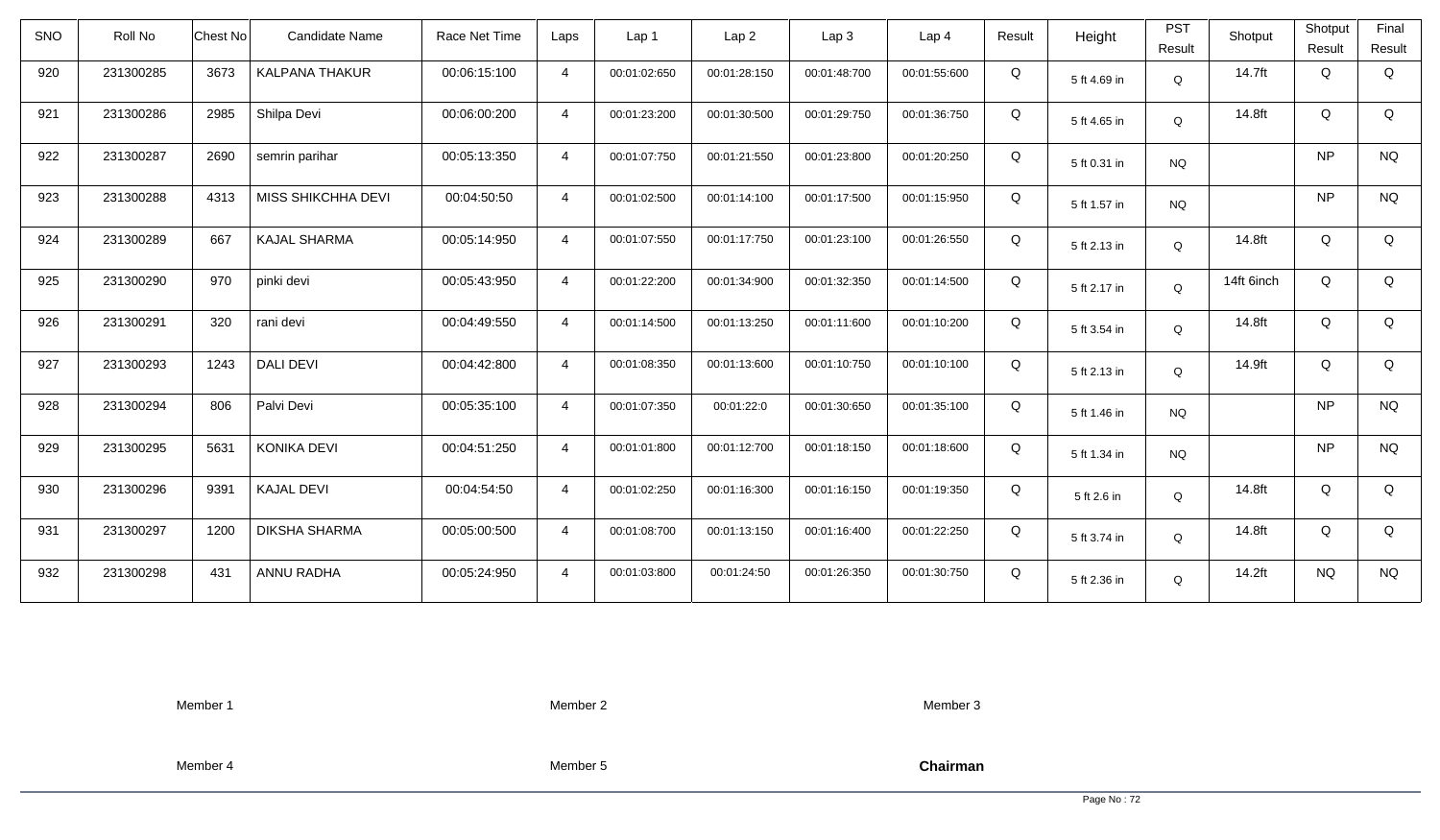| <b>SNO</b> | Roll No   | Chest No | Candidate Name       | Race Net Time | Laps           | Lap <sub>1</sub> | Lap2         | Lap3         | Lap <sub>4</sub> | Result | Height        | <b>PST</b> | Shotput    | Shotput   | Final     |
|------------|-----------|----------|----------------------|---------------|----------------|------------------|--------------|--------------|------------------|--------|---------------|------------|------------|-----------|-----------|
|            |           |          |                      |               |                |                  |              |              |                  |        |               | Result     |            | Result    | Result    |
| 933        | 231300299 | 930      | Arty devi            | 00:05:12:800  | 4              | 00:00:59:300     | 00:01:20:500 | 00:01:25:650 | 00:01:27:350     | Q      | 5 ft 2.44 in  | Q          | 14ft 6inch | Q         | Q         |
| 934        | 231300302 | 1090     | <b>DIKSHA DEVI</b>   | 00:04:57:950  | $\overline{4}$ | 00:01:02:100     | 00:01:18:700 | 00:01:20:750 | 00:01:16:400     | Q      | 5 ft 1.65 in  | <b>NQ</b>  |            | <b>NP</b> | <b>NQ</b> |
| 935        | 231300303 | 857      | <b>ARCHANA DEVI</b>  | 00:04:59:250  | $\overline{4}$ | 00:01:01:150     | 00:01:16:50  | 00:01:18:550 | 00:01:23:500     | Q      | 4 ft 10.98 in | <b>NQ</b>  |            | <b>NP</b> | <b>NQ</b> |
| 936        | 231300309 | 1476     | RUKAYA TABASUM       | 00:06:07:100  | $\overline{4}$ | 00:01:08:800     | 00:01:35:300 | 00:01:39:250 | 00:01:43:750     | Q      | 5 ft 2.36 in  | Q          | 14.8ft     | Q         | Q         |
| 937        | 231300310 | 2823     | PALVI DEVI SHAN      | 00:05:09:450  | $\overline{4}$ | 00:01:05:550     | 00:01:17:750 | 00:01:21:600 | 00:01:24:550     | Q      | 5 ft 4.21 in  | Q          | 14.8ft     | Q         | Q         |
| 938        | 231300312 | 604      | diksha parihar       | 00:05:20:550  | $\overline{4}$ | 00:01:12:600     | 00:01:19:200 | 00:01:21:250 | 00:01:27:500     | Q      | 5 ft 1.57 in  | <b>NQ</b>  |            | <b>NP</b> | <b>NQ</b> |
| 939        | 231300313 | 833      | <b>SIMRAN SHARMA</b> | 00:05:15:300  | $\overline{4}$ | 00:01:05:0       | 00:01:22:700 | 00:01:24:50  | 00:01:23:550     | Q      | 5 ft 3.19 in  | Q          | 14.7ft     | Q         | Q         |
| 940        | 231300316 | 364      | AMISHA BHANDARI      | 00:05:29:650  | $\overline{4}$ | 00:01:15:800     | 00:01:25:500 | 00:01:25:950 | 00:01:22:400     | Q      | 5 ft 2.44 in  | Q          | 14.7ft     | Q         | Q         |

Member 1

Member 2

Member 3

Member 4

Member 5

Chairman